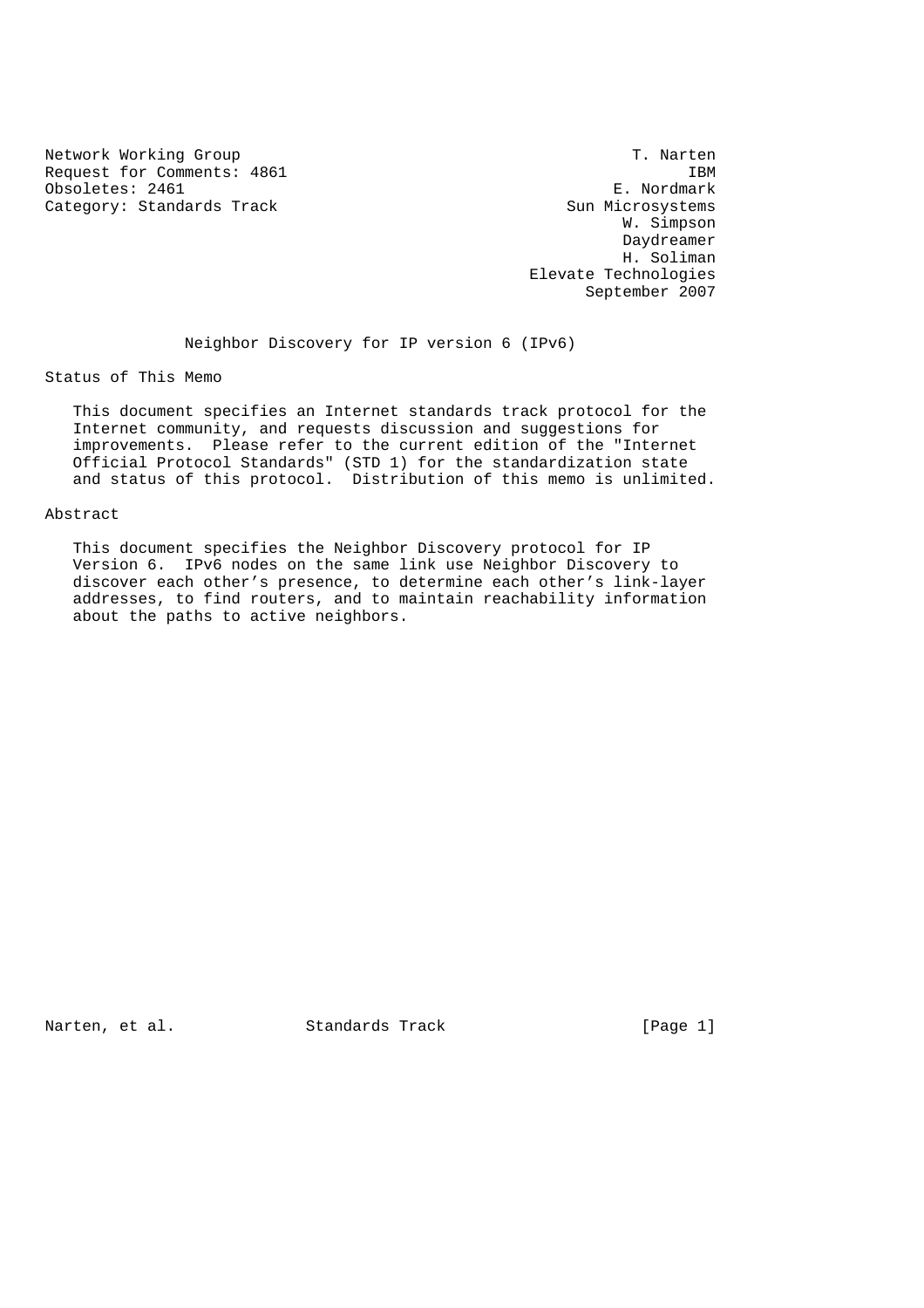# Table of Contents

| 3.3. Securing Neighbor Discovery Messages 18          |  |
|-------------------------------------------------------|--|
|                                                       |  |
| 4.1. Router Solicitation Message Format 18            |  |
| 4.2. Router Advertisement Message Format 19           |  |
| 4.3. Neighbor Solicitation Message Format 22          |  |
| 4.4. Neighbor Advertisement Message Format 23         |  |
|                                                       |  |
|                                                       |  |
| 4.6.1. Source/Target Link-layer Address 28            |  |
|                                                       |  |
|                                                       |  |
|                                                       |  |
|                                                       |  |
| 5.1. Conceptual Data Structures 33                    |  |
| 5.2. Conceptual Sending Algorithm 36                  |  |
| 5.3. Garbage Collection and Timeout Requirements 37   |  |
|                                                       |  |
|                                                       |  |
| 6.1.1. Validation of Router Solicitation Messages 39  |  |
| 6.1.2. Validation of Router Advertisement Messages 39 |  |
|                                                       |  |
| 6.2.1. Router Configuration Variables 40              |  |
| 6.2.2. Becoming an Advertising Interface 45           |  |
| 6.2.3. Router Advertisement Message Content 45        |  |
| 6.2.4. Sending Unsolicited Router Advertisements 47   |  |
| 6.2.5. Ceasing To Be an Advertising Interface 47      |  |
| 6.2.6. Processing Router Solicitations 48             |  |
| 6.2.7. Router Advertisement Consistency 50            |  |
| 6.2.8. Link-local Address Change 50                   |  |
|                                                       |  |
|                                                       |  |
| 6.3.1. Host Configuration Variables 51                |  |
|                                                       |  |
| 6.3.3. Interface Initialization 52                    |  |
| 6.3.4. Processing Received Router Advertisements 53   |  |
| 6.3.5. Timing out Prefixes and Default Routers 56     |  |
| 6.3.6. Default Router Selection 56                    |  |
| 6.3.7. Sending Router Solicitations 57                |  |

Narten, et al. Standards Track (Page 2)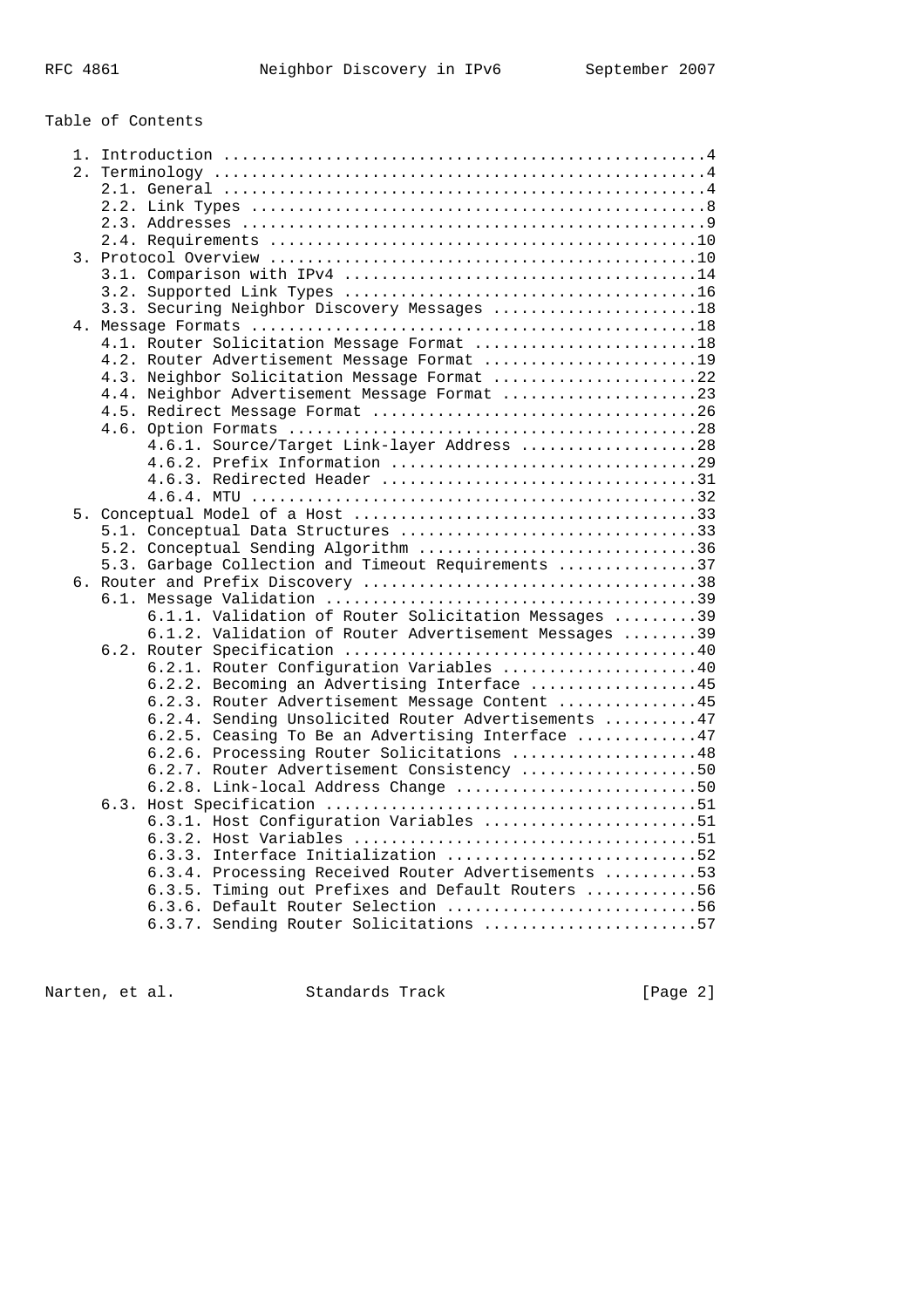| 7. Address Resolution and Neighbor Unreachability Detection 59 |
|----------------------------------------------------------------|
|                                                                |
| 7.1.1. Validation of Neighbor Solicitations 59                 |
| 7.1.2. Validation of Neighbor Advertisements 60                |
|                                                                |
|                                                                |
|                                                                |
| 7.2.3. Receipt of Neighbor Solicitations 62                    |
| 7.2.4. Sending Solicited Neighbor Advertisements 63            |
| 7.2.5. Receipt of Neighbor Advertisements 64                   |
| 7.2.6. Sending Unsolicited Neighbor Advertisements 66          |
|                                                                |
|                                                                |
|                                                                |
|                                                                |
|                                                                |
|                                                                |
|                                                                |
|                                                                |
|                                                                |
|                                                                |
|                                                                |
|                                                                |
|                                                                |
|                                                                |
| 11.2. Securing Neighbor Discovery Messages 81                  |
|                                                                |
|                                                                |
|                                                                |
|                                                                |
|                                                                |
|                                                                |
|                                                                |
| Appendix C: State Machine for the Reachability State 89        |
| Appendix D: Summary of IsRouter Rules 91                       |
|                                                                |
|                                                                |
|                                                                |

Narten, et al. Standards Track (Page 3)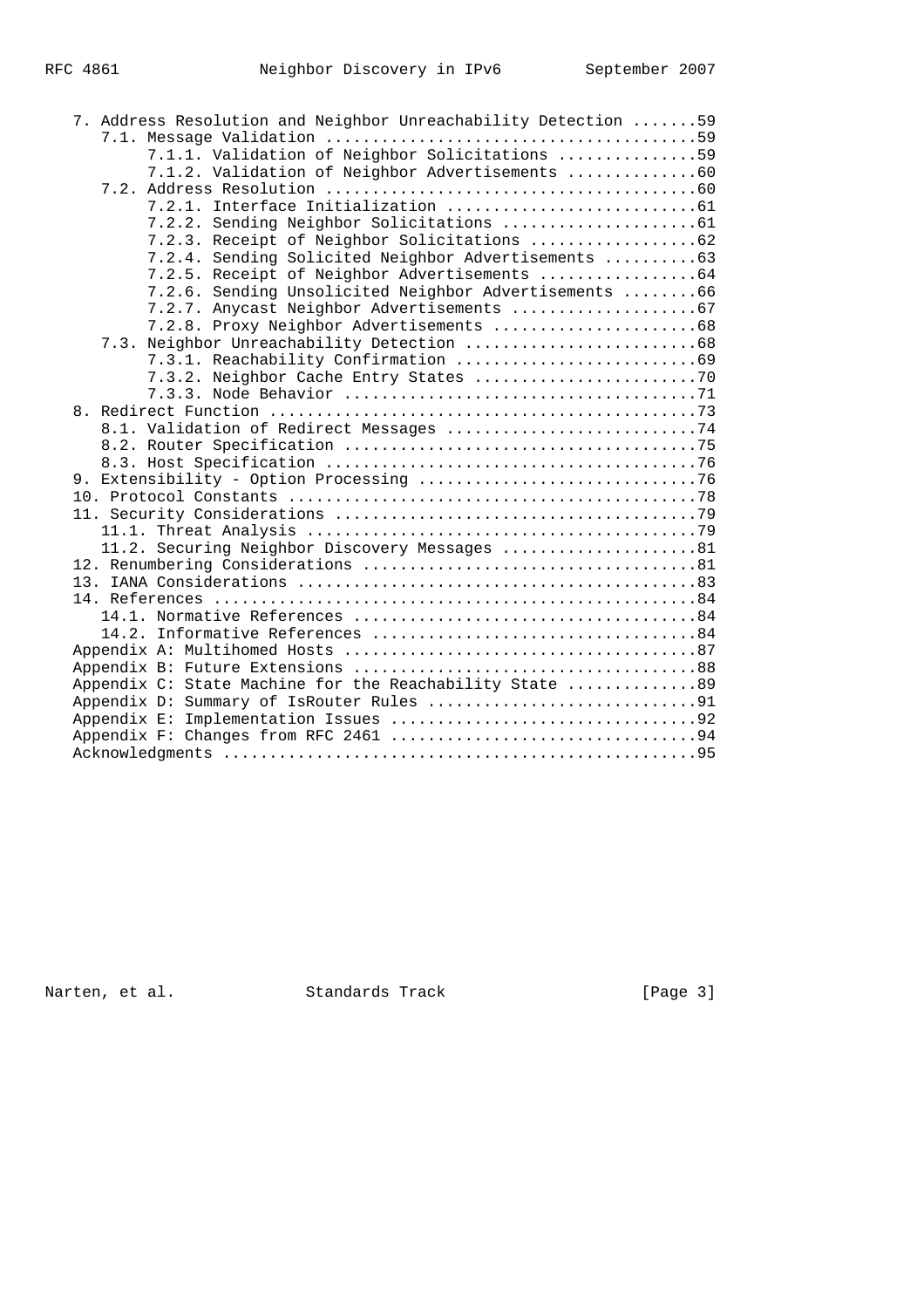# 1. Introduction

 This specification defines the Neighbor Discovery (ND) protocol for Internet Protocol Version 6 (IPv6). Nodes (hosts and routers) use Neighbor Discovery to determine the link-layer addresses for neighbors known to reside on attached links and to quickly purge cached values that become invalid. Hosts also use Neighbor Discovery to find neighboring routers that are willing to forward packets on their behalf. Finally, nodes use the protocol to actively keep track of which neighbors are reachable and which are not, and to detect changed link-layer addresses. When a router or the path to a router fails, a host actively searches for functioning alternates.

 Unless specified otherwise (in a document that covers operating IP over a particular link type) this document applies to all link types. However, because ND uses link-layer multicast for some of its services, it is possible that on some link types (e.g., Non-Broadcast Multi-Access (NBMA) links), alternative protocols or mechanisms to implement those services will be specified (in the appropriate document covering the operation of IP over a particular link type). The services described in this document that are not directly dependent on multicast, such as Redirects, Next-hop determination, Neighbor Unreachability Detection, etc., are expected to be provided as specified in this document. The details of how one uses ND on NBMA links are addressed in [IPv6-NBMA]. In addition, [IPv6-3GPP] and[IPv6-CELL] discuss the use of this protocol over some cellular links, which are examples of NBMA links.

### 2. Terminology

### 2.1. General

| IP.    | - Internet Protocol Version 6. The terms IPv4 and IPv6<br>are used only in contexts where necessary to avoid<br>ambiquity.                                                  |
|--------|-----------------------------------------------------------------------------------------------------------------------------------------------------------------------------|
| ICMP   | - Internet Control Message Protocol for the Internet<br>Protocol Version 6. The terms ICMPv4 and ICMPv6 are<br>used only in contexts where necessary to avoid<br>ambiquity. |
| node   | - a device that implements IP.                                                                                                                                              |
| router | - a node that forwards IP packets not explicitly<br>addressed to itself.                                                                                                    |
| host   | - any node that is not a router.                                                                                                                                            |

Narten, et al. Standards Track [Page 4]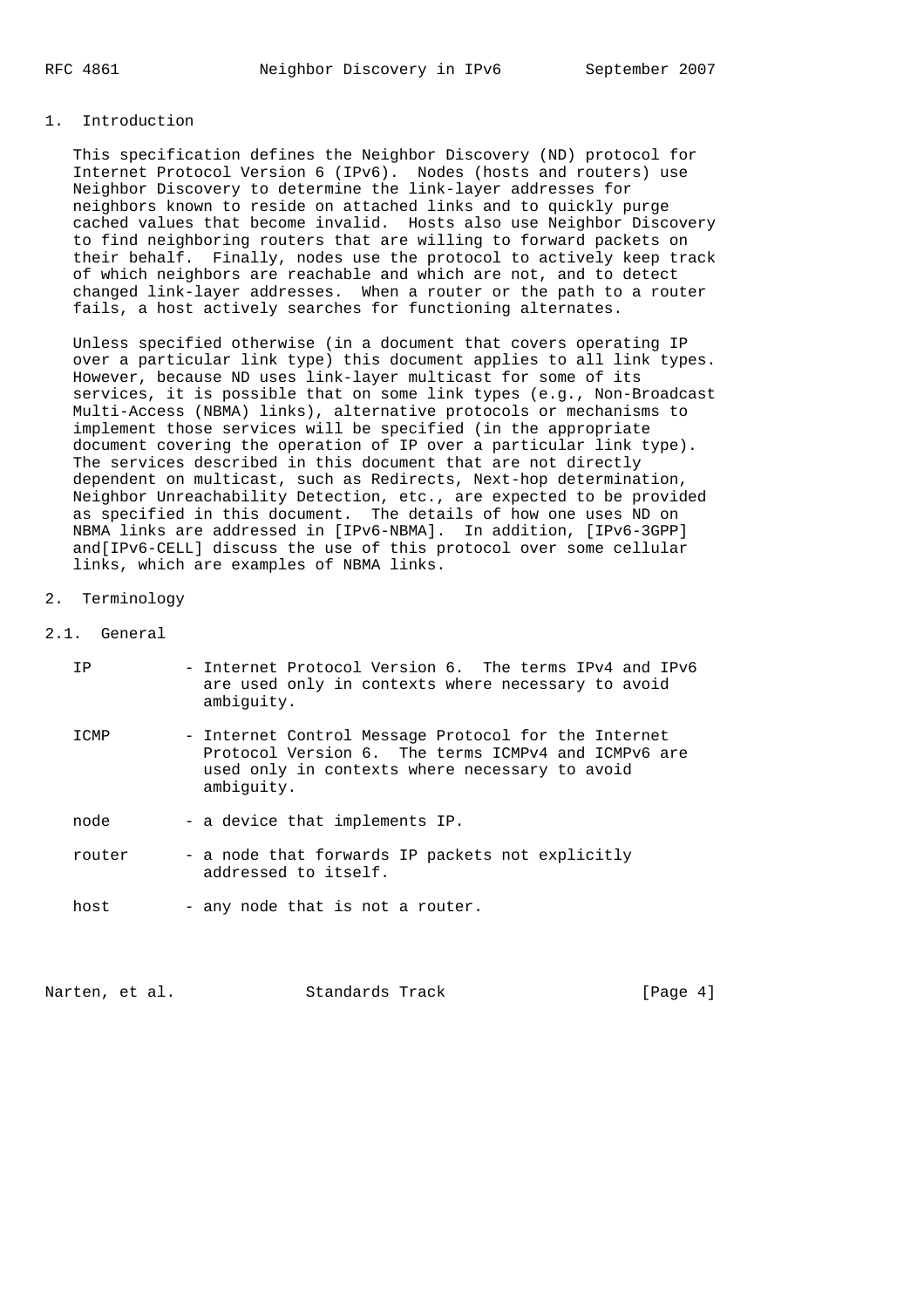- upper layer a protocol layer immediately above IP. Examples are transport protocols such as TCP and UDP, control protocols such as ICMP, routing protocols such as OSPF, and Internet-layer (or lower-layer) protocols being "tunneled" over (i.e., encapsulated in) IP such as Internetwork Packet Exchange (IPX), AppleTalk, or IP itself.
- link a communication facility or medium over which nodes can communicate at the link layer, i.e., the layer immediately below IP. Examples are Ethernets (simple or bridged), PPP links, X.25, Frame Relay, or ATM networks as well as Internet-layer (or higher-layer) "tunnels", such as tunnels over IPv4 or IPv6 itself.
- interface a node's attachment to a link.
- neighbors nodes attached to the same link.
- address an IP-layer identifier for an interface or a set of interfaces.
- anycast address
- an identifier for a set of interfaces (typically belonging to different nodes). A packet sent to an anycast address is delivered to one of the interfaces identified by that address (the "nearest" one, according to the routing protocol's measure of distance). See [ADDR-ARCH].

 Note that an anycast address is syntactically indistinguishable from a unicast address. Thus, nodes sending packets to anycast addresses don't generally know that an anycast address is being used. Throughout the rest of this document, references to unicast addresses also apply to anycast addresses in those cases where the node is unaware that a unicast address is actually an anycast address.

- prefix a bit string that consists of some number of initial bits of an address.
- link-layer address
	- a link-layer identifier for an interface. Examples include IEEE 802 addresses for Ethernet links.

Narten, et al. Standards Track [Page 5]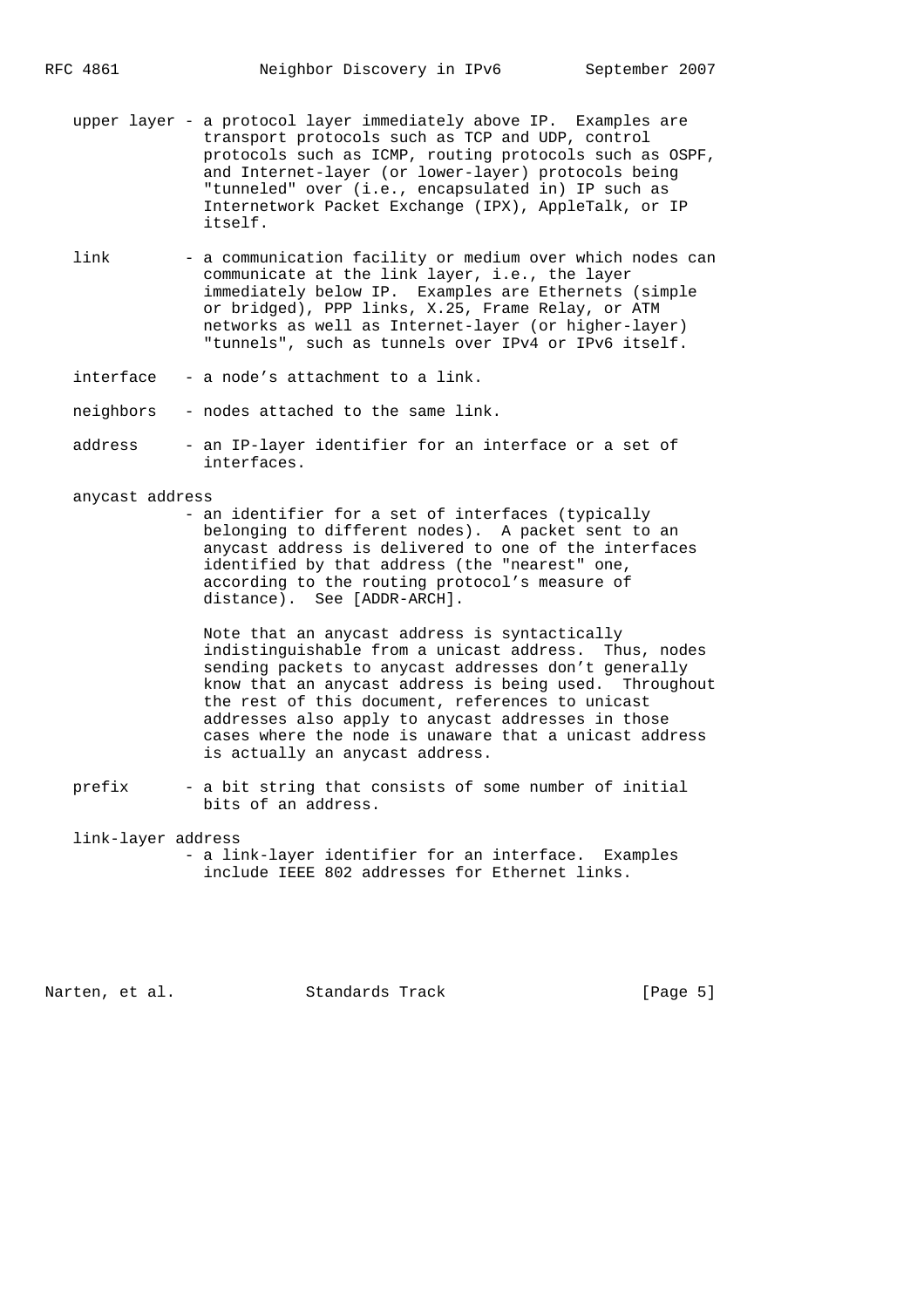- on-link an address that is assigned to an interface on a specified link. A node considers an address to be on link if:
	- it is covered by one of the link's prefixes (e.g., as indicated by the on-link flag in the Prefix Information option), or
	- a neighboring router specifies the address as the target of a Redirect message, or
	- a Neighbor Advertisement message is received for the (target) address, or
	- any Neighbor Discovery message is received from the address.
- off-link the opposite of "on-link"; an address that is not assigned to any interfaces on the specified link.
- longest prefix match
- the process of determining which prefix (if any) in a set of prefixes covers a target address. A target address is covered by a prefix if all of the bits in the prefix match the left-most bits of the target address. When multiple prefixes cover an address, the longest prefix is the one that matches.
	- reachability
		- whether or not the one-way "forward" path to a neighbor is functioning properly. In particular, whether packets sent to a neighbor are reaching the IP layer on the neighboring machine and are being processed properly by the receiving IP layer. For neighboring routers, reachability means that packets sent by a node's IP layer are delivered to the router's IP layer, and the router is indeed forwarding packets (i.e., it is configured as a router, not a host). For hosts, reachability means that packets sent by a node's IP layer are delivered to the neighbor host's IP layer.
	- packet an IP header plus payload.
	- link MTU the maximum transmission unit, i.e., maximum packet size in octets, that can be conveyed in one transmission unit over a link.

Narten, et al. Standards Track [Page 6]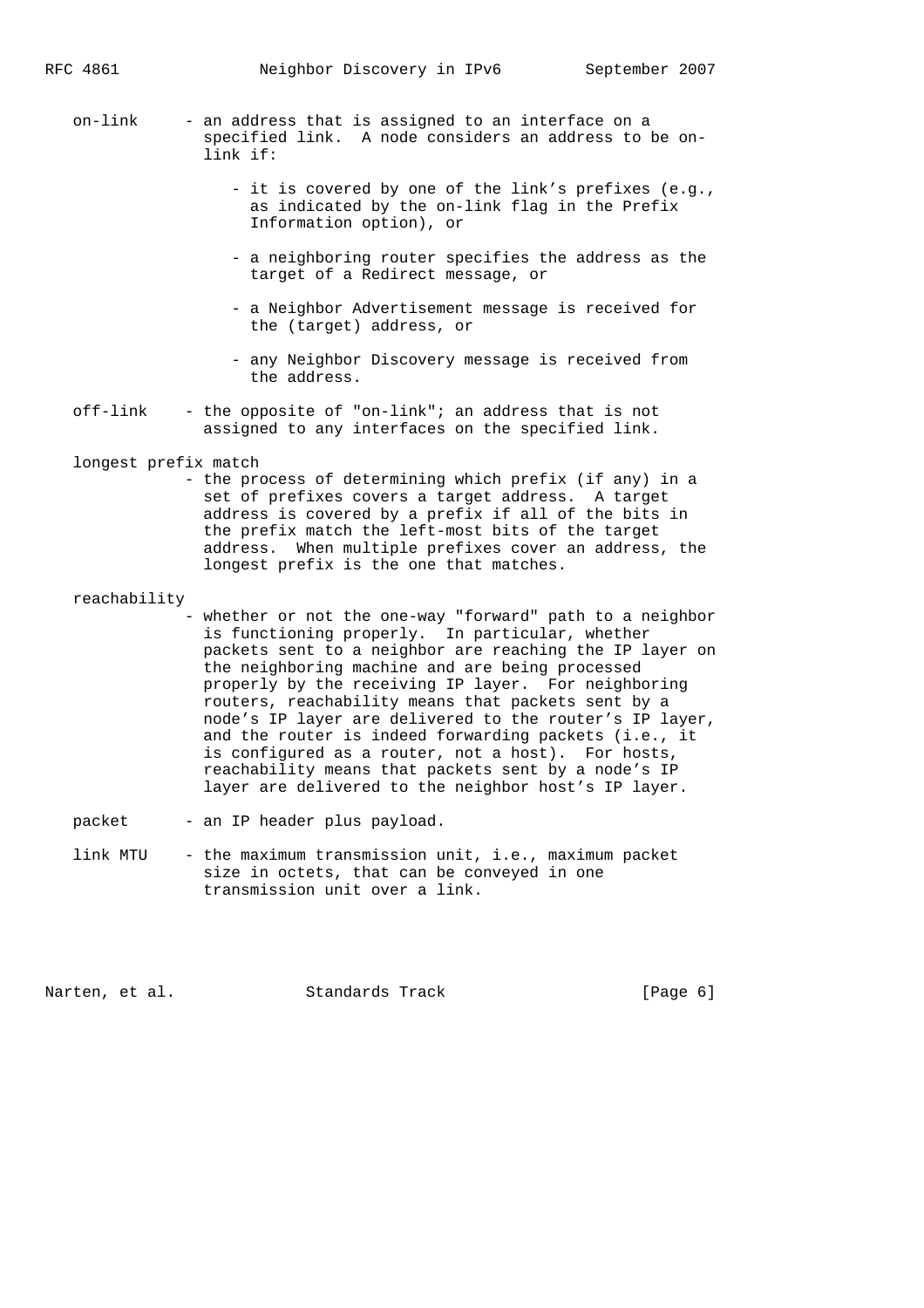- target an address about which address resolution information is sought, or an address that is the new first hop when being redirected.
- proxy a node that responds to Neighbor Discovery query messages on behalf of another node. A router acting on behalf of a mobile node that has moved off-link could potentially act as a proxy for the mobile node.
- ICMP destination unreachable indication
- an error indication returned to the original sender of a packet that cannot be delivered for the reasons outlined in [ICMPv6]. If the error occurs on a node other than the node originating the packet, an ICMP error message is generated. If the error occurs on the originating node, an implementation is not required to actually create and send an ICMP error packet to the source, as long as the upper-layer sender is notified through an appropriate mechanism (e.g., return value from a procedure call). Note, however, that an implementation may find it convenient in some cases to return errors to the sender by taking the offending packet, generating an ICMP error message, and then delivering it (locally) through the generic error handling routines.

random delay

 - when sending out messages, it is sometimes necessary to delay a transmission for a random amount of time in order to prevent multiple nodes from transmitting at exactly the same time, or to prevent long-range periodic transmissions from synchronizing with each other [SYNC]. When a random component is required, a node calculates the actual delay in such a way that the computed delay forms a uniformly distributed random value that falls between the specified minimum and maximum delay times. The implementor must take care to ensure that the granularity of the calculated random component and the resolution of the timer used are both high enough to ensure that the probability of multiple nodes delaying the same amount of time is small.

random delay seed

 - if a pseudo-random number generator is used in calculating a random delay component, the generator should be initialized with a unique seed prior to being used. Note that it is not sufficient to use the interface identifier alone as the seed, since interface

Narten, et al. Standards Track [Page 7]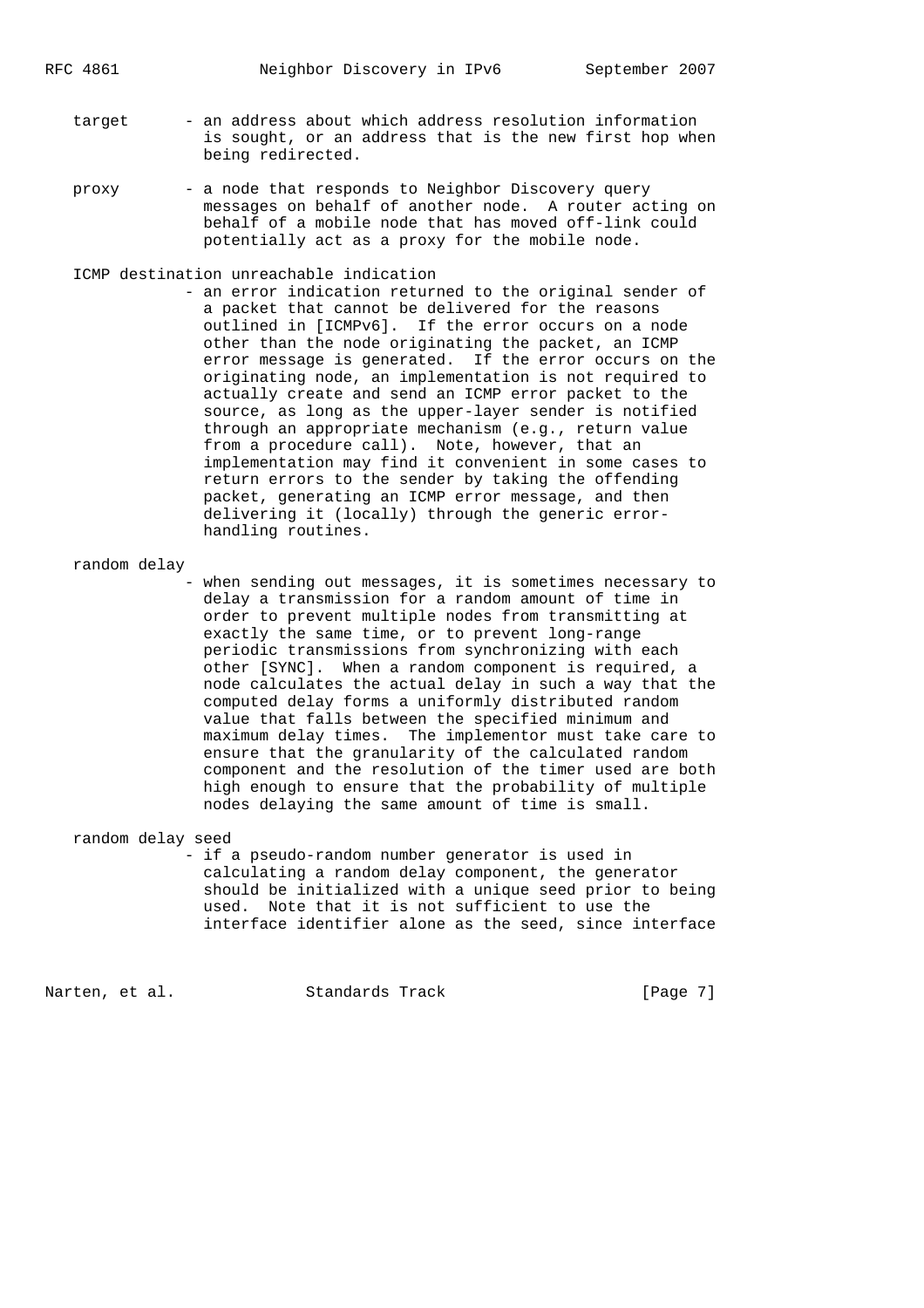identifiers will not always be unique. To reduce the probability that duplicate interface identifiers cause the same seed to be used, the seed should be calculated from a variety of input sources (e.g., machine components) that are likely to be different even on identical "boxes". For example, the seed could be formed by combining the CPU's serial number with an interface identifier. Additional information on randomness and random number generation can be found in [RAND].

### 2.2. Link Types

 Different link layers have different properties. The ones of concern to Neighbor Discovery are:

- multicast capable
	- a link that supports a native mechanism at the link layer for sending packets to all (i.e., broadcast) or a subset of all neighbors.
- point-to-point a link that connects exactly two interfaces. A point-to-point link is assumed to have multicast capability and a link-local address.
- non-broadcast multi-access (NBMA) - a link to which more than two interfaces can attach, but that does not support a native form of multicast or broadcast (e.g., X.25, ATM, frame relay, etc.). Note that all link types (including NBMA) are expected to provide multicast service for applications that need it (e.g., using multicast servers). However, it is an issue for further study whether ND should use such facilities or an alternate mechanism that provides the equivalent multicast capability for ND.
- shared media a link that allows direct communication among a number of nodes, but attached nodes are configured in such a way that they do not have complete prefix information for all on-link destinations. That is, at the IP level, nodes on the same link may not know that they are neighbors; by default, they communicate through a router. Examples are large (switched) public data networks such as Switched Multimegabit Data Service (SMDS) and Broadband Integrated Services Digital Network (B-ISDN). Also known as "large clouds". See [SH-MEDIA].

| Narten, et al. | Standards Track | [Page 8] |
|----------------|-----------------|----------|
|                |                 |          |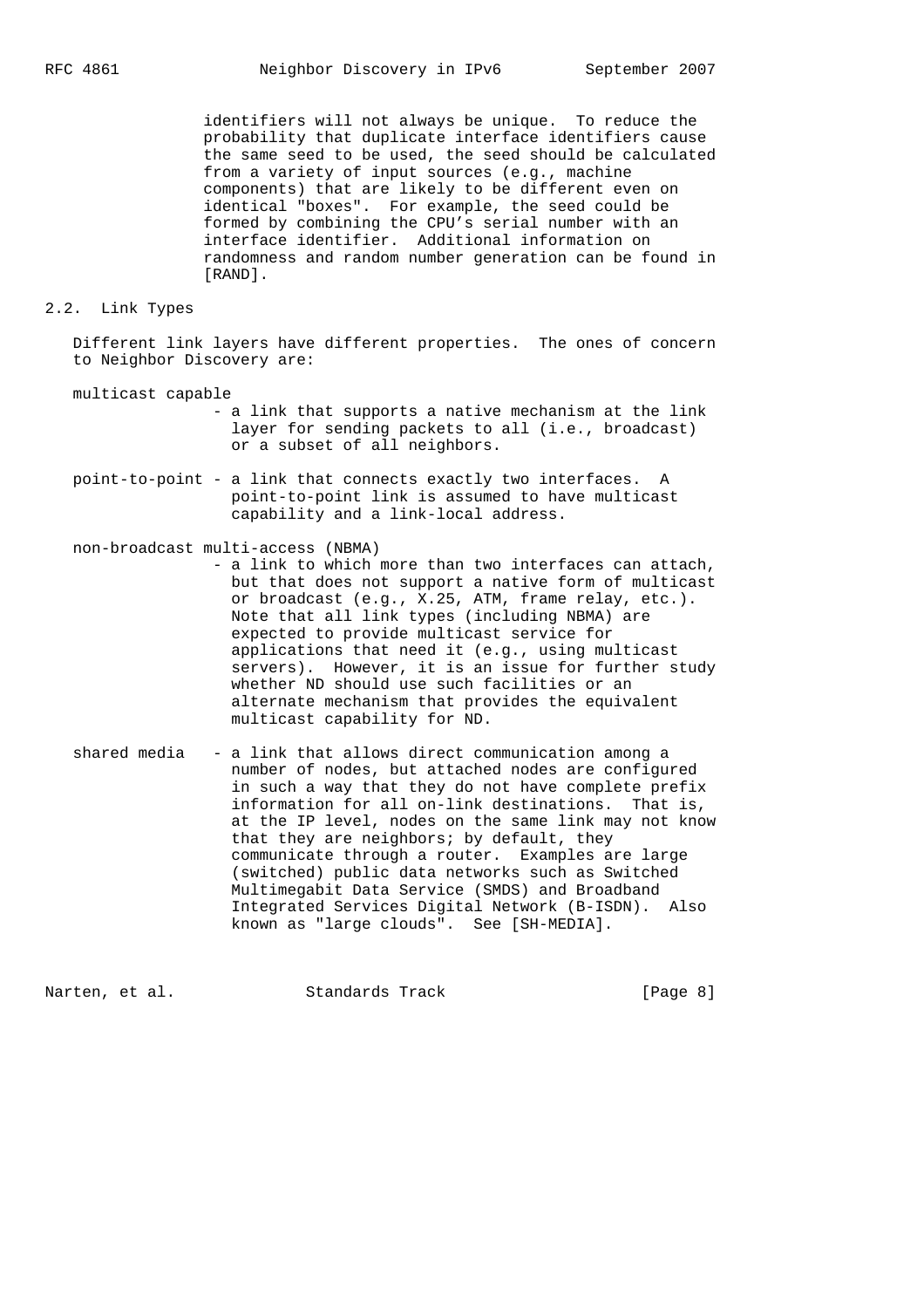variable MTU - a link that does not have a well-defined MTU (e.g., IEEE 802.5 token rings). Many links (e.g., Ethernet) have a standard MTU defined by the link layer protocol or by the specific document describing how to run IP over the link layer.

asymmetric reachability

 - a link where non-reflexive and/or non-transitive reachability is part of normal operation. (Non reflexive reachability means packets from A reach B, but packets from B don't reach A. Non-transitive reachability means packets from A reach B, and packets from B reach C, but packets from A don't reach C.) Many radio links exhibit these properties.

### 2.3. Addresses

 Neighbor Discovery makes use of a number of different addresses defined in [ADDR-ARCH], including:

- all-nodes multicast address - the link-local scope address to reach all nodes, FF02::1.
- all-routers multicast address - the link-local scope address to reach all routers, FF02::2.
- solicited-node multicast address
	- a link-local scope multicast address that is computed as a function of the solicited target's address. The function is described in [ADDR-ARCH]. The function is chosen so that IP addresses that differ only in the most significant bits, e.g., due to multiple prefixes associated with different providers, will map to the same solicited-node address thereby reducing the number of multicast addresses a node must join at the link layer.

#### link-local address

 - a unicast address having link-only scope that can be used to reach neighbors. All interfaces on routers MUST have a link-local address. Also, [ADDRCONF] requires that interfaces on hosts have a link-local address.

Narten, et al. Standards Track [Page 9]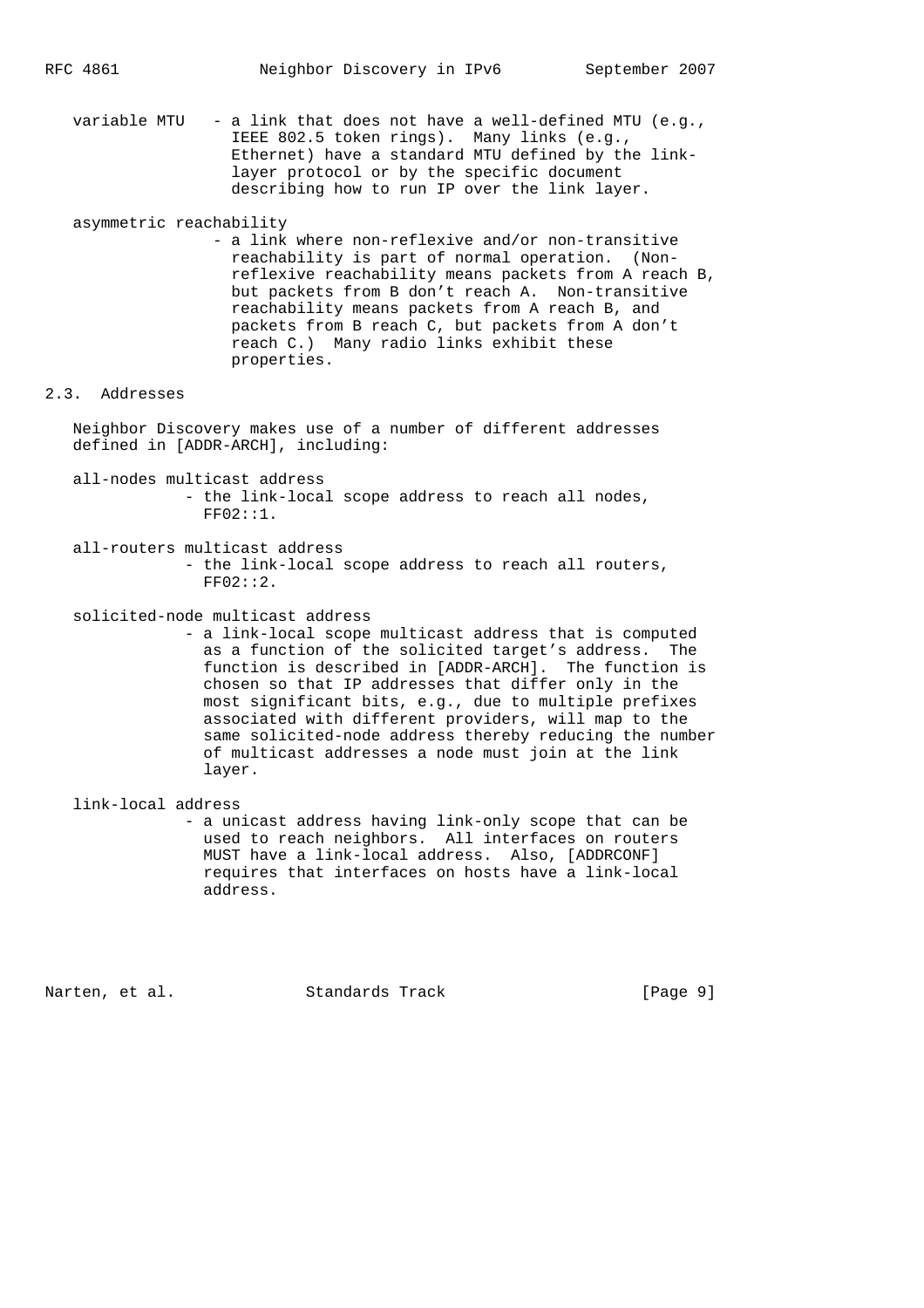#### unspecified address

 - a reserved address value that indicates the lack of an address (e.g., the address is unknown). It is never used as a destination address, but may be used as a source address if the sender does not (yet) know its own address (e.g., while verifying an address is unused during stateless address autoconfiguration [ADDRCONF]). The unspecified address has a value of 0:0:0:0:0:0:0:0.

 Note that this specification does not strictly comply with the consistency requirements in [ADDR-SEL] for the scopes of source and destination addresses. It is possible in some cases for hosts to use a source address of a larger scope than the destination address in the IPv6 header.

# 2.4. Requirements

 The keywords MUST, MUST NOT, REQUIRED, SHALL, SHALL NOT, SHOULD, SHOULD NOT, RECOMMENDED, MAY, and OPTIONAL, when they appear in this document, are to be interpreted as described in [KEYWORDS].

 This document also makes use of internal conceptual variables to describe protocol behavior and external variables that an implementation must allow system administrators to change. The specific variable names, how their values change, and how their settings influence protocol behavior are provided to demonstrate protocol behavior. An implementation is not required to have them in the exact form described here, so long as its external behavior is consistent with that described in this document.

3. Protocol Overview

 This protocol solves a set of problems related to the interaction between nodes attached to the same link. It defines mechanisms for solving each of the following problems:

- Router Discovery: How hosts locate routers that reside on an attached link.
- Prefix Discovery: How hosts discover the set of address prefixes that define which destinations are on-link for an attached link. (Nodes use prefixes to distinguish destinations that reside on-link from those only reachable through a router.)
- Parameter Discovery: How a node learns link parameters (such as the link MTU) or Internet parameters (such as the hop limit value) to place in outgoing packets.

Narten, et al. Standards Track [Page 10]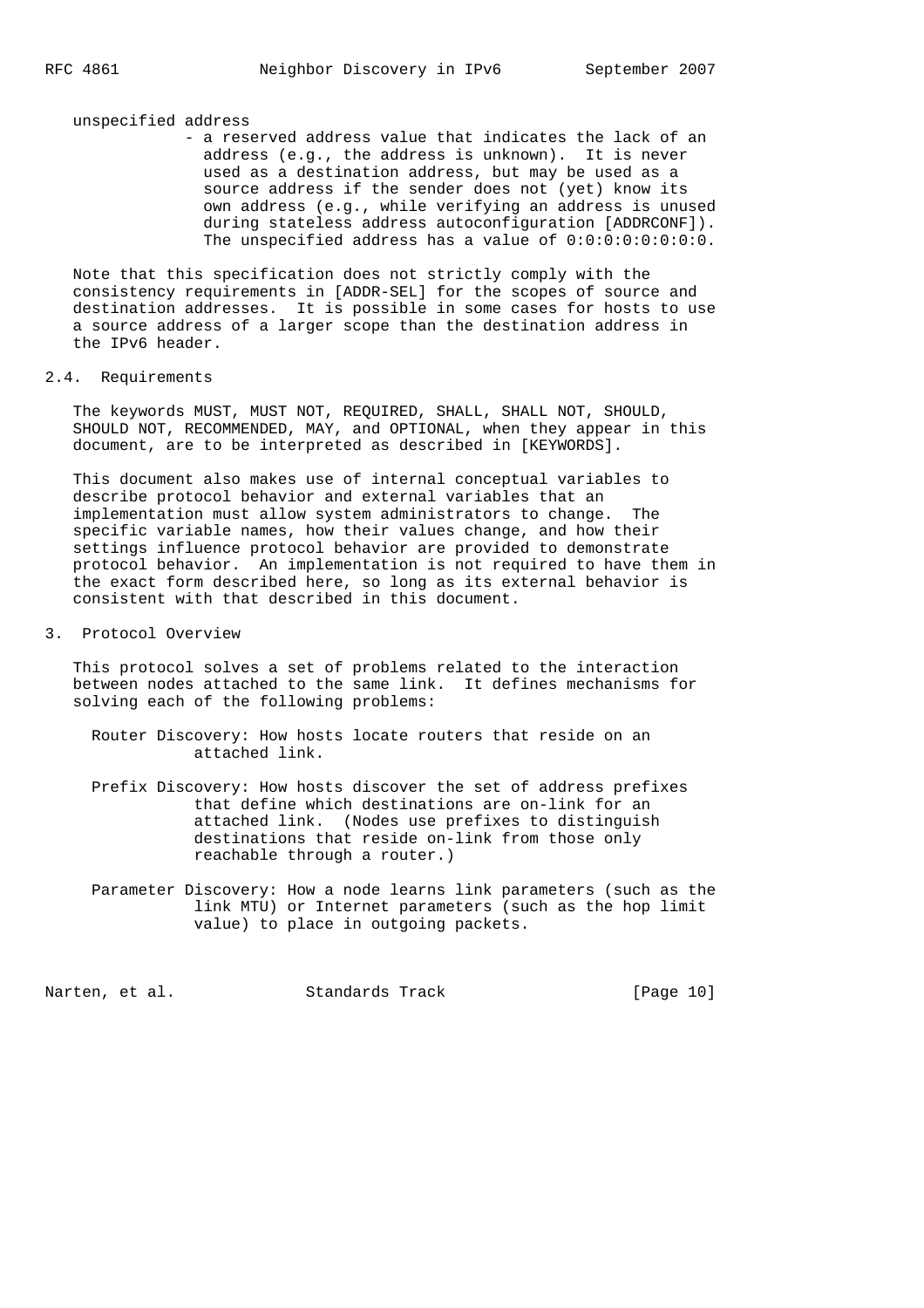- Address Autoconfiguration: Introduces the mechanisms needed in order to allow nodes to configure an address for an interface in a stateless manner. Stateless address autoconfiguration is specified in [ADDRCONF].
- Address resolution: How nodes determine the link-layer address of an on-link destination (e.g., a neighbor) given only the destination's IP address.
- Next-hop determination: The algorithm for mapping an IP destination address into the IP address of the neighbor to which traffic for the destination should be sent. The next hop can be a router or the destination itself.
- Neighbor Unreachability Detection: How nodes determine that a neighbor is no longer reachable. For neighbors used as routers, alternate default routers can be tried. For both routers and hosts, address resolution can be performed again.
- Duplicate Address Detection: How a node determines whether or not an address it wishes to use is already in use by another node.
- Redirect: How a router informs a host of a better first-hop node to reach a particular destination.

 Neighbor Discovery defines five different ICMP packet types: A pair of Router Solicitation and Router Advertisement messages, a pair of Neighbor Solicitation and Neighbor Advertisements messages, and a Redirect message. The messages serve the following purpose:

- Router Solicitation: When an interface becomes enabled, hosts may send out Router Solicitations that request routers to generate Router Advertisements immediately rather than at their next scheduled time.
- Router Advertisement: Routers advertise their presence together with various link and Internet parameters either periodically, or in response to a Router Solicitation message. Router Advertisements contain prefixes that are used for determining whether another address shares the same link (on-link determination) and/or address configuration, a suggested hop limit value, etc.

Narten, et al. Standards Track [Page 11]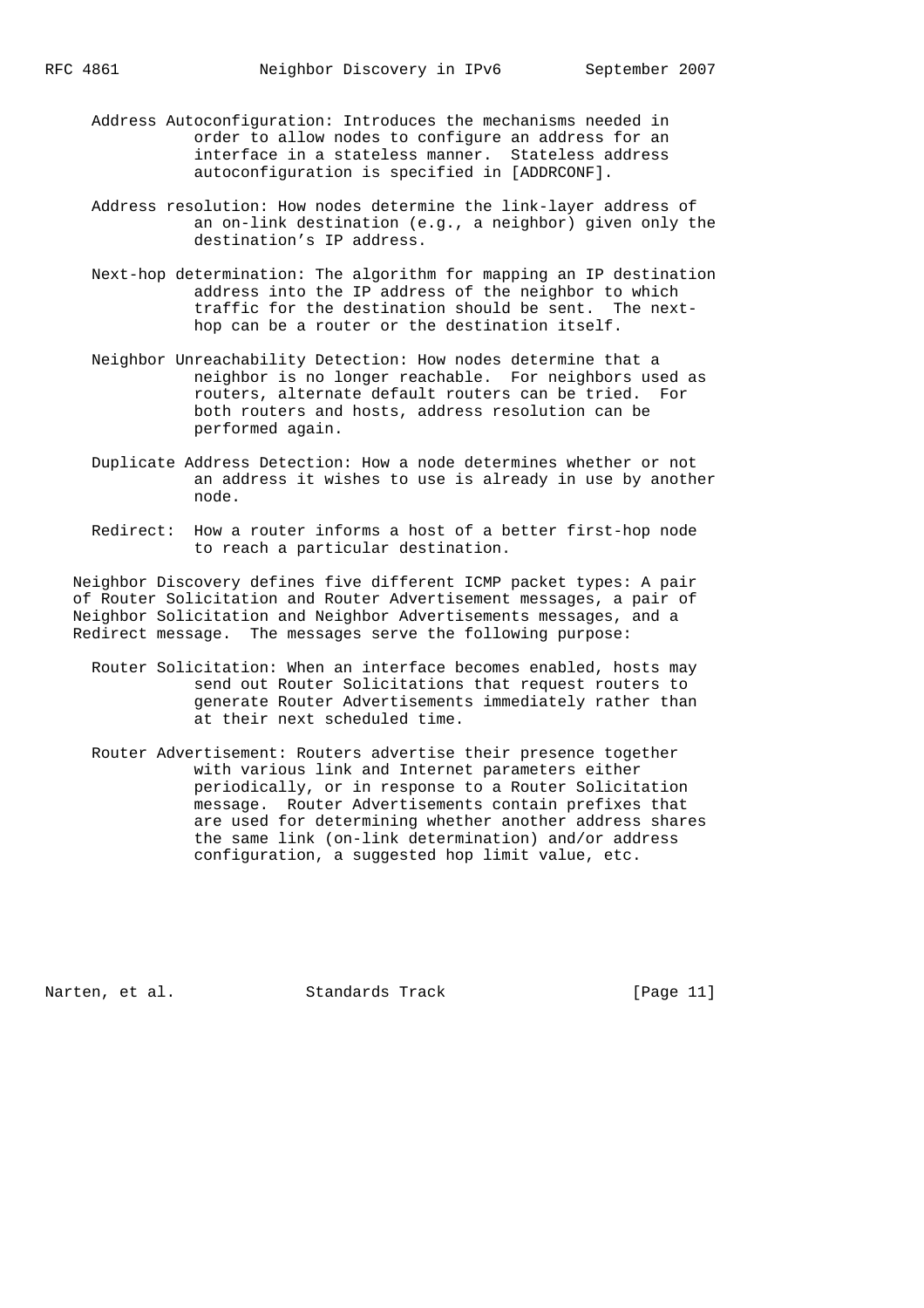- Neighbor Solicitation: Sent by a node to determine the link-layer address of a neighbor, or to verify that a neighbor is still reachable via a cached link-layer address. Neighbor Solicitations are also used for Duplicate Address Detection.
- Neighbor Advertisement: A response to a Neighbor Solicitation message. A node may also send unsolicited Neighbor Advertisements to announce a link-layer address change.
- Redirect: Used by routers to inform hosts of a better first hop for a destination.

 On multicast-capable links, each router periodically multicasts a Router Advertisement packet announcing its availability. A host receives Router Advertisements from all routers, building a list of default routers. Routers generate Router Advertisements frequently enough that hosts will learn of their presence within a few minutes, but not frequently enough to rely on an absence of advertisements to detect router failure; a separate Neighbor Unreachability Detection algorithm provides failure detection.

 Router Advertisements contain a list of prefixes used for on-link determination and/or autonomous address configuration; flags associated with the prefixes specify the intended uses of a particular prefix. Hosts use the advertised on-link prefixes to build and maintain a list that is used in deciding when a packet's destination is on-link or beyond a router. Note that a destination can be on-link even though it is not covered by any advertised on link prefix. In such cases, a router can send a Redirect informing the sender that the destination is a neighbor.

 Router Advertisements (and per-prefix flags) allow routers to inform hosts how to perform Address Autoconfiguration. For example, routers can specify whether hosts should use DHCPv6 and/or autonomous (stateless) address configuration.

 Router Advertisement messages also contain Internet parameters such as the hop limit that hosts should use in outgoing packets and, optionally, link parameters such as the link MTU. This facilitates centralized administration of critical parameters that can be set on routers and automatically propagated to all attached hosts.

 Nodes accomplish address resolution by multicasting a Neighbor Solicitation that asks the target node to return its link-layer address. Neighbor Solicitation messages are multicast to the solicited-node multicast address of the target address. The target returns its link-layer address in a unicast Neighbor Advertisement

Narten, et al. Standards Track [Page 12]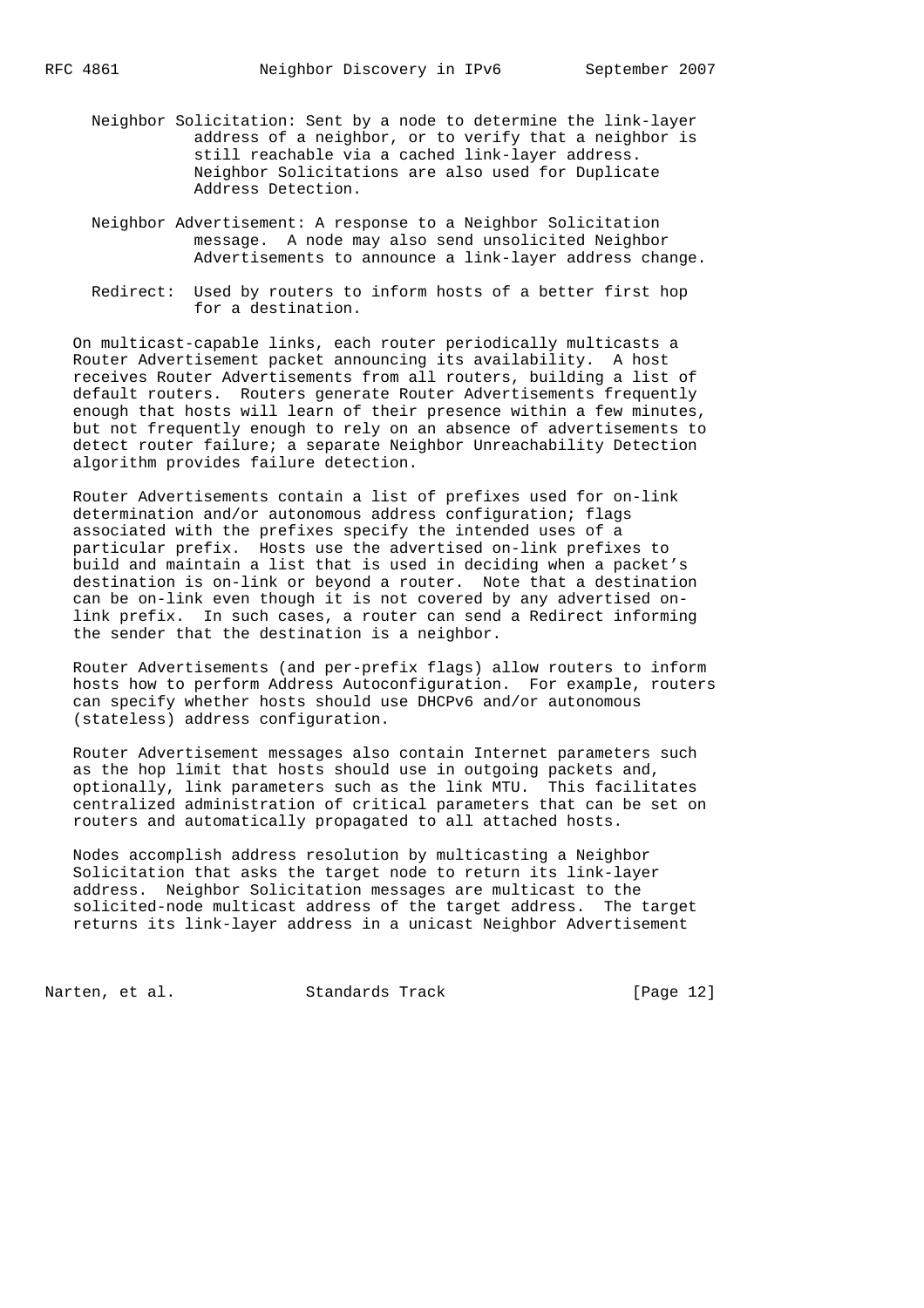message. A single request-response pair of packets is sufficient for both the initiator and the target to resolve each other's link-layer addresses; the initiator includes its link-layer address in the Neighbor Solicitation.

 Neighbor Solicitation messages can also be used to determine if more than one node has been assigned the same unicast address. The use of Neighbor Solicitation messages for Duplicate Address Detection is specified in [ADDRCONF].

 Neighbor Unreachability Detection detects the failure of a neighbor or the failure of the forward path to the neighbor. Doing so requires positive confirmation that packets sent to a neighbor are actually reaching that neighbor and being processed properly by its IP layer. Neighbor Unreachability Detection uses confirmation from two sources. When possible, upper-layer protocols provide a positive confirmation that a connection is making "forward progress", that is, previously sent data is known to have been delivered correctly (e.g., new acknowledgments were received recently). When positive confirmation is not forthcoming through such "hints", a node sends unicast Neighbor Solicitation messages that solicit Neighbor Advertisements as reachability confirmation from the next hop. To reduce unnecessary network traffic, probe messages are only sent to neighbors to which the node is actively sending packets.

 In addition to addressing the above general problems, Neighbor Discovery also handles the following situations:

- Link-layer address change A node that knows its link-layer address has changed can multicast a few (unsolicited) Neighbor Advertisement packets to all nodes to quickly update cached link-layer addresses that have become invalid. Note that the sending of unsolicited advertisements is a performance enhancement only (e.g., unreliable). The Neighbor Unreachability Detection algorithm ensures that all nodes will reliably discover the new address, though the delay may be somewhat longer.
- Inbound load balancing Nodes with replicated interfaces may want to load balance the reception of incoming packets across multiple network interfaces on the same link. Such nodes have multiple link-layer addresses assigned to the same interface. For example, a single network driver could represent multiple network interface cards as a single logical interface having multiple link-layer addresses.

Narten, et al. Standards Track [Page 13]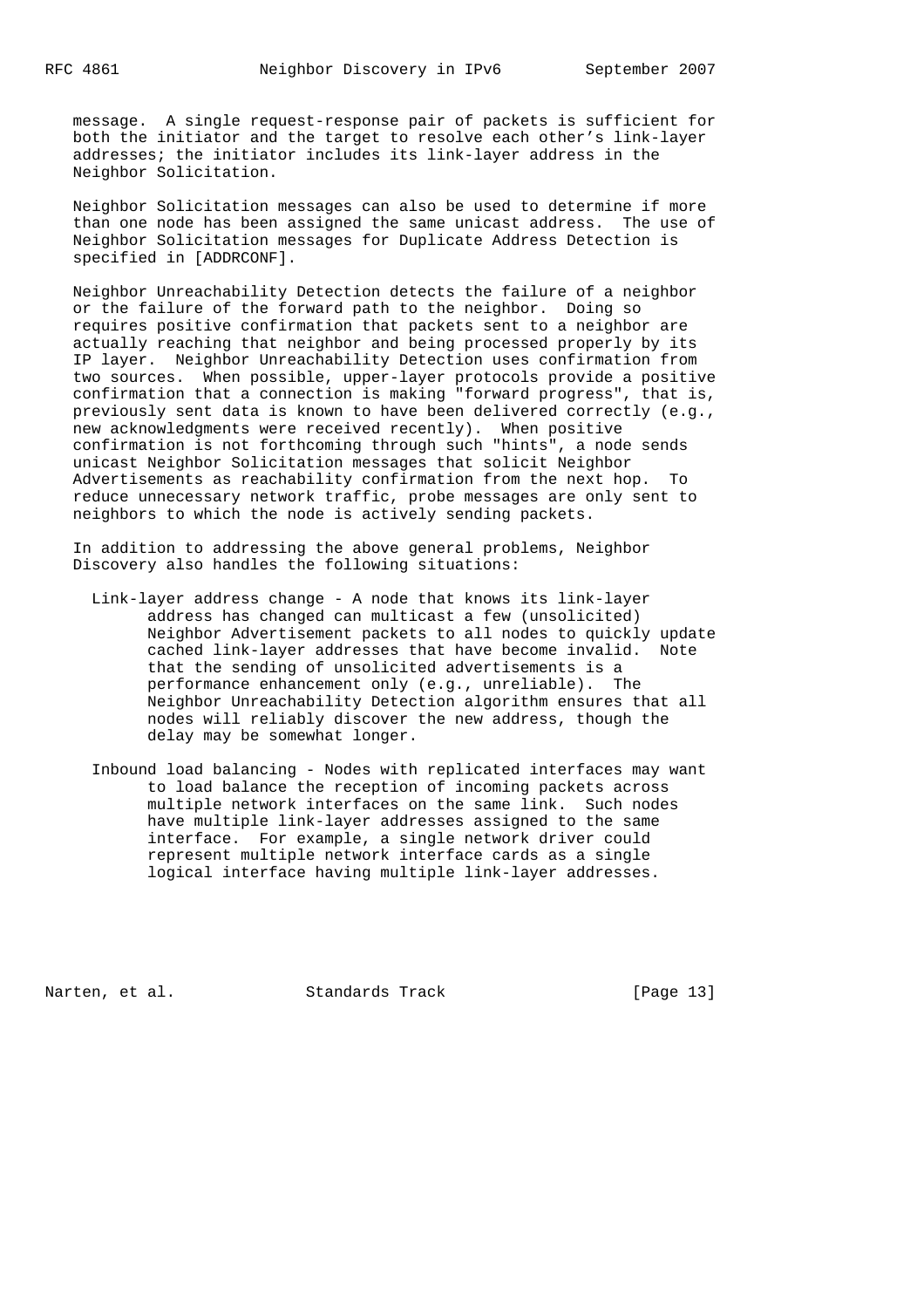Neighbor Discovery allows a router to perform load balancing for traffic addressed to itself by allowing routers to omit the source link-layer address from Router Advertisement packets, thereby forcing neighbors to use Neighbor Solicitation messages to learn link-layer addresses of routers. Returned Neighbor Advertisement messages can then contain link-layer addresses that differ depending on, e.g., who issued the solicitation. This specification does not define a mechanism that allows hosts to Load-balance incoming packets. See [LD-SHRE].

- Anycast addresses Anycast addresses identify one of a set of nodes providing an equivalent service, and multiple nodes on the same link may be configured to recognize the same anycast address. Neighbor Discovery handles anycasts by having nodes expect to receive multiple Neighbor Advertisements for the same target. All advertisements for anycast addresses are tagged as being non-Override advertisements. A non-Override advertisement is one that does not update or replace the information sent by another advertisement. These advertisements are discussed later in the context of Neighbor advertisement messages. This invokes specific rules to determine which of potentially multiple advertisements should be used.
- Proxy advertisements A node willing to accept packets on behalf of a target address that is unable to respond to Neighbor Solicitations can issue non-Override Neighbor Advertisements. Proxy advertisements are used by Mobile IPv6 Home Agents to defend mobile nodes' addresses when they move off-link. However, it is not intended as a general mechanism to handle nodes that, e.g., do not implement this protocol.

### 3.1. Comparison with IPv4

 The IPv6 Neighbor Discovery protocol corresponds to a combination of the IPv4 protocols Address Resolution Protocol [ARP], ICMP Router Discovery [RDISC], and ICMP Redirect [ICMPv4]. In IPv4 there is no generally agreed upon protocol or mechanism for Neighbor Unreachability Detection, although the Hosts Requirements document [HR-CL] does specify some possible algorithms for Dead Gateway Detection (a subset of the problems Neighbor Unreachability Detection tackles).

Narten, et al. Standards Track [Page 14]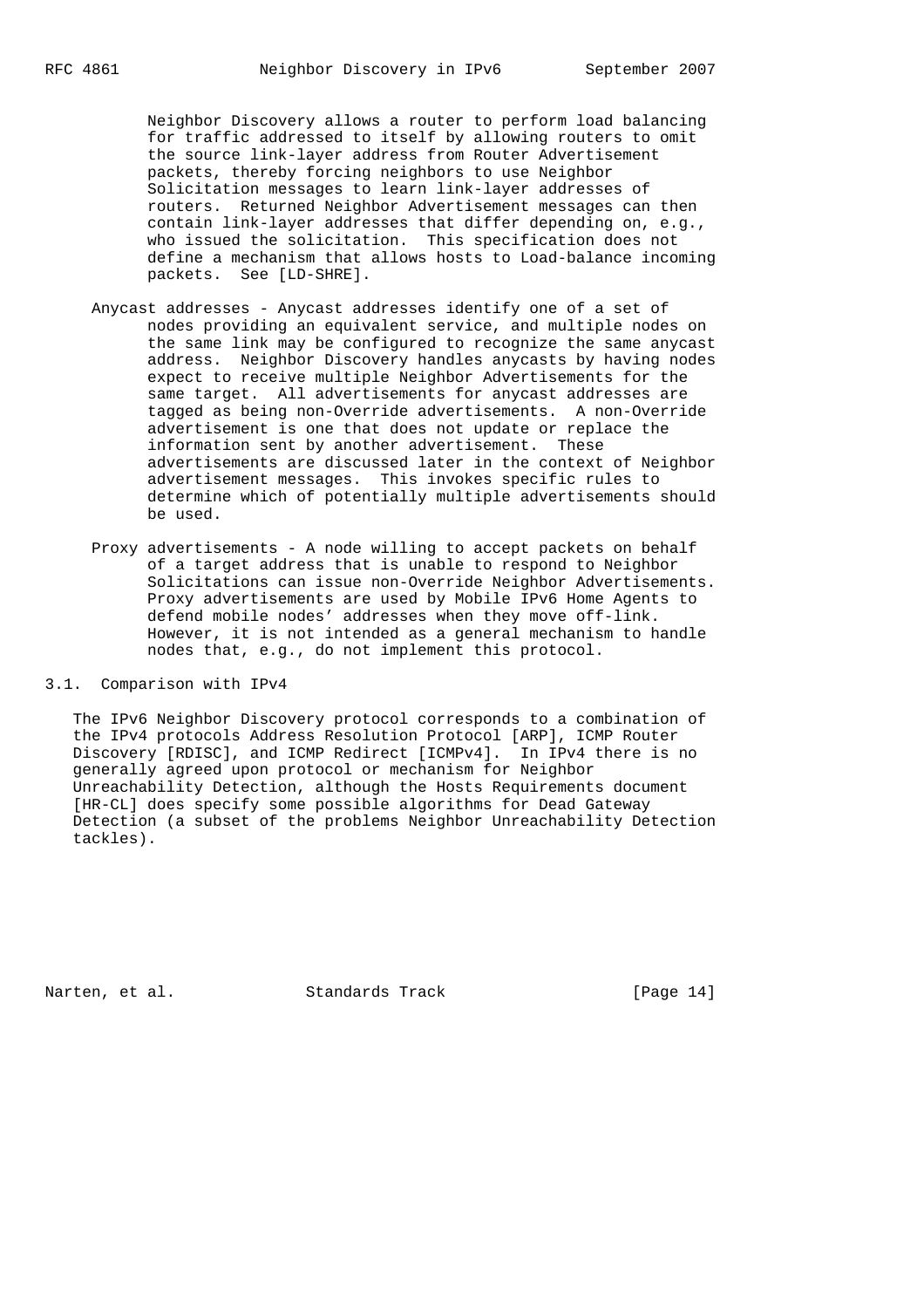The Neighbor Discovery protocol provides a multitude of improvements over the IPv4 set of protocols:

 Router Discovery is part of the base protocol set; there is no need for hosts to "snoop" the routing protocols.

 Router Advertisements carry link-layer addresses; no additional packet exchange is needed to resolve the router's link-layer address.

 Router Advertisements carry prefixes for a link; there is no need to have a separate mechanism to configure the "netmask".

Router Advertisements enable Address Autoconfiguration.

 Routers can advertise an MTU for hosts to use on the link, ensuring that all nodes use the same MTU value on links lacking a well-defined MTU.

 Address resolution multicasts are "spread" over 16 million (2^24) multicast addresses, greatly reducing address-resolution-related interrupts on nodes other than the target. Moreover, non-IPv6 machines should not be interrupted at all.

 Redirects contain the link-layer address of the new first hop; separate address resolution is not needed upon receiving a redirect.

 Multiple prefixes can be associated with the same link. By default, hosts learn all on-link prefixes from Router Advertisements. However, routers may be configured to omit some or all prefixes from Router Advertisements. In such cases hosts assume that destinations are off-link and send traffic to routers. A router can then issue redirects as appropriate.

 Unlike IPv4, the recipient of an IPv6 redirect assumes that the new next-hop is on-link. In IPv4, a host ignores redirects specifying a next-hop that is not on-link according to the link's network mask. The IPv6 redirect mechanism is analogous to the XRedirect facility specified in [SH-MEDIA]. It is expected to be useful on non-broadcast and shared media links in which it is undesirable or not possible for nodes to know all prefixes for on-link destinations.

 Neighbor Unreachability Detection is part of the base, which significantly improves the robustness of packet delivery in the presence of failing routers, partially failing or partitioned links, or nodes that change their link-layer addresses. For

Narten, et al. Standards Track [Page 15]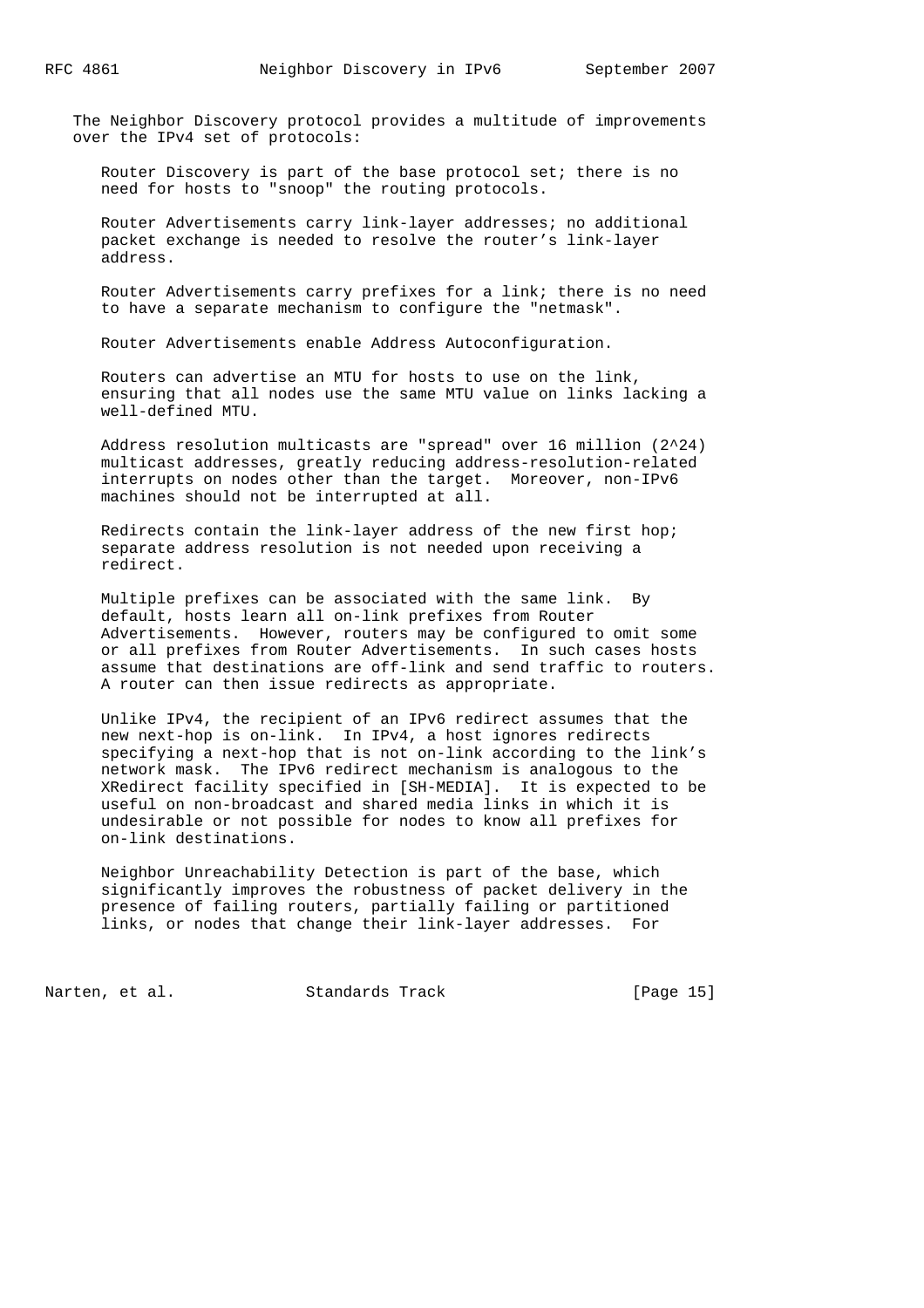instance, mobile nodes can move off-link without losing any connectivity due to stale ARP caches.

 Unlike ARP, Neighbor Discovery detects half-link failures (using Neighbor Unreachability Detection) and avoids sending traffic to neighbors with which two-way connectivity is absent.

 Unlike in IPv4 Router Discovery, the Router Advertisement messages do not contain a preference field. The preference field is not needed to handle routers of different "stability"; the Neighbor Unreachability Detection will detect dead routers and switch to a working one.

 The use of link-local addresses to uniquely identify routers (for Router Advertisement and Redirect messages) makes it possible for hosts to maintain the router associations in the event of the site renumbering to use new global prefixes.

 By setting the Hop Limit to 255, Neighbor Discovery is immune to off-link senders that accidentally or intentionally send ND messages. In IPv4, off-link senders can send both ICMP Redirects and Router Advertisement messages.

 Placing address resolution at the ICMP layer makes the protocol more media-independent than ARP and makes it possible to use generic IP-layer authentication and security mechanisms as appropriate.

# 3.2. Supported Link Types

 Neighbor Discovery supports links with different properties. In the presence of certain properties, only a subset of the ND protocol mechanisms are fully specified in this document:

- point-to-point Neighbor Discovery handles such links just like multicast links. (Multicast can be trivially provided on point-to-point links, and interfaces can be assigned link-local addresses.)
- multicast Neighbor Discovery operates over multicast capable links as described in this document.

non-broadcast multiple access (NBMA)

 - Redirect, Neighbor Unreachability Detection and next-hop determination should be implemented as described in this document. Address resolution, and the mechanism for delivering Router Solicitations and Advertisements on NBMA links are

Narten, et al. Standards Track [Page 16]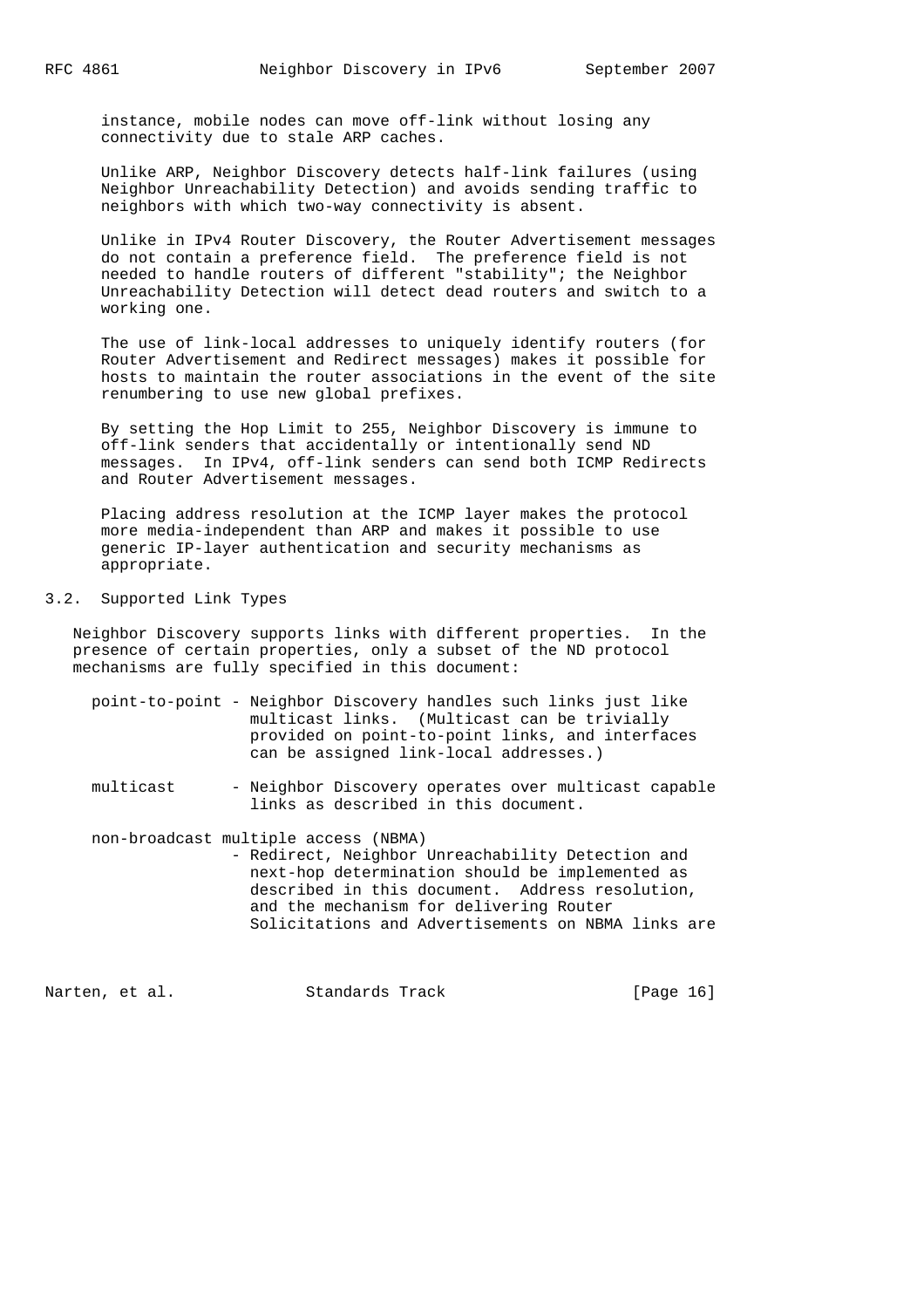not specified in this document. Note that if hosts support manual configuration of a list of default routers, hosts can dynamically acquire the link-layer addresses for their neighbors from Redirect messages.

 shared media - The Redirect message is modeled after the XRedirect message in [SH-MEDIA] in order to simplify use of the protocol on shared media links.

> This specification does not address shared media issues that only relate to routers, such as:

- How routers exchange reachability information on a shared media link.
- How a router determines the link-layer address of a host, which it needs to send redirect messages to the host.
- How a router determines that it is the first hop router for a received packet.

 The protocol is extensible (through the definition of new options) so that other solutions might be possible in the future.

- variable MTU Neighbor Discovery allows routers to specify an MTU for the link, which all nodes then use. All nodes on a link must use the same MTU (or Maximum Receive Unit) in order for multicast to work properly. Otherwise, when multicasting, a sender, which can not know which nodes will receive the packet, could not determine a minimum packet size that all receivers can process (or Maximum Receive Unit).
- asymmetric reachability

 - Neighbor Discovery detects the absence of symmetric reachability; a node avoids paths to a neighbor with which it does not have symmetric connectivity.

 The Neighbor Unreachability Detection will typically identify such half-links and the node will refrain from using them.

Narten, et al. Standards Track [Page 17]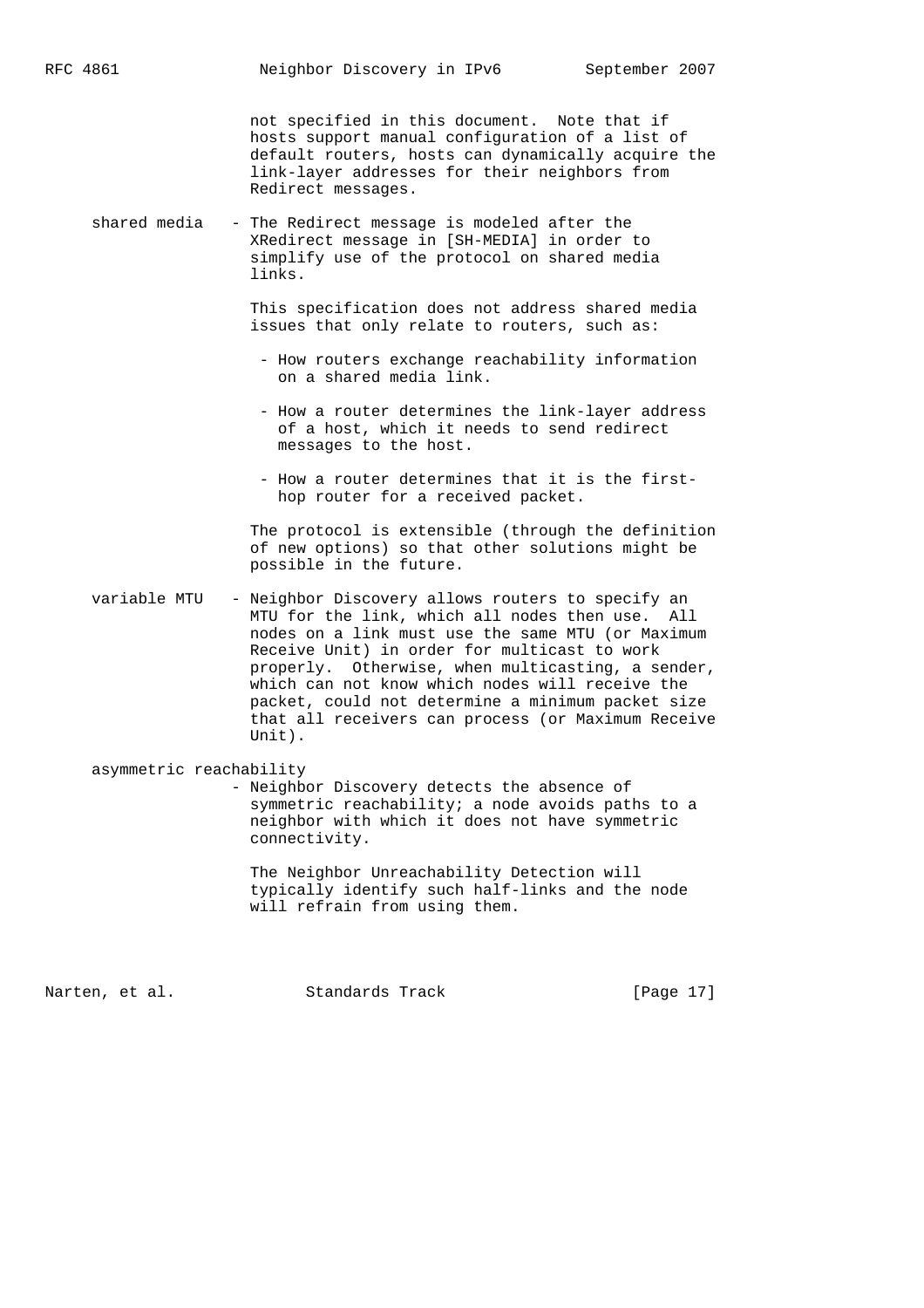The protocol can presumably be extended in the future to find viable paths in environments that lack reflexive and transitive connectivity.

3.3. Securing Neighbor Discovery Messages

 Neighbor Discovery messages are needed for various functions. Several functions are designed to allow hosts to ascertain the ownership of an address or the mapping between link-layer and IP layer addresses. Vulnerabilities related to Neighbor Discovery are discussed in Section 11.1. A general solution for securing Neighbor Discovery is outside the scope of this specification and is discussed in [SEND]. However, Section 11.2 explains how and under which constraints IPsec Authentication Header (AH) or Encapsulating Security Payload (ESP) can be used to secure Neighbor Discovery.

4. Message Formats

 This section introduces message formats for all messages used in this specification.

4.1. Router Solicitation Message Format

 Hosts send Router Solicitations in order to prompt routers to generate Router Advertisements quickly.

|         |          | 0 1 2 3 4 5 6 7 8 9 0 1 2 3 4 5 6 7 8 9 0 1 2 3 4 5 6 7 8 9 0 1 |  |  |  |  |  |  |  |  |  |  |  |  |
|---------|----------|-----------------------------------------------------------------|--|--|--|--|--|--|--|--|--|--|--|--|
|         |          |                                                                 |  |  |  |  |  |  |  |  |  |  |  |  |
| Type    | Code     | Checksum                                                        |  |  |  |  |  |  |  |  |  |  |  |  |
|         |          |                                                                 |  |  |  |  |  |  |  |  |  |  |  |  |
|         | Reserved |                                                                 |  |  |  |  |  |  |  |  |  |  |  |  |
|         |          |                                                                 |  |  |  |  |  |  |  |  |  |  |  |  |
| Options |          |                                                                 |  |  |  |  |  |  |  |  |  |  |  |  |
|         |          |                                                                 |  |  |  |  |  |  |  |  |  |  |  |  |

IP Fields:

 Source Address An IP address assigned to the sending interface, or the unspecified address if no address is assigned to the sending interface.

 Destination Address Typically the all-routers multicast address. Hop Limit 255

Narten, et al. Standards Track [Page 18]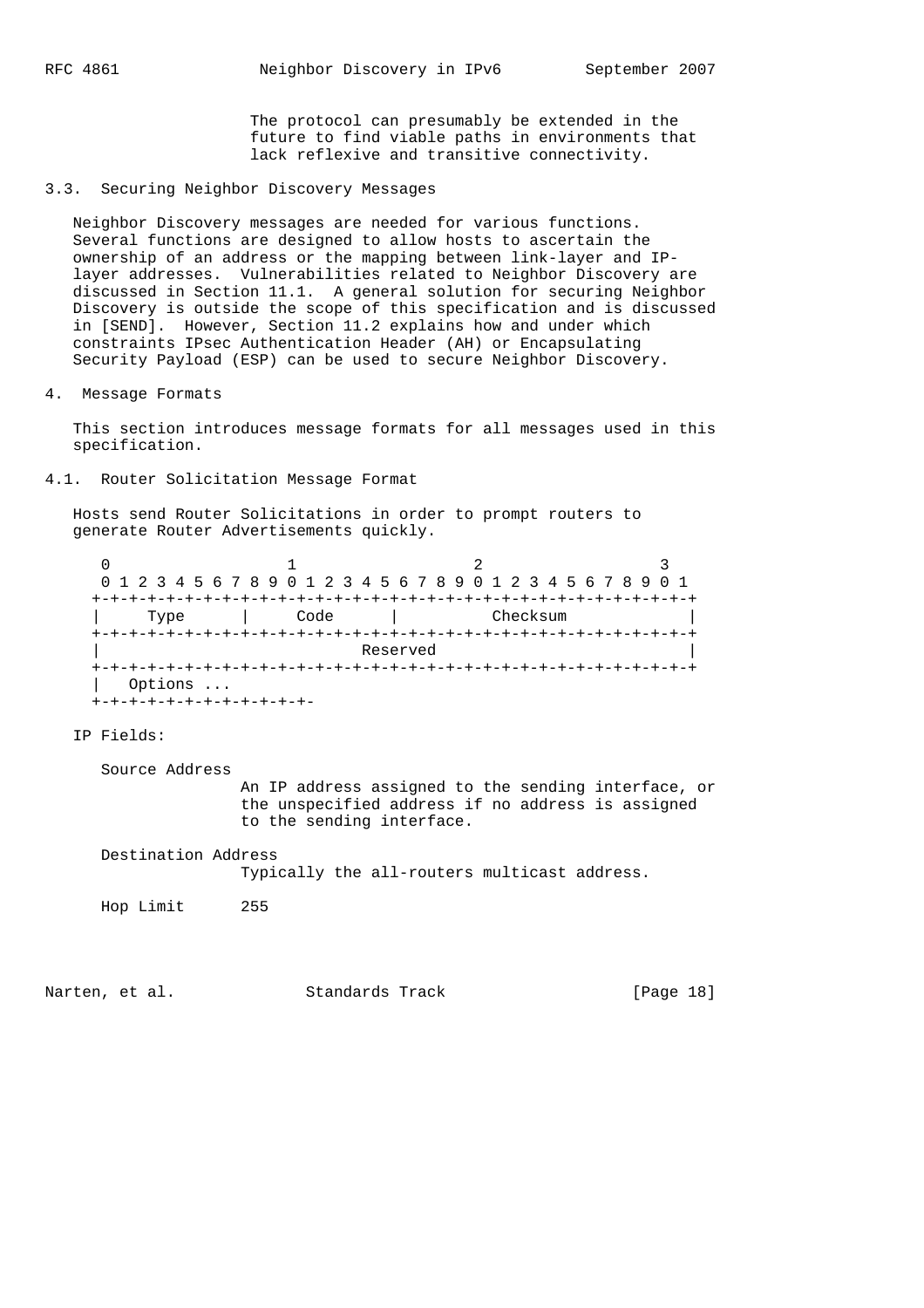ICMP Fields:

| Type           | 133                                                                                                           |
|----------------|---------------------------------------------------------------------------------------------------------------|
| Code           | 0                                                                                                             |
| Checksum       | The ICMP checksum. See [ICMPv6].                                                                              |
| Reserved       | This field is unused. It MUST be initialized to<br>zero by the sender and MUST be ignored by the<br>receiver. |
| Valid Options: |                                                                                                               |

 Source link-layer address The link-layer address of the sender, if known. MUST NOT be included if the Source Address is the unspecified address. Otherwise, it SHOULD be included on link layers that have addresses.

 Future versions of this protocol may define new option types. Receivers MUST silently ignore any options they do not recognize and continue processing the message.

### 4.2. Router Advertisement Message Format

 Routers send out Router Advertisement messages periodically, or in response to Router Solicitations.

 $0$  and  $1$  and  $2$  3 0 1 2 3 4 5 6 7 8 9 0 1 2 3 4 5 6 7 8 9 0 1 2 3 4 5 6 7 8 9 0 1 +-+-+-+-+-+-+-+-+-+-+-+-+-+-+-+-+-+-+-+-+-+-+-+-+-+-+-+-+-+-+-+-+ | Type | Code | Checksum | +-+-+-+-+-+-+-+-+-+-+-+-+-+-+-+-+-+-+-+-+-+-+-+-+-+-+-+-+-+-+-+-+ | Cur Hop Limit  $|M|0|$  Reserved | Router Lifetime +-+-+-+-+-+-+-+-+-+-+-+-+-+-+-+-+-+-+-+-+-+-+-+-+-+-+-+-+-+-+-+-+ Reachable Time +-+-+-+-+-+-+-+-+-+-+-+-+-+-+-+-+-+-+-+-+-+-+-+-+-+-+-+-+-+-+-+-+ Retrans Timer +-+-+-+-+-+-+-+-+-+-+-+-+-+-+-+-+-+-+-+-+-+-+-+-+-+-+-+-+-+-+-+-+ | Options ... +-+-+-+-+-+-+-+-+-+-+-+-

IP Fields:

Source Address

 MUST be the link-local address assigned to the interface from which this message is sent.

Narten, et al. Standards Track [Page 19]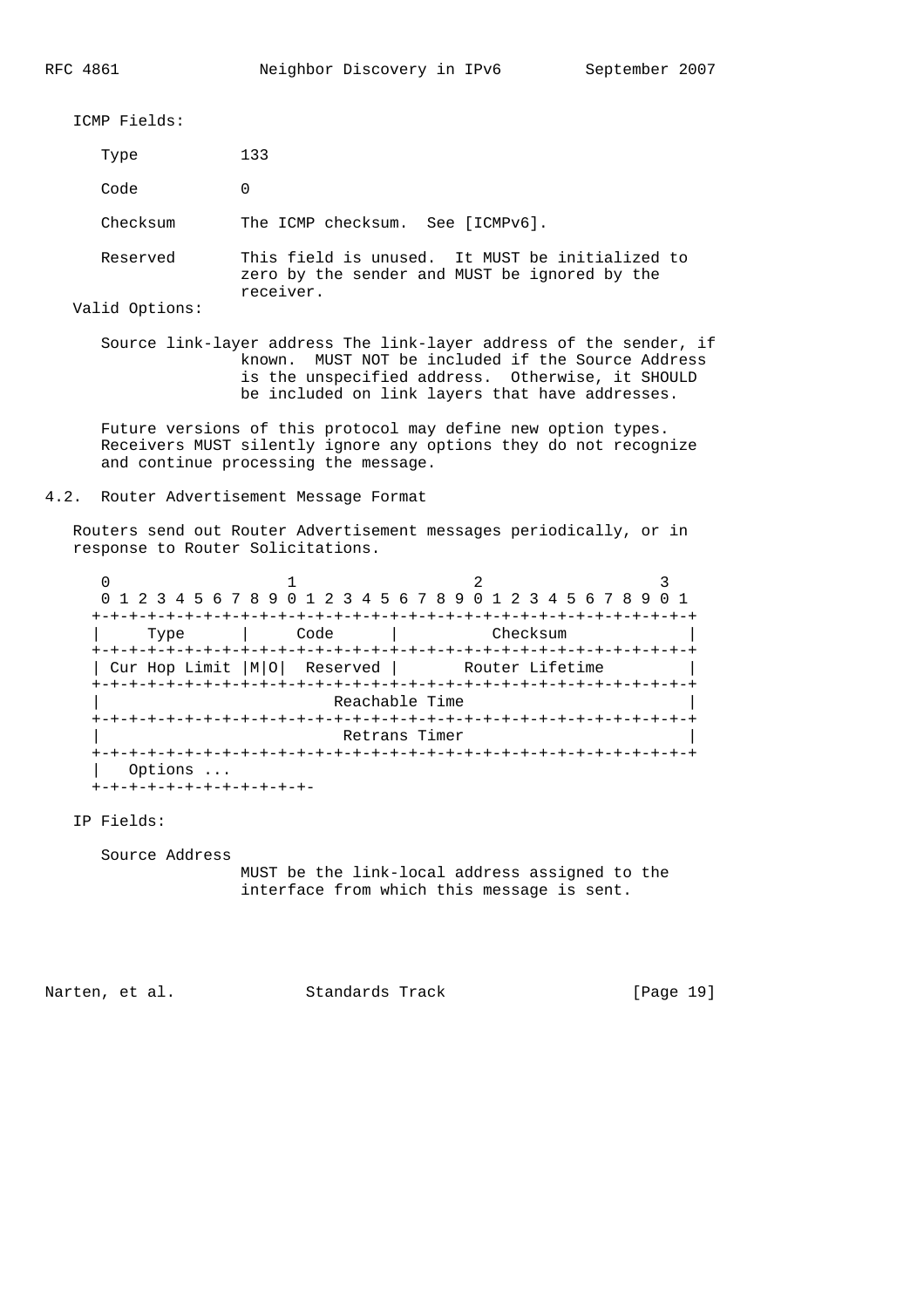Type 134

| Destination Address | Typically the Source Address of an invoking Router<br>Solicitation or the all-nodes multicast address. |
|---------------------|--------------------------------------------------------------------------------------------------------|
| Hop Limit           | 255                                                                                                    |
| TCMP Fields:        |                                                                                                        |
|                     |                                                                                                        |

| Code     |                                                                                                                   |
|----------|-------------------------------------------------------------------------------------------------------------------|
| Checksum | The ICMP checksum. See [ICMPv6].                                                                                  |
|          | Cur Hop Limit 8-bit unsigned integer. The default value that<br>should be placed in the Hop Count field of the IP |

- header for outgoing IP packets. A value of zero means unspecified (by this router).
- M 1-bit "Managed address configuration" flag. When set, it indicates that addresses are available via Dynamic Host Configuration Protocol [DHCPv6].

 If the M flag is set, the O flag is redundant and can be ignored because DHCPv6 will return all available configuration information.

 O 1-bit "Other configuration" flag. When set, it indicates that other configuration information is available via DHCPv6. Examples of such information are DNS-related information or information on other servers within the network.

 Note: If neither M nor O flags are set, this indicates that no information is available via DHCPv6.

 Reserved A 6-bit unused field. It MUST be initialized to zero by the sender and MUST be ignored by the receiver.

 Router Lifetime 16-bit unsigned integer. The lifetime associated with the default router in units of seconds. The field can contain values up to 65535 and receivers should handle any value, while the sending rules in Section 6 limit the lifetime to 9000 seconds. A Lifetime of 0 indicates that the router is not a default router and SHOULD NOT appear on the default

Narten, et al. Standards Track [Page 20]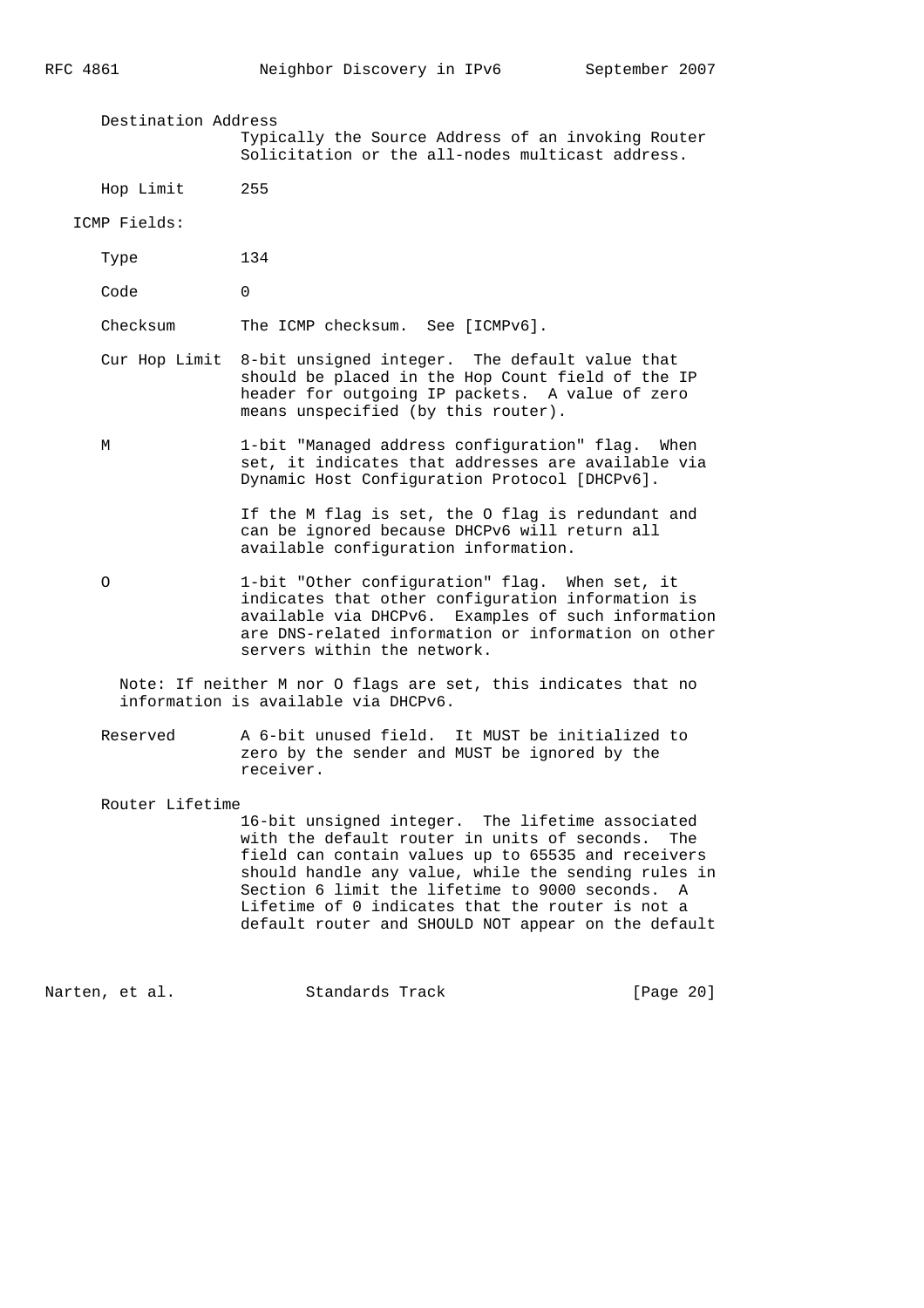router list. The Router Lifetime applies only to the router's usefulness as a default router; it does not apply to information contained in other message fields or options. Options that need time limits for their information include their own lifetime fields.

- Reachable Time 32-bit unsigned integer. The time, in milliseconds, that a node assumes a neighbor is reachable after having received a reachability confirmation. Used by the Neighbor Unreachability Detection algorithm (see Section 7.3). A value of zero means unspecified (by this router).
- Retrans Timer 32-bit unsigned integer. The time, in milliseconds, between retransmitted Neighbor Solicitation messages. Used by address resolution and the Neighbor Unreachability Detection algorithm (see Sections 7.2 and 7.3). A value of zero means unspecified (by this router).

### Possible options:

Source link-layer address

 The link-layer address of the interface from which the Router Advertisement is sent. Only used on link layers that have addresses. A router MAY omit this option in order to enable inbound load sharing across multiple link-layer addresses.

 MTU SHOULD be sent on links that have a variable MTU (as specified in the document that describes how to run IP over the particular link type). MAY be sent on other links.

### Prefix Information

 These options specify the prefixes that are on-link and/or are used for stateless address autoconfiguration. A router SHOULD include all its on-link prefixes (except the link-local prefix) so that multihomed hosts have complete prefix information about on-link destinations for the links to which they attach. If complete information is lacking, a host with multiple interfaces may not be able to choose the correct outgoing interface when sending traffic to its neighbors.

Narten, et al. Standards Track [Page 21]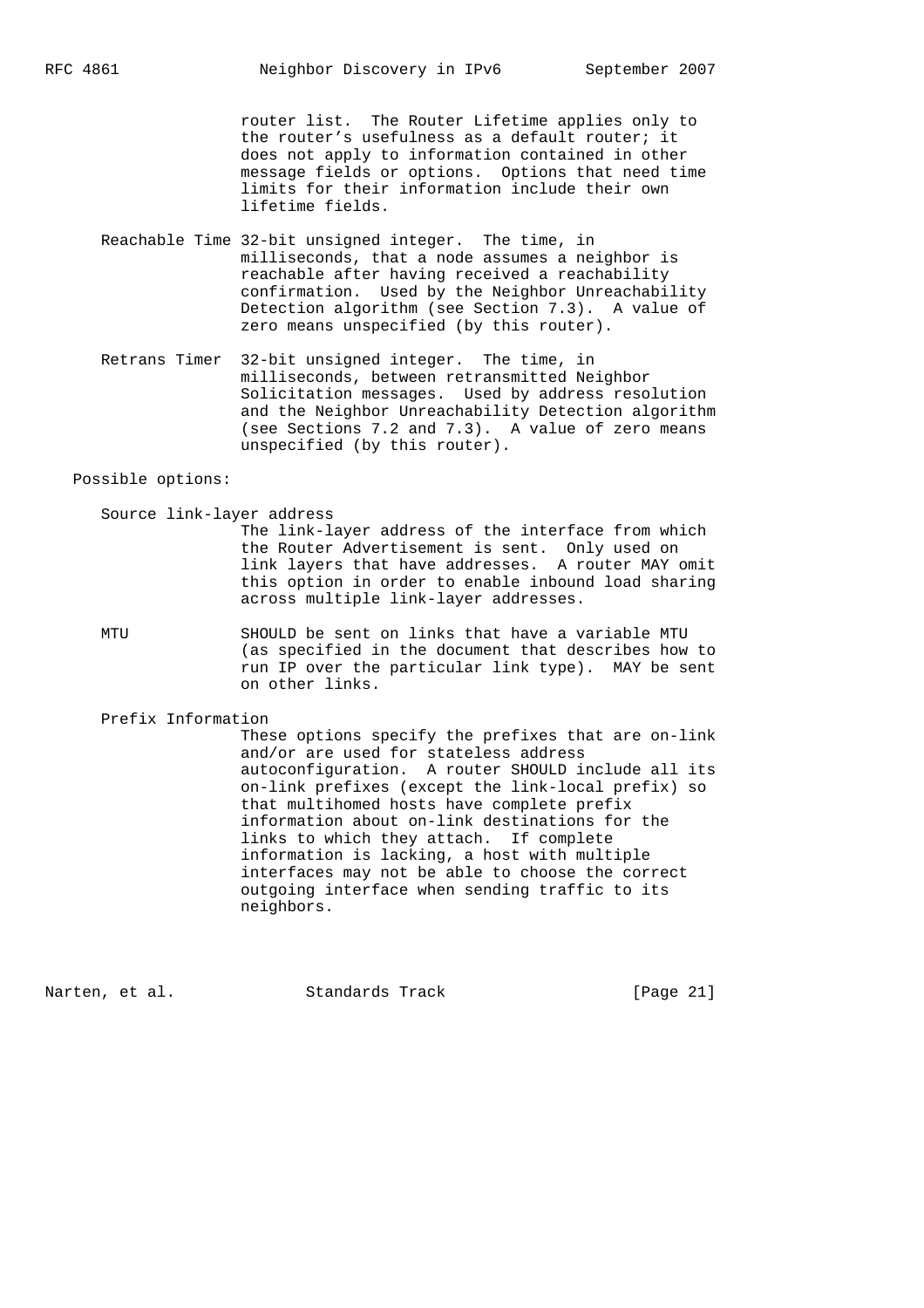Future versions of this protocol may define new option types. Receivers MUST silently ignore any options they do not recognize and continue processing the message.

4.3. Neighbor Solicitation Message Format

 Nodes send Neighbor Solicitations to request the link-layer address of a target node while also providing their own link-layer address to the target. Neighbor Solicitations are multicast when the node needs to resolve an address and unicast when the node seeks to verify the reachability of a neighbor.



IP Fields:

| Source Address      |                                                                                                                                                                             |           |
|---------------------|-----------------------------------------------------------------------------------------------------------------------------------------------------------------------------|-----------|
|                     | Either an address assigned to the interface from<br>which this message is sent or (if Duplicate Address<br>Detection is in progress [ADDRCONF]) the<br>unspecified address. |           |
| Destination Address |                                                                                                                                                                             |           |
|                     | Either the solicited-node multicast address<br>corresponding to the target address, or the target<br>address.                                                               |           |
| Hop Limit           | 255                                                                                                                                                                         |           |
| ICMP Fields:        |                                                                                                                                                                             |           |
| Type                | 135                                                                                                                                                                         |           |
| Code                | 0                                                                                                                                                                           |           |
|                     |                                                                                                                                                                             |           |
| Narten, et al.      | Standards Track                                                                                                                                                             | [Page 22] |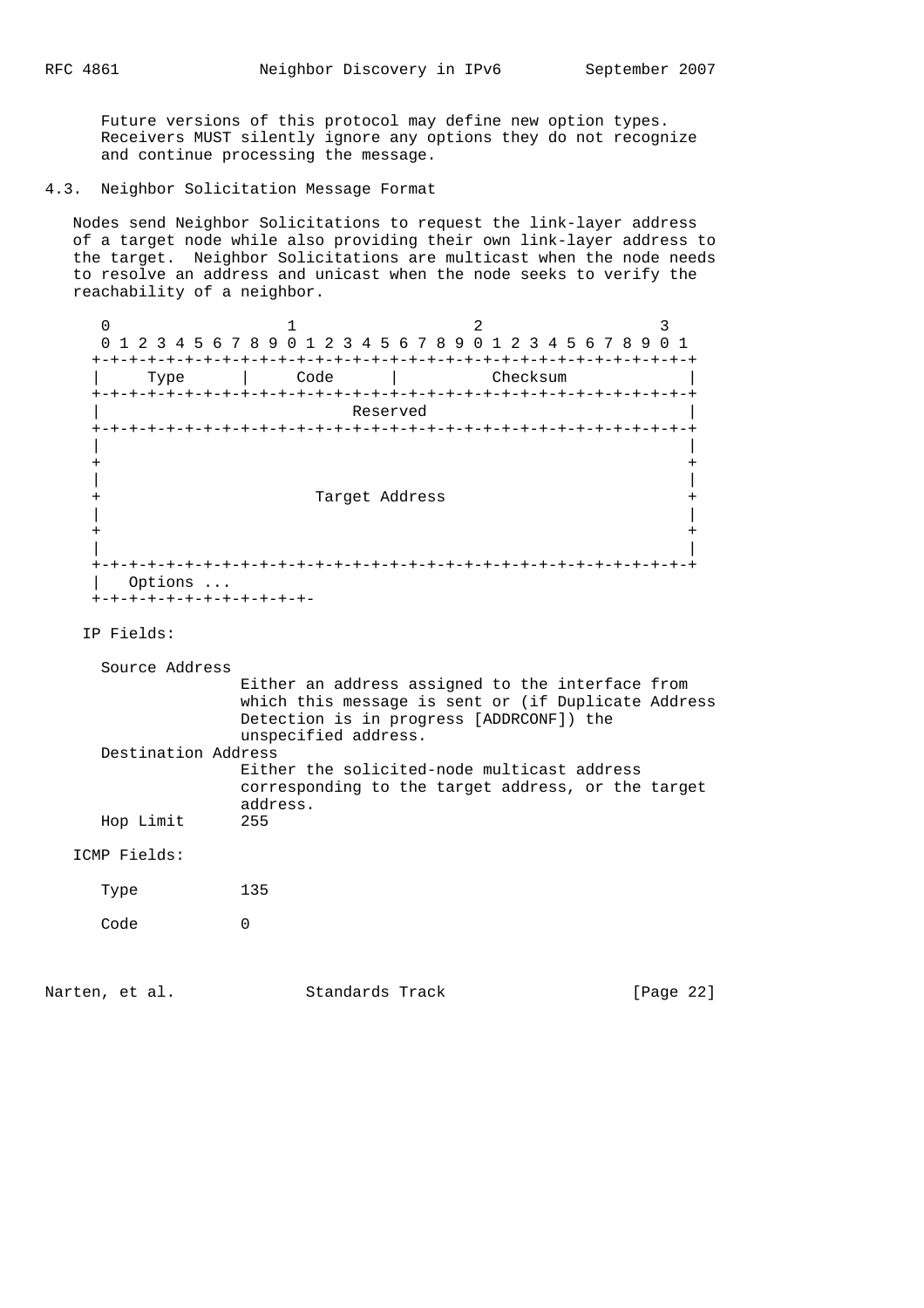Checksum The ICMP checksum. See [ICMPv6].

- Reserved This field is unused. It MUST be initialized to zero by the sender and MUST be ignored by the receiver.
- Target Address The IP address of the target of the solicitation. It MUST NOT be a multicast address.

### Possible options:

 Source link-layer address The link-layer address for the sender. MUST NOT be included when the source IP address is the unspecified address. Otherwise, on link layers that have addresses this option MUST be included in multicast solicitations and SHOULD be included in unicast solicitations.

 Future versions of this protocol may define new option types. Receivers MUST silently ignore any options they do not recognize and continue processing the message.

# 4.4. Neighbor Advertisement Message Format

 A node sends Neighbor Advertisements in response to Neighbor Solicitations and sends unsolicited Neighbor Advertisements in order to (unreliably) propagate new information quickly.

 $0$  1 2 3 0 1 2 3 4 5 6 7 8 9 0 1 2 3 4 5 6 7 8 9 0 1 2 3 4 5 6 7 8 9 0 1 +-+-+-+-+-+-+-+-+-+-+-+-+-+-+-+-+-+-+-+-+-+-+-+-+-+-+-+-+-+-+-+-+ | Type | Code | Checksum | +-+-+-+-+-+-+-+-+-+-+-+-+-+-+-+-+-+-+-+-+-+-+-+-+-+-+-+-+-+-+-+-+ | Reserved +-+-+-+-+-+-+-+-+-+-+-+-+-+-+-+-+-+-+-+-+-+-+-+-+-+-+-+-+-+-+-+-+ | | + + | | + Target Address + | | + + | | +-+-+-+-+-+-+-+-+-+-+-+-+-+-+-+-+-+-+-+-+-+-+-+-+-+-+-+-+-+-+-+-+ | Options ... +-+-+-+-+-+-+-+-+-+-+-+-

Narten, et al. Standards Track [Page 23]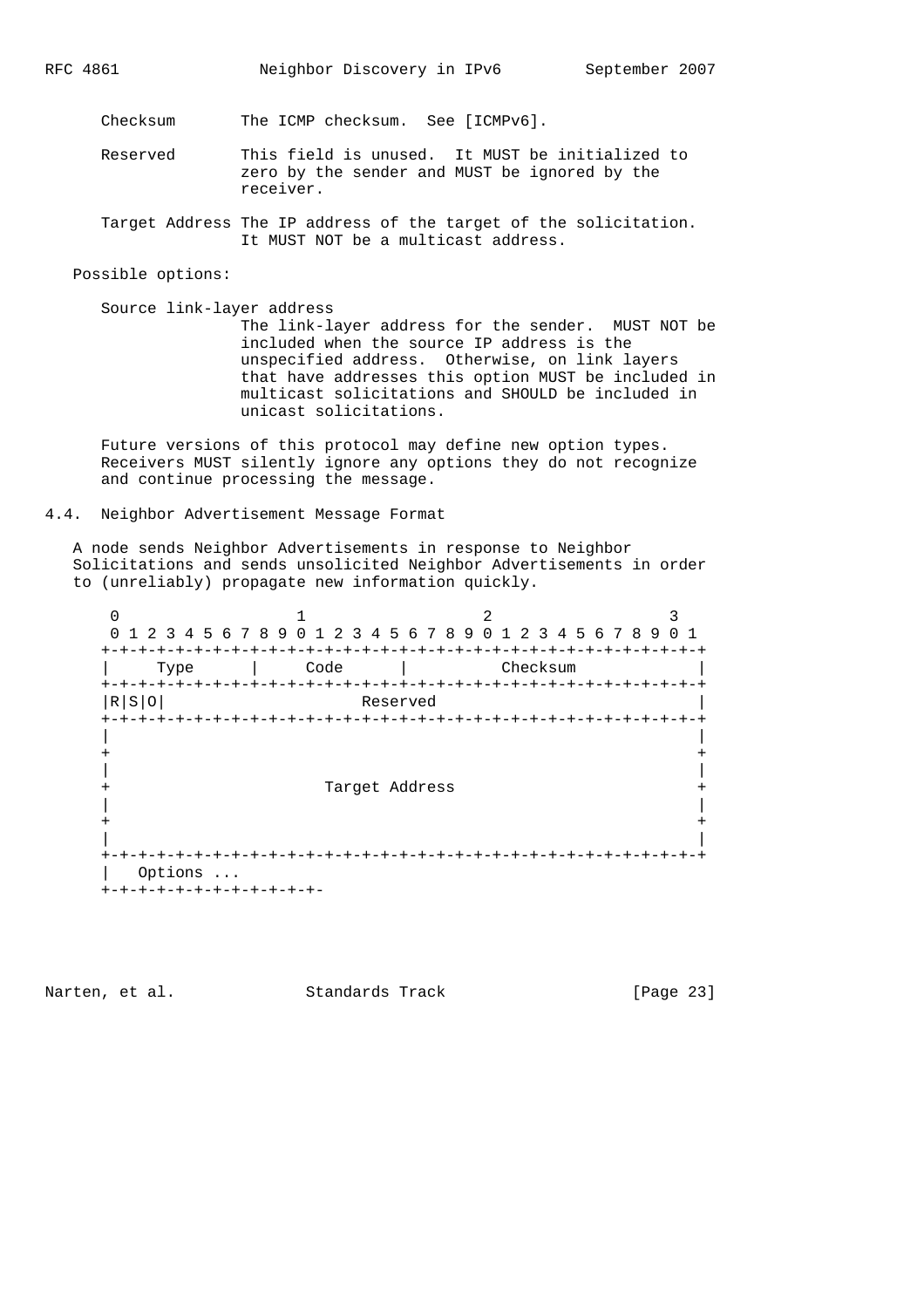| IP Fields:          |                                                                                                                                                                                                                                                                                                                                                                                                                                                                                                                                                                              |
|---------------------|------------------------------------------------------------------------------------------------------------------------------------------------------------------------------------------------------------------------------------------------------------------------------------------------------------------------------------------------------------------------------------------------------------------------------------------------------------------------------------------------------------------------------------------------------------------------------|
| Source Address      |                                                                                                                                                                                                                                                                                                                                                                                                                                                                                                                                                                              |
| Destination Address | An address assigned to the interface from which the<br>advertisement is sent.                                                                                                                                                                                                                                                                                                                                                                                                                                                                                                |
|                     | For solicited advertisements, the Source Address of<br>an invoking Neighbor Solicitation or, if the<br>solicitation's Source Address is the unspecified<br>address, the all-nodes multicast address.                                                                                                                                                                                                                                                                                                                                                                         |
|                     | For unsolicited advertisements typically the all-<br>nodes multicast address.                                                                                                                                                                                                                                                                                                                                                                                                                                                                                                |
| Hop Limit           | 255                                                                                                                                                                                                                                                                                                                                                                                                                                                                                                                                                                          |
| ICMP Fields:        |                                                                                                                                                                                                                                                                                                                                                                                                                                                                                                                                                                              |
| Type                | 136                                                                                                                                                                                                                                                                                                                                                                                                                                                                                                                                                                          |
| Code                | 0                                                                                                                                                                                                                                                                                                                                                                                                                                                                                                                                                                            |
| Checksum            | The ICMP checksum. See [ICMPv6].                                                                                                                                                                                                                                                                                                                                                                                                                                                                                                                                             |
| R                   | Router flag. When set, the R-bit indicates that<br>the sender is a router. The R-bit is used by<br>Neighbor Unreachability Detection to detect a<br>router that changes to a host.                                                                                                                                                                                                                                                                                                                                                                                           |
| S                   | Solicited flag. When set, the S-bit indicates that<br>the advertisement was sent in response to a<br>Neighbor Solicitation from the Destination address.<br>The S-bit is used as a reachability confirmation<br>for Neighbor Unreachability Detection. It MUST NOT<br>be set in multicast advertisements or in<br>unsolicited unicast advertisements.                                                                                                                                                                                                                        |
| O                   | Override flag. When set, the O-bit indicates that<br>the advertisement should override an existing cache<br>entry and update the cached link-layer address.<br>When it is not set the advertisement will not<br>update a cached link-layer address though it will<br>update an existing Neighbor Cache entry for which<br>no link-layer address is known.<br>It SHOULD NOT be<br>set in solicited advertisements for anycast<br>addresses and in solicited proxy advertisements.<br>It SHOULD be set in other solicited advertisements<br>and in unsolicited advertisements. |

Narten, et al. Standards Track [Page 24]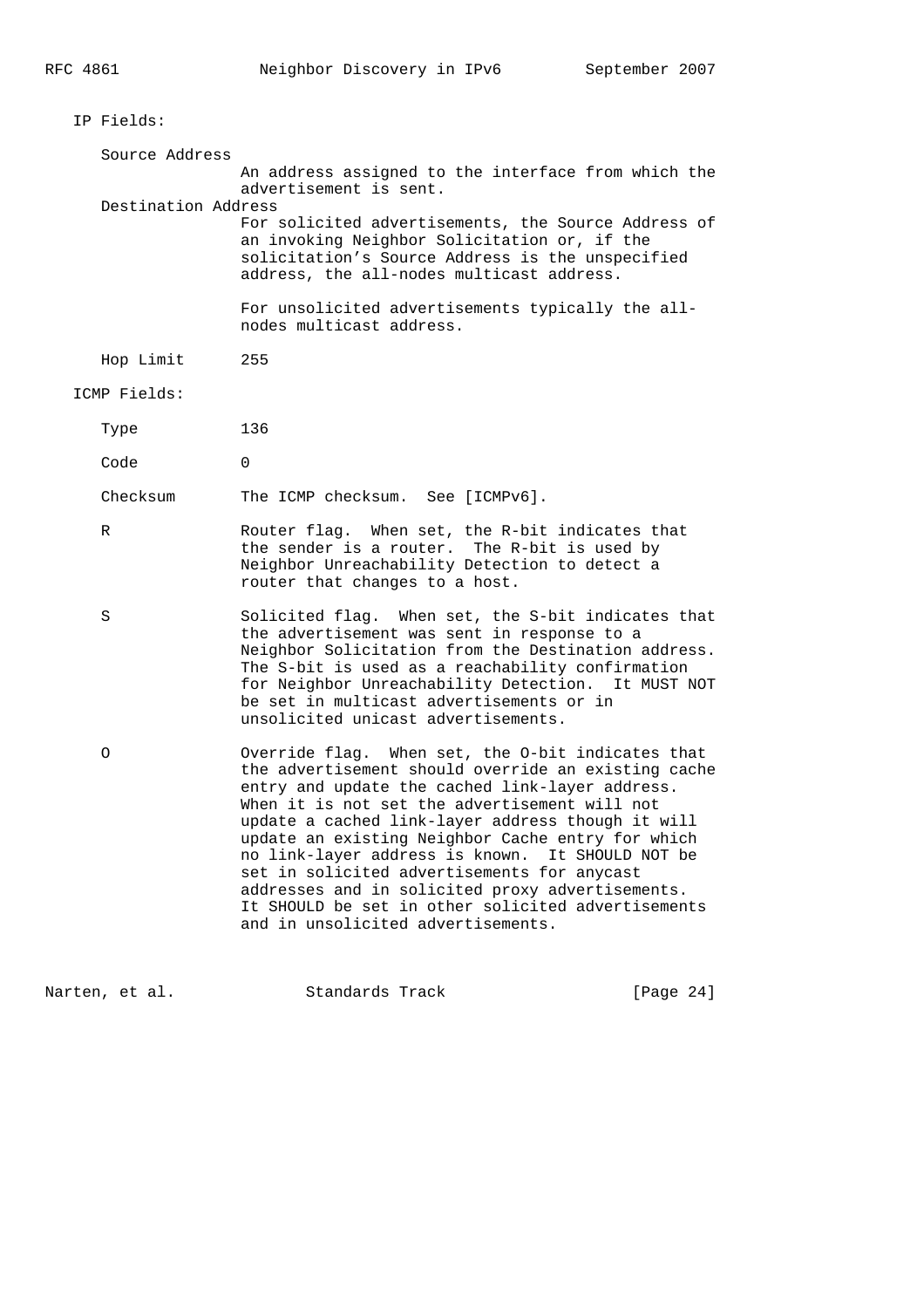Reserved 29-bit unused field. It MUST be initialized to zero by the sender and MUST be ignored by the receiver.

Target Address

 For solicited advertisements, the Target Address field in the Neighbor Solicitation message that prompted this advertisement. For an unsolicited advertisement, the address whose link-layer address has changed. The Target Address MUST NOT be a multicast address.

#### Possible options:

Target link-layer address

 The link-layer address for the target, i.e., the sender of the advertisement. This option MUST be included on link layers that have addresses when responding to multicast solicitations. When responding to a unicast Neighbor Solicitation this option SHOULD be included.

 The option MUST be included for multicast solicitations in order to avoid infinite Neighbor Solicitation "recursion" when the peer node does not have a cache entry to return a Neighbor Advertisements message. When responding to unicast solicitations, the option can be omitted since the sender of the solicitation has the correct link layer address; otherwise, it would not be able to send the unicast solicitation in the first place. However, including the link-layer address in this case adds little overhead and eliminates a potential race condition where the sender deletes the cached link-layer address prior to receiving a response to a previous solicitation.

 Future versions of this protocol may define new option types. Receivers MUST silently ignore any options they do not recognize and continue processing the message.

Narten, et al. Standards Track [Page 25]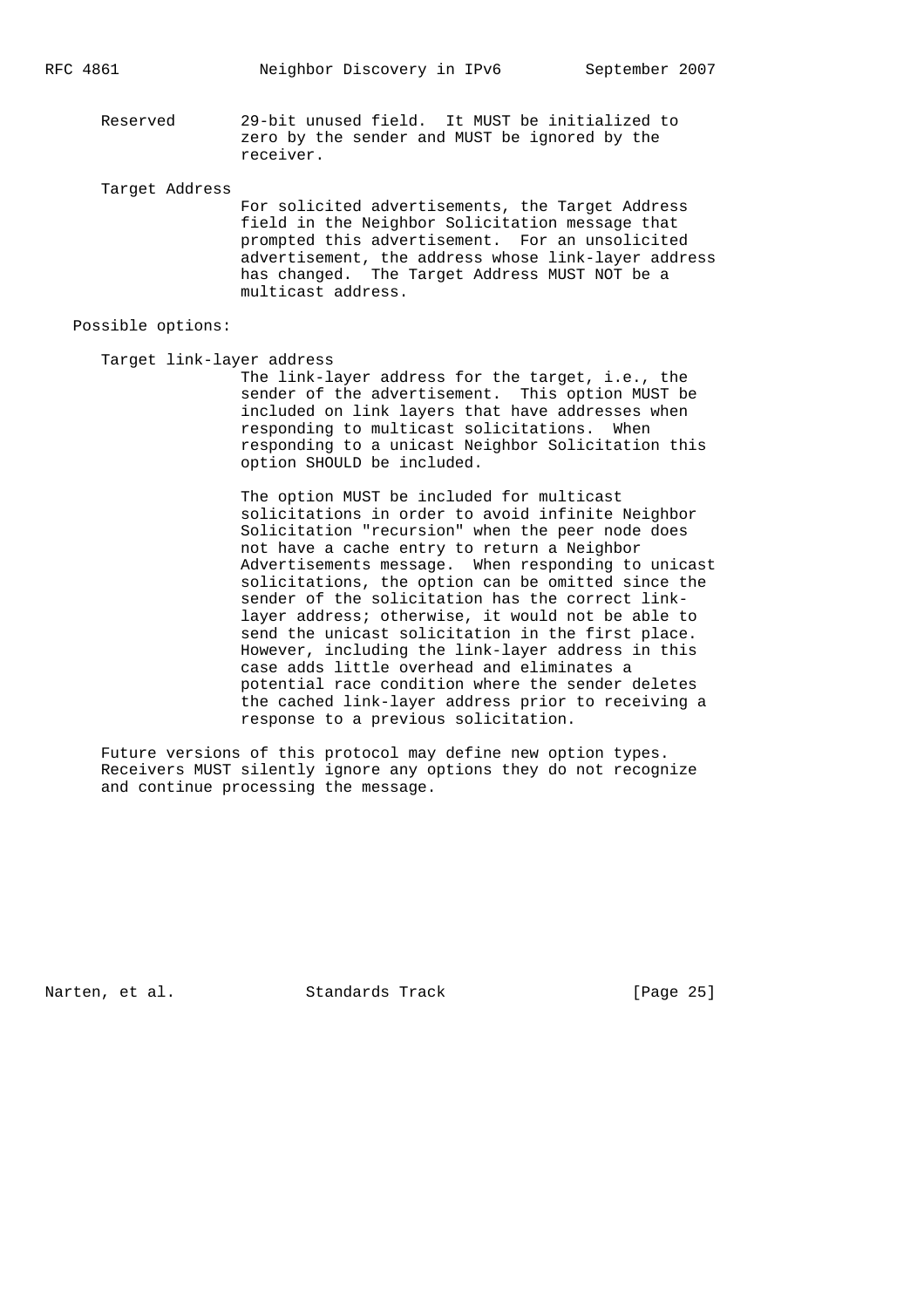### 4.5. Redirect Message Format

 Routers send Redirect packets to inform a host of a better first-hop node on the path to a destination. Hosts can be redirected to a better first-hop router but can also be informed by a redirect that the destination is in fact a neighbor. The latter is accomplished by setting the ICMP Target Address equal to the ICMP Destination Address.

 $0$  1 2 3 0 1 2 3 4 5 6 7 8 9 0 1 2 3 4 5 6 7 8 9 0 1 2 3 4 5 6 7 8 9 0 1 +-+-+-+-+-+-+-+-+-+-+-+-+-+-+-+-+-+-+-+-+-+-+-+-+-+-+-+-+-+-+-+-+ | Type | Code | Checksum | +-+-+-+-+-+-+-+-+-+-+-+-+-+-+-+-+-+-+-+-+-+-+-+-+-+-+-+-+-+-+-+-+ | Reserved | +-+-+-+-+-+-+-+-+-+-+-+-+-+-+-+-+-+-+-+-+-+-+-+-+-+-+-+-+-+-+-+-+ | | + + | | + Target Address + | | + + | | +-+-+-+-+-+-+-+-+-+-+-+-+-+-+-+-+-+-+-+-+-+-+-+-+-+-+-+-+-+-+-+-+ | | + + | | Destination Address + | | + + | | +-+-+-+-+-+-+-+-+-+-+-+-+-+-+-+-+-+-+-+-+-+-+-+-+-+-+-+-+-+-+-+-+ | Options ... +-+-+-+-+-+-+-+-+-+-+-+-

### IP Fields:

 Source Address MUST be the link-local address assigned to the interface from which this message is sent.

 Destination Address The Source Address of the packet that triggered the redirect.

Hop Limit 255

Narten, et al. Standards Track [Page 26]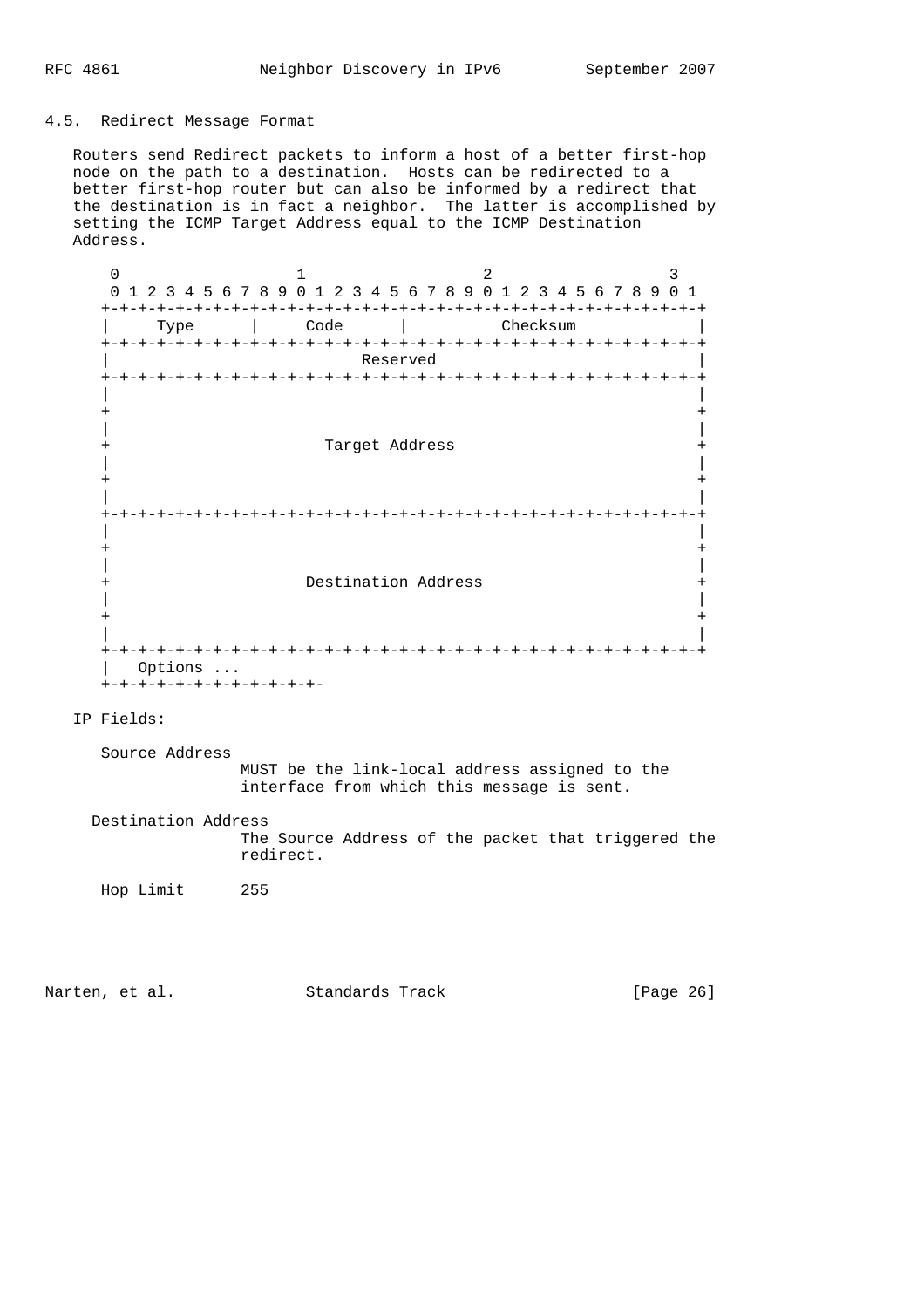ICMP Fields:

| Type           | 137                                                                                                                                                                                                                                                                                                                                                                                                                                  |
|----------------|--------------------------------------------------------------------------------------------------------------------------------------------------------------------------------------------------------------------------------------------------------------------------------------------------------------------------------------------------------------------------------------------------------------------------------------|
| Code           | $\Omega$                                                                                                                                                                                                                                                                                                                                                                                                                             |
| Checksum       | The ICMP checksum. See [ICMPv6].                                                                                                                                                                                                                                                                                                                                                                                                     |
| Reserved       | This field is unused. It MUST be initialized to<br>zero by the sender and MUST be ignored by the<br>receiver.                                                                                                                                                                                                                                                                                                                        |
| Target Address | An IP address that is a better first hop to use for<br>the ICMP Destination Address. When the target is<br>the actual endpoint of communication, i.e., the<br>destination is a neighbor, the Target Address field<br>MUST contain the same value as the ICMP Destination<br>Address field. Otherwise, the target is a better<br>first-hop router and the Target Address MUST be the<br>router's link-local address so that hosts can |

 Destination Address The IP address of the destination that is redirected to the target.

uniquely identify routers.

### Possible options:

Target link-layer address

 The link-layer address for the target. It SHOULD be included (if known). Note that on NBMA links, hosts may rely on the presence of the Target Link- Layer Address option in Redirect messages as the means for determining the link-layer addresses of neighbors. In such cases, the option MUST be included in Redirect messages.

### Redirected Header

 As much as possible of the IP packet that triggered the sending of the Redirect without making the redirect packet exceed the minimum MTU specified in [IPv6].

Narten, et al. Standards Track [Page 27]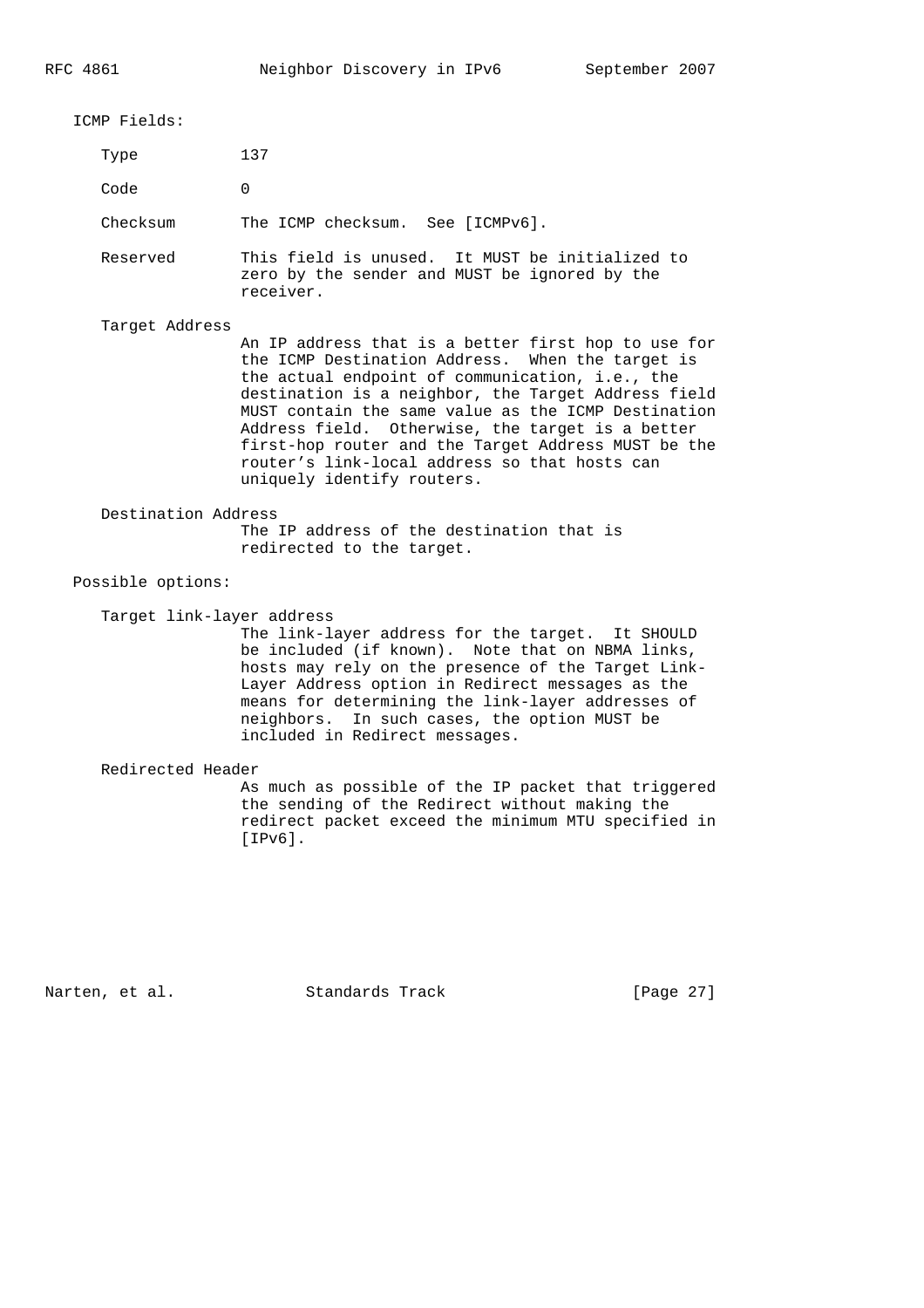# 4.6. Option Formats

 Neighbor Discovery messages include zero or more options, some of which may appear multiple times in the same message. Options should be padded when necessary to ensure that they end on their natural 64-bit boundaries. All options are of the form:

|        | 0 1 2 3 4 5 6 7 8 9 0 1 2 3 4 5 6 7 8 9 0 1 2 3 4 5 6 7 8 9 0 1 |  |      |  |  |  |  |  |  |  |  |                         |  |  |          |  |  |  |  |  |  |  |   |  |  |  |  |  |  |  |  |  |  |
|--------|-----------------------------------------------------------------|--|------|--|--|--|--|--|--|--|--|-------------------------|--|--|----------|--|--|--|--|--|--|--|---|--|--|--|--|--|--|--|--|--|--|
|        |                                                                 |  |      |  |  |  |  |  |  |  |  |                         |  |  |          |  |  |  |  |  |  |  |   |  |  |  |  |  |  |  |  |  |  |
|        |                                                                 |  | Type |  |  |  |  |  |  |  |  | Length                  |  |  |          |  |  |  |  |  |  |  | . |  |  |  |  |  |  |  |  |  |  |
|        |                                                                 |  |      |  |  |  |  |  |  |  |  | - - + - + - + - + - + - |  |  |          |  |  |  |  |  |  |  |   |  |  |  |  |  |  |  |  |  |  |
| $\sim$ |                                                                 |  |      |  |  |  |  |  |  |  |  |                         |  |  | $\cdots$ |  |  |  |  |  |  |  |   |  |  |  |  |  |  |  |  |  |  |
|        |                                                                 |  |      |  |  |  |  |  |  |  |  |                         |  |  |          |  |  |  |  |  |  |  |   |  |  |  |  |  |  |  |  |  |  |

#### Fields:

 Type 8-bit identifier of the type of option. The options defined in this document are:

| Option Name | Type |
|-------------|------|
|             |      |

| Source Link-Layer Address |   |
|---------------------------|---|
| Target Link-Layer Address |   |
| Prefix Information        |   |
| Redirected Header         | 4 |
| MTTT                      |   |

 Length 8-bit unsigned integer. The length of the option (including the type and length fields) in units of 8 octets. The value 0 is invalid. Nodes MUST silently discard an ND packet that contains an option with length zero.

### 4.6.1. Source/Target Link-layer Address

|  | 0 1 2 3 4 5 6 7 8 9 0 1 2 3 4 5 6 7 8 9 0 1 2 3 4 5 6 7 8 9 0 1 |      |  |  |  |        |  |  |                    |  |  |  |  |  |  |  |
|--|-----------------------------------------------------------------|------|--|--|--|--------|--|--|--------------------|--|--|--|--|--|--|--|
|  |                                                                 |      |  |  |  |        |  |  |                    |  |  |  |  |  |  |  |
|  |                                                                 | Type |  |  |  | Length |  |  | Link-Layer Address |  |  |  |  |  |  |  |
|  |                                                                 |      |  |  |  |        |  |  |                    |  |  |  |  |  |  |  |

#### Fields:

Type

|  | 1 for Source Link-layer Address |  |
|--|---------------------------------|--|
|  | 2 for Target Link-layer Address |  |

Narten, et al. Standards Track [Page 28]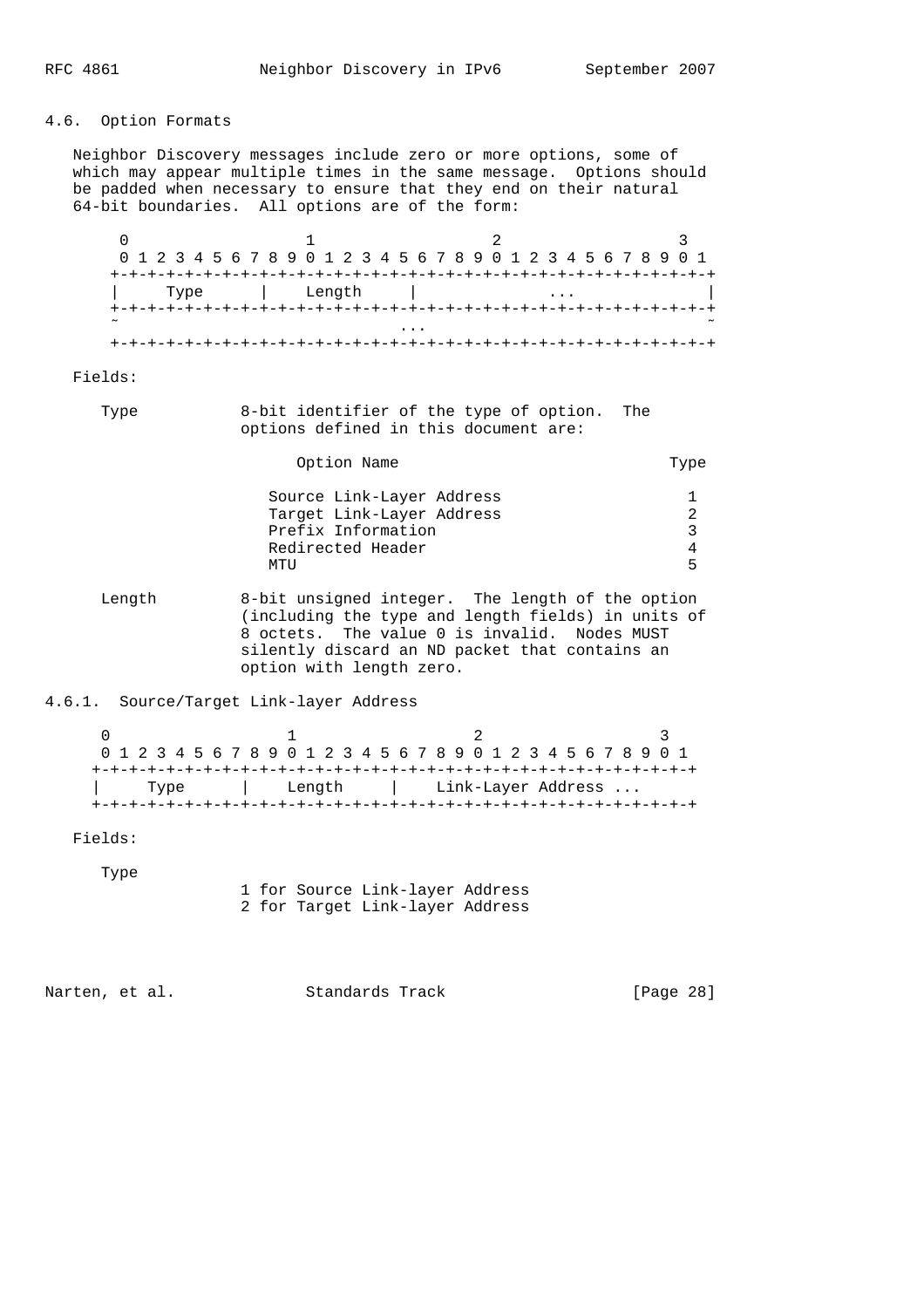Length The length of the option (including the type and length fields) in units of 8 octets. For example, the length for IEEE 802 addresses is 1 [IPv6-ETHER].

Link-Layer Address

The variable length link-layer address.

 The content and format of this field (including byte and bit ordering) is expected to be specified in specific documents that describe how IPv6 operates over different link layers. For instance, [IPv6-ETHER].

Description

 The Source Link-Layer Address option contains the link-layer address of the sender of the packet. It is used in the Neighbor Solicitation, Router Solicitation, and Router Advertisement packets.

 The Target Link-Layer Address option contains the link-layer address of the target. It is used in Neighbor Advertisement and Redirect packets.

 These options MUST be silently ignored for other Neighbor Discovery messages.

# 4.6.2. Prefix Information

 $0$  1 2 3 0 1 2 3 4 5 6 7 8 9 0 1 2 3 4 5 6 7 8 9 0 1 2 3 4 5 6 7 8 9 0 1 +-+-+-+-+-+-+-+-+-+-+-+-+-+-+-+-+-+-+-+-+-+-+-+-+-+-+-+-+-+-+-+-+ | Type | Length | Prefix Length |L|A| Reserved1 | +-+-+-+-+-+-+-+-+-+-+-+-+-+-+-+-+-+-+-+-+-+-+-+-+-+-+-+-+-+-+-+-+ Valid Lifetime +-+-+-+-+-+-+-+-+-+-+-+-+-+-+-+-+-+-+-+-+-+-+-+-+-+-+-+-+-+-+-+-+ Preferred Lifetime +-+-+-+-+-+-+-+-+-+-+-+-+-+-+-+-+-+-+-+-+-+-+-+-+-+-+-+-+-+-+-+-+  ${\tt Reserved2}$  +-+-+-+-+-+-+-+-+-+-+-+-+-+-+-+-+-+-+-+-+-+-+-+-+-+-+-+-+-+-+-+-+ | | + + | | + Prefix + | | + + | | +-+-+-+-+-+-+-+-+-+-+-+-+-+-+-+-+-+-+-+-+-+-+-+-+-+-+-+-+-+-+-+-+

Narten, et al. Standards Track [Page 29]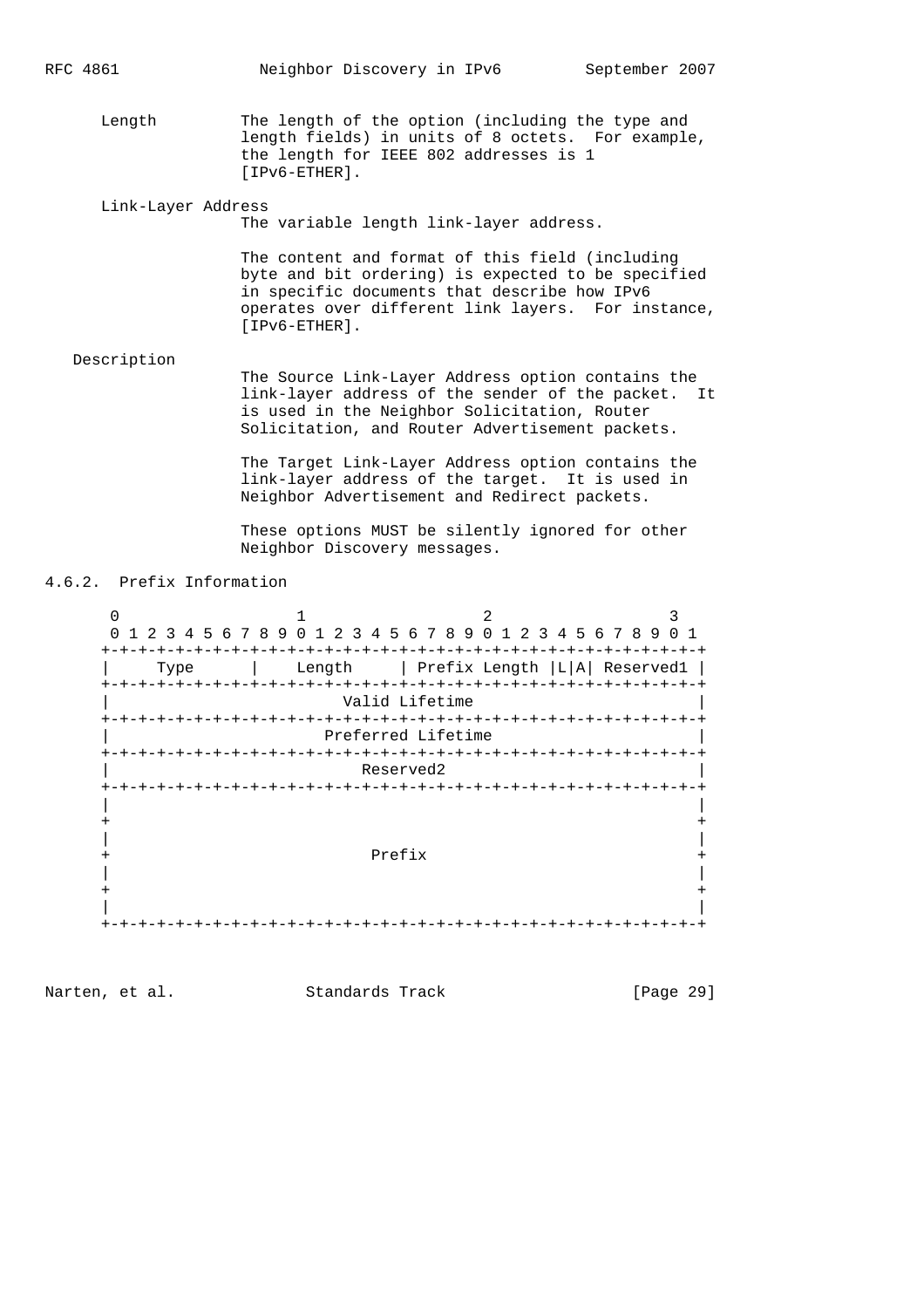Fields:

Type 3

Length 4

- Prefix Length 8-bit unsigned integer. The number of leading bits in the Prefix that are valid. The value ranges from 0 to 128. The prefix length field provides necessary information for on-link determination (when combined with the L flag in the prefix information option). It also assists with address autoconfiguration as specified in [ADDRCONF], for which there may be more restrictions on the prefix length.
- L 1-bit on-link flag. When set, indicates that this prefix can be used for on-link determination. When not set the advertisement makes no statement about on-link or off-link properties of the prefix. In other words, if the L flag is not set a host MUST NOT conclude that an address derived from the prefix is off-link. That is, it MUST NOT update a previous indication that the address is on-link.
	- A 1-bit autonomous address-configuration flag. When set indicates that this prefix can be used for stateless address configuration as specified in [ADDRCONF].
	- Reserved1 6-bit unused field. It MUST be initialized to zero by the sender and MUST be ignored by the receiver.

Valid Lifetime

 32-bit unsigned integer. The length of time in seconds (relative to the time the packet is sent) that the prefix is valid for the purpose of on-link determination. A value of all one bits (0xffffffff) represents infinity. The Valid Lifetime is also used by [ADDRCONF].

 Preferred Lifetime 32-bit unsigned integer. The length of time in seconds (relative to the time the packet is sent) that addresses generated from the prefix via stateless address autoconfiguration remain preferred [ADDRCONF]. A value of all one bits (0xffffffff) represents infinity. See [ADDRCONF].

Narten, et al. Standards Track [Page 30]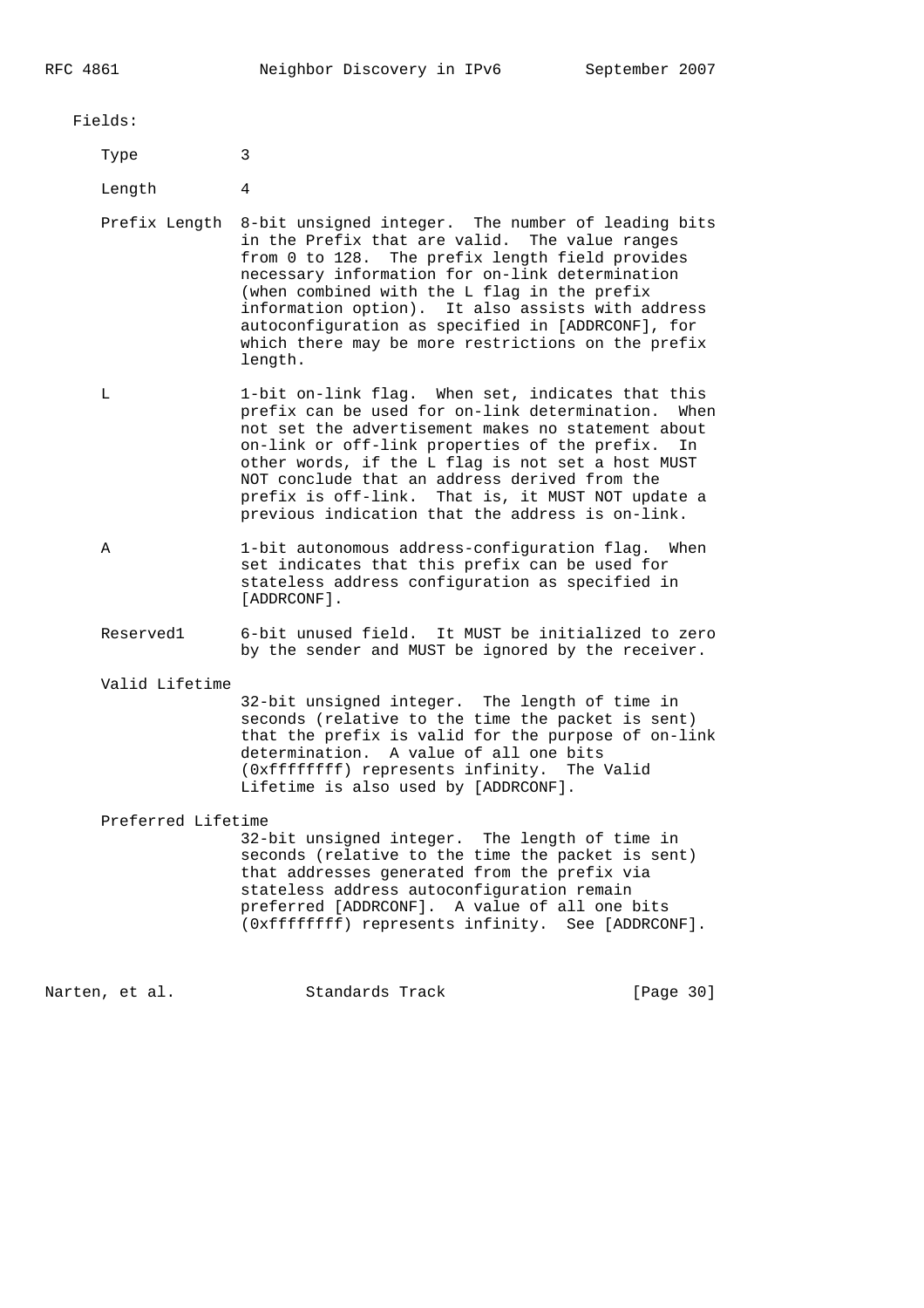Note that the value of this field MUST NOT exceed the Valid Lifetime field to avoid preferring addresses that are no longer valid.

- Reserved2 This field is unused. It MUST be initialized to zero by the sender and MUST be ignored by the receiver.
- Prefix An IP address or a prefix of an IP address. The Prefix Length field contains the number of valid leading bits in the prefix. The bits in the prefix after the prefix length are reserved and MUST be initialized to zero by the sender and ignored by the receiver. A router SHOULD NOT send a prefix option for the link-local prefix and a host SHOULD ignore such a prefix option.

# Description The Prefix Information option provide hosts with on-link prefixes and prefixes for Address Autoconfiguration. The Prefix Information option appears in Router Advertisement packets and MUST be silently ignored for other messages.

### 4.6.3. Redirected Header

|                 | 0 1 2 3 4 5 6 7 8 9 0 1 2 3 4 5 6 7 8 9 0 1 2 3 4 5 6 7 8 9 0 1 |                    |  |  |  |  |  |  |  |  |  |  |
|-----------------|-----------------------------------------------------------------|--------------------|--|--|--|--|--|--|--|--|--|--|
| $+-+$           |                                                                 |                    |  |  |  |  |  |  |  |  |  |  |
| Type            | Length                                                          | Reserved           |  |  |  |  |  |  |  |  |  |  |
| +-+-+-+-+-+-+-+ |                                                                 |                    |  |  |  |  |  |  |  |  |  |  |
|                 | Reserved                                                        |                    |  |  |  |  |  |  |  |  |  |  |
|                 |                                                                 |                    |  |  |  |  |  |  |  |  |  |  |
|                 |                                                                 |                    |  |  |  |  |  |  |  |  |  |  |
|                 |                                                                 | IP header $+$ data |  |  |  |  |  |  |  |  |  |  |
|                 |                                                                 |                    |  |  |  |  |  |  |  |  |  |  |
|                 |                                                                 |                    |  |  |  |  |  |  |  |  |  |  |

# Fields:

| Type     |                                                                                                                    |
|----------|--------------------------------------------------------------------------------------------------------------------|
| Length   | The length of the option in units of 8 octets.                                                                     |
| Reserved | These fields are unused. They MUST be initialized<br>to zero by the sender and MUST be ignored by the<br>receiver. |

Narten, et al. Standards Track [Page 31]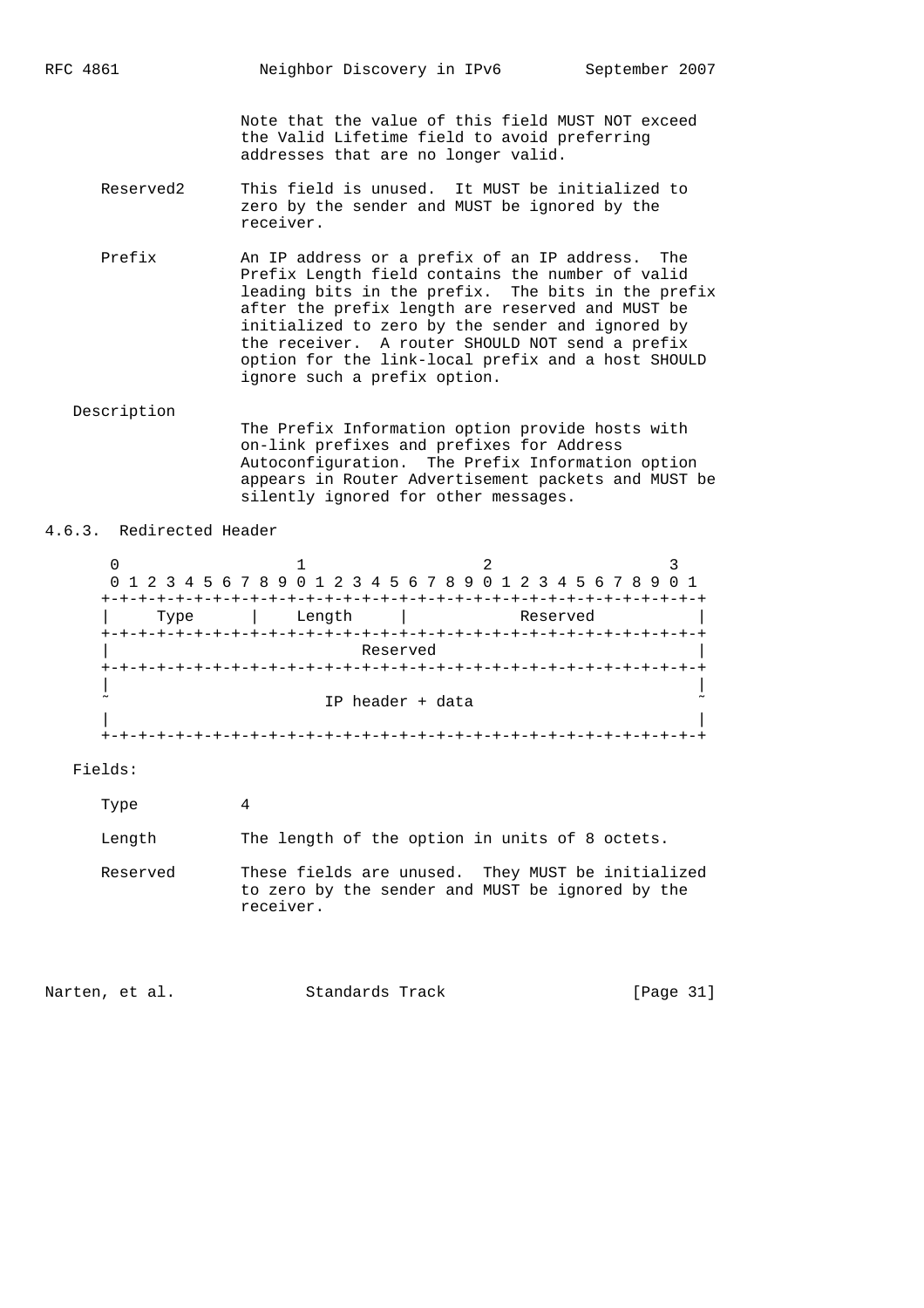IP header + data The original packet truncated to ensure that the size of the redirect message does not exceed the minimum MTU required to support IPv6 as specified in [IPv6].

# Description

 The Redirected Header option is used in Redirect messages and contains all or part of the packet that is being redirected.

 This option MUST be silently ignored for other Neighbor Discovery messages.

# 4.6.4. MTU

|      |      |  |  |  |  |  |  |  |  |  |  |  |        |  |  |  |  |  |                                     |  |  |  |  |          |  |  |  |  | 0 1 2 3 4 5 6 7 8 9 0 1 2 3 4 5 6 7 8 9 0 1 2 3 4 5 6 7 8 9 0 1 |  |  |  |
|------|------|--|--|--|--|--|--|--|--|--|--|--|--------|--|--|--|--|--|-------------------------------------|--|--|--|--|----------|--|--|--|--|-----------------------------------------------------------------|--|--|--|
|      |      |  |  |  |  |  |  |  |  |  |  |  |        |  |  |  |  |  |                                     |  |  |  |  |          |  |  |  |  |                                                                 |  |  |  |
|      | Type |  |  |  |  |  |  |  |  |  |  |  | Length |  |  |  |  |  |                                     |  |  |  |  | Reserved |  |  |  |  |                                                                 |  |  |  |
|      |      |  |  |  |  |  |  |  |  |  |  |  |        |  |  |  |  |  | +-+-+-+-+-+-+-+-+-+-+-+-+-+-+-+-+-+ |  |  |  |  |          |  |  |  |  |                                                                 |  |  |  |
| MTTJ |      |  |  |  |  |  |  |  |  |  |  |  |        |  |  |  |  |  |                                     |  |  |  |  |          |  |  |  |  |                                                                 |  |  |  |
|      |      |  |  |  |  |  |  |  |  |  |  |  |        |  |  |  |  |  |                                     |  |  |  |  |          |  |  |  |  |                                                                 |  |  |  |

# Fields:

| Type        | 5                                                                                                                                                                               |
|-------------|---------------------------------------------------------------------------------------------------------------------------------------------------------------------------------|
| Length      |                                                                                                                                                                                 |
| Reserved    | This field is unused. It MUST be initialized to<br>zero by the sender and MUST be ignored by the<br>receiver.                                                                   |
| MTU         | 32-bit unsigned integer. The recommended MTU for<br>the link.                                                                                                                   |
| Description | The MTU option is used in Router Advertisement<br>messages to ensure that all nodes on a link use the<br>same MTU value in those cases where the link MTU is<br>not well known. |

 This option MUST be silently ignored for other Neighbor Discovery messages.

| [Page 32]<br>Standards Track<br>Narten, et al. |  |
|------------------------------------------------|--|
|------------------------------------------------|--|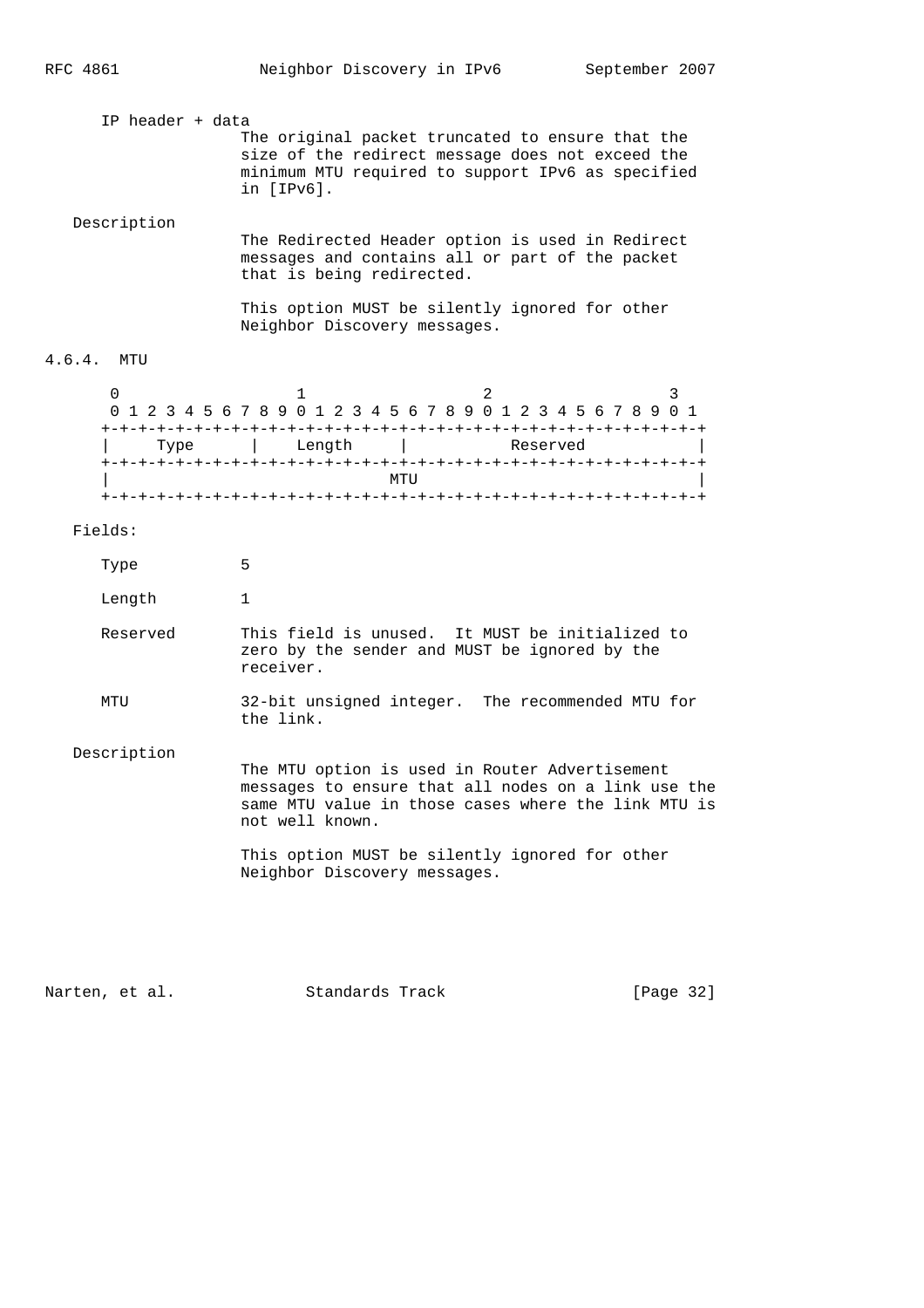In configurations in which heterogeneous technologies are bridged together, the maximum supported MTU may differ from one segment to another. If the bridges do not generate ICMP Packet Too Big messages, communicating nodes will be unable to use Path MTU to dynamically determine the appropriate MTU on a per-neighbor basis. In such cases, routers can be configured to use the MTU option to specify the maximum MTU value that is supported by all segments.

5. Conceptual Model of a Host

 This section describes a conceptual model of one possible data structure organization that hosts (and, to some extent, routers) will maintain in interacting with neighboring nodes. The described organization is provided to facilitate the explanation of how the Neighbor Discovery protocol should behave. This document does not mandate that implementations adhere to this model as long as their external behavior is consistent with that described in this document.

 This model is only concerned with the aspects of host behavior directly related to Neighbor Discovery. In particular, it does not concern itself with such issues as source address selection or the selecting of an outgoing interface on a multihomed host.

### 5.1. Conceptual Data Structures

 Hosts will need to maintain the following pieces of information for each interface:

Neighbor Cache

 - A set of entries about individual neighbors to which traffic has been sent recently. Entries are keyed on the neighbor's on-link unicast IP address and contain such information as its link-layer address, a flag indicating whether the neighbor is a router or a host (called IsRouter in this document), a pointer to any queued packets waiting for address resolution to complete, etc. A Neighbor Cache entry also contains information used by the Neighbor Unreachability Detection algorithm, including the reachability state, the number of unanswered probes, and the time the next Neighbor Unreachability Detection event is scheduled to take place.

Narten, et al. Standards Track [Page 33]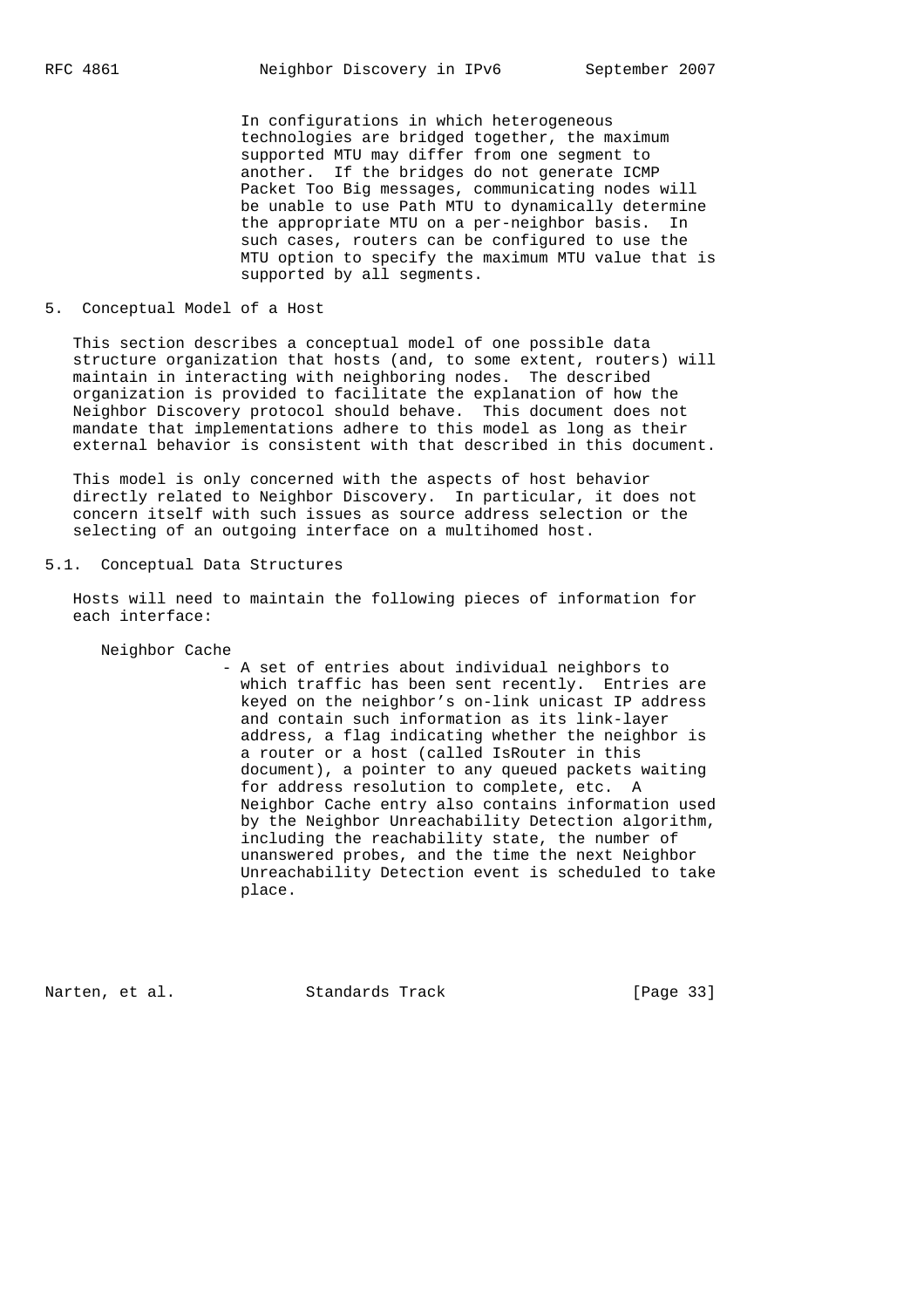Destination Cache - A set of entries about destinations to which traffic has been sent recently. The Destination Cache includes both on-link and off-link destinations and provides a level of indirection into the Neighbor Cache; the Destination Cache maps a destination IP address to the IP address of the next-hop neighbor. This cache is updated with information learned from Redirect messages. Implementations may find it convenient to store additional information not directly related to

 maintained by transport protocols. Prefix List - A list of the prefixes that define a set of addresses that are on-link. Prefix List entries are created from information received in Router Advertisements. Each entry has an associated invalidation timer value (extracted from the advertisement) used to expire prefixes when they become invalid. A special "infinity" timer value specifies that a prefix remains valid forever, unless a new (finite) value is received in a subsequent advertisement.

> The link-local prefix is considered to be on the prefix list with an infinite invalidation timer regardless of whether routers are advertising a prefix for it. Received Router Advertisements SHOULD NOT modify the invalidation timer for the link-local prefix.

 Neighbor Discovery in Destination Cache entries, such as the Path MTU (PMTU) and round-trip timers

Default Router List

 - A list of routers to which packets may be sent. Router list entries point to entries in the Neighbor Cache; the algorithm for selecting a default router favors routers known to be reachable over those whose reachability is suspect. Each entry also has an associated invalidation timer value (extracted from Router Advertisements) used to delete entries that are no longer advertised.

Narten, et al. Standards Track [Page 34]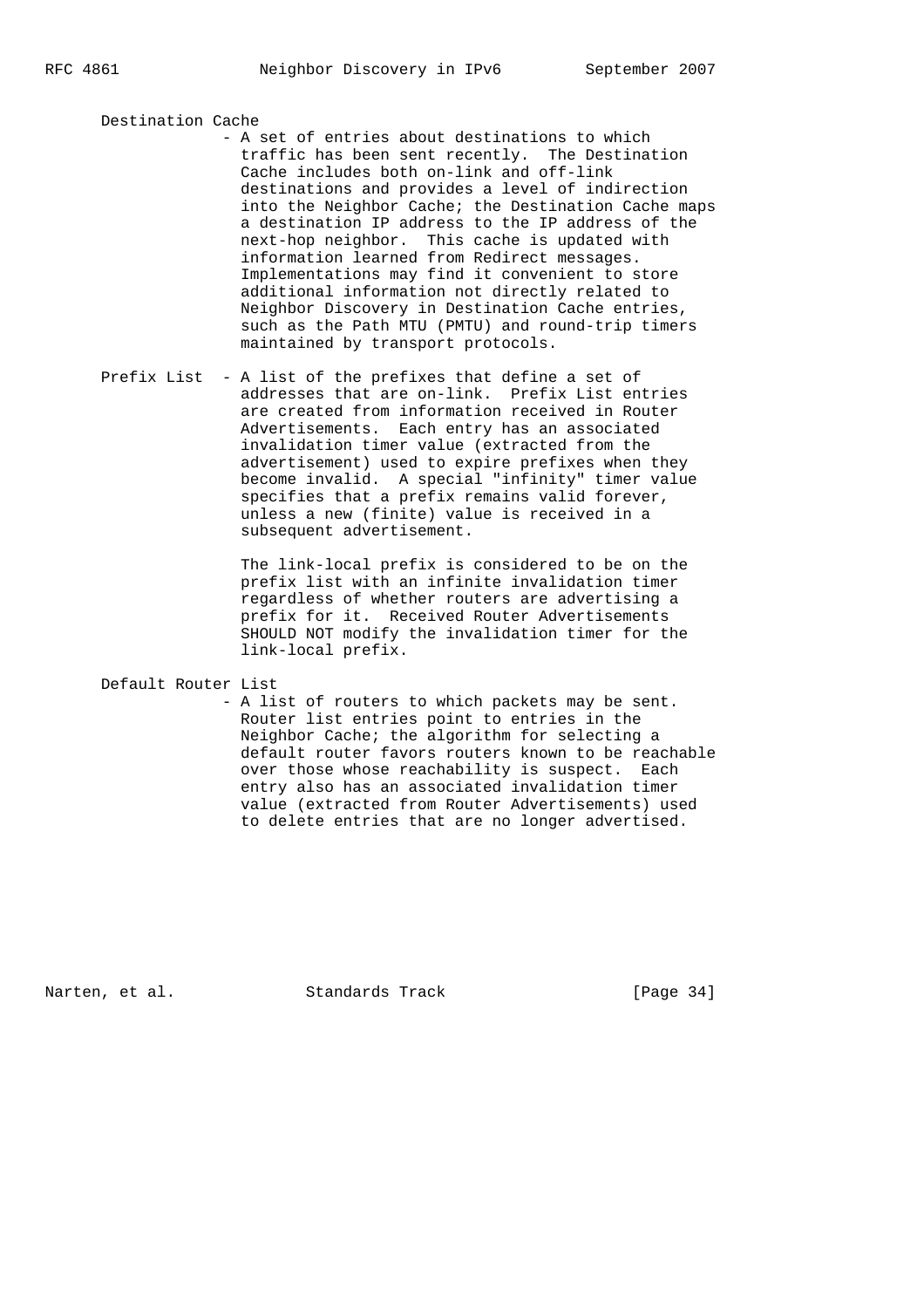Note that the above conceptual data structures can be implemented using a variety of techniques. One possible implementation is to use a single longest-match routing table for all of the above data structures. Regardless of the specific implementation, it is critical that the Neighbor Cache entry for a router is shared by all Destination Cache entries using that router in order to prevent redundant Neighbor Unreachability Detection probes.

 Note also that other protocols (e.g., Mobile IPv6) might add additional conceptual data structures. An implementation is at liberty to implement such data structures in any way it pleases. For example, an implementation could merge all conceptual data structures into a single routing table.

 The Neighbor Cache contains information maintained by the Neighbor Unreachability Detection algorithm. A key piece of information is a neighbor's reachability state, which is one of five possible values. The following definitions are informal; precise definitions can be found in Section 7.3.2.

- INCOMPLETE Address resolution is in progress and the link-layer address of the neighbor has not yet been determined.
- REACHABLE Roughly speaking, the neighbor is known to have been reachable recently (within tens of seconds ago).
- STALE The neighbor is no longer known to be reachable but until traffic is sent to the neighbor, no attempt should be made to verify its reachability.
- DELAY The neighbor is no longer known to be reachable, and traffic has recently been sent to the neighbor. Rather than probe the neighbor immediately, however, delay sending probes for a short while in order to give upper-layer protocols a chance to provide reachability confirmation.
- PROBE The neighbor is no longer known to be reachable, and unicast Neighbor Solicitation probes are being sent to verify reachability.

Narten, et al. Standards Track [Page 35]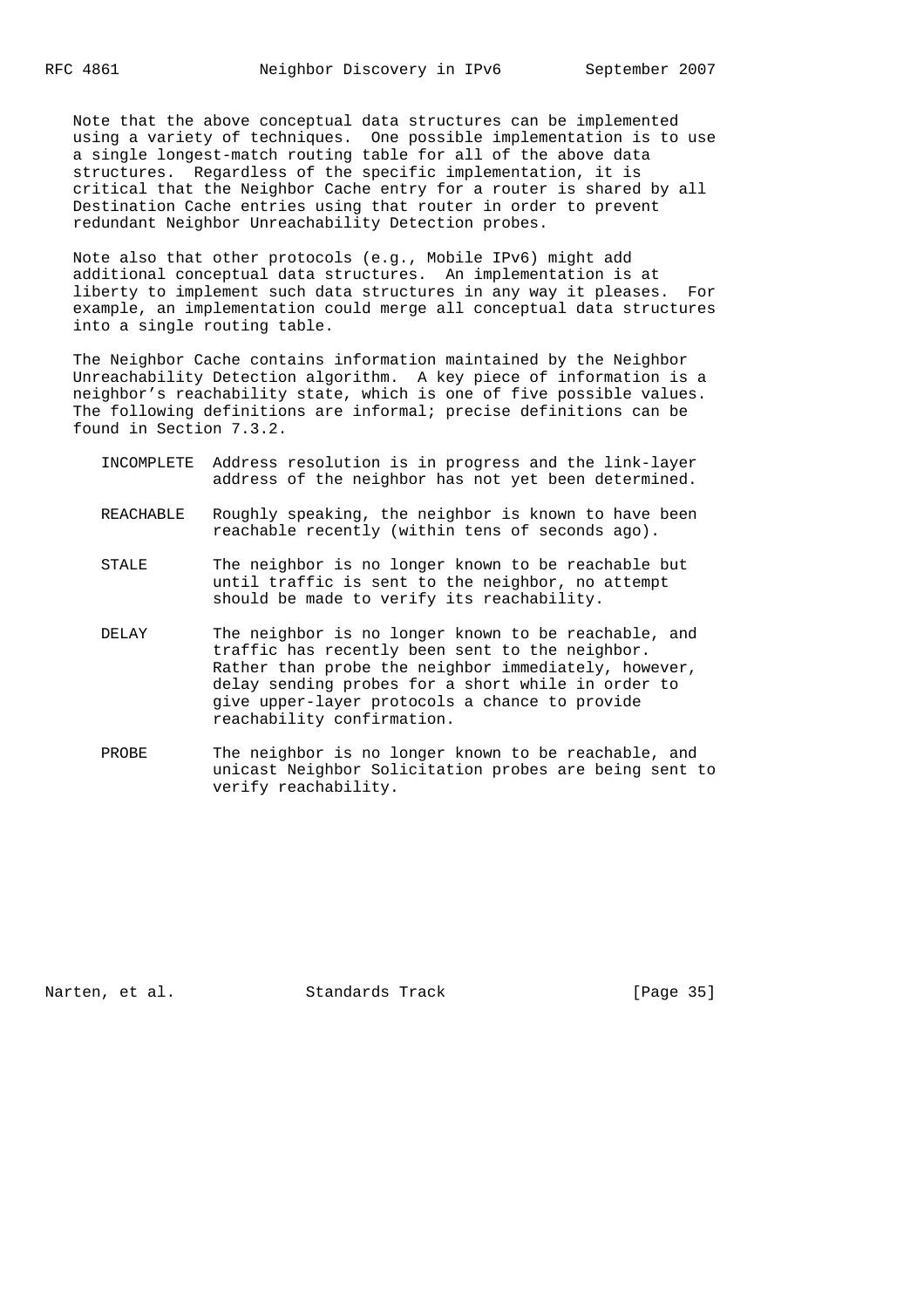### 5.2. Conceptual Sending Algorithm

 When sending a packet to a destination, a node uses a combination of the Destination Cache, the Prefix List, and the Default Router List to determine the IP address of the appropriate next hop, an operation known as "next-hop determination". Once the IP address of the next hop is known, the Neighbor Cache is consulted for link-layer information about that neighbor.

 Next-hop determination for a given unicast destination operates as follows. The sender performs a longest prefix match against the Prefix List to determine whether the packet's destination is on- or off-link. If the destination is on-link, the next-hop address is the same as the packet's destination address. Otherwise, the sender selects a router from the Default Router List (following the rules described in Section 6.3.6).

 For efficiency reasons, next-hop determination is not performed on every packet that is sent. Instead, the results of next-hop determination computations are saved in the Destination Cache (which also contains updates learned from Redirect messages). When the sending node has a packet to send, it first examines the Destination Cache. If no entry exists for the destination, next-hop determination is invoked to create a Destination Cache entry.

 Once the IP address of the next-hop node is known, the sender examines the Neighbor Cache for link-layer information about that neighbor. If no entry exists, the sender creates one, sets its state to INCOMPLETE, initiates Address Resolution, and then queues the data packet pending completion of address resolution. For multicast capable interfaces Address Resolution consists of sending a Neighbor Solicitation message and waiting for a Neighbor Advertisement. When a Neighbor Advertisement response is received, the link-layer addresses is entered in the Neighbor Cache entry and the queued packet is transmitted. The address resolution mechanism is described in detail in Section 7.2.

 For multicast packets, the next-hop is always the (multicast) destination address and is considered to be on-link. The procedure for determining the link-layer address corresponding to a given IP multicast address can be found in a separate document that covers operating IP over a particular link type (e.g., [IPv6-ETHER]).

Narten, et al. Standards Track [Page 36]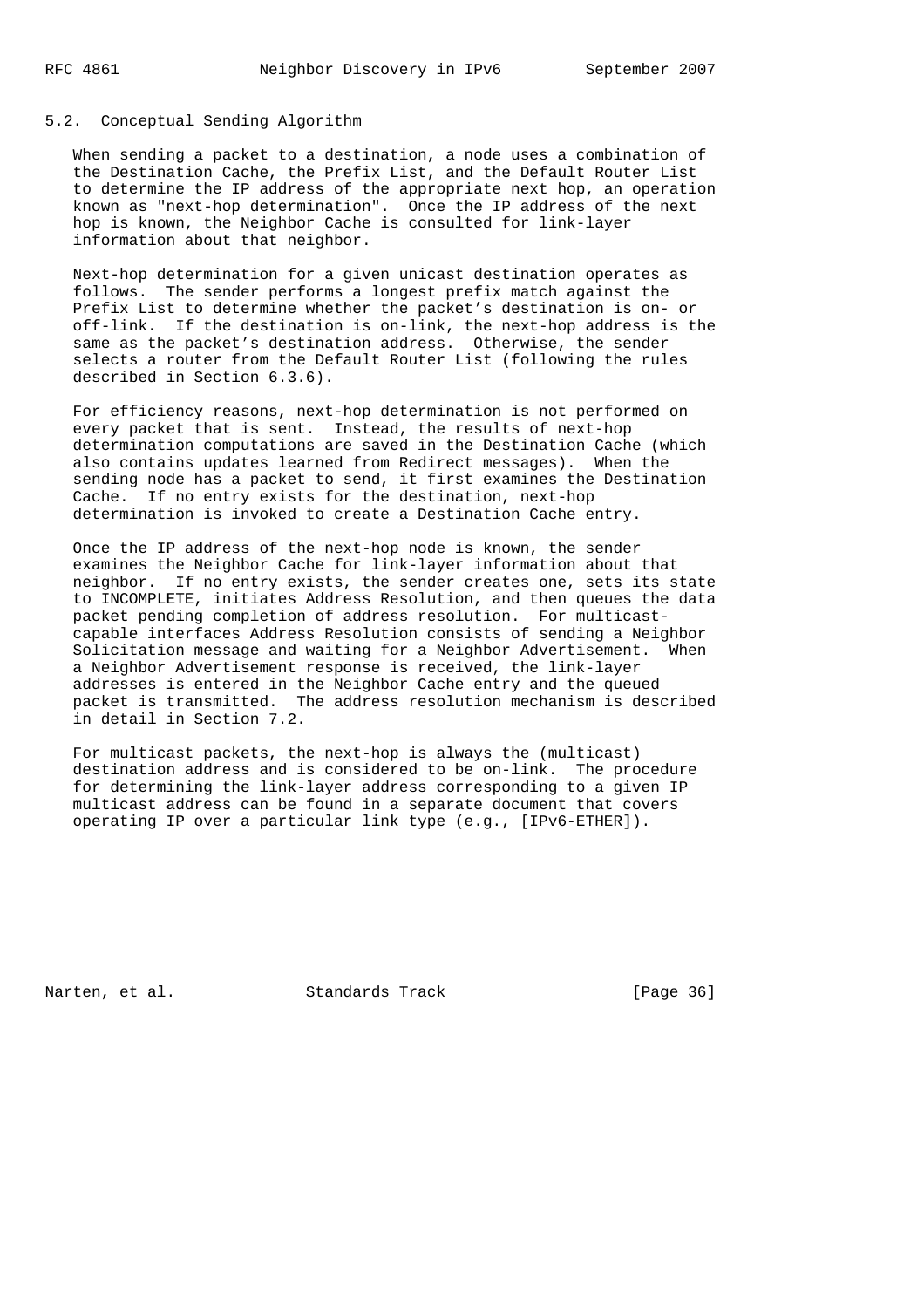Each time a Neighbor Cache entry is accessed while transmitting a unicast packet, the sender checks Neighbor Unreachability Detection related information according to the Neighbor Unreachability Detection algorithm (Section 7.3). This unreachability check might result in the sender transmitting a unicast Neighbor Solicitation to verify that the neighbor is still reachable.

 Next-hop determination is done the first time traffic is sent to a destination. As long as subsequent communication to that destination proceeds successfully, the Destination Cache entry continues to be used. If at some point communication ceases to proceed, as determined by the Neighbor Unreachability Detection algorithm, next hop determination may need to be performed again. For example, traffic through a failed router should be switched to a working router. Likewise, it may be possible to reroute traffic destined for a mobile node to a "mobility agent".

 Note that when a node redoes next-hop determination there is no need to discard the complete Destination Cache entry. In fact, it is generally beneficial to retain such cached information as the PMTU and round-trip timer values that may also be kept in the Destination Cache entry.

 Routers and multihomed hosts have multiple interfaces. The remainder of this document assumes that all sent and received Neighbor Discovery messages refer to the interface of appropriate context. For example, when responding to a Router Solicitation, the corresponding Router Advertisement is sent out the interface on which the solicitation was received.

5.3. Garbage Collection and Timeout Requirements

 The conceptual data structures described above use different mechanisms for discarding potentially stale or unused information.

 From the perspective of correctness, there is no need to periodically purge Destination and Neighbor Cache entries. Although stale information can potentially remain in the cache indefinitely, the Neighbor Unreachability Detection algorithm ensures that stale information is purged quickly if it is actually being used.

 To limit the storage needed for the Destination and Neighbor Caches, a node may need to garbage-collect old entries. However, care must be taken to ensure that sufficient space is always present to hold the working set of active entries. A small cache may result in an excessive number of Neighbor Discovery messages if entries are discarded and rebuilt in quick succession. Any Least Recently Used (LRU)-based policy that only reclaims entries that have not been used

Narten, et al. Standards Track [Page 37]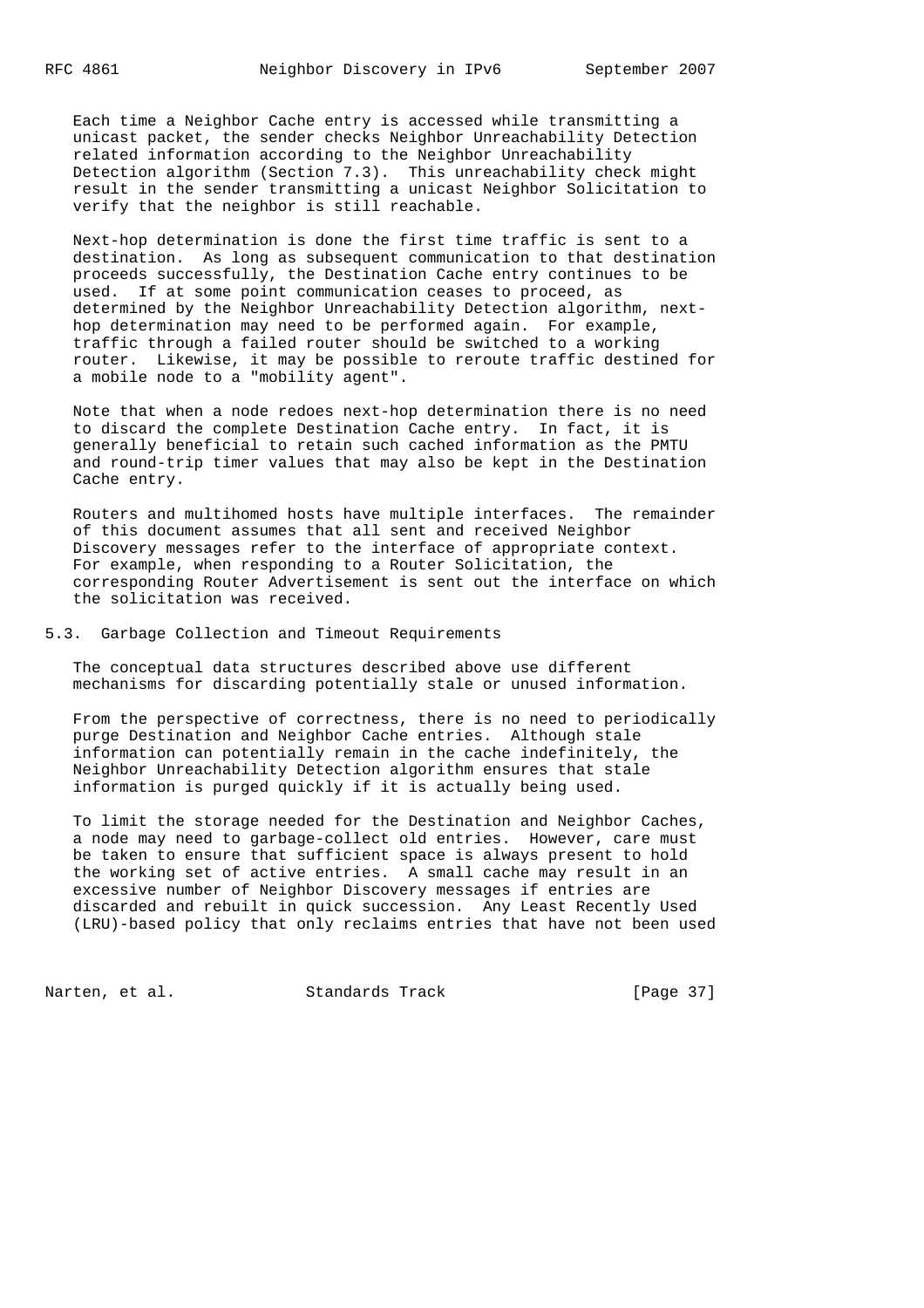in some time (e.g., ten minutes or more) should be adequate for garbage-collecting unused entries.

 A node should retain entries in the Default Router List and the Prefix List until their lifetimes expire. However, a node may garbage-collect entries prematurely if it is low on memory. If not all routers are kept on the Default Router list, a node should retain at least two entries in the Default Router List (and preferably more) in order to maintain robust connectivity for off-link destinations.

 When removing an entry from the Prefix List, there is no need to purge any entries from the Destination or Neighbor Caches. Neighbor Unreachability Detection will efficiently purge any entries in these caches that have become invalid. When removing an entry from the Default Router List, however, any entries in the Destination Cache that go through that router must perform next-hop determination again to select a new default router.

6. Router and Prefix Discovery

 This section describes router and host behavior related to the Router Discovery portion of Neighbor Discovery. Router Discovery is used to locate neighboring routers as well as learn prefixes and configuration parameters related to stateless address autoconfiguration.

 Prefix Discovery is the process through which hosts learn the ranges of IP addresses that reside on-link and can be reached directly without going through a router. Routers send Router Advertisements that indicate whether the sender is willing to be a default router. Router Advertisements also contain Prefix Information options that list the set of prefixes that identify on-link IP addresses.

 Stateless Address Autoconfiguration must also obtain subnet prefixes as part of configuring addresses. Although the prefixes used for address autoconfiguration are logically distinct from those used for on-link determination, autoconfiguration information is piggybacked on Router Discovery messages to reduce network traffic. Indeed, the same prefixes can be advertised for on-link determination and address autoconfiguration by specifying the appropriate flags in the Prefix Information options. See [ADDRCONF] for details on how autoconfiguration information is processed.

Narten, et al. Standards Track [Page 38]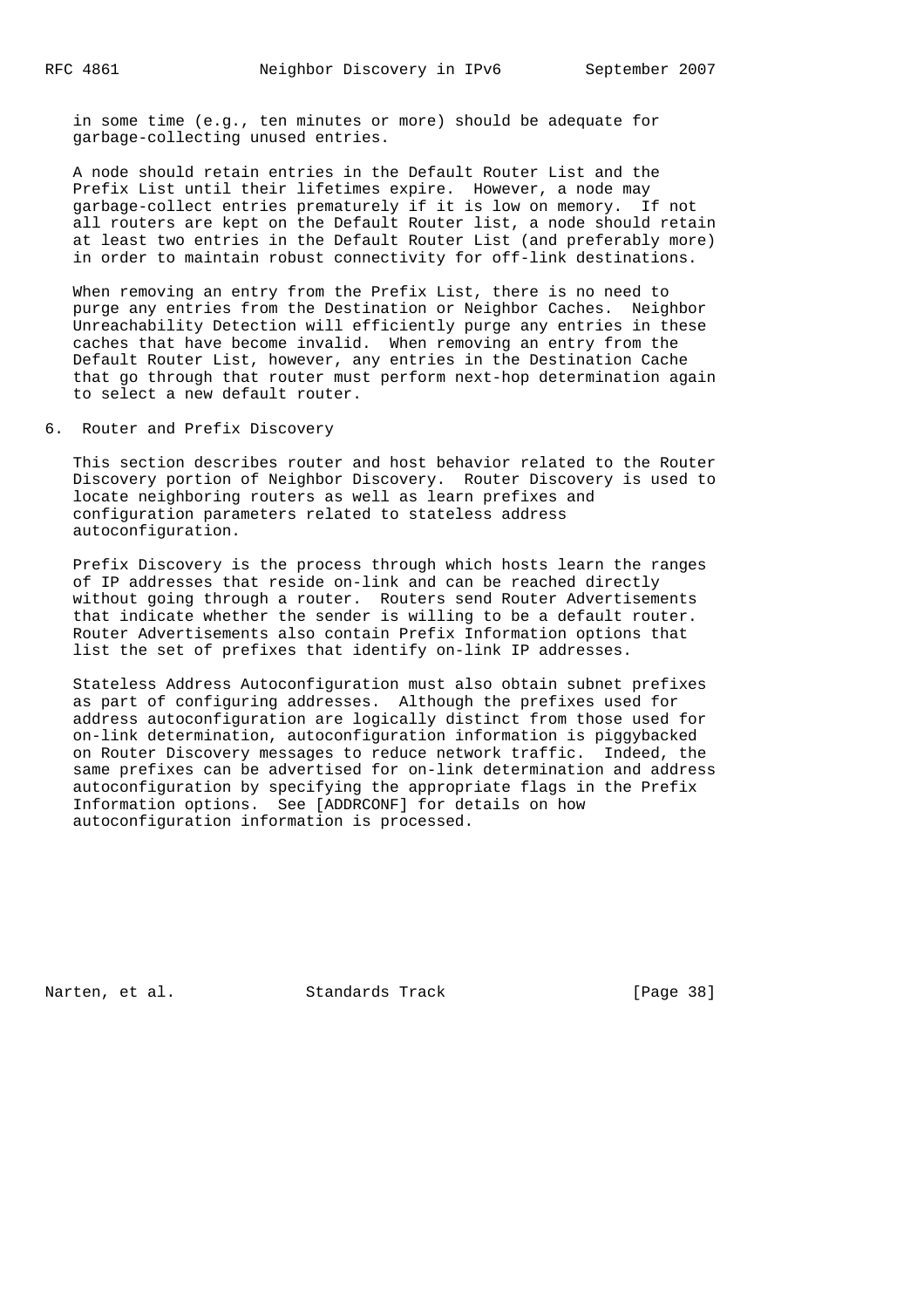6.1. Message Validation

6.1.1. Validation of Router Solicitation Messages

 Hosts MUST silently discard any received Router Solicitation Messages.

 A router MUST silently discard any received Router Solicitation messages that do not satisfy all of the following validity checks:

- The IP Hop Limit field has a value of 255, i.e., the packet could not possibly have been forwarded by a router.
- ICMP Checksum is valid.
- ICMP Code is 0.
- ICMP length (derived from the IP length) is 8 or more octets.
- All included options have a length that is greater than zero.
- If the IP source address is the unspecified address, there is no source link-layer address option in the message.

 The contents of the Reserved field, and of any unrecognized options, MUST be ignored. Future, backward-compatible changes to the protocol may specify the contents of the Reserved field or add new options; backward-incompatible changes may use different Code values.

 The contents of any defined options that are not specified to be used with Router Solicitation messages MUST be ignored and the packet processed as normal. The only defined option that may appear is the Source Link-Layer Address option.

 A solicitation that passes the validity checks is called a "valid solicitation".

#### 6.1.2. Validation of Router Advertisement Messages

 A node MUST silently discard any received Router Advertisement messages that do not satisfy all of the following validity checks:

 - IP Source Address is a link-local address. Routers must use their link-local address as the source for Router Advertisement and Redirect messages so that hosts can uniquely identify routers.

Narten, et al. Standards Track [Page 39]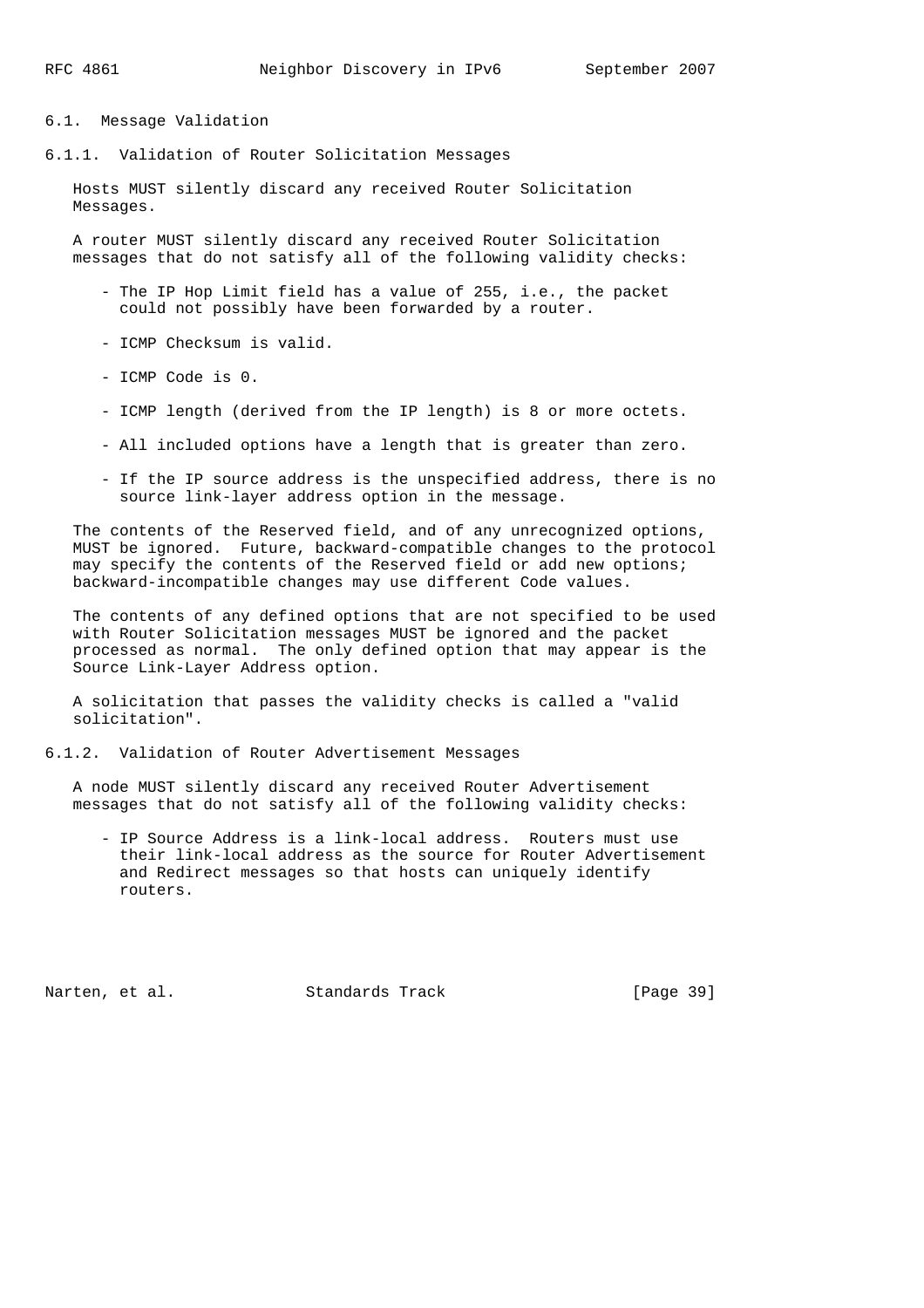- The IP Hop Limit field has a value of 255, i.e., the packet could not possibly have been forwarded by a router.
- ICMP Checksum is valid.
- ICMP Code is 0.
- ICMP length (derived from the IP length) is 16 or more octets.
- All included options have a length that is greater than zero.

 The contents of the Reserved field, and of any unrecognized options, MUST be ignored. Future, backward-compatible changes to the protocol may specify the contents of the Reserved field or add new options; backward-incompatible changes may use different Code values.

 The contents of any defined options that are not specified to be used with Router Advertisement messages MUST be ignored and the packet processed as normal. The only defined options that may appear are the Source Link-Layer Address, Prefix Information and MTU options.

 An advertisement that passes the validity checks is called a "valid advertisement".

## 6.2. Router Specification

6.2.1. Router Configuration Variables

 A router MUST allow for the following conceptual variables to be configured by system management. The specific variable names are used for demonstration purposes only, and an implementation is not required to have them, so long as its external behavior is consistent with that described in this document. Default values are specified to simplify configuration in common cases.

 The default values for some of the variables listed below may be overridden by specific documents that describe how IPv6 operates over different link layers. This rule simplifies the configuration of Neighbor Discovery over link types with widely differing performance characteristics.

Narten, et al. Standards Track [Page 40]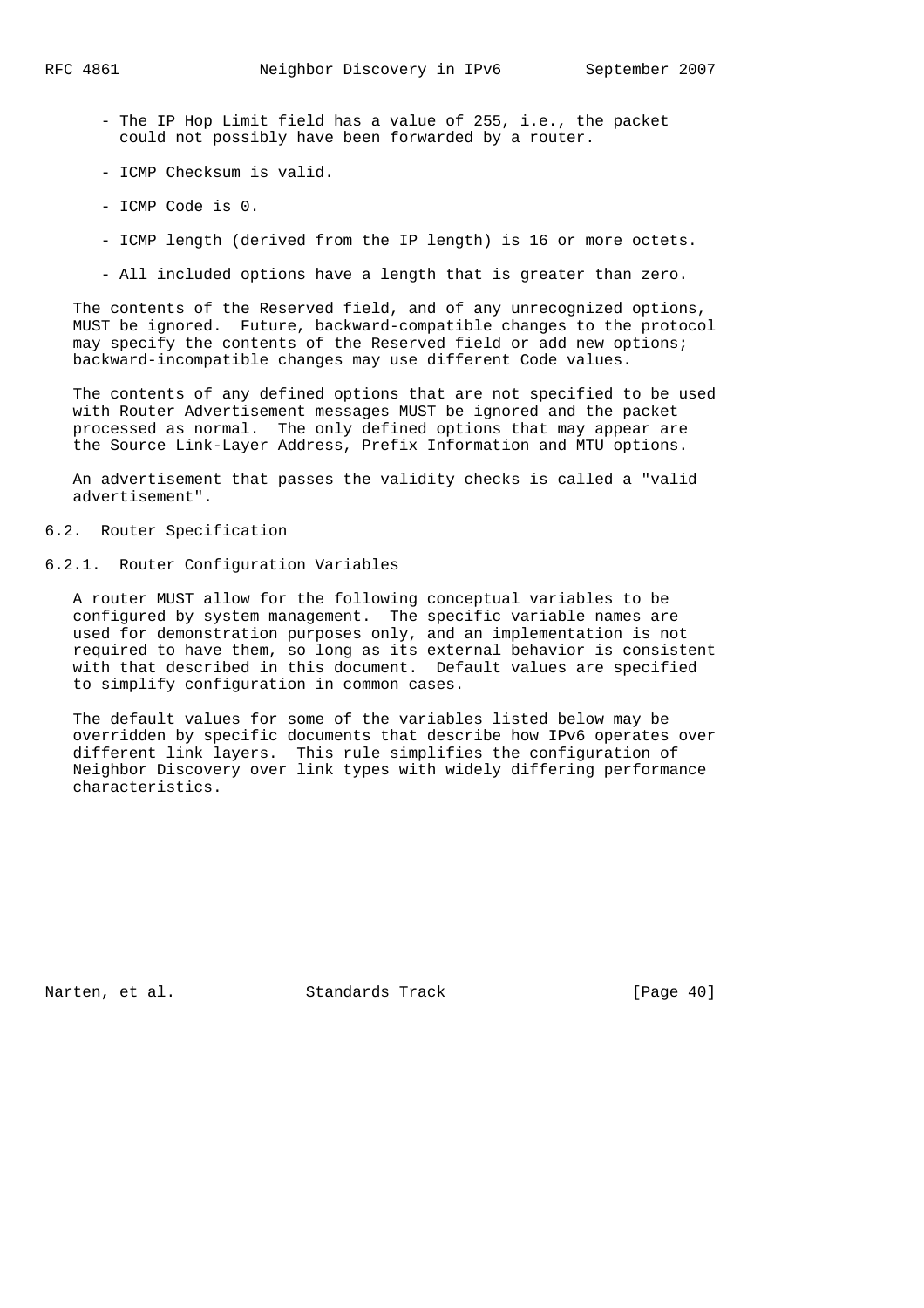For each interface:

 IsRouter A flag indicating whether routing is enabled on this interface. Enabling routing on the interface would imply that a router can forward packets to or from the interface.

Default: FALSE

#### AdvSendAdvertisements

 A flag indicating whether or not the router sends periodic Router Advertisements and responds to Router Solicitations.

Default: FALSE

 Note that AdvSendAdvertisements MUST be FALSE by default so that a node will not accidentally start acting as a router unless it is explicitly configured by system management to send Router Advertisements.

MaxRtrAdvInterval

 The maximum time allowed between sending unsolicited multicast Router Advertisements from the interface, in seconds. MUST be no less than 4 seconds and no greater than 1800 seconds.

Default: 600 seconds

#### MinRtrAdvInterval

 The minimum time allowed between sending unsolicited multicast Router Advertisements from the interface, in seconds. MUST be no less than 3 seconds and no greater than .75 \* MaxRtrAdvInterval.

 Default: 0.33 \* MaxRtrAdvInterval If MaxRtrAdvInterval >= 9 seconds; otherwise, the Default is MaxRtrAdvInterval.

#### AdvManagedFlag

 The TRUE/FALSE value to be placed in the "Managed address configuration" flag field in the Router Advertisement. See [ADDRCONF].

Default: FALSE

Narten, et al. Standards Track [Page 41]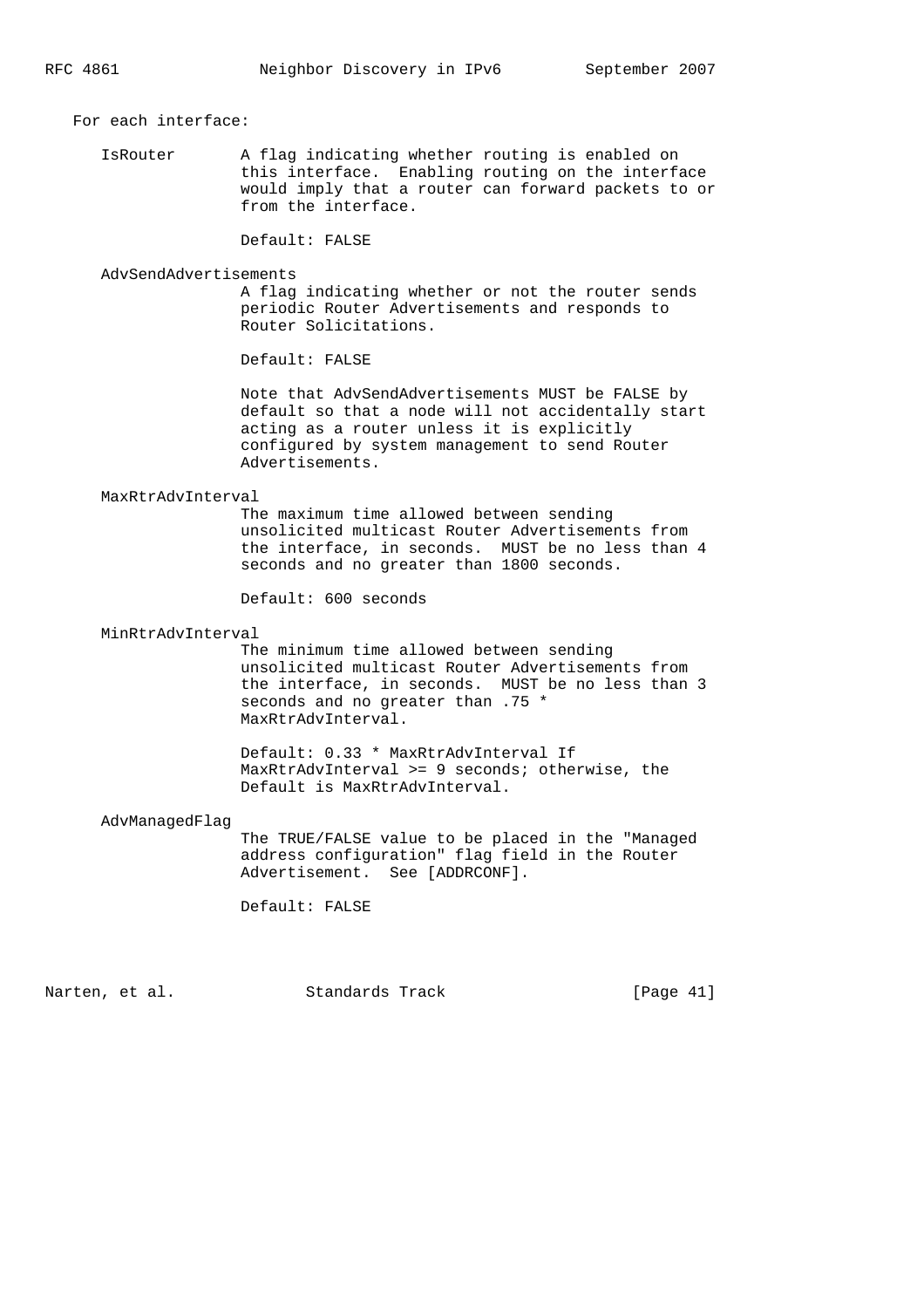AdvOtherConfigFlag The TRUE/FALSE value to be placed in the "Other configuration" flag field in the Router Advertisement. See [ADDRCONF].

Default: FALSE

 AdvLinkMTU The value to be placed in MTU options sent by the router. A value of zero indicates that no MTU options are sent.

Default: 0

#### AdvReachableTime

 The value to be placed in the Reachable Time field in the Router Advertisement messages sent by the router. The value zero means unspecified (by this router). MUST be no greater than 3,600,000 milliseconds (1 hour).

Default: 0

## AdvRetransTimer The value to be placed in the Retrans Timer field in the Router Advertisement messages sent by the router. The value zero means unspecified (by this router).

Default: 0

AdvCurHopLimit

 The default value to be placed in the Cur Hop Limit field in the Router Advertisement messages sent by the router. The value should be set to the current diameter of the Internet. The value zero means unspecified (by this router).

 Default: The value specified in the "Assigned Numbers" [ASSIGNED] that was in effect at the time of implementation.

Narten, et al. Standards Track [Page 42]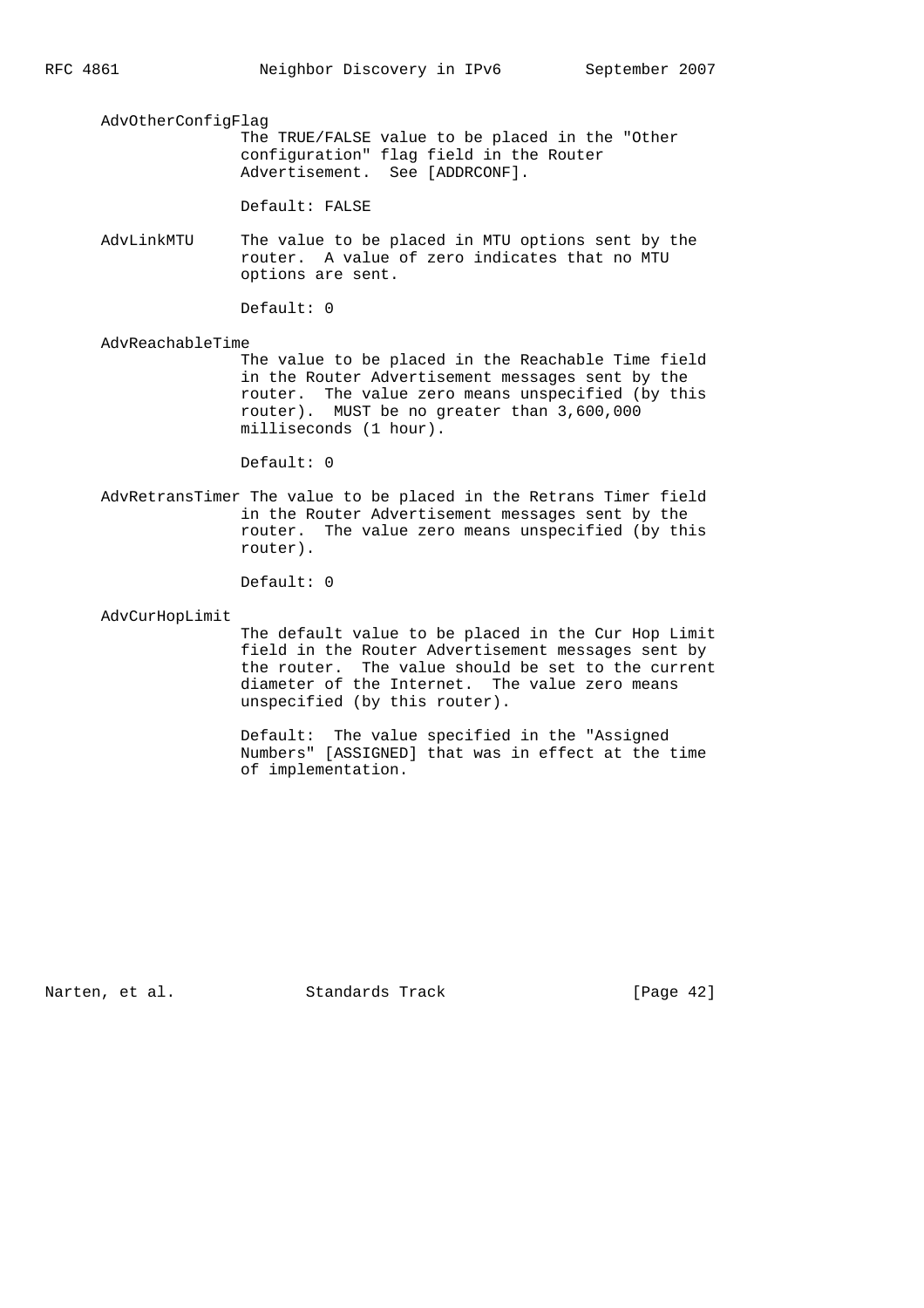#### AdvDefaultLifetime

 The value to be placed in the Router Lifetime field of Router Advertisements sent from the interface, in seconds. MUST be either zero or between MaxRtrAdvInterval and 9000 seconds. A value of zero indicates that the router is not to be used as a default router. These limits may be overridden by specific documents that describe how IPv6 operates over different link layers. For instance, in a point-to-point link the peers may have enough information about the number and status of devices at the other end so that advertisements are needed less frequently.

Default: 3 \* MaxRtrAdvInterval

#### AdvPrefixList

 A list of prefixes to be placed in Prefix Information options in Router Advertisement messages sent from the interface.

 Default: all prefixes that the router advertises via routing protocols as being on-link for the interface from which the advertisement is sent. The link-local prefix SHOULD NOT be included in the list of advertised prefixes.

Each prefix has an associated:

#### AdvValidLifetime

 The value to be placed in the Valid Lifetime in the Prefix Information option, in seconds. The designated value of all 1's (0xffffffff) represents infinity. Implementations MAY allow AdvValidLifetime to be specified in two ways:

- a time that decrements in real time, that is, one that will result in a Lifetime of zero at the specified time in the future, or
- a fixed time that stays the same in consecutive advertisements.

 Default: 2592000 seconds (30 days), fixed (i.e., stays the same in consecutive advertisements).

Narten, et al. Standards Track [Page 43]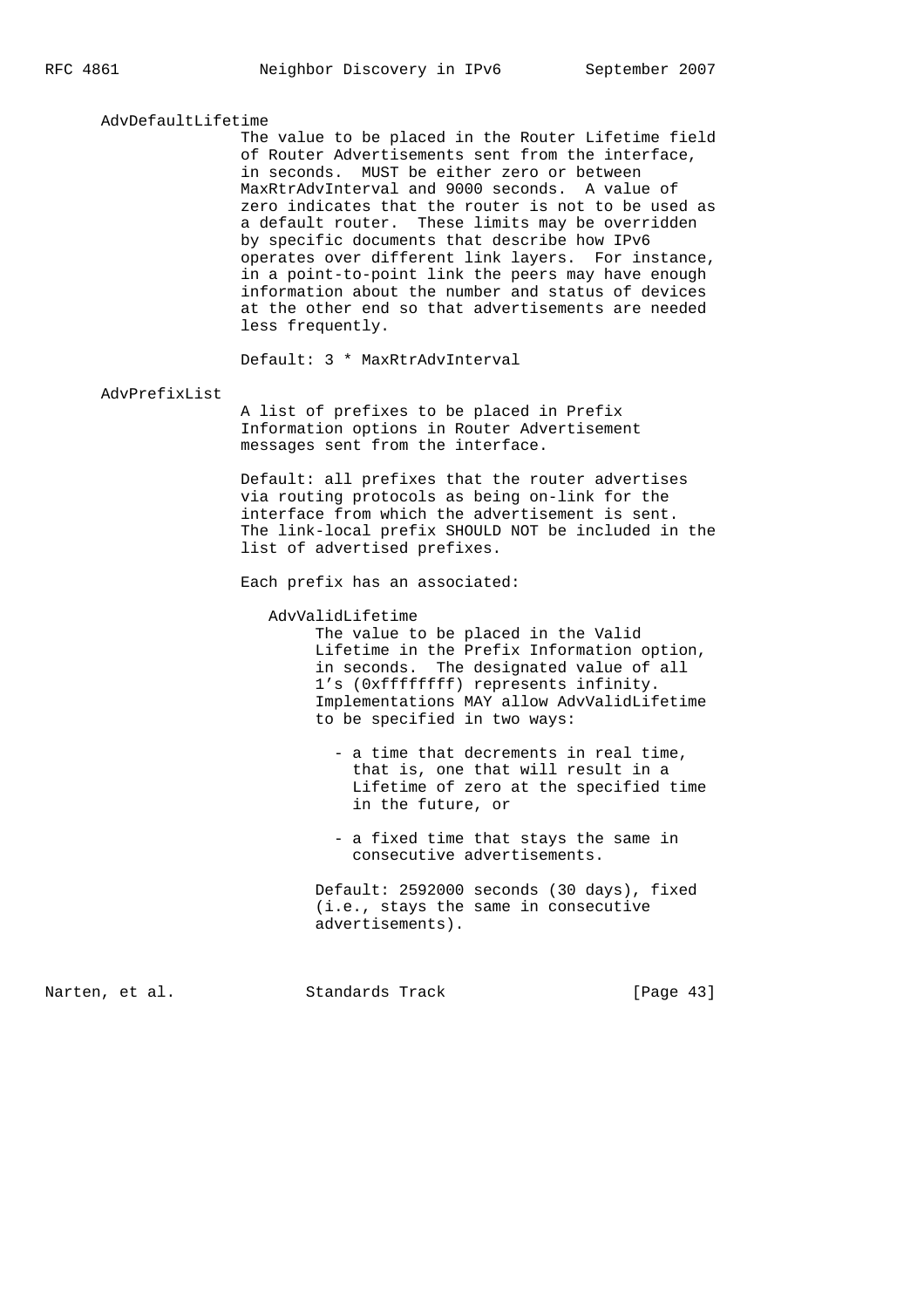AdvOnLinkFlag The value to be placed in the on-link flag ("L-bit") field in the Prefix Information option.

Default: TRUE

 Stateless address configuration [ADDRCONF] defines additional information associated with each of the prefixes:

AdvPreferredLifetime

 The value to be placed in the Preferred Lifetime in the Prefix Information option, in seconds. The designated value of all 1's (0xffffffff) represents infinity. See [ADDRCONF] for details on how this value is used. Implementations MAY allow AdvPreferredLifetime to be specified in two ways:

- a time that decrements in real time, that is, one that will result in a Lifetime of zero at a specified time in the future, or
- a fixed time that stays the same in consecutive advertisements.

 Default: 604800 seconds (7 days), fixed (i.e., stays the same in consecutive advertisements). This value MUST NOT be larger than AdvValidLifetime.

AdvAutonomousFlag

 The value to be placed in the Autonomous Flag field in the Prefix Information option. See [ADDRCONF].

Default: TRUE

 The above variables contain information that is placed in outgoing Router Advertisement messages. Hosts use the received information to initialize a set of analogous variables that control their external behavior (see Section 6.3.2). Some of these host variables (e.g., CurHopLimit, RetransTimer, and ReachableTime) apply to all nodes including routers. In practice, these variables may not actually be present on routers, since their contents can be derived from the

Narten, et al. Standards Track [Page 44]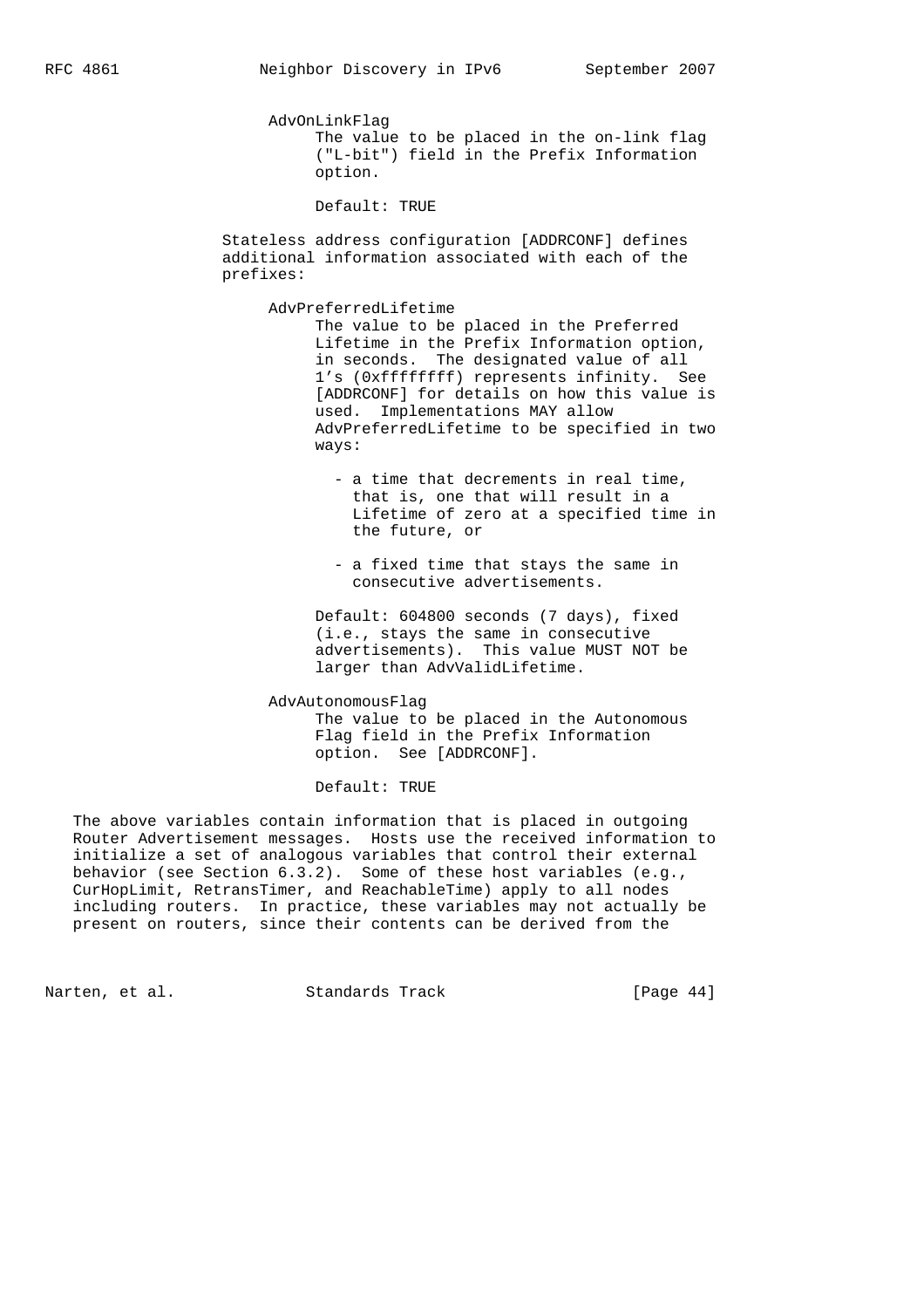variables described above. However, external router behavior MUST be the same as host behavior with respect to these variables. In particular, this includes the occasional randomization of the ReachableTime value as described in Section 6.3.2.

Protocol constants are defined in Section 10.

6.2.2. Becoming an Advertising Interface

 The term "advertising interface" refers to any functioning and enabled interface that has at least one unicast IP address assigned to it and whose corresponding AdvSendAdvertisements flag is TRUE. A router MUST NOT send Router Advertisements out any interface that is not an advertising interface.

 An interface may become an advertising interface at times other than system startup. For example:

- changing the AdvSendAdvertisements flag on an enabled interface from FALSE to TRUE, or
- administratively enabling the interface, if it had been administratively disabled, and its AdvSendAdvertisements flag is TRUE, or
- enabling IP forwarding capability (i.e., changing the system from being a host to being a router), when the interface's AdvSendAdvertisements flag is TRUE.

 A router MUST join the all-routers multicast address on an advertising interface. Routers respond to Router Solicitations sent to the all-routers address and verify the consistency of Router Advertisements sent by neighboring routers.

6.2.3. Router Advertisement Message Content

 A router sends periodic as well as solicited Router Advertisements out its advertising interfaces. Outgoing Router Advertisements are filled with the following values consistent with the message format given in Section 4.2:

- In the Router Lifetime field: the interface's configured AdvDefaultLifetime.
- In the M and O flags: the interface's configured AdvManagedFlag and AdvOtherConfigFlag, respectively.

Narten, et al. Standards Track [Page 45]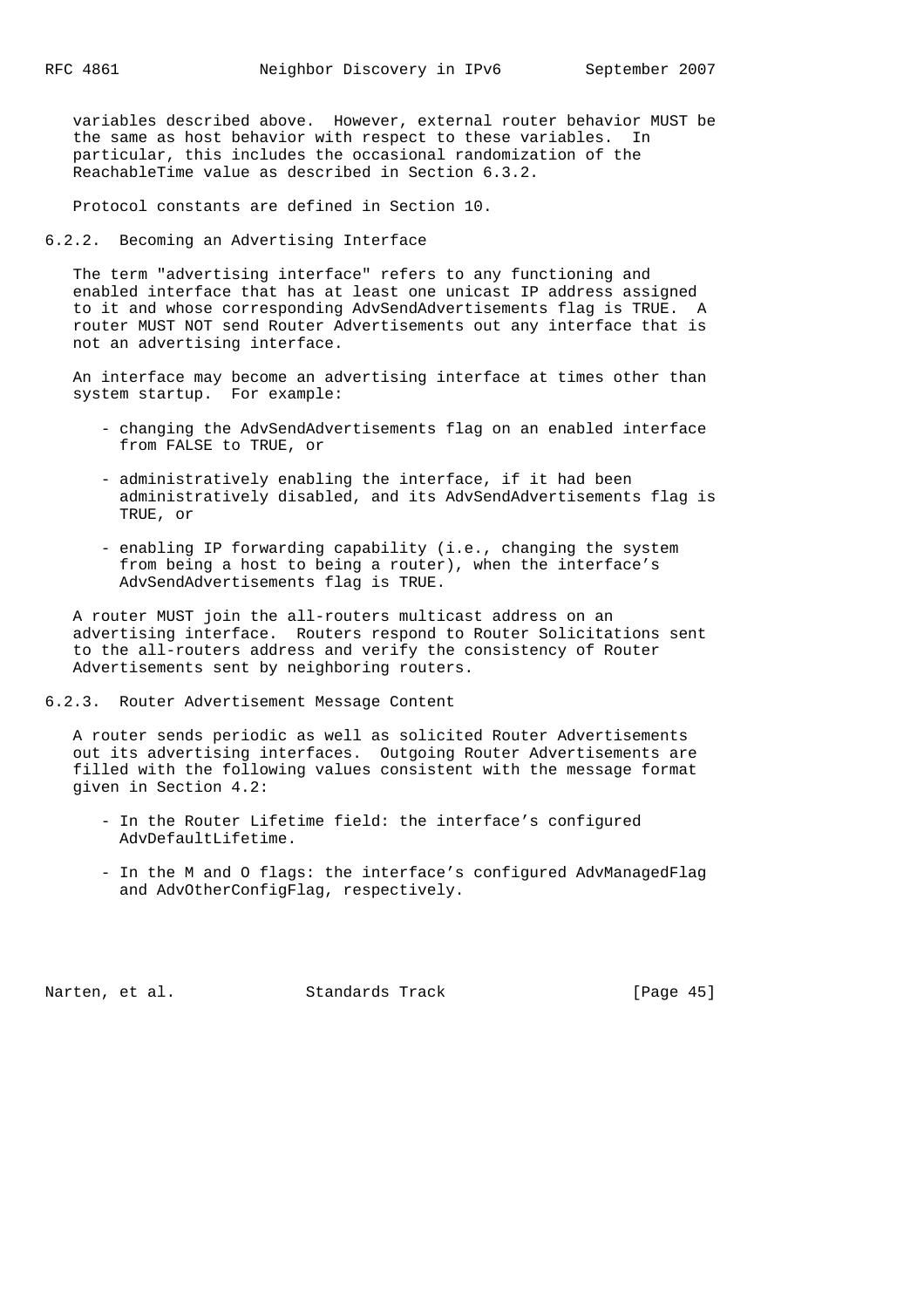- In the Cur Hop Limit field: the interface's configured CurHopLimit.
- In the Reachable Time field: the interface's configured AdvReachableTime.
- In the Retrans Timer field: the interface's configured AdvRetransTimer.
- In the options:
	- o Source Link-Layer Address option: link-layer address of the sending interface. This option MAY be omitted to facilitate in-bound load balancing over replicated interfaces.
	- o MTU option: the interface's configured AdvLinkMTU value if the value is non-zero. If AdvLinkMTU is zero, the MTU option is not sent.
	- o Prefix Information options: one Prefix Information option for each prefix listed in AdvPrefixList with the option fields set from the information in the AdvPrefixList entry as follows:
		- In the "on-link" flag: the entry's AdvOnLinkFlag.
		- In the Valid Lifetime field: the entry's AdvValidLifetime.
		- In the "Autonomous address configuration" flag: the entry's AdvAutonomousFlag.
		- In the Preferred Lifetime field: the entry's AdvPreferredLifetime.

 A router might want to send Router Advertisements without advertising itself as a default router. For instance, a router might advertise prefixes for stateless address autoconfiguration while not wishing to forward packets. Such a router sets the Router Lifetime field in outgoing advertisements to zero.

 A router MAY choose not to include some or all options when sending unsolicited Router Advertisements. For example, if prefix lifetimes are much longer than AdvDefaultLifetime, including them every few advertisements may be sufficient. However, when responding to a Router Solicitation or while sending the first few initial

Narten, et al. Standards Track [Page 46]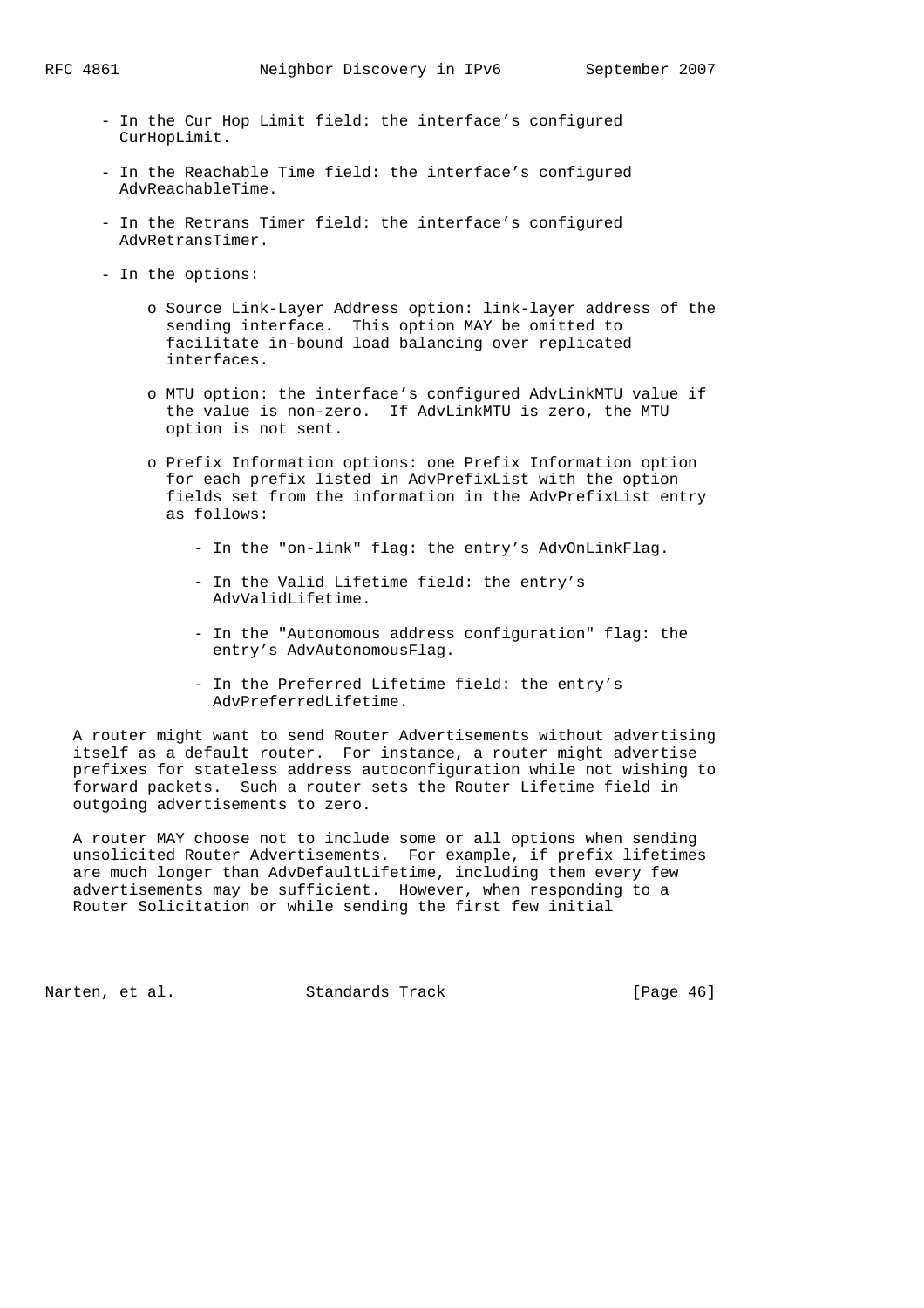unsolicited advertisements, a router SHOULD include all options so that all information (e.g., prefixes) is propagated quickly during system initialization.

 If including all options causes the size of an advertisement to exceed the link MTU, multiple advertisements can be sent, each containing a subset of the options.

### 6.2.4. Sending Unsolicited Router Advertisements

A host MUST NOT send Router Advertisement messages at any time.

 Unsolicited Router Advertisements are not strictly periodic: the interval between subsequent transmissions is randomized to reduce the probability of synchronization with the advertisements from other routers on the same link [SYNC]. Each advertising interface has its own timer. Whenever a multicast advertisement is sent from an interface, the timer is reset to a uniformly distributed random value between the interface's configured MinRtrAdvInterval and MaxRtrAdvInterval; expiration of the timer causes the next advertisement to be sent and a new random value to be chosen.

 For the first few advertisements (up to MAX INITIAL RTR ADVERTISEMENTS) sent from an interface when it becomes an advertising interface, if the randomly chosen interval is greater than MAX\_INITIAL\_RTR\_ADVERT\_INTERVAL, the timer SHOULD be set to MAX\_INITIAL\_RTR\_ADVERT\_INTERVAL instead. Using a smaller interval for the initial advertisements increases the likelihood of a router being discovered quickly when it first becomes available, in the presence of possible packet loss.

 The information contained in Router Advertisements may change through actions of system management. For instance, the lifetime of advertised prefixes may change, new prefixes could be added, a router could cease to be a router (i.e., switch from being a router to being a host), etc. In such cases, the router MAY transmit up to MAX\_INITIAL\_RTR\_ADVERTISEMENTS unsolicited advertisements, using the same rules as when an interface becomes an advertising interface.

6.2.5. Ceasing To Be an Advertising Interface

 An interface may cease to be an advertising interface, through actions of system management such as:

- changing the AdvSendAdvertisements flag of an enabled interface from TRUE to FALSE, or
- administratively disabling the interface, or

Narten, et al. Standards Track [Page 47]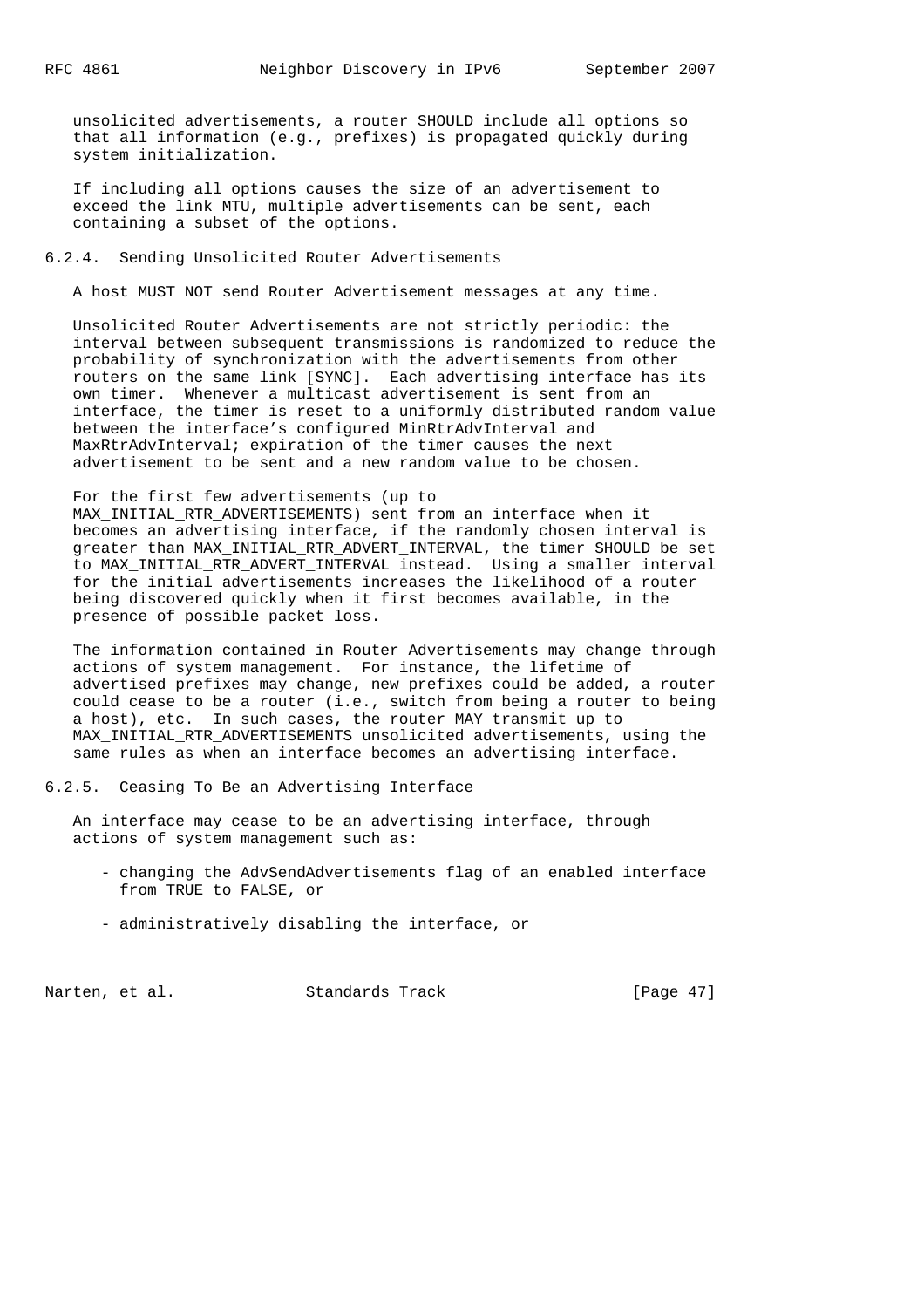- shutting down the system.

 In such cases, the router SHOULD transmit one or more (but not more than MAX\_FINAL\_RTR\_ADVERTISEMENTS) final multicast Router Advertisements on the interface with a Router Lifetime field of zero. In the case of a router becoming a host, the system SHOULD also depart from the all-routers IP multicast group on all interfaces on which the router supports IP multicast (whether or not they had been advertising interfaces). In addition, the host MUST ensure that subsequent Neighbor Advertisement messages sent from the interface have the Router flag set to zero.

 Note that system management may disable a router's IP forwarding capability (i.e., changing the system from being a router to being a host), a step that does not necessarily imply that the router's interfaces stop being advertising interfaces. In such cases, subsequent Router Advertisements MUST set the Router Lifetime field to zero.

6.2.6. Processing Router Solicitations

 A host MUST silently discard any received Router Solicitation messages.

 In addition to sending periodic, unsolicited advertisements, a router sends advertisements in response to valid solicitations received on an advertising interface. A router MAY choose to unicast the response directly to the soliciting host's address (if the solicitation's source address is not the unspecified address), but the usual case is to multicast the response to the all-nodes group. In the latter case, the interface's interval timer is reset to a new random value, as if an unsolicited advertisement had just been sent (see Section 6.2.4).

 In all cases, Router Advertisements sent in response to a Router Solicitation MUST be delayed by a random time between 0 and MAX\_RA\_DELAY\_TIME seconds. (If a single advertisement is sent in response to multiple solicitations, the delay is relative to the first solicitation.) In addition, consecutive Router Advertisements sent to the all-nodes multicast address MUST be rate limited to no more than one advertisement every MIN\_DELAY\_BETWEEN\_RAS seconds.

Narten, et al. Standards Track [Page 48]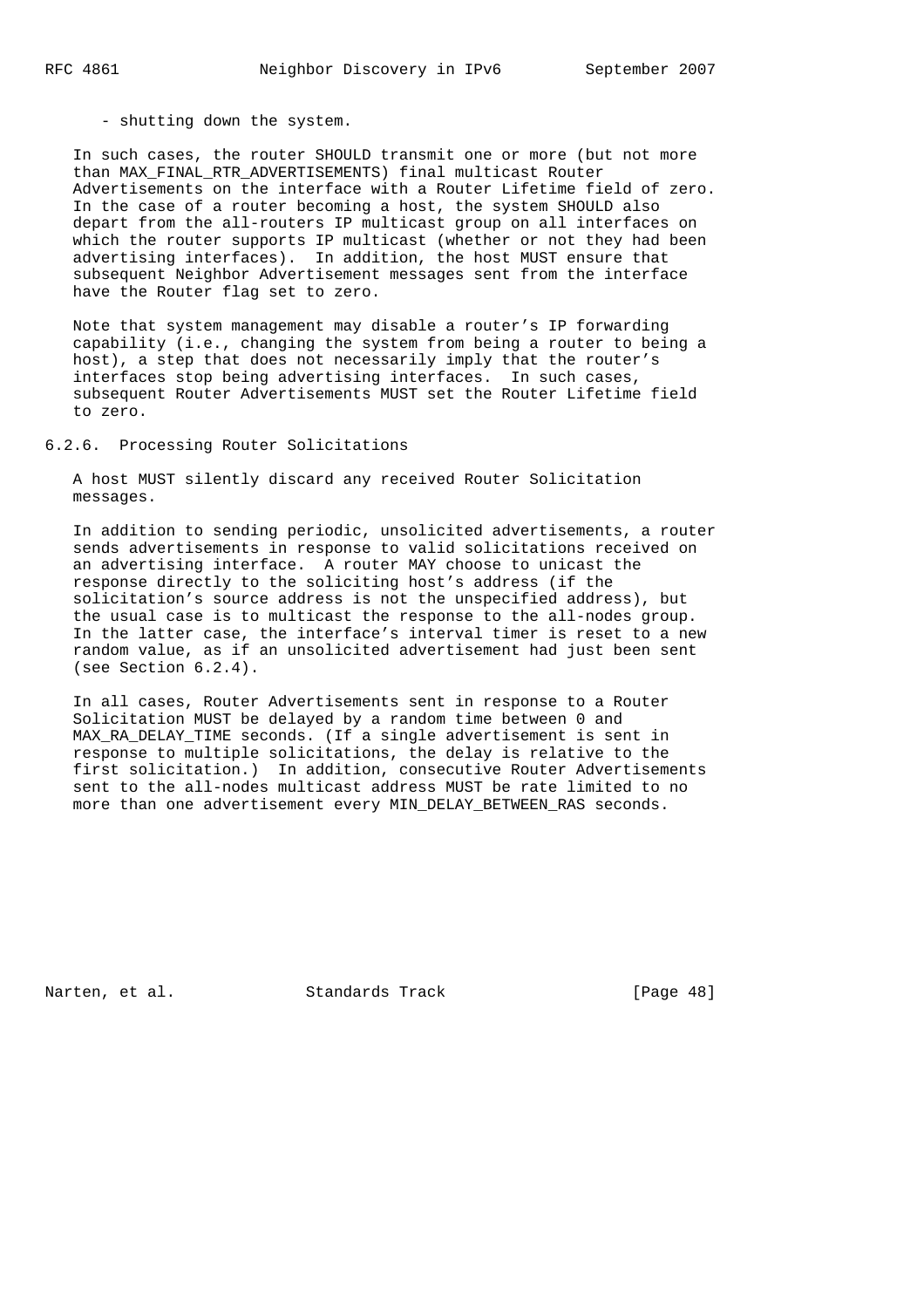A router might process Router Solicitations as follows:

- Upon receipt of a Router Solicitation, compute a random delay within the range 0 through MAX\_RA\_DELAY\_TIME. If the computed value corresponds to a time later than the time the next multicast Router Advertisement is scheduled to be sent, ignore the random delay and send the advertisement at the already-scheduled time.
- If the router sent a multicast Router Advertisement (solicited or unsolicited) within the last MIN DELAY BETWEEN RAS seconds, schedule the advertisement to be sent at a time corresponding to MIN DELAY BETWEEN RAS plus the random value after the previous advertisement was sent. This ensures that the multicast Router Advertisements are rate limited.
- Otherwise, schedule the sending of a Router Advertisement at the time given by the random value.

 Note that a router is permitted to send multicast Router Advertisements more frequently than indicated by the MinRtrAdvInterval configuration variable so long as the more frequent advertisements are responses to Router Solicitations. In all cases, however, unsolicited multicast advertisements MUST NOT be sent more frequently than indicated by MinRtrAdvInterval.

 Router Solicitations in which the Source Address is the unspecified address MUST NOT update the router's Neighbor Cache; solicitations with a proper source address update the Neighbor Cache as follows. If the router already has a Neighbor Cache entry for the solicitation's sender, the solicitation contains a Source Link-Layer Address option, and the received link-layer address differs from that already in the cache, then the link-layer address SHOULD be updated in the appropriate Neighbor Cache entry, and its reachability state MUST also be set to STALE. If there is no existing Neighbor Cache entry for the solicitation's sender, the router creates one, installs the link- layer address and sets its reachability state to STALE as specified in Section 7.3.3. If there is no existing Neighbor Cache entry and no Source Link-Layer Address option was present in the solicitation, the router may respond with either a multicast or a unicast router advertisement. Whether or not a Source Link-Layer Address option is provided, if a Neighbor Cache entry for the solicitation's sender exists (or is created) the entry's IsRouter flag MUST be set to FALSE.

Narten, et al. Standards Track [Page 49]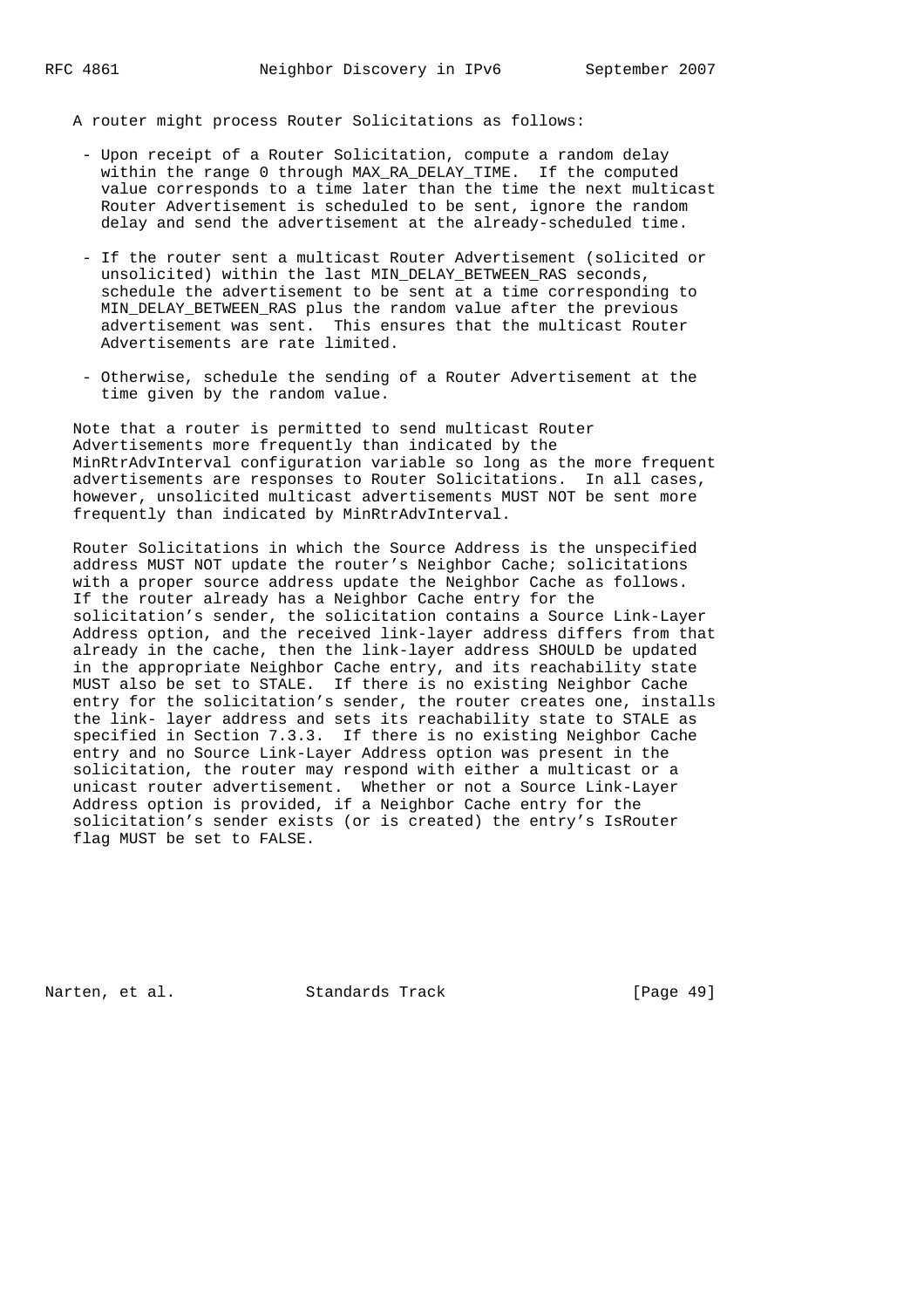#### 6.2.7. Router Advertisement Consistency

 Routers SHOULD inspect valid Router Advertisements sent by other routers and verify that the routers are advertising consistent information on a link. Detected inconsistencies indicate that one or more routers might be misconfigured and SHOULD be logged to system or network management. The minimum set of information to check includes:

- Cur Hop Limit values (except for the unspecified value of zero other inconsistencies SHOULD be logged to system network management).
- Values of the M or O flags.
- Reachable Time values (except for the unspecified value of zero).
- Retrans Timer values (except for the unspecified value of zero).
- Values in the MTU options.
- Preferred and Valid Lifetimes for the same prefix. If AdvPreferredLifetime and/or AdvValidLifetime decrement in real time as specified in Section 6.2.1 then the comparison of the lifetimes cannot compare the content of the fields in the Router Advertisement, but must instead compare the time at which the prefix will become deprecated and invalidated, respectively. Due to link propagation delays and potentially poorly synchronized clocks between the routers such comparison SHOULD allow some time skew.

 Note that it is not an error for different routers to advertise different sets of prefixes. Also, some routers might leave some fields as unspecified, i.e., with the value zero, while other routers specify values. The logging of errors SHOULD be restricted to conflicting information that causes hosts to switch from one value to another with each received advertisement.

 Any other action on reception of Router Advertisement messages by a router is beyond the scope of this document.

6.2.8. Link-local Address Change

 The link-local address on a router should rarely change, if ever. Nodes receiving Neighbor Discovery messages use the source address to identify the sender. If multiple packets from the same router contain different source addresses, nodes will assume they come from different routers, leading to undesirable behavior. For example, a

Narten, et al. Standards Track [Page 50]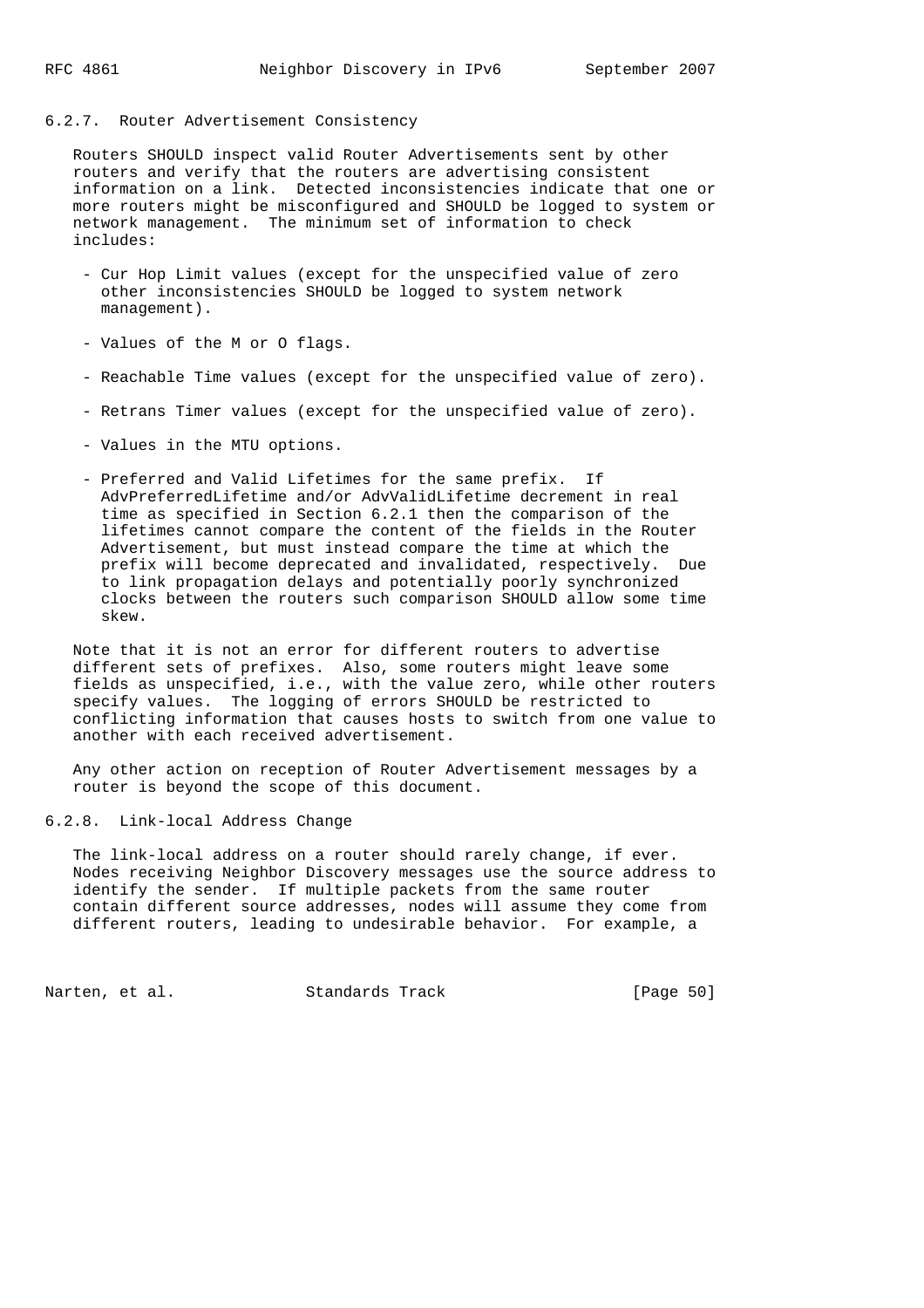node will ignore Redirect messages that are believed to have been sent by a router other than the current first-hop router. Thus, the source address used in Router Advertisements sent by a particular router must be identical to the target address in a Redirect message when redirecting to that router.

 Using the link-local address to uniquely identify routers on the link has the benefit that the address a router is known by should not change when a site renumbers.

 If a router changes the link-local address for one of its interfaces, it SHOULD inform hosts of this change. The router SHOULD multicast a few Router Advertisements from the old link-local address with the Router Lifetime field set to zero and also multicast a few Router Advertisements from the new link-local address. The overall effect should be the same as if one interface ceases being an advertising interface, and a different one starts being an advertising interface.

6.3. Host Specification

6.3.1. Host Configuration Variables

None.

6.3.2. Host Variables

 A host maintains certain Neighbor-Discovery-related variables in addition to the data structures defined in Section 5.1. The specific variable names are used for demonstration purposes only, and an implementation is not required to have them, so long as its external behavior is consistent with that described in this document.

 These variables have default values that are overridden by information received in Router Advertisement messages. The default values are used when there is no router on the link or when all received Router Advertisements have left a particular value unspecified.

 The default values in this specification may be overridden by specific documents that describe how IP operates over different link layers. This rule allows Neighbor Discovery to operate over links with widely varying performance characteristics.

Narten, et al. Standards Track [Page 51]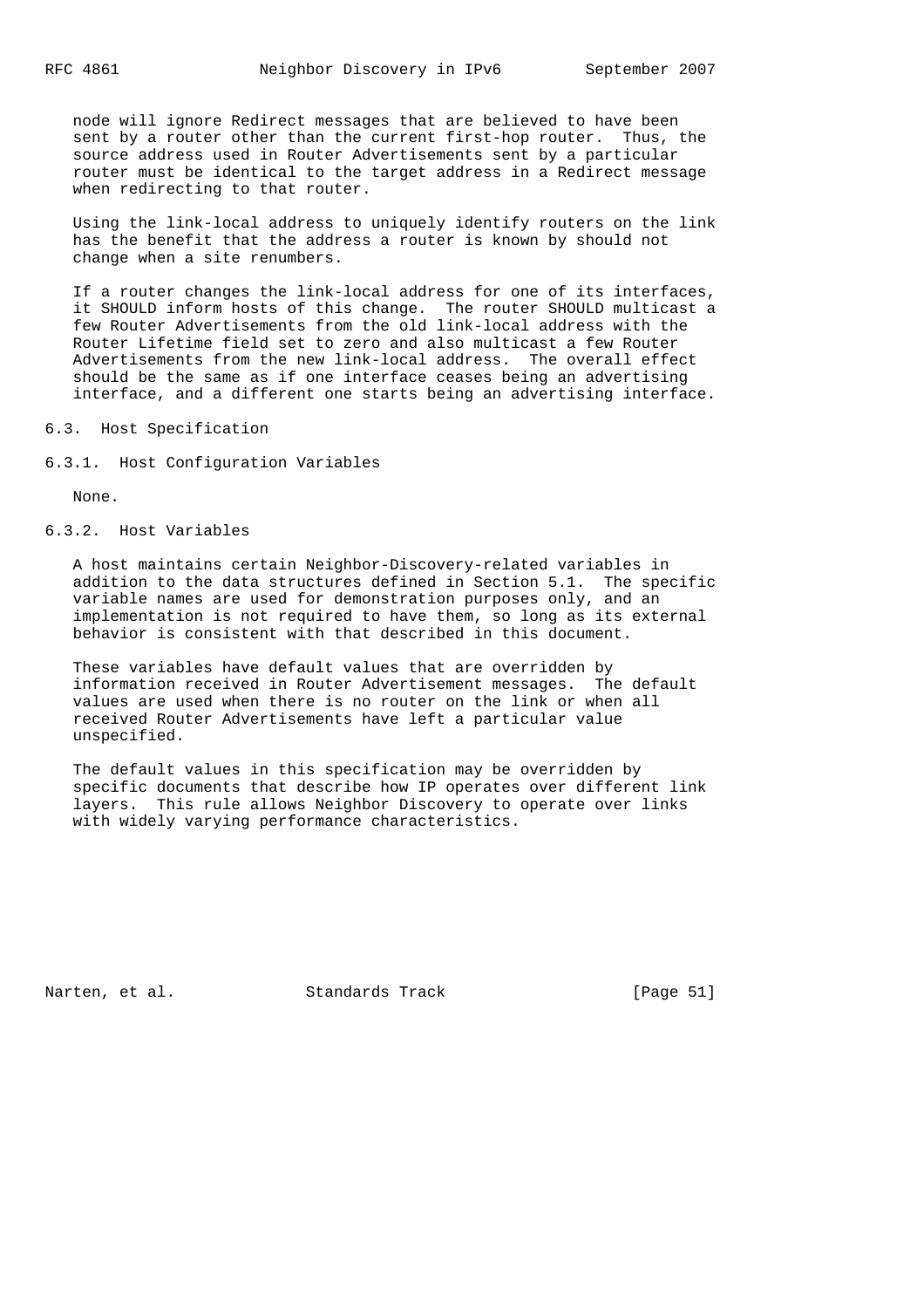For each interface:

- LinkMTU The MTU of the link. Default: The valued defined in the specific document that describes how IPv6 operates over the particular link layer (e.g., [IPv6-ETHER]).
- CurHopLimit The default hop limit to be used when sending IP packets.

 Default: The value specified in the "Assigned Numbers" [ASSIGNED] that was in effect at the time of implementation.

BaseReachableTime

 A base value used for computing the random ReachableTime value.

Default: REACHABLE\_TIME milliseconds.

 ReachableTime The time a neighbor is considered reachable after receiving a reachability confirmation.

> This value should be a uniformly distributed random value between MIN\_RANDOM\_FACTOR and MAX\_RANDOM\_FACTOR times BaseReachableTime milliseconds. A new random value should be calculated when BaseReachableTime changes (due to Router Advertisements) or at least every few hours even if no Router Advertisements are received.

 RetransTimer The time between retransmissions of Neighbor Solicitation messages to a neighbor when resolving the address or when probing the reachability of a neighbor.

Default: RETRANS\_TIMER milliseconds

### 6.3.3. Interface Initialization

 The host joins the all-nodes multicast address on all multicast capable interfaces.

Narten, et al. Standards Track [Page 52]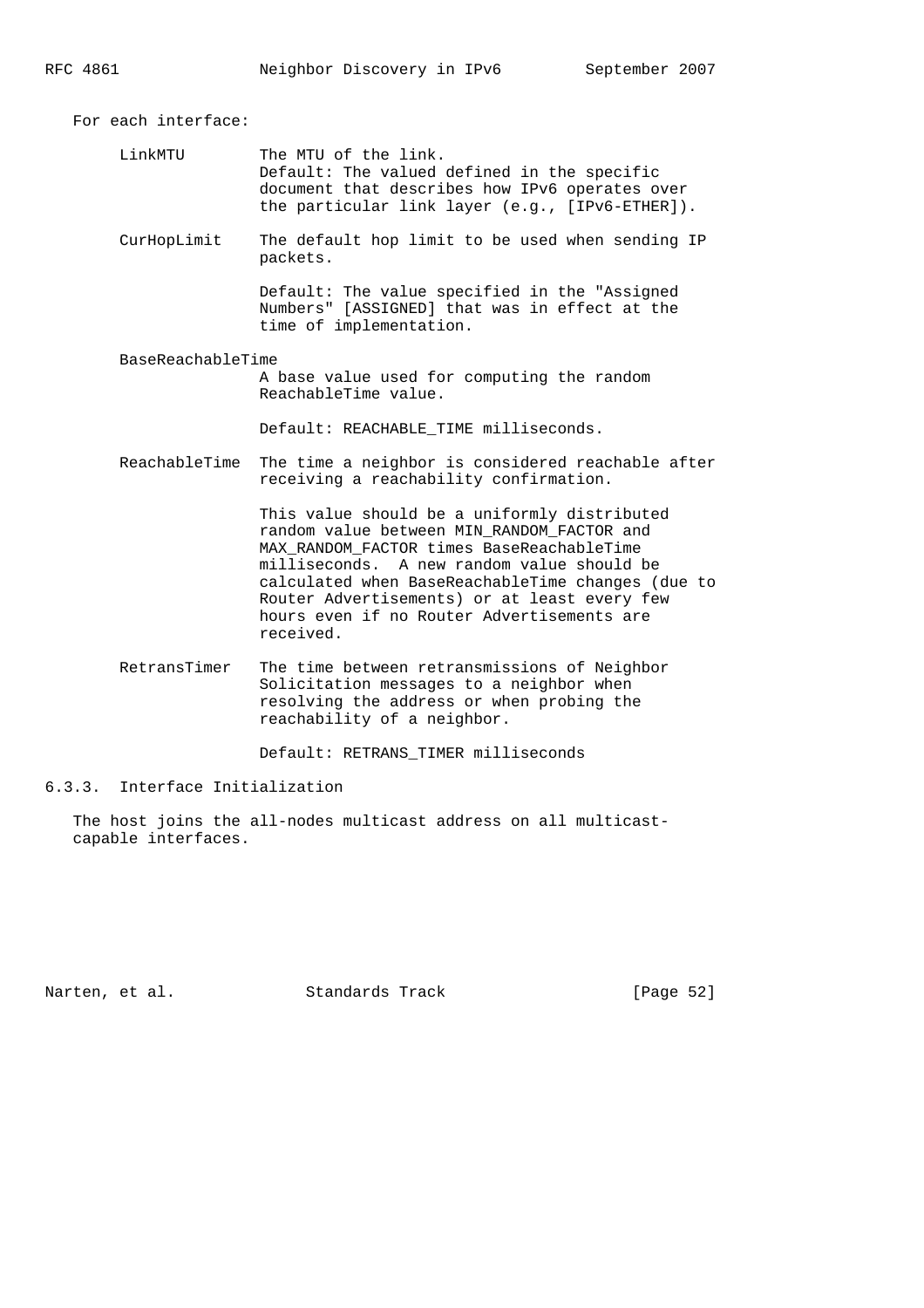#### 6.3.4. Processing Received Router Advertisements

 When multiple routers are present, the information advertised collectively by all routers may be a superset of the information contained in a single Router Advertisement. Moreover, information may also be obtained through other dynamic means like DHCPv6. Hosts accept the union of all received information; the receipt of a Router Advertisement MUST NOT invalidate all information received in a previous advertisement or from another source. However, when received information for a specific parameter (e.g., Link MTU) or option (e.g., Lifetime on a specific Prefix) differs from information received earlier, and the parameter/option can only have one value, the most recently received information is considered authoritative.

 A Router Advertisement field (e.g., Cur Hop Limit, Reachable Time, and Retrans Timer) may contain a value denoting that it is unspecified. In such cases, the parameter should be ignored and the host should continue using whatever value it is already using. In particular, a host MUST NOT interpret the unspecified value as meaning change back to the default value that was in use before the first Router Advertisement was received. This rule prevents hosts from continually changing an internal variable when one router advertises a specific value, but other routers advertise the unspecified value.

 On receipt of a valid Router Advertisement, a host extracts the source address of the packet and does the following:

- If the address is not already present in the host's Default Router List, and the advertisement's Router Lifetime is non zero, create a new entry in the list, and initialize its invalidation timer value from the advertisement's Router Lifetime field.
- If the address is already present in the host's Default Router List as a result of a previously received advertisement, reset its invalidation timer to the Router Lifetime value in the newly received advertisement.
- If the address is already present in the host's Default Router List and the received Router Lifetime value is zero, immediately time-out the entry as specified in Section 6.3.5.

 To limit the storage needed for the Default Router List, a host MAY choose not to store all of the router addresses discovered via advertisements. However, a host MUST retain at least two router addresses and SHOULD retain more. Default router selections are made whenever communication to a destination appears to be failing. Thus,

Narten, et al. Standards Track [Page 53]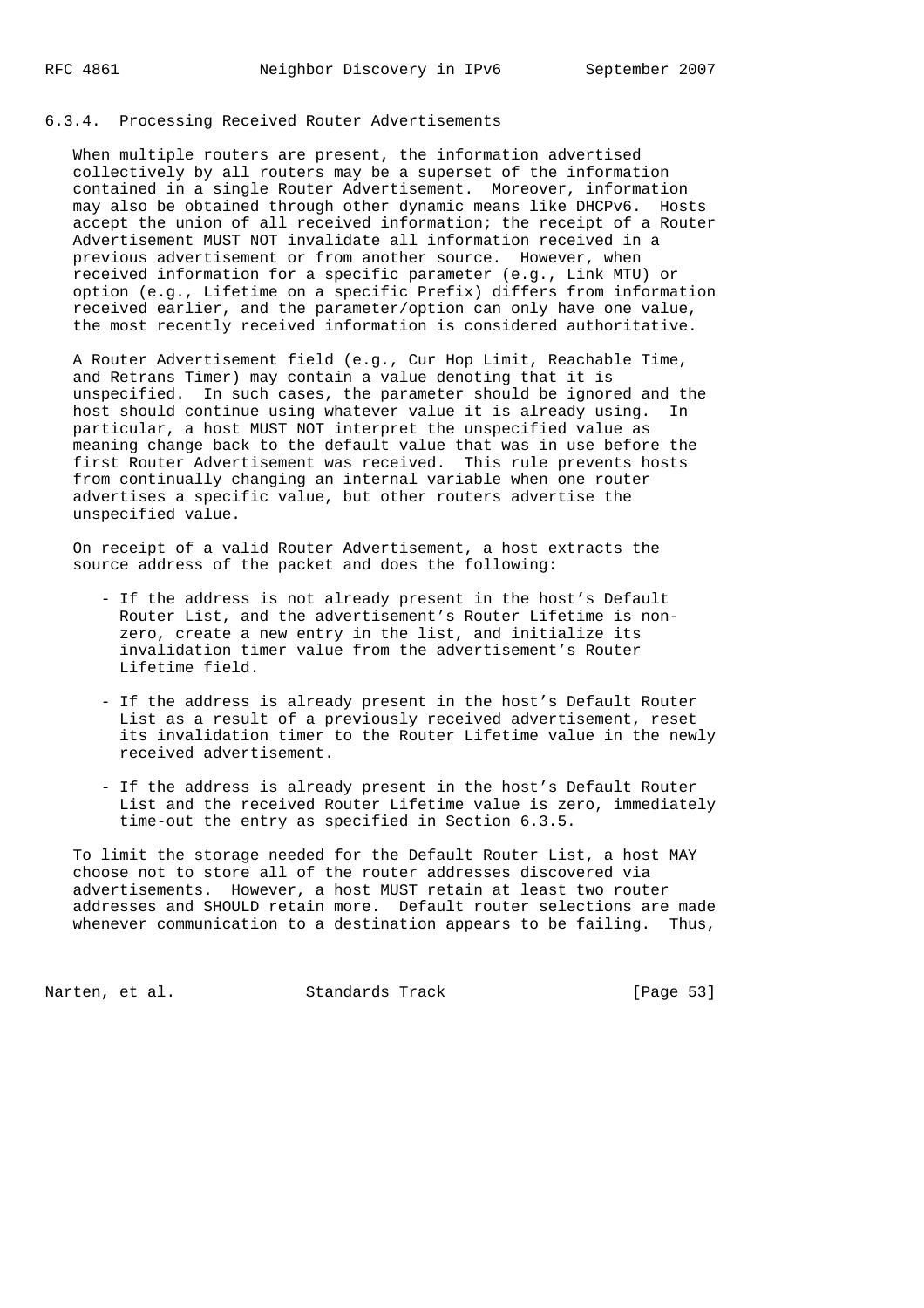the more routers on the list, the more likely an alternative working router can be found quickly (e.g., without having to wait for the next advertisement to arrive).

 If the received Cur Hop Limit value is non-zero, the host SHOULD set its CurHopLimit variable to the received value.

 If the received Reachable Time value is non-zero, the host SHOULD set its BaseReachableTime variable to the received value. If the new value differs from the previous value, the host SHOULD re-compute a new random ReachableTime value. ReachableTime is computed as a uniformly distributed random value between MIN RANDOM FACTOR and MAX\_RANDOM\_FACTOR times the BaseReachableTime. Using a random component eliminates the possibility that Neighbor Unreachability Detection messages will synchronize with each other.

 In most cases, the advertised Reachable Time value will be the same in consecutive Router Advertisements, and a host's BaseReachableTime rarely changes. In such cases, an implementation SHOULD ensure that a new random value gets re-computed at least once every few hours.

 The RetransTimer variable SHOULD be copied from the Retrans Timer field, if the received value is non-zero.

 After extracting information from the fixed part of the Router Advertisement message, the advertisement is scanned for valid options. If the advertisement contains a Source Link-Layer Address option, the link-layer address SHOULD be recorded in the Neighbor Cache entry for the router (creating an entry if necessary) and the IsRouter flag in the Neighbor Cache entry MUST be set to TRUE. If no Source Link-Layer Address is included, but a corresponding Neighbor Cache entry exists, its IsRouter flag MUST be set to TRUE. The IsRouter flag is used by Neighbor Unreachability Detection to determine when a router changes to being a host (i.e., no longer capable of forwarding packets). If a Neighbor Cache entry is created for the router, its reachability state MUST be set to STALE as specified in Section 7.3.3. If a cache entry already exists and is updated with a different link-layer address, the reachability state MUST also be set to STALE.

 If the MTU option is present, hosts SHOULD copy the option's value into LinkMTU so long as the value is greater than or equal to the minimum link MTU [IPv6] and does not exceed the maximum LinkMTU value specified in the link-type-specific document (e.g., [IPv6-ETHER]).

 Prefix Information options that have the "on-link" (L) flag set indicate a prefix identifying a range of addresses that should be considered on-link. Note, however, that a Prefix Information option

Narten, et al. Standards Track [Page 54]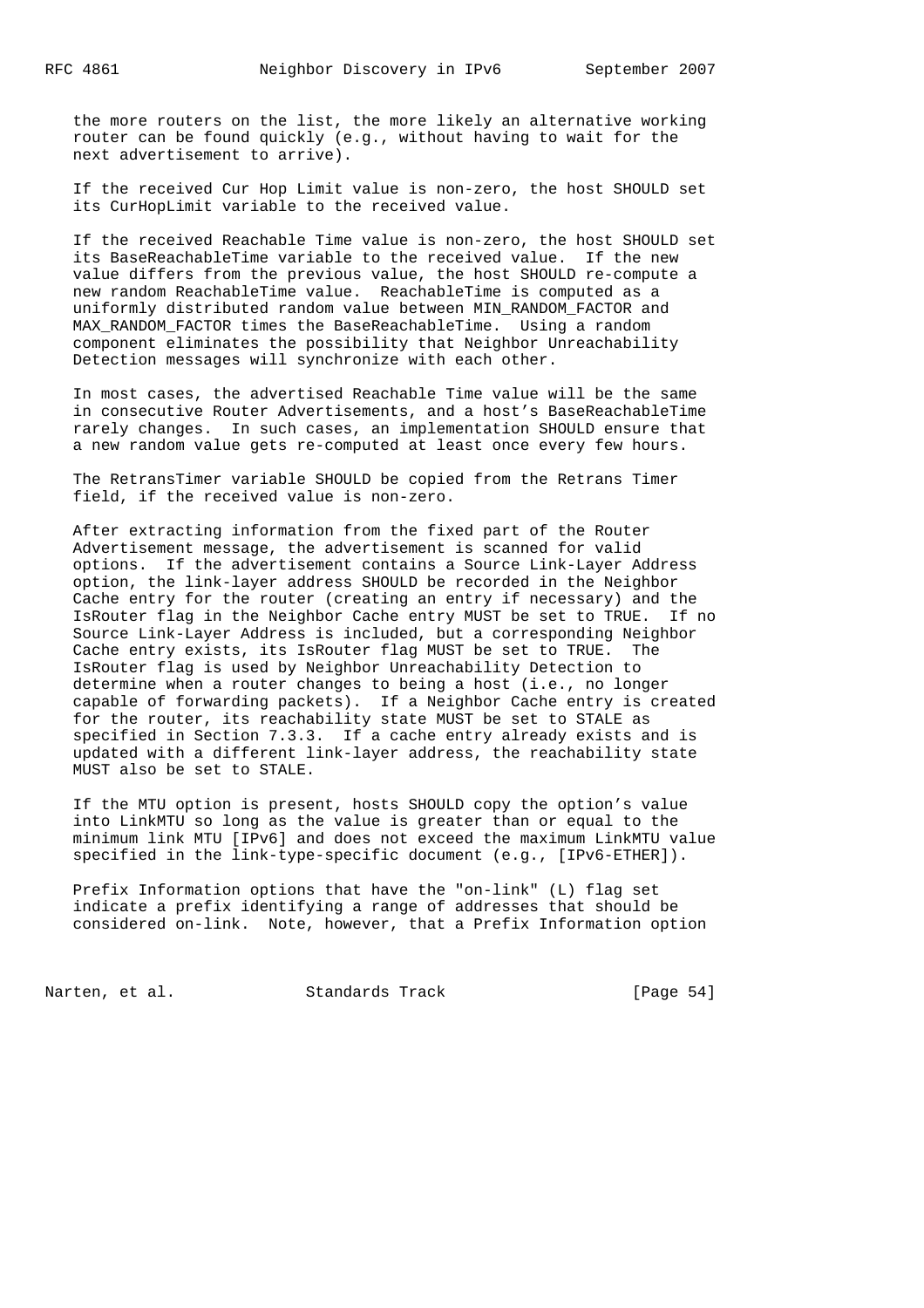with the on-link flag set to zero conveys no information concerning on-link determination and MUST NOT be interpreted to mean that addresses covered by the prefix are off-link. The only way to cancel a previous on-link indication is to advertise that prefix with the L-bit set and the Lifetime set to zero. The default behavior (see Section 5.2) when sending a packet to an address for which no information is known about the on-link status of the address is to forward the packet to a default router; the reception of a Prefix Information option with the "on-link" (L) flag set to zero does not change this behavior. The reasons for an address being treated as on-link is specified in the definition of "on-link" in Section 2.1. Prefixes with the on-link flag set to zero would normally have the autonomous flag set and be used by [ADDRCONF].

 For each Prefix Information option with the on-link flag set, a host does the following:

- If the prefix is the link-local prefix, silently ignore the Prefix Information option.
- If the prefix is not already present in the Prefix List, and the Prefix Information option's Valid Lifetime field is non-zero, create a new entry for the prefix and initialize its invalidation timer to the Valid Lifetime value in the Prefix Information option.
- If the prefix is already present in the host's Prefix List as the result of a previously received advertisement, reset its invalidation timer to the Valid Lifetime value in the Prefix Information option. If the new Lifetime value is zero, time-out the prefix immediately (see Section 6.3.5).
- If the Prefix Information option's Valid Lifetime field is zero, and the prefix is not present in the host's Prefix List, silently ignore the option.

 Stateless address autoconfiguration [ADDRCONF] may in some circumstances use a larger Valid Lifetime of a prefix or ignore it completely in order to prevent a particular denial-of-service attack. However, since the effect of the same denial of service targeted at the on-link prefix list is not catastrophic (hosts would send packets to a default router and receive a redirect rather than sending packets directly to a neighbor), the Neighbor Discovery protocol does not impose such a check on the prefix lifetime values. Similarly, [ADDRCONF] may impose certain restrictions on the prefix length for address configuration purposes. Therefore, the prefix might be rejected by [ADDRCONF] implementation in the host. However, the

Narten, et al. Standards Track [Page 55]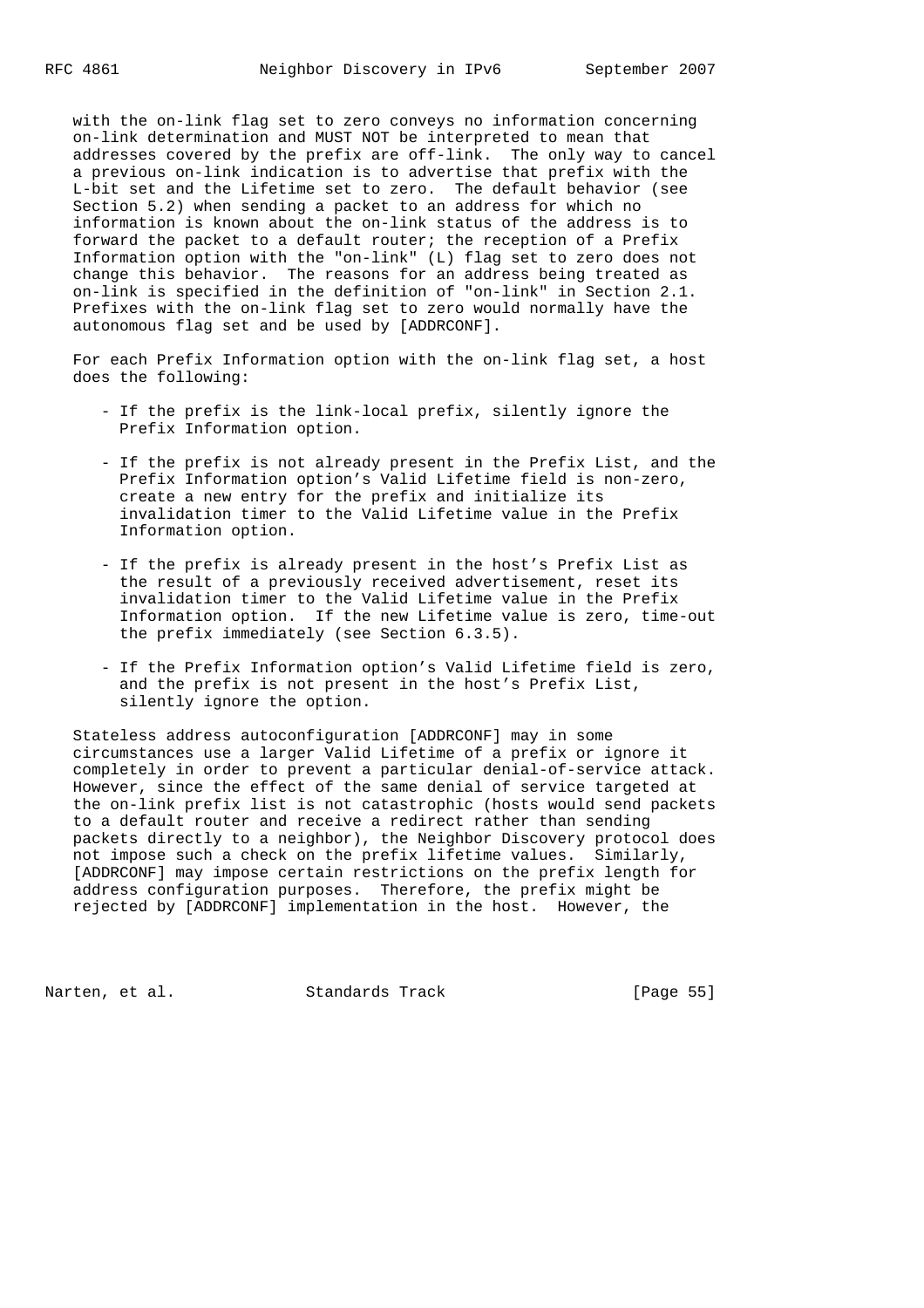prefix length is still valid for on-link determination when combined with other flags in the prefix option.

 Note: Implementations can choose to process the on-link aspects of the prefixes separately from the stateless address autoconfiguration aspects of the prefixes by, e.g., passing a copy of each valid Router Advertisement message to both an "on-link" and an "addrconf" function. Each function can then operate independently on the prefixes that have the appropriate flag set.

### 6.3.5. Timing out Prefixes and Default Routers

 Whenever the invalidation timer expires for a Prefix List entry, that entry is discarded. No existing Destination Cache entries need be updated, however. Should a reachability problem arise with an existing Neighbor Cache entry, Neighbor Unreachability Detection will perform any needed recovery.

 Whenever the Lifetime of an entry in the Default Router List expires, that entry is discarded. When removing a router from the Default Router list, the node MUST update the Destination Cache in such a way that all entries using the router perform next-hop determination again rather than continue sending traffic to the (deleted) router.

### 6.3.6. Default Router Selection

 The algorithm for selecting a router depends in part on whether or not a router is known to be reachable. The exact details of how a node keeps track of a neighbor's reachability state are covered in Section 7.3. The algorithm for selecting a default router is invoked during next-hop determination when no Destination Cache entry exists for an off-link destination or when communication through an existing router appears to be failing. Under normal conditions, a router would be selected the first time traffic is sent to a destination, with subsequent traffic for that destination using the same router as indicated in the Destination Cache modulo any changes to the Destination Cache caused by Redirect messages.

 The policy for selecting routers from the Default Router List is as follows:

 1) Routers that are reachable or probably reachable (i.e., in any state other than INCOMPLETE) SHOULD be preferred over routers whose reachability is unknown or suspect (i.e., in the INCOMPLETE state, or for which no Neighbor Cache entry exists). Further implementation hints on default router selection when multiple equivalent routers are available are discussed in [LD-SHRE].

Narten, et al. Standards Track [Page 56]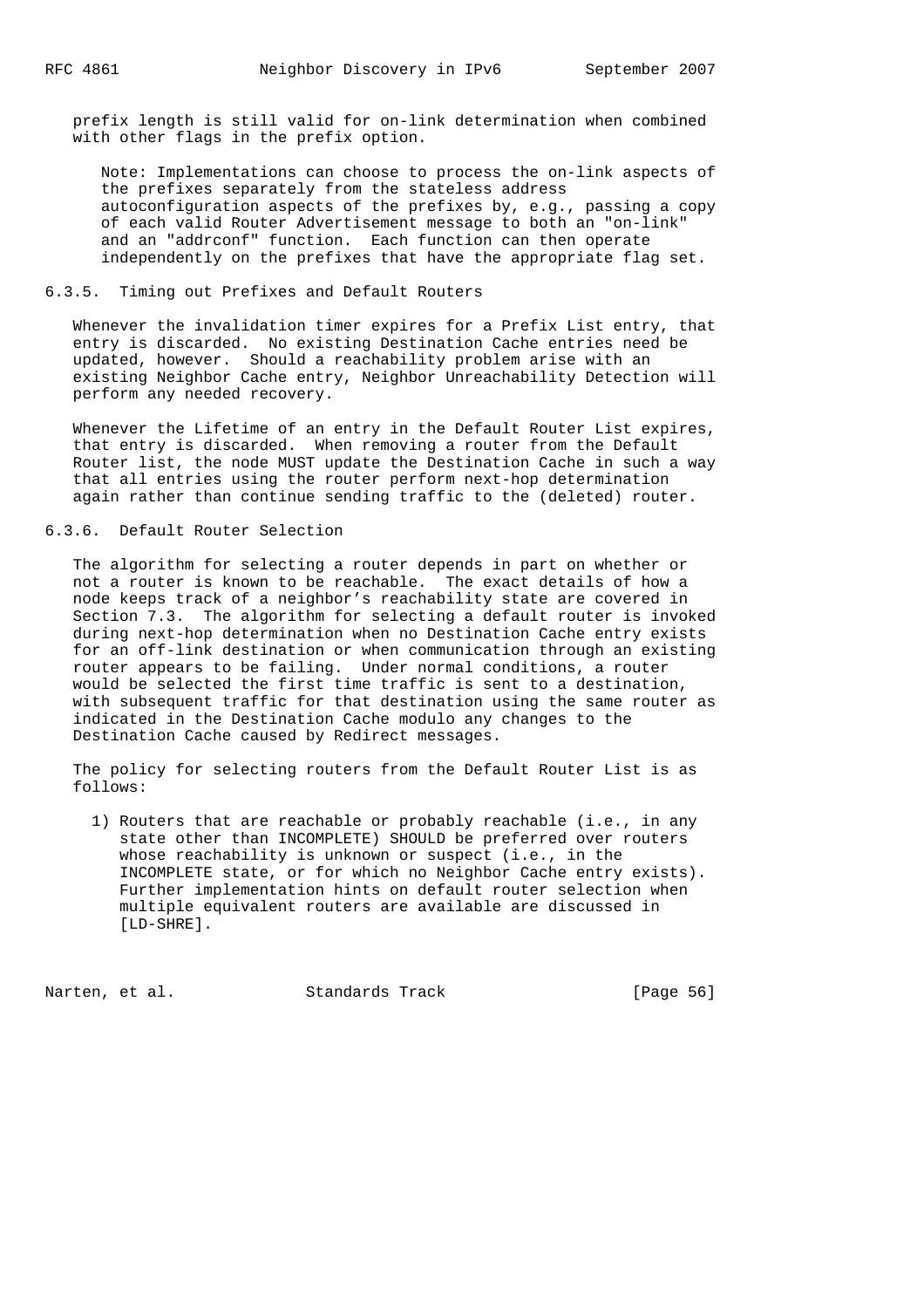2) When no routers on the list are known to be reachable or probably reachable, routers SHOULD be selected in a round-robin fashion, so that subsequent requests for a default router do not return the same router until all other routers have been selected.

 Cycling through the router list in this case ensures that all available routers are actively probed by the Neighbor Unreachability Detection algorithm. A request for a default router is made in conjunction with the sending of a packet to a router, and the selected router will be probed for reachability as a side effect.

### 6.3.7. Sending Router Solicitations

 When an interface becomes enabled, a host may be unwilling to wait for the next unsolicited Router Advertisement to locate default routers or learn prefixes. To obtain Router Advertisements quickly, a host SHOULD transmit up to MAX\_RTR\_SOLICITATIONS Router Solicitation messages, each separated by at least RTR\_SOLICITATION\_INTERVAL seconds. Router Solicitations may be sent after any of the following events:

- The interface is initialized at system startup time.
- The interface is reinitialized after a temporary interface failure or after being temporarily disabled by system management.
- The system changes from being a router to being a host, by having its IP forwarding capability turned off by system management.
- The host attaches to a link for the first time.
- The host re-attaches to a link after being detached for some time.

 A host sends Router Solicitations to the all-routers multicast address. The IP source address is set to either one of the interface's unicast addresses or the unspecified address. The Source Link-Layer Address option SHOULD be set to the host's link-layer address, if the IP source address is not the unspecified address.

 Before a host sends an initial solicitation, it SHOULD delay the transmission for a random amount of time between 0 and MAX\_RTR\_SOLICITATION\_DELAY. This serves to alleviate congestion when many hosts start up on a link at the same time, such as might happen

Narten, et al. Standards Track [Page 57]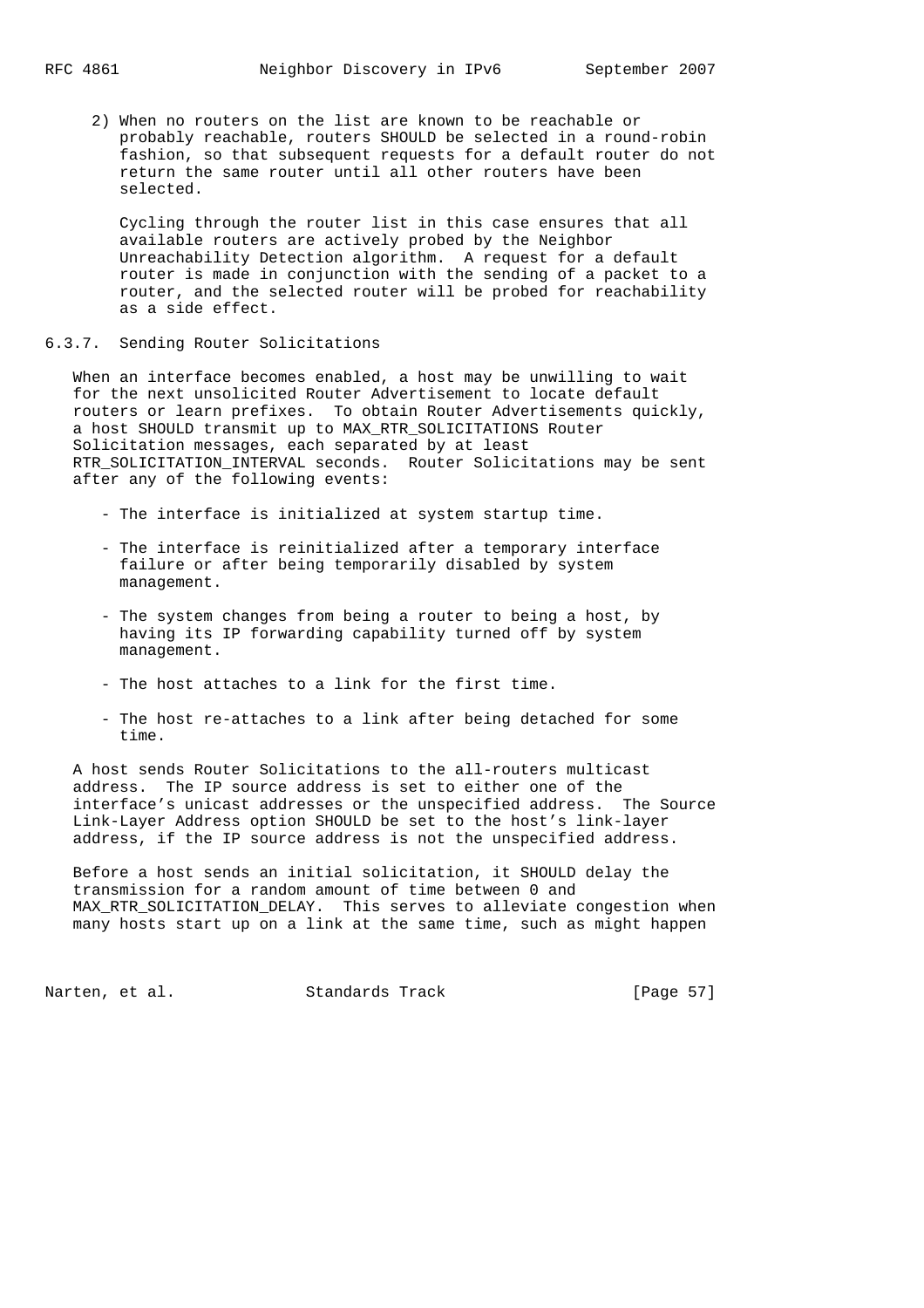after recovery from a power failure. If a host has already performed a random delay since the interface became (re)enabled (e.g., as part of Duplicate Address Detection [ADDRCONF]), there is no need to delay again before sending the first Router Solicitation message.

 In some cases, the random delay MAY be omitted if necessary. For instance, a mobile node, using [MIPv6], moving to a new link would need to discover such movement as soon as possible to minimize the amount of packet losses resulting from the change in its topological movement. Router Solicitations provide a useful tool for movement detection in Mobile IPv6 as they allow mobile nodes to determine movement to new links. Hence, if a mobile node received link-layer information indicating that movement might have taken place, it MAY send a Router Solicitation immediately, without random delays. The strength of such indications should be assessed by the mobile node's implementation depending on the level of certainty of the link-layer hints, and it is outside the scope of this specification. Note that using this mechanism inappropriately (e.g., based on weak or transient indications) may result in Router Solicitation storms. Furthermore, simultaneous mobility of a large number of mobile nodes that use this mechanism can result in a large number of solicitations sent simultaneously.

 Once the host sends a Router Solicitation, and receives a valid Router Advertisement with a non-zero Router Lifetime, the host MUST desist from sending additional solicitations on that interface, until the next time one of the above events occurs. Moreover, a host SHOULD send at least one solicitation in the case where an advertisement is received prior to having sent a solicitation. Responses to solicited advertisements may contain more information than unsolicited advertisements.

 If a host sends MAX\_RTR\_SOLICITATIONS solicitations, and receives no Router Advertisements after having waited MAX\_RTR\_SOLICITATION\_DELAY seconds after sending the last solicitation, the host concludes that there are no routers on the link for the purpose of [ADDRCONF]. However, the host continues to receive and process Router Advertisements messages in the event that routers appear on the link.

Narten, et al. Standards Track [Page 58]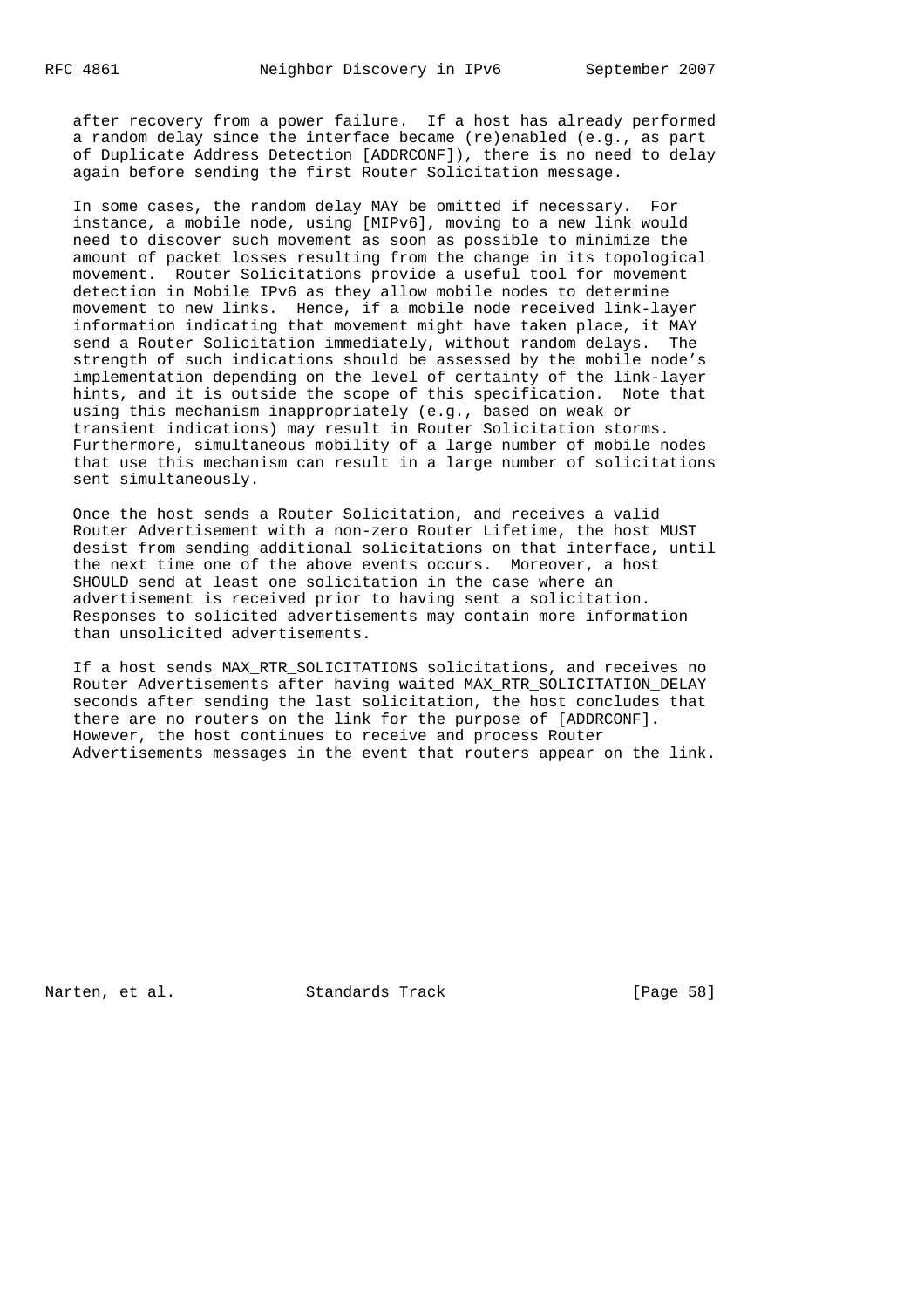7. Address Resolution and Neighbor Unreachability Detection

 This section describes the functions related to Neighbor Solicitation and Neighbor Advertisement messages and includes descriptions of address resolution and the Neighbor Unreachability Detection algorithm.

 Neighbor Solicitation and Advertisement messages are also used for Duplicate Address Detection as specified by [ADDRCONF]. In particular, Duplicate Address Detection sends Neighbor Solicitation messages with an unspecified source address targeting its own "tentative" address. Such messages trigger nodes already using the address to respond with a multicast Neighbor Advertisement indicating that the address is in use.

7.1. Message Validation

7.1.1. Validation of Neighbor Solicitations

 A node MUST silently discard any received Neighbor Solicitation messages that do not satisfy all of the following validity checks:

- The IP Hop Limit field has a value of 255, i.e., the packet could not possibly have been forwarded by a router.
- ICMP Checksum is valid.
- ICMP Code is 0.
- ICMP length (derived from the IP length) is 24 or more octets.
- Target Address is not a multicast address.
- All included options have a length that is greater than zero.
- If the IP source address is the unspecified address, the IP destination address is a solicited-node multicast address.
- If the IP source address is the unspecified address, there is no source link-layer address option in the message.

 The contents of the Reserved field, and of any unrecognized options, MUST be ignored. Future, backward-compatible changes to the protocol may specify the contents of the Reserved field or add new options; backward-incompatible changes may use different Code values.

Narten, et al. Standards Track [Page 59]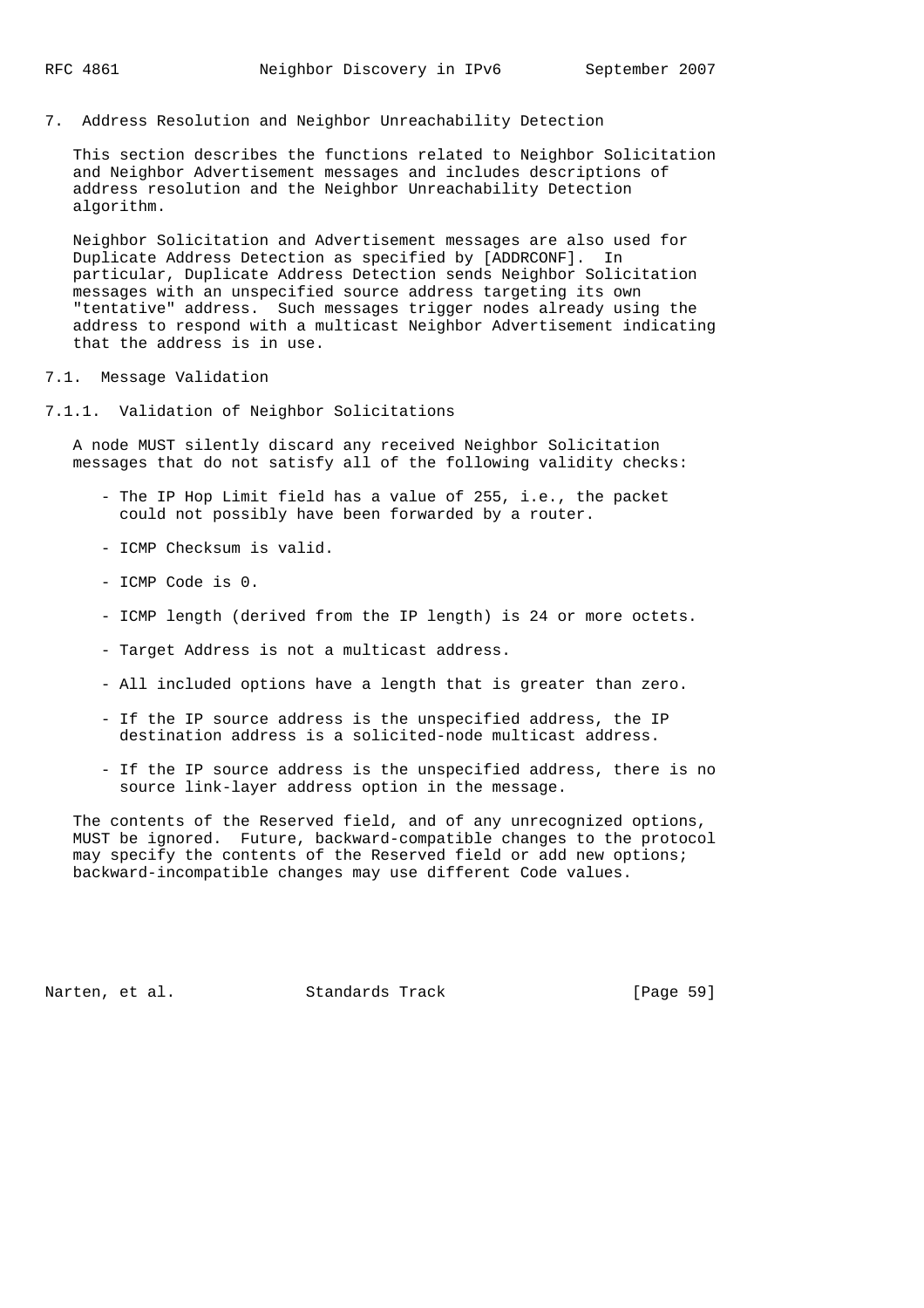The contents of any defined options that are not specified to be used with Neighbor Solicitation messages MUST be ignored and the packet processed as normal. The only defined option that may appear is the Source Link-Layer Address option.

 A Neighbor Solicitation that passes the validity checks is called a "valid solicitation".

7.1.2. Validation of Neighbor Advertisements

 A node MUST silently discard any received Neighbor Advertisement messages that do not satisfy all of the following validity checks:

- The IP Hop Limit field has a value of 255, i.e., the packet could not possibly have been forwarded by a router.
- ICMP Checksum is valid.
- ICMP Code is 0.
- ICMP length (derived from the IP length) is 24 or more octets.
- Target Address is not a multicast address.
- If the IP Destination Address is a multicast address the Solicited flag is zero.
- All included options have a length that is greater than zero.

 The contents of the Reserved field, and of any unrecognized options, MUST be ignored. Future, backward-compatible changes to the protocol may specify the contents of the Reserved field or add new options; backward-incompatible changes may use different Code values.

 The contents of any defined options that are not specified to be used with Neighbor Advertisement messages MUST be ignored and the packet processed as normal. The only defined option that may appear is the Target Link-Layer Address option.

 A Neighbor Advertisements that passes the validity checks is called a "valid advertisement".

#### 7.2. Address Resolution

 Address resolution is the process through which a node determines the link-layer address of a neighbor given only its IP address. Address resolution is performed only on addresses that are determined to be on-link and for which the sender does not know the corresponding

Narten, et al. Standards Track [Page 60]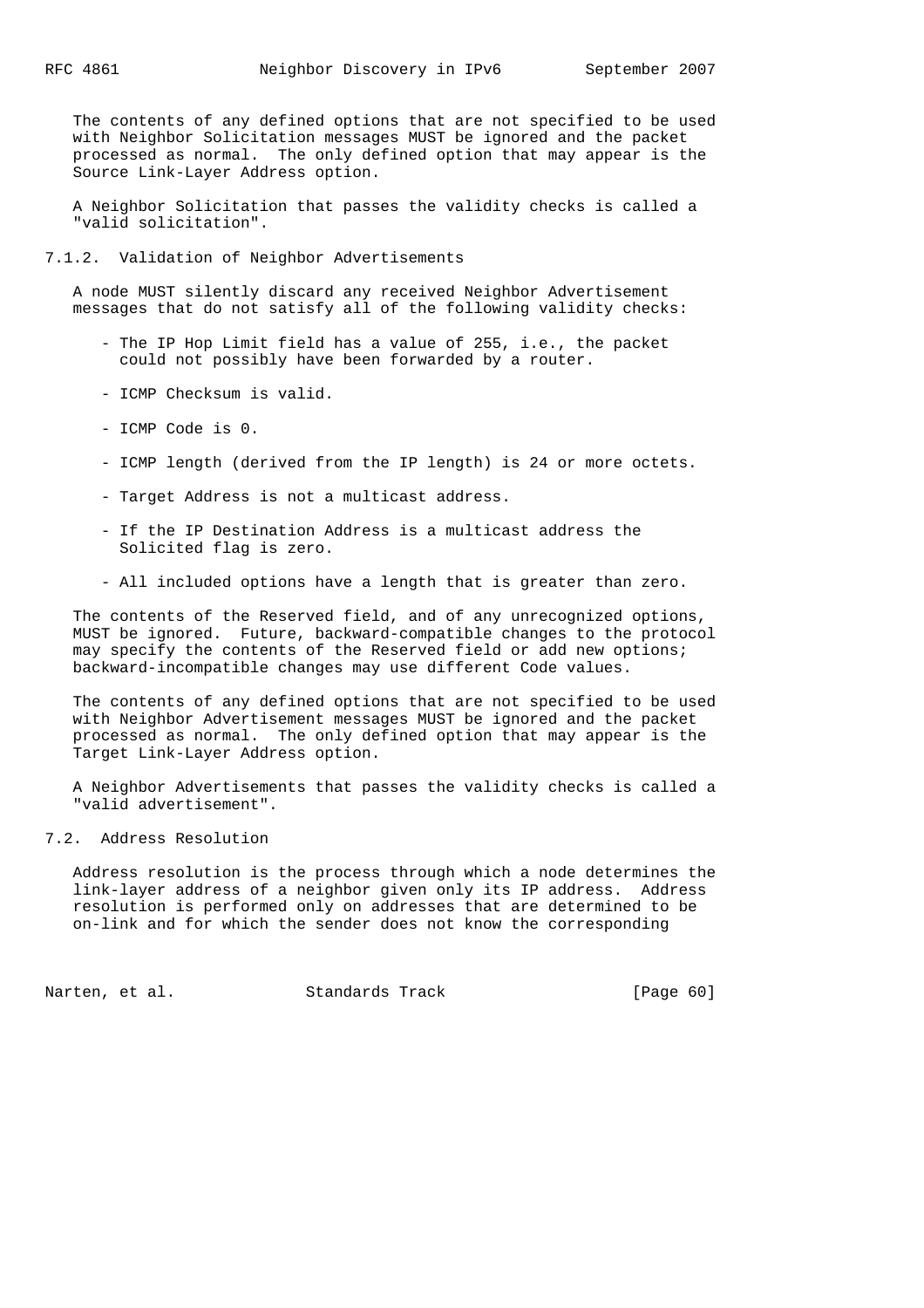link-layer address (see Section 5.2). Address resolution is never performed on multicast addresses.

 It is possible that a host may receive a solicitation, a router advertisement, or a Redirect message without a link-layer address option included. These messages MUST NOT create or update neighbor cache entries, except with respect to the IsRouter flag as specified in Sections 6.3.4 and 7.2.5. If a Neighbor Cache entry does not exist for the source of such a message, Address Resolution will be required before unicast communications with that address can begin. This is particularly relevant for unicast responses to solicitations where an additional packet exchange is required for advertisement delivery.

## 7.2.1. Interface Initialization

 When a multicast-capable interface becomes enabled, the node MUST join the all-nodes multicast address on that interface, as well as the solicited-node multicast address corresponding to each of the IP addresses assigned to the interface.

 The set of addresses assigned to an interface may change over time. New addresses might be added and old addresses might be removed [ADDRCONF]. In such cases the node MUST join and leave the solicited-node multicast address corresponding to the new and old addresses, respectively. Joining the solicited-node multicast address is done using a Multicast Listener Discovery such as [MLD] or [MLDv2] protocols. Note that multiple unicast addresses may map into the same solicited-node multicast address; a node MUST NOT leave the solicited-node multicast group until all assigned addresses corresponding to that multicast address have been removed.

### 7.2.2. Sending Neighbor Solicitations

 When a node has a unicast packet to send to a neighbor, but does not know the neighbor's link-layer address, it performs address resolution. For multicast-capable interfaces, this entails creating a Neighbor Cache entry in the INCOMPLETE state and transmitting a Neighbor Solicitation message targeted at the neighbor. The solicitation is sent to the solicited-node multicast address corresponding to the target address.

 If the source address of the packet prompting the solicitation is the same as one of the addresses assigned to the outgoing interface, that address SHOULD be placed in the IP Source Address of the outgoing solicitation. Otherwise, any one of the addresses assigned to the interface should be used. Using the prompting packet's source address when possible ensures that the recipient of the Neighbor

Narten, et al. Standards Track [Page 61]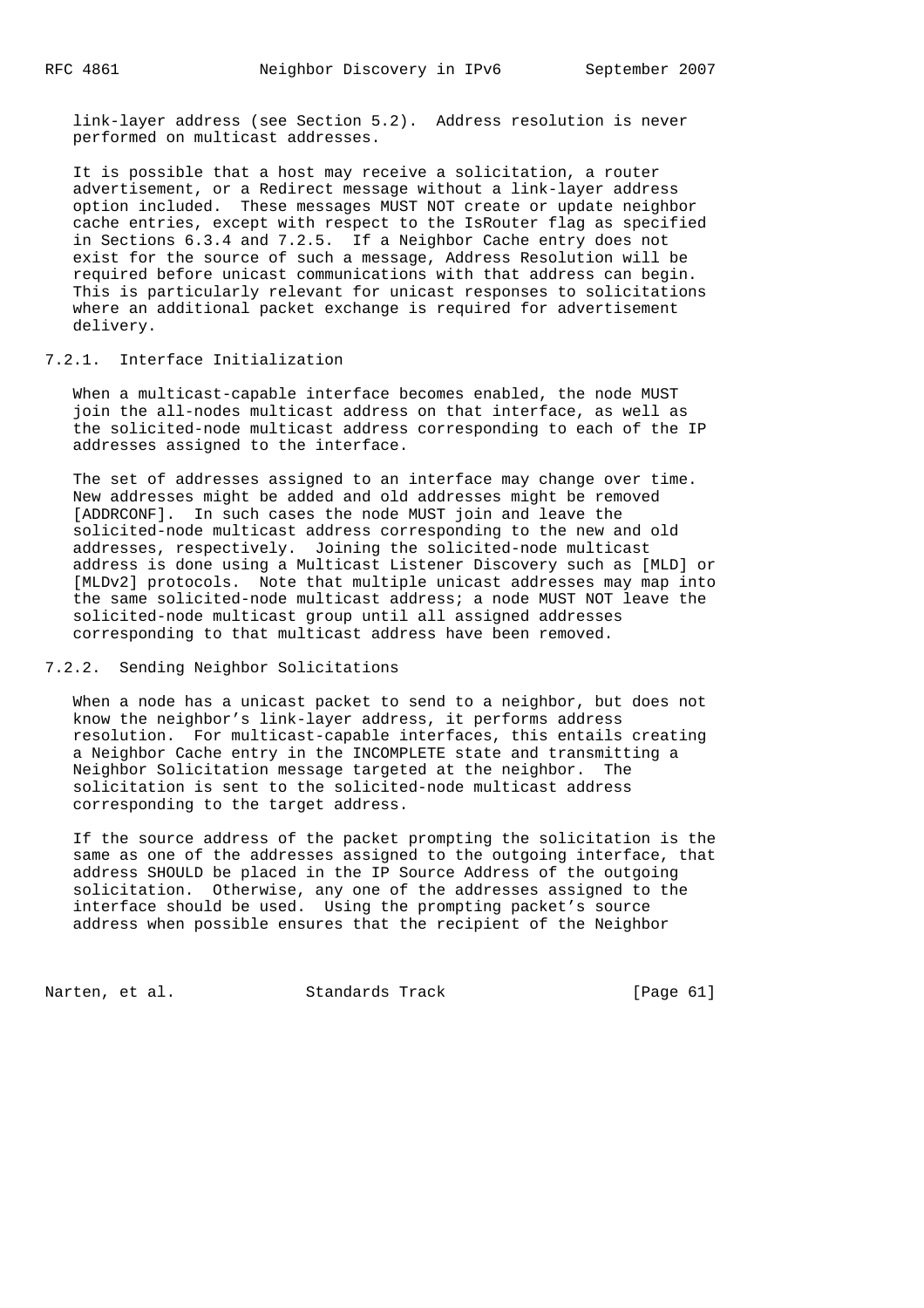Solicitation installs in its Neighbor Cache the IP address that is highly likely to be used in subsequent return traffic belonging to the prompting packet's "connection".

 If the solicitation is being sent to a solicited-node multicast address, the sender MUST include its link-layer address (if it has one) as a Source Link-Layer Address option. Otherwise, the sender SHOULD include its link-layer address (if it has one) as a Source Link-Layer Address option. Including the source link-layer address in a multicast solicitation is required to give the target an address to which it can send the Neighbor Advertisement. On unicast solicitations, an implementation MAY omit the Source Link-Layer Address option. The assumption here is that if the sender has a peer's link-layer address in its cache, there is a high probability that the peer will also have an entry in its cache for the sender. Consequently, it need not be sent.

 While waiting for address resolution to complete, the sender MUST, for each neighbor, retain a small queue of packets waiting for address resolution to complete. The queue MUST hold at least one packet, and MAY contain more. However, the number of queued packets per neighbor SHOULD be limited to some small value. When a queue overflows, the new arrival SHOULD replace the oldest entry. Once address resolution completes, the node transmits any queued packets.

 While awaiting a response, the sender SHOULD retransmit Neighbor Solicitation messages approximately every RetransTimer milliseconds, even in the absence of additional traffic to the neighbor. Retransmissions MUST be rate-limited to at most one solicitation per neighbor every RetransTimer milliseconds.

 If no Neighbor Advertisement is received after MAX\_MULTICAST\_SOLICIT solicitations, address resolution has failed. The sender MUST return ICMP destination unreachable indications with code 3 (Address Unreachable) for each packet queued awaiting address resolution.

7.2.3. Receipt of Neighbor Solicitations

 A valid Neighbor Solicitation that does not meet any of the following requirements MUST be silently discarded:

- The Target Address is a "valid" unicast or anycast address assigned to the receiving interface [ADDRCONF],
- The Target Address is a unicast or anycast address for which the node is offering proxy service, or

Narten, et al. Standards Track [Page 62]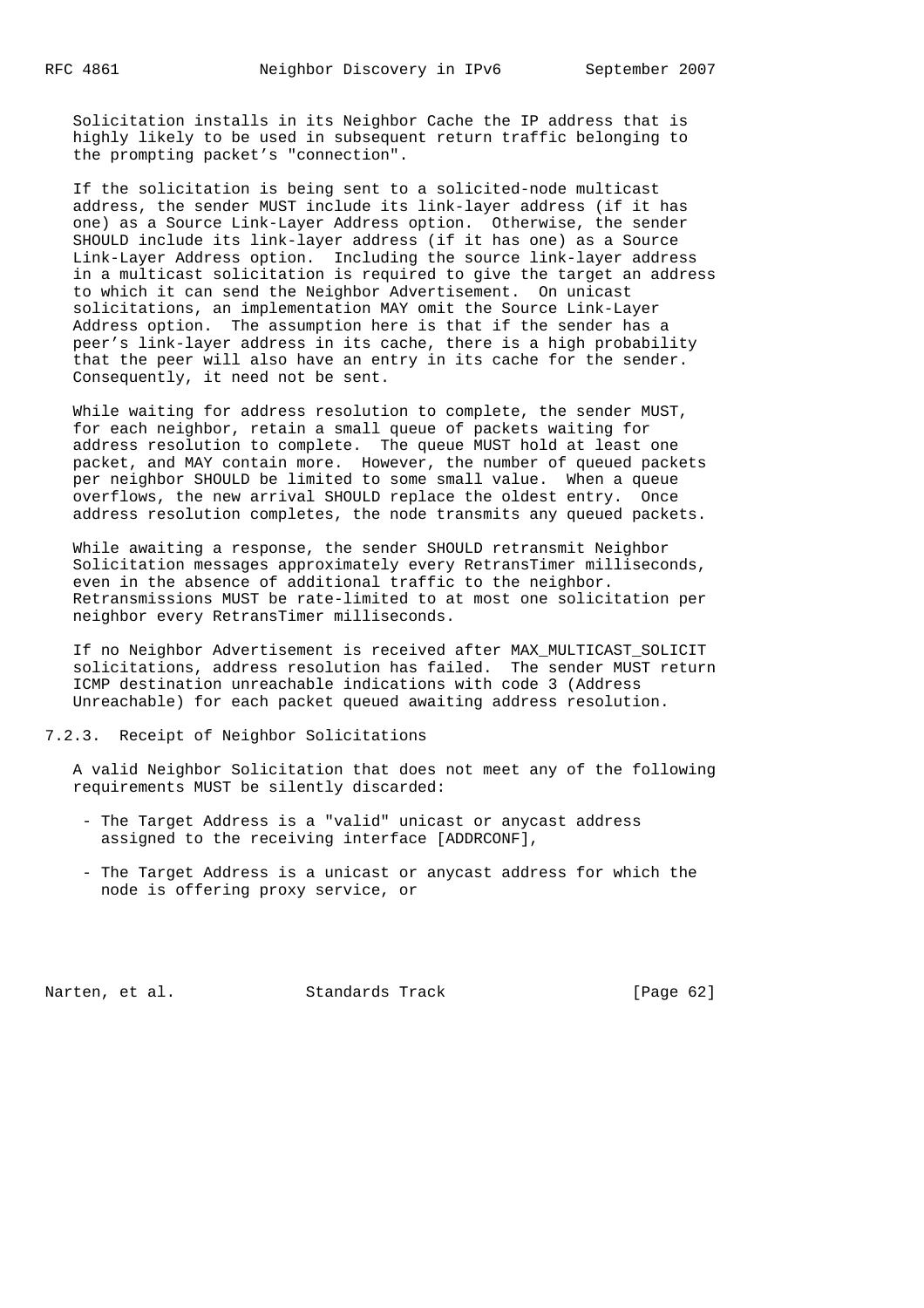- The Target Address is a "tentative" address on which Duplicate Address Detection is being performed [ADDRCONF].

 If the Target Address is tentative, the Neighbor Solicitation should be processed as described in [ADDRCONF]. Otherwise, the following description applies. If the Source Address is not the unspecified address and, on link layers that have addresses, the solicitation includes a Source Link-Layer Address option, then the recipient SHOULD create or update the Neighbor Cache entry for the IP Source Address of the solicitation. If an entry does not already exist, the node SHOULD create a new one and set its reachability state to STALE as specified in Section 7.3.3. If an entry already exists, and the cached link-layer address differs from the one in the received Source Link-Layer option, the cached address should be replaced by the received address, and the entry's reachability state MUST be set to STALE.

 If a Neighbor Cache entry is created, the IsRouter flag SHOULD be set to FALSE. This will be the case even if the Neighbor Solicitation is sent by a router since the Neighbor Solicitation messages do not contain an indication of whether or not the sender is a router. In the event that the sender is a router, subsequent Neighbor Advertisement or Router Advertisement messages will set the correct IsRouter value. If a Neighbor Cache entry already exists, its IsRouter flag MUST NOT be modified.

 If the Source Address is the unspecified address, the node MUST NOT create or update the Neighbor Cache entry.

 After any updates to the Neighbor Cache, the node sends a Neighbor Advertisement response as described in the next section.

7.2.4. Sending Solicited Neighbor Advertisements

 A node sends a Neighbor Advertisement in response to a valid Neighbor Solicitation targeting one of the node's assigned addresses. The Target Address of the advertisement is copied from the Target Address of the solicitation. If the solicitation's IP Destination Address is not a multicast address, the Target Link-Layer Address option MAY be omitted; the neighboring node's cached value must already be current in order for the solicitation to have been received. If the solicitation's IP Destination Address is a multicast address, the Target Link-Layer option MUST be included in the advertisement. Furthermore, if the node is a router, it MUST set the Router flag to one; otherwise, it MUST set the flag to zero.

Narten, et al. Standards Track [Page 63]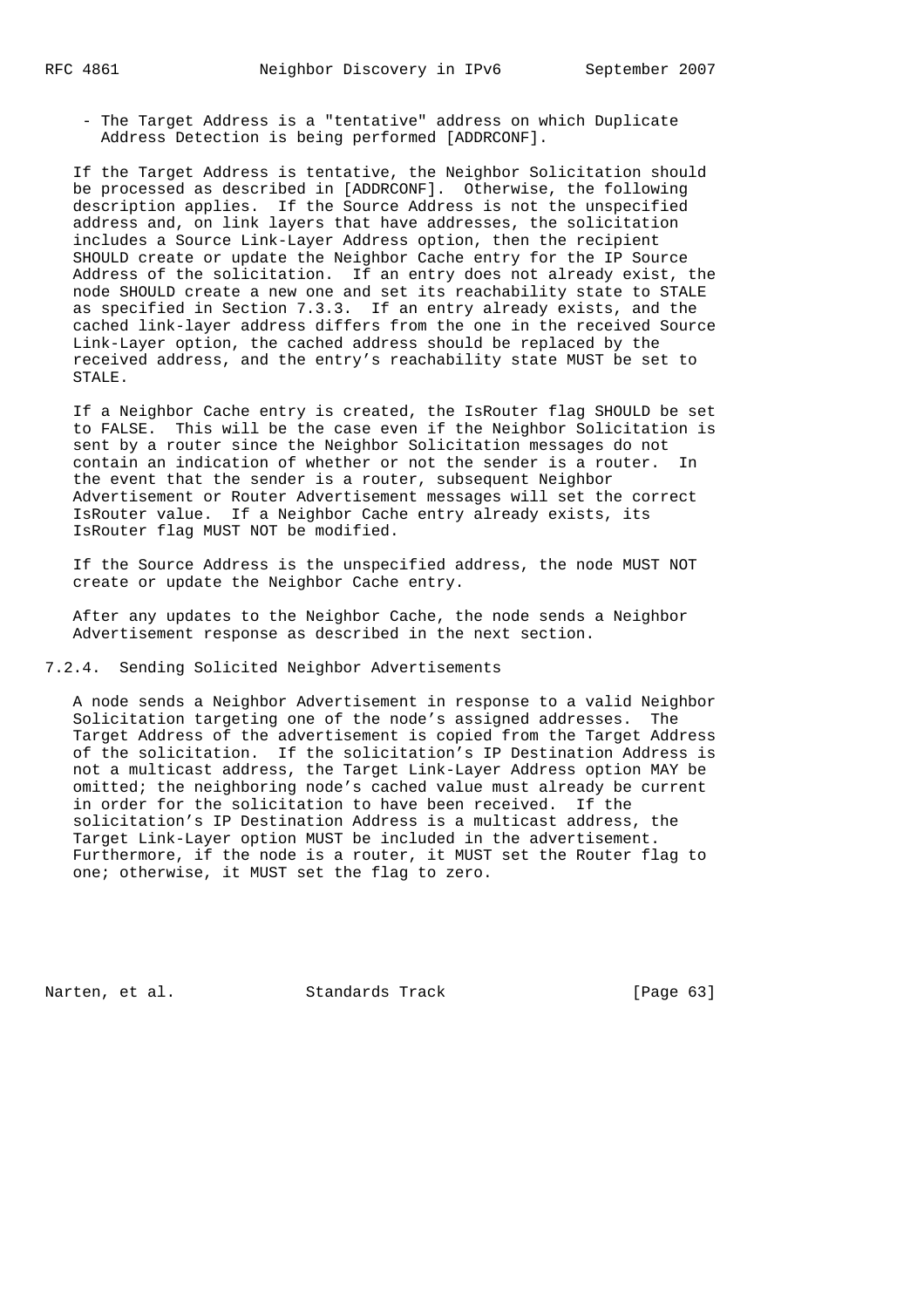If the Target Address is either an anycast address or a unicast address for which the node is providing proxy service, or the Target Link-Layer Address option is not included, the Override flag SHOULD be set to zero. Otherwise, the Override flag SHOULD be set to one. Proper setting of the Override flag ensures that nodes give preference to non-proxy advertisements, even when received after proxy advertisements, and also ensures that the first advertisement for an anycast address "wins".

 If the source of the solicitation is the unspecified address, the node MUST set the Solicited flag to zero and multicast the advertisement to the all-nodes address. Otherwise, the node MUST set the Solicited flag to one and unicast the advertisement to the Source Address of the solicitation.

 If the Target Address is an anycast address, the sender SHOULD delay sending a response for a random time between 0 and MAX\_ANYCAST\_DELAY\_TIME seconds.

 Because unicast Neighbor Solicitations are not required to include a Source Link-Layer Address, it is possible that a node sending a solicited Neighbor Advertisement does not have a corresponding link layer address for its neighbor in its Neighbor Cache. In such situations, a node will first have to use Neighbor Discovery to determine the link-layer address of its neighbor (i.e., send out a multicast Neighbor Solicitation).

7.2.5. Receipt of Neighbor Advertisements

 When a valid Neighbor Advertisement is received (either solicited or unsolicited), the Neighbor Cache is searched for the target's entry. If no entry exists, the advertisement SHOULD be silently discarded. There is no need to create an entry if none exists, since the recipient has apparently not initiated any communication with the target.

 Once the appropriate Neighbor Cache entry has been located, the specific actions taken depend on the state of the Neighbor Cache entry, the flags in the advertisement, and the actual link-layer address supplied.

 If the target's Neighbor Cache entry is in the INCOMPLETE state when the advertisement is received, one of two things happens. If the link layer has addresses and no Target Link-Layer Address option is included, the receiving node SHOULD silently discard the received advertisement. Otherwise, the receiving node performs the following steps:

Narten, et al. Standards Track [Page 64]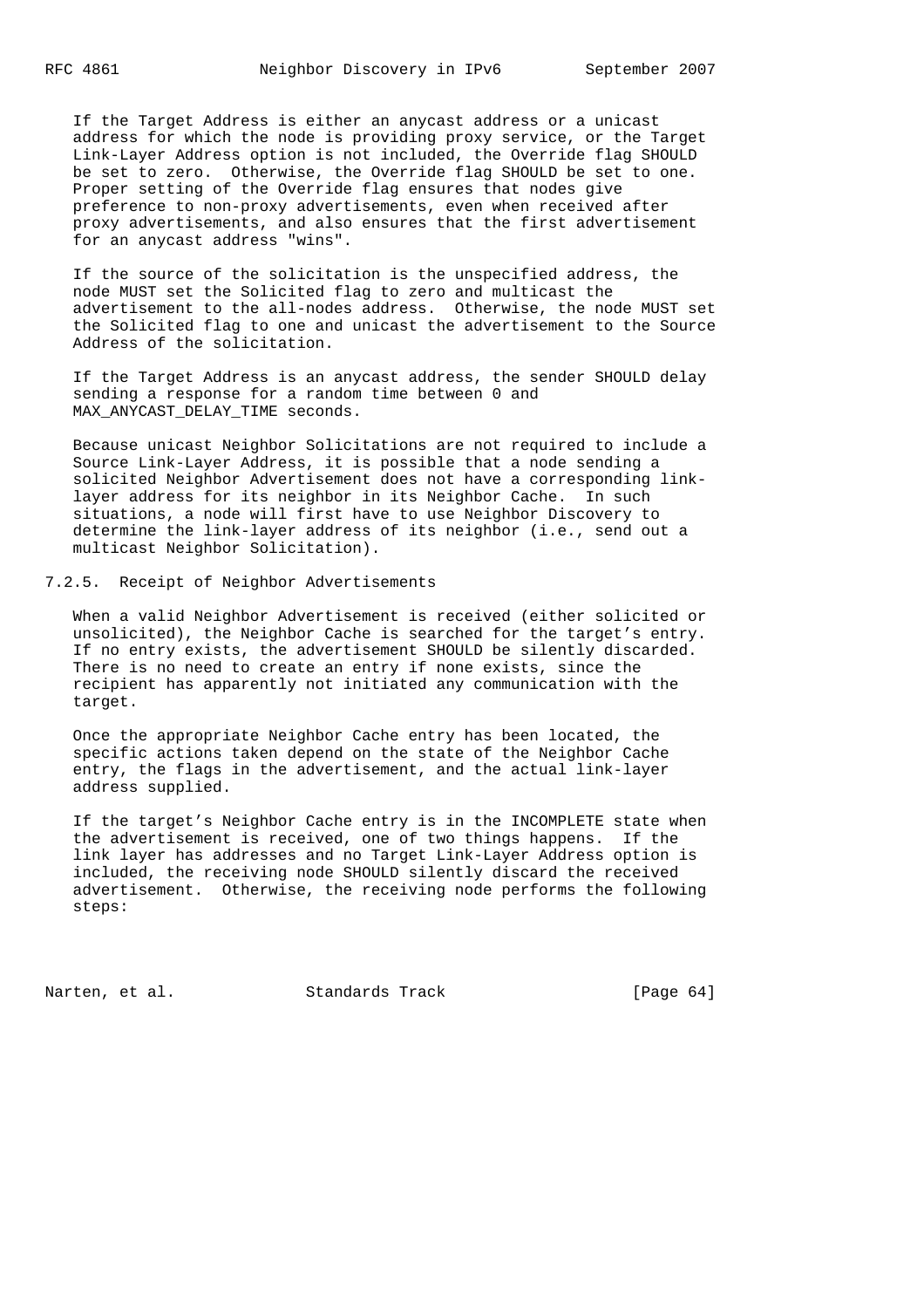- It records the link-layer address in the Neighbor Cache entry.
- If the advertisement's Solicited flag is set, the state of the entry is set to REACHABLE; otherwise, it is set to STALE.
- It sets the IsRouter flag in the cache entry based on the Router flag in the received advertisement.
- It sends any packets queued for the neighbor awaiting address resolution.

 Note that the Override flag is ignored if the entry is in the INCOMPLETE state.

 If the target's Neighbor Cache entry is in any state other than INCOMPLETE when the advertisement is received, the following actions take place:

- I. If the Override flag is clear and the supplied link-layer address differs from that in the cache, then one of two actions takes place:
	- a. If the state of the entry is REACHABLE, set it to STALE, but do not update the entry in any other way.
	- b. Otherwise, the received advertisement should be ignored and MUST NOT update the cache.
- II. If the Override flag is set, or the supplied link-layer address is the same as that in the cache, or no Target Link-Layer Address option was supplied, the received advertisement MUST update the Neighbor Cache entry as follows:
	- The link-layer address in the Target Link-Layer Address option MUST be inserted in the cache (if one is supplied and differs from the already recorded address).
	- If the Solicited flag is set, the state of the entry MUST be set to REACHABLE. If the Solicited flag is zero and the link layer address was updated with a different address, the state MUST be set to STALE. Otherwise, the entry's state remains unchanged.

 An advertisement's Solicited flag should only be set if the advertisement is a response to a Neighbor Solicitation. Because Neighbor Unreachability Detection Solicitations are sent to the cached link-layer address, receipt of a solicited advertisement indicates that the forward path is working. Receipt of an unsolicited advertisement, however, may indicate that a neighbor has urgent information to announce (e.g., a

Narten, et al. Standards Track [Page 65]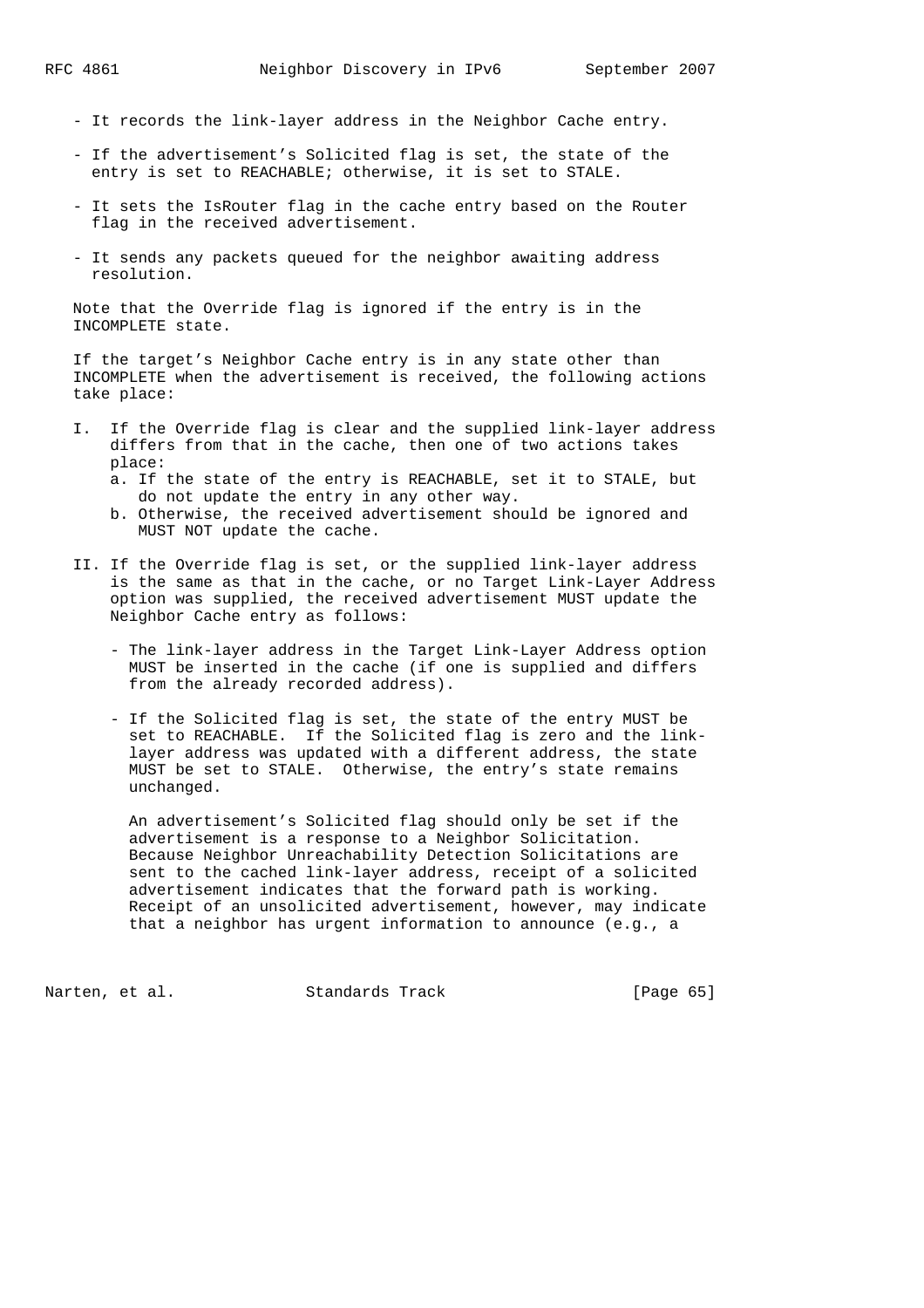changed link-layer address). If the urgent information indicates a change from what a node is currently using, the node should verify the reachability of the (new) path when it sends the next packet. There is no need to update the state for unsolicited advertisements that do not change the contents of the cache.

 - The IsRouter flag in the cache entry MUST be set based on the Router flag in the received advertisement. In those cases where the IsRouter flag changes from TRUE to FALSE as a result of this update, the node MUST remove that router from the Default Router List and update the Destination Cache entries for all destinations using that neighbor as a router as specified in Section 7.3.3. This is needed to detect when a node that is used as a router stops forwarding packets due to being configured as a host.

 The above rules ensure that the cache is updated either when the Neighbor Advertisement takes precedence (i.e., the Override flag is set) or when the Neighbor Advertisement refers to the same link-layer address that is currently recorded in the cache. If none of the above apply, the advertisement prompts future Neighbor Unreachability Detection (if it is not already in progress) by changing the state in the cache entry.

# 7.2.6. Sending Unsolicited Neighbor Advertisements

 In some cases, a node may be able to determine that its link-layer address has changed (e.g., hot-swap of an interface card) and may wish to inform its neighbors of the new link-layer address quickly. In such cases, a node MAY send up to MAX\_NEIGHBOR\_ADVERTISEMENT unsolicited Neighbor Advertisement messages to the all-nodes multicast address. These advertisements MUST be separated by at least RetransTimer seconds.

 The Target Address field in the unsolicited advertisement is set to an IP address of the interface, and the Target Link-Layer Address option is filled with the new link-layer address. The Solicited flag MUST be set to zero, in order to avoid confusing the Neighbor Unreachability Detection algorithm. If the node is a router, it MUST set the Router flag to one; otherwise, it MUST set it to zero. The Override flag MAY be set to either zero or one. In either case, neighboring nodes will immediately change the state of their Neighbor Cache entries for the Target Address to STALE, prompting them to verify the path for reachability. If the Override flag is set to one, neighboring nodes will install the new link-layer address in their caches. Otherwise, they will ignore the new link-layer address, choosing instead to probe the cached address.

Narten, et al. Standards Track [Page 66]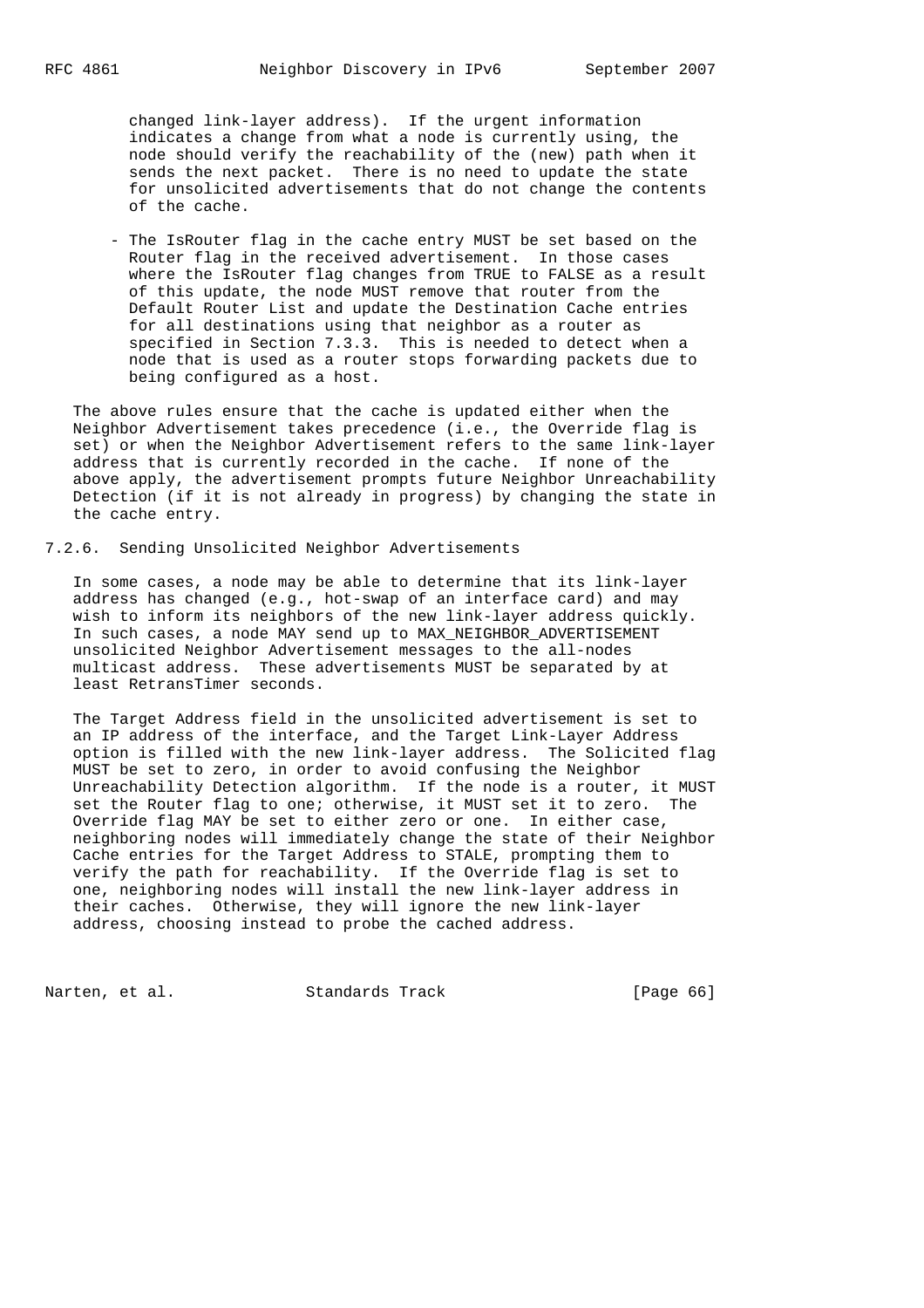A node that has multiple IP addresses assigned to an interface MAY multicast a separate Neighbor Advertisement for each address. In such a case, the node SHOULD introduce a small delay between the sending of each advertisement to reduce the probability of the advertisements being lost due to congestion.

 A proxy MAY multicast Neighbor Advertisements when its link-layer address changes or when it is configured (by system management or other mechanisms) to proxy for an address. If there are multiple nodes that are providing proxy services for the same set of addresses, the proxies should provide a mechanism that prevents multiple proxies from multicasting advertisements for any one address, in order to reduce the risk of excessive multicast traffic. This is a requirement on other protocols that need to use proxies for Neighbor Advertisements. An example of a node that performs proxy advertisements is the Home Agent specified in [MIPv6].

 Also, a node belonging to an anycast address MAY multicast unsolicited Neighbor Advertisements for the anycast address when the node's link-layer address changes.

 Note that because unsolicited Neighbor Advertisements do not reliably update caches in all nodes (the advertisements might not be received by all nodes), they should only be viewed as a performance optimization to quickly update the caches in most neighbors. The Neighbor Unreachability Detection algorithm ensures that all nodes obtain a reachable link-layer address, though the delay may be slightly longer.

7.2.7. Anycast Neighbor Advertisements

 From the perspective of Neighbor Discovery, anycast addresses are treated just like unicast addresses in most cases. Because an anycast address is syntactically the same as a unicast address, nodes performing address resolution or Neighbor Unreachability Detection on an anycast address treat it as if it were a unicast address. No special processing takes place.

 Nodes that have an anycast address assigned to an interface treat them exactly the same as if they were unicast addresses with two exceptions. First, Neighbor Advertisements sent in response to a Neighbor Solicitation SHOULD be delayed by a random time between 0 and MAX\_ANYCAST\_DELAY\_TIME to reduce the probability of network congestion. Second, the Override flag in Neighbor Advertisements SHOULD be set to 0, so that when multiple advertisements are received, the first received advertisement is used rather than the most recently received advertisement.

Narten, et al. Standards Track [Page 67]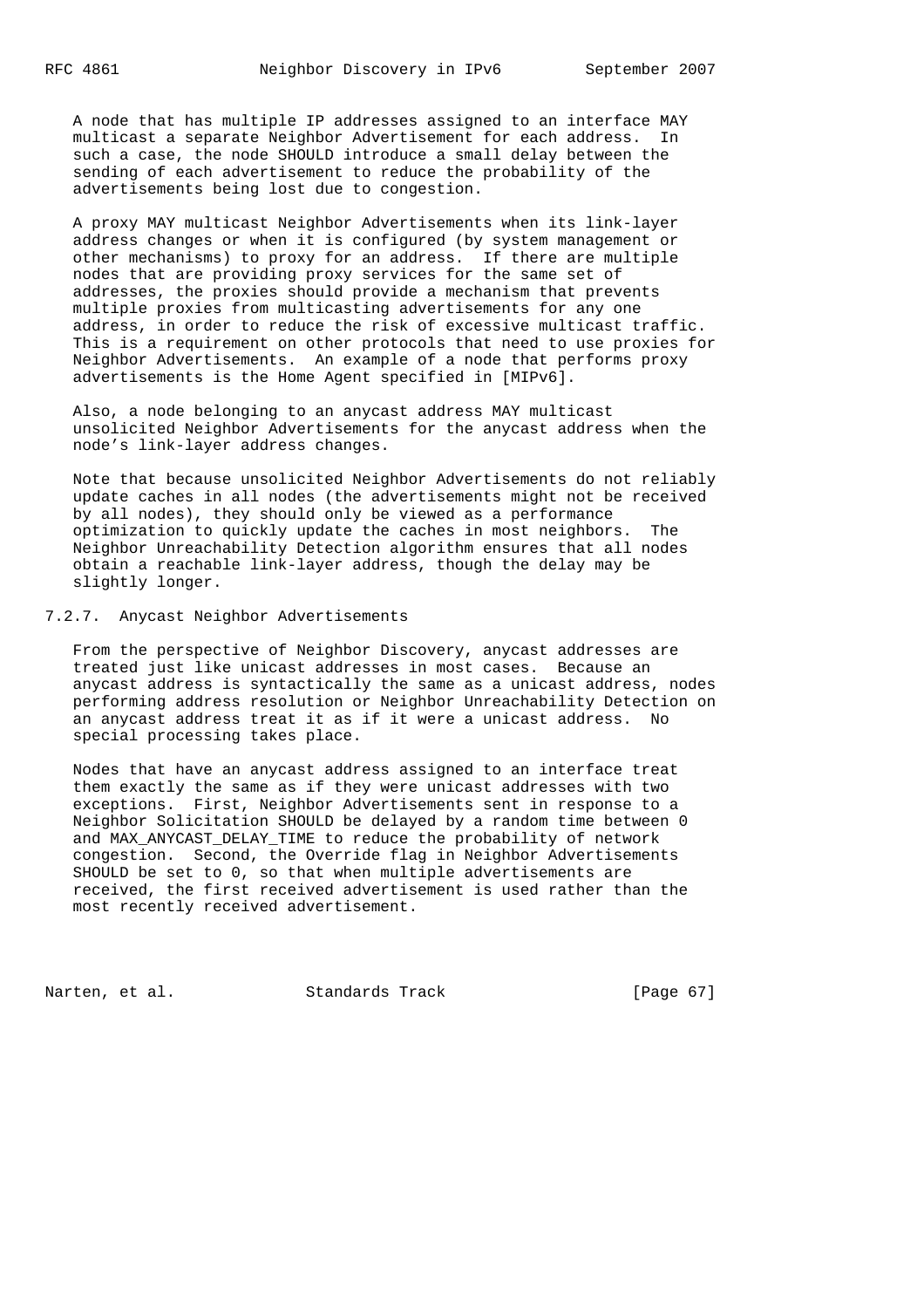As with unicast addresses, Neighbor Unreachability Detection ensures that a node quickly detects when the current binding for an anycast address becomes invalid.

7.2.8. Proxy Neighbor Advertisements

 Under limited circumstances, a router MAY proxy for one or more other nodes, that is, through Neighbor Advertisements indicate that it is willing to accept packets not explicitly addressed to itself. For example, a router might accept packets on behalf of a mobile node that has moved off-link. The mechanisms used by proxy are essentially the same as the mechanisms used with anycast addresses.

 A proxy MUST join the solicited-node multicast address(es) that correspond to the IP address(es) assigned to the node for which it is proxying. This SHOULD be done using a multicast listener discovery protocol such as [MLD] or [MLDv2].

 All solicited proxy Neighbor Advertisement messages MUST have the Override flag set to zero. This ensures that if the node itself is present on the link, its Neighbor Advertisement (with the Override flag set to one) will take precedence of any advertisement received from a proxy. A proxy MAY send unsolicited advertisements with the Override flag set to one as specified in Section 7.2.6, but doing so may cause the proxy advertisement to override a valid entry created by the node itself.

 Finally, when sending a proxy advertisement in response to a Neighbor Solicitation, the sender should delay its response by a random time between 0 and MAX\_ANYCAST\_DELAY\_TIME seconds to avoid collisions due to multiple responses sent by several proxies. However, in some cases (e.g., Mobile IPv6) where only one proxy is present, such delay is not necessary.

7.3. Neighbor Unreachability Detection

 Communication to or through a neighbor may fail for numerous reasons at any time, including hardware failure, hot-swap of an interface card, etc. If the destination has failed, no recovery is possible and communication fails. On the other hand, if it is the path that has failed, recovery may be possible. Thus, a node actively tracks the reachability "state" for the neighbors to which it is sending packets.

 Neighbor Unreachability Detection is used for all paths between hosts and neighboring nodes, including host-to-host, host-to-router, and router-to-host communication. Neighbor Unreachability Detection may also be used between routers, but is not required if an equivalent

Narten, et al. Standards Track [Page 68]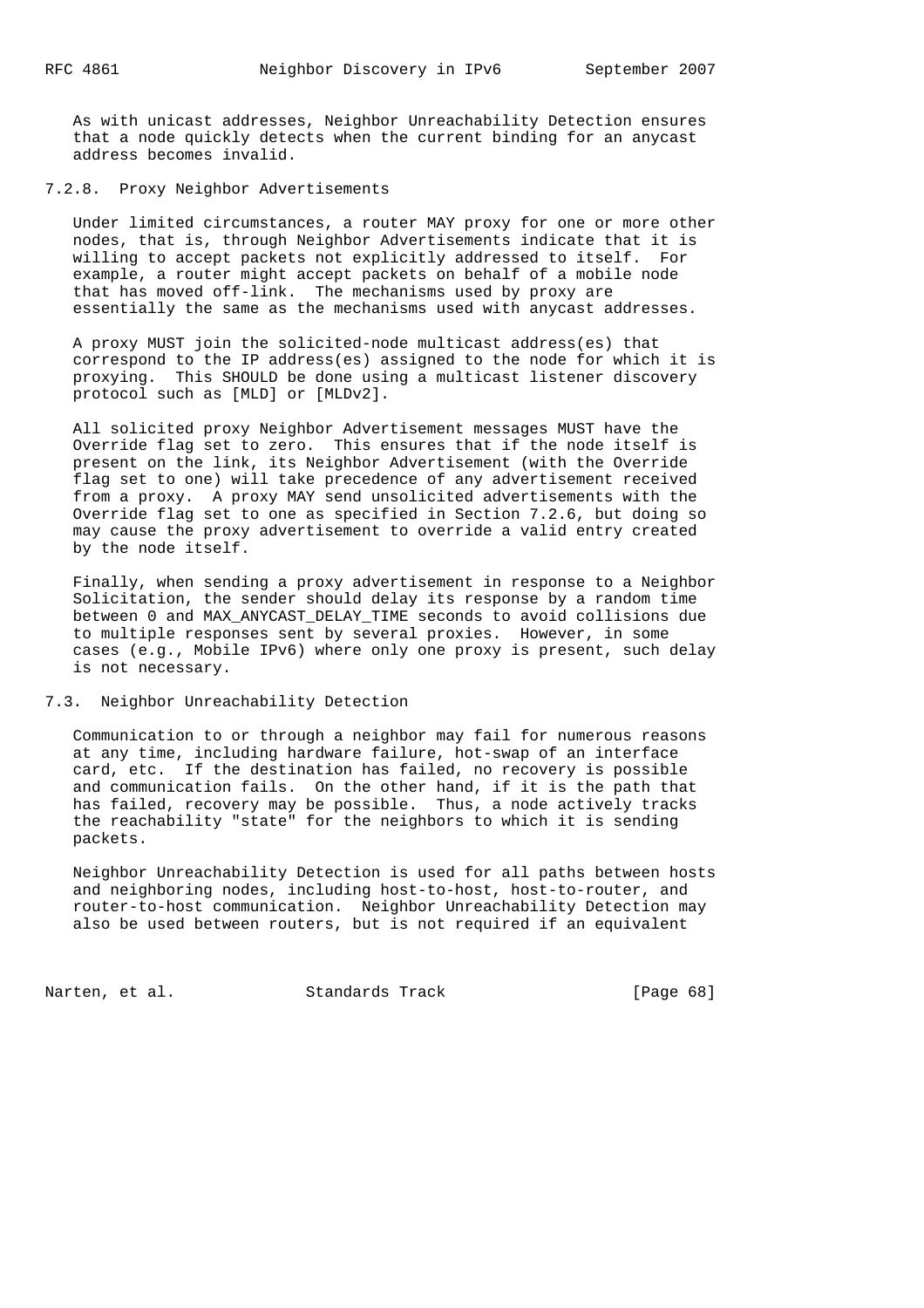mechanism is available, for example, as part of the routing protocols.

When a path to a neighbor appears to be failing, the specific recovery procedure depends on how the neighbor is being used. If the neighbor is the ultimate destination, for example, address resolution should be performed again. If the neighbor is a router, however, attempting to switch to another router would be appropriate. The specific recovery that takes place is covered under next-hop determination; Neighbor Unreachability Detection signals the need for next-hop determination by deleting a Neighbor Cache entry.

 Neighbor Unreachability Detection is performed only for neighbors to which unicast packets are sent; it is not used when sending to multicast addresses.

### 7.3.1. Reachability Confirmation

 A neighbor is considered reachable if the node has recently received a confirmation that packets sent recently to the neighbor were received by its IP layer. Positive confirmation can be gathered in two ways: hints from upper-layer protocols that indicate a connection is making "forward progress", or receipt of a Neighbor Advertisement message that is a response to a Neighbor Solicitation message.

 A connection makes "forward progress" if the packets received from a remote peer can only be arriving if recent packets sent to that peer are actually reaching it. In TCP, for example, receipt of a (new) acknowledgment indicates that previously sent data reached the peer. Likewise, the arrival of new (non-duplicate) data indicates that earlier acknowledgments are being delivered to the remote peer. If packets are reaching the peer, they must also be reaching the sender's next-hop neighbor; thus, "forward progress" is a confirmation that the next-hop neighbor is reachable. For off-link destinations, forward progress implies that the first-hop router is reachable. When available, this upper-layer information SHOULD be used.

 In some cases (e.g., UDP-based protocols and routers forwarding packets to hosts), such reachability information may not be readily available from upper-layer protocols. When no hints are available and a node is sending packets to a neighbor, the node actively probes the neighbor using unicast Neighbor Solicitation messages to verify that the forward path is still working.

 The receipt of a solicited Neighbor Advertisement serves as reachability confirmation, since advertisements with the Solicited flag set to one are sent only in response to a Neighbor Solicitation.

Narten, et al. Standards Track [Page 69]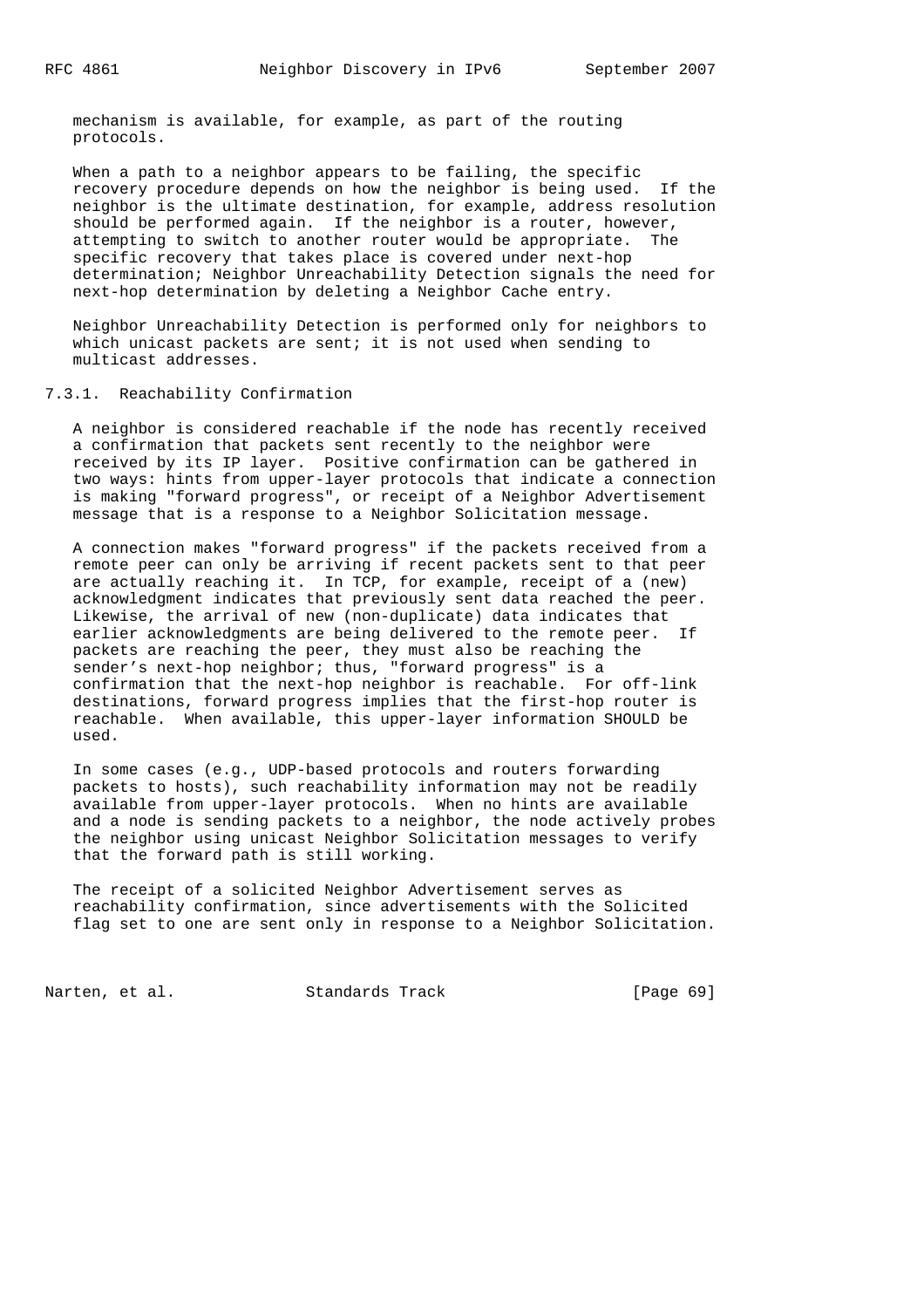Receipt of other Neighbor Discovery messages, such as Router Advertisements and Neighbor Advertisement with the Solicited flag set to zero, MUST NOT be treated as a reachability confirmation. Receipt of unsolicited messages only confirms the one-way path from the sender to the recipient node. In contrast, Neighbor Unreachability Detection requires that a node keep track of the reachability of the forward path to a neighbor from its perspective, not the neighbor's perspective. Note that receipt of a solicited advertisement indicates that a path is working in both directions. The solicitation must have reached the neighbor, prompting it to generate an advertisement. Likewise, receipt of an advertisement indicates that the path from the sender to the recipient is working. However, the latter fact is known only to the recipient; the advertisement's sender has no direct way of knowing that the advertisement it sent actually reached a neighbor. From the perspective of Neighbor Unreachability Detection, only the reachability of the forward path is of interest.

#### 7.3.2. Neighbor Cache Entry States

A Neighbor Cache entry can be in one of five states:

- INCOMPLETE Address resolution is being performed on the entry. Specifically, a Neighbor Solicitation has been sent to the solicited-node multicast address of the target, but the corresponding Neighbor Advertisement has not yet been received.
- REACHABLE Positive confirmation was received within the last ReachableTime milliseconds that the forward path to the neighbor was functioning properly. While REACHABLE, no special action takes place as packets are sent.
- STALE More than ReachableTime milliseconds have elapsed since the last positive confirmation was received that the forward path was functioning properly. While stale, no action takes place until a packet is sent.

 The STALE state is entered upon receiving an unsolicited Neighbor Discovery message that updates the cached link-layer address. Receipt of such a message does not confirm reachability, and entering the STALE state ensures reachability is verified quickly if the entry is actually being used. However, reachability is not actually verified until the entry is actually used.

Narten, et al. Standards Track [Page 70]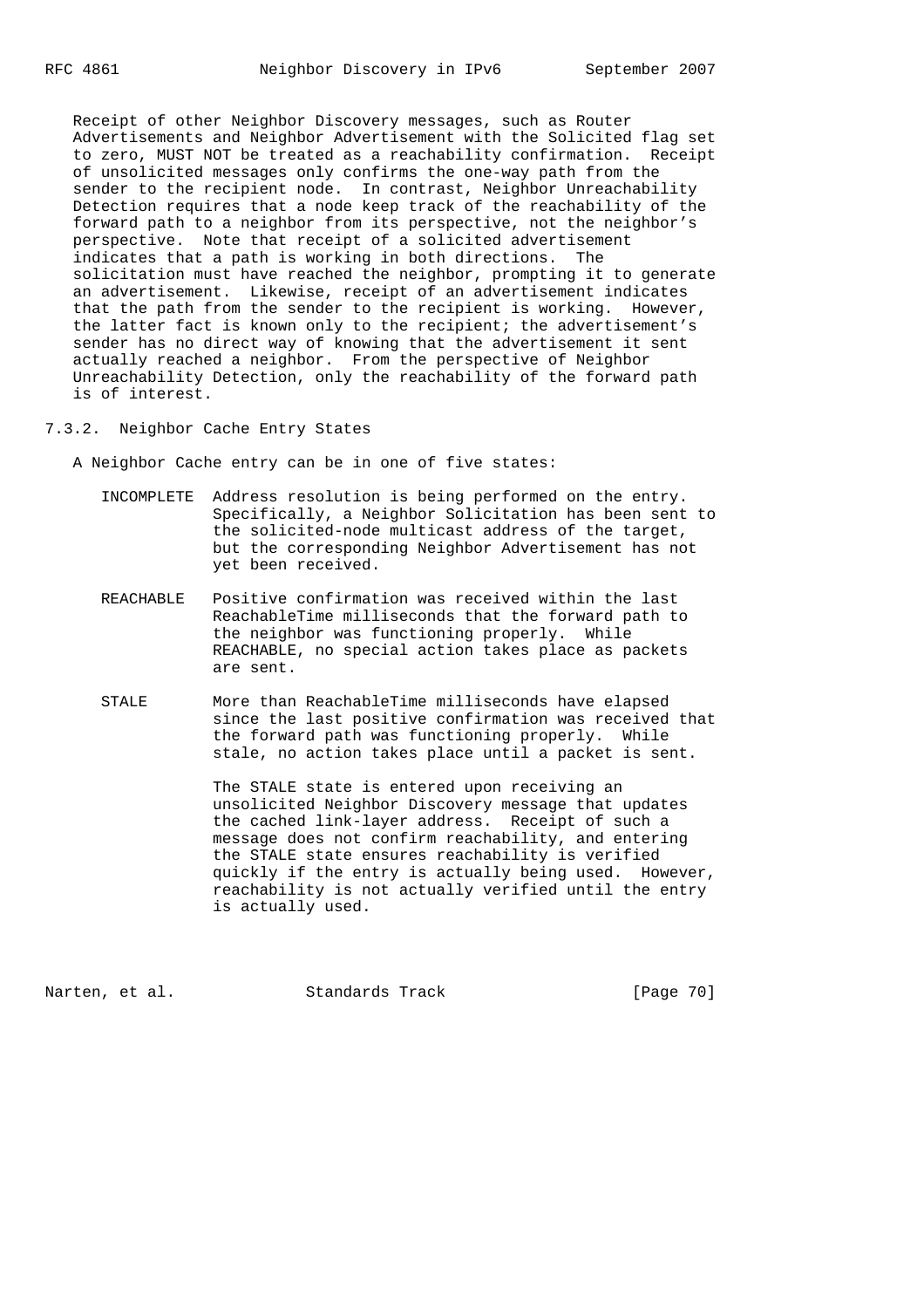DELAY More than ReachableTime milliseconds have elapsed since the last positive confirmation was received that the forward path was functioning properly, and a packet was sent within the last DELAY\_FIRST\_PROBE\_TIME seconds. If no reachability confirmation is received within DELAY FIRST PROBE TIME seconds of entering the DELAY state, send a Neighbor Solicitation and change the state to PROBE.

> The DELAY state is an optimization that gives upper layer protocols additional time to provide reachability confirmation in those cases where ReachableTime milliseconds have passed since the last confirmation due to lack of recent traffic. Without this optimization, the opening of a TCP connection after a traffic lull would initiate probes even though the subsequent three-way handshake would provide a reachability confirmation almost immediately.

PROBE A reachability confirmation is actively sought by retransmitting Neighbor Solicitations every RetransTimer milliseconds until a reachability confirmation is received.

## 7.3.3. Node Behavior

 Neighbor Unreachability Detection operates in parallel with the sending of packets to a neighbor. While reasserting a neighbor's reachability, a node continues sending packets to that neighbor using the cached link-layer address. If no traffic is sent to a neighbor, no probes are sent.

 When a node needs to perform address resolution on a neighboring address, it creates an entry in the INCOMPLETE state and initiates address resolution as specified in Section 7.2. If address resolution fails, the entry SHOULD be deleted, so that subsequent traffic to that neighbor invokes the next-hop determination procedure again. Invoking next-hop determination at this point ensures that alternate default routers are tried.

When a reachability confirmation is received (either through upper layer advice or a solicited Neighbor Advertisement), an entry's state changes to REACHABLE. The one exception is that upper-layer advice has no effect on entries in the INCOMPLETE state (e.g., for which no link-layer address is cached).

Narten, et al. Standards Track [Page 71]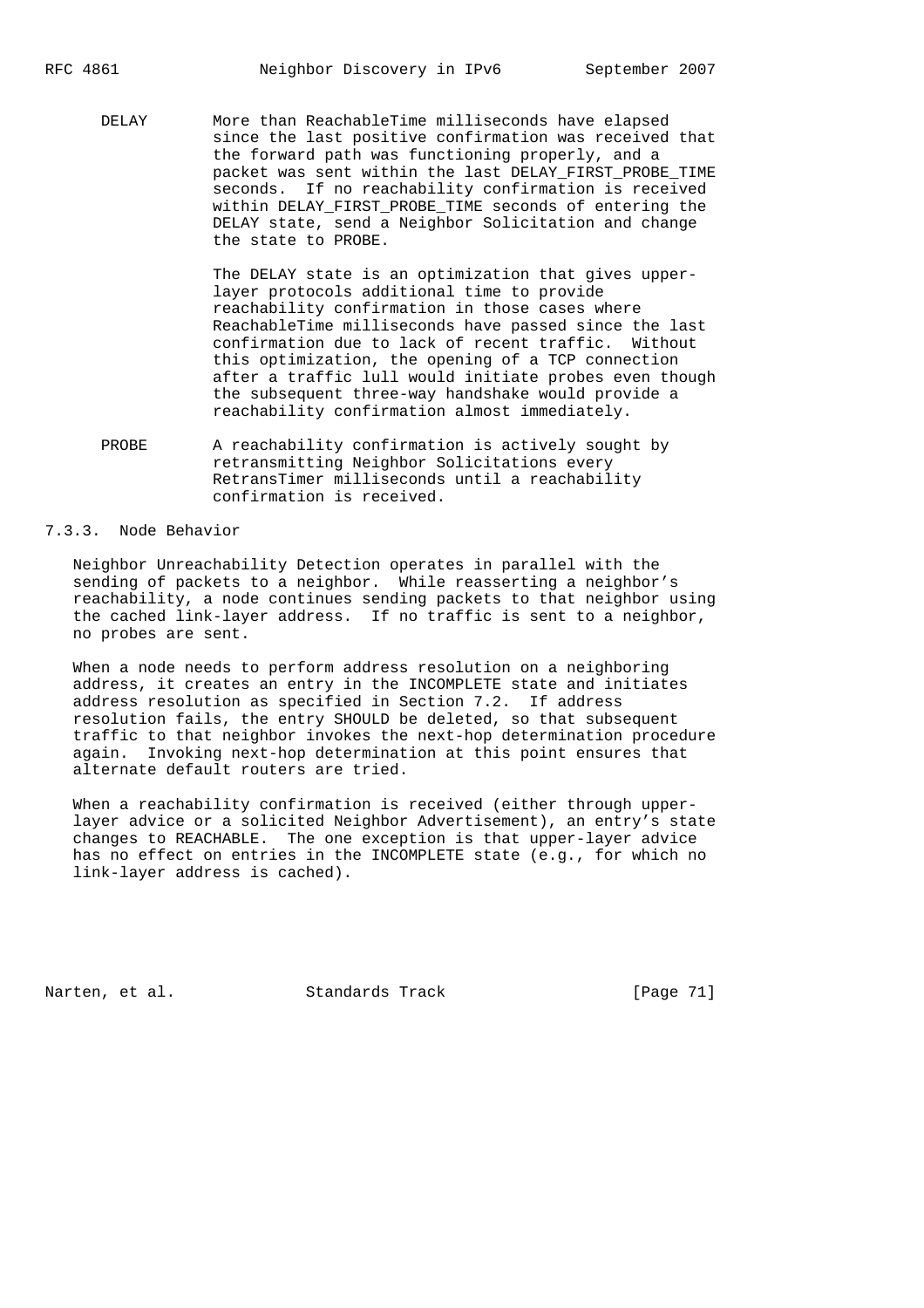When ReachableTime milliseconds have passed since receipt of the last reachability confirmation for a neighbor, the Neighbor Cache entry's state changes from REACHABLE to STALE.

 Note: An implementation may actually defer changing the state from REACHABLE to STALE until a packet is sent to the neighbor, i.e., there need not be an explicit timeout event associated with the expiration of ReachableTime.

 The first time a node sends a packet to a neighbor whose entry is STALE, the sender changes the state to DELAY and sets a timer to expire in DELAY FIRST PROBE TIME seconds. If the entry is still in the DELAY state when the timer expires, the entry's state changes to PROBE. If reachability confirmation is received, the entry's state changes to REACHABLE.

 Upon entering the PROBE state, a node sends a unicast Neighbor Solicitation message to the neighbor using the cached link-layer address. While in the PROBE state, a node retransmits Neighbor Solicitation messages every RetransTimer milliseconds until reachability confirmation is obtained. Probes are retransmitted even if no additional packets are sent to the neighbor. If no response is received after waiting RetransTimer milliseconds after sending the MAX UNICAST SOLICIT solicitations, retransmissions cease and the entry SHOULD be deleted. Subsequent traffic to that neighbor will recreate the entry and perform address resolution again.

 Note that all Neighbor Solicitations are rate-limited on a per neighbor basis. A node MUST NOT send Neighbor Solicitations to the same neighbor more frequently than once every RetransTimer milliseconds.

 A Neighbor Cache entry enters the STALE state when created as a result of receiving packets other than solicited Neighbor Advertisements (i.e., Router Solicitations, Router Advertisements, Redirects, and Neighbor Solicitations). These packets contain the link-layer address of either the sender or, in the case of Redirect, the redirection target. However, receipt of these link-layer addresses does not confirm reachability of the forward-direction path to that node. Placing a newly created Neighbor Cache entry for which the link-layer address is known in the STALE state provides assurance that path failures are detected quickly. In addition, should a cached link-layer address be modified due to receiving one of the above messages, the state SHOULD also be set to STALE to provide prompt verification that the path to the new link-layer address is working.

Narten, et al. Standards Track [Page 72]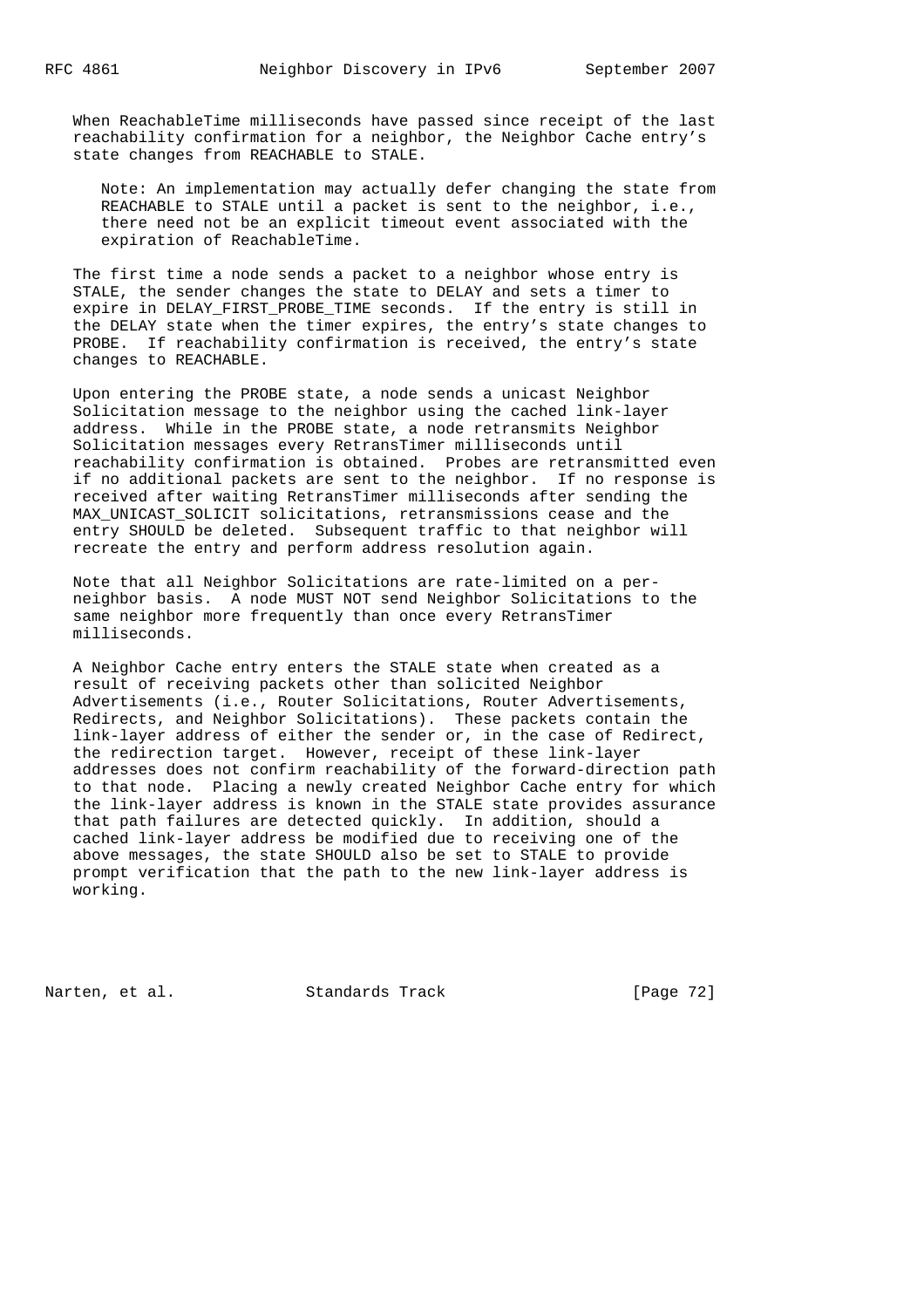To properly detect the case where a router switches from being a router to being a host (e.g., if its IP forwarding capability is turned off by system management), a node MUST compare the Router flag field in all received Neighbor Advertisement messages with the IsRouter flag recorded in the Neighbor Cache entry. When a node detects that a neighbor has changed from being a router to being a host, the node MUST remove that router from the Default Router List and update the Destination Cache as described in Section 6.3.5. Note that a router may not be listed in the Default Router List, even though a Destination Cache entry is using it (e.g., a host was redirected to it). In such cases, all Destination Cache entries that reference the (former) router must perform next-hop determination again before using the entry.

 In some cases, link-specific information may indicate that a path to a neighbor has failed (e.g., the resetting of a virtual circuit). In such cases, link-specific information may be used to purge Neighbor Cache entries before the Neighbor Unreachability Detection would do so. However, link-specific information MUST NOT be used to confirm the reachability of a neighbor; such information does not provide end-to-end confirmation between neighboring IP layers.

# 8. Redirect Function

 This section describes the functions related to the sending and processing of Redirect messages.

 Redirect messages are sent by routers to redirect a host to a better first-hop router for a specific destination or to inform hosts that a destination is in fact a neighbor (i.e., on-link). The latter is accomplished by having the ICMP Target Address be equal to the ICMP Destination Address.

 A router MUST be able to determine the link-local address for each of its neighboring routers in order to ensure that the target address in a Redirect message identifies the neighbor router by its link-local address. For static routing, this requirement implies that the next hop router's address should be specified using the link-local address of the router. For dynamic routing, this requirement implies that all IPv6 routing protocols must somehow exchange the link-local addresses of neighboring routers.

Narten, et al. Standards Track [Page 73]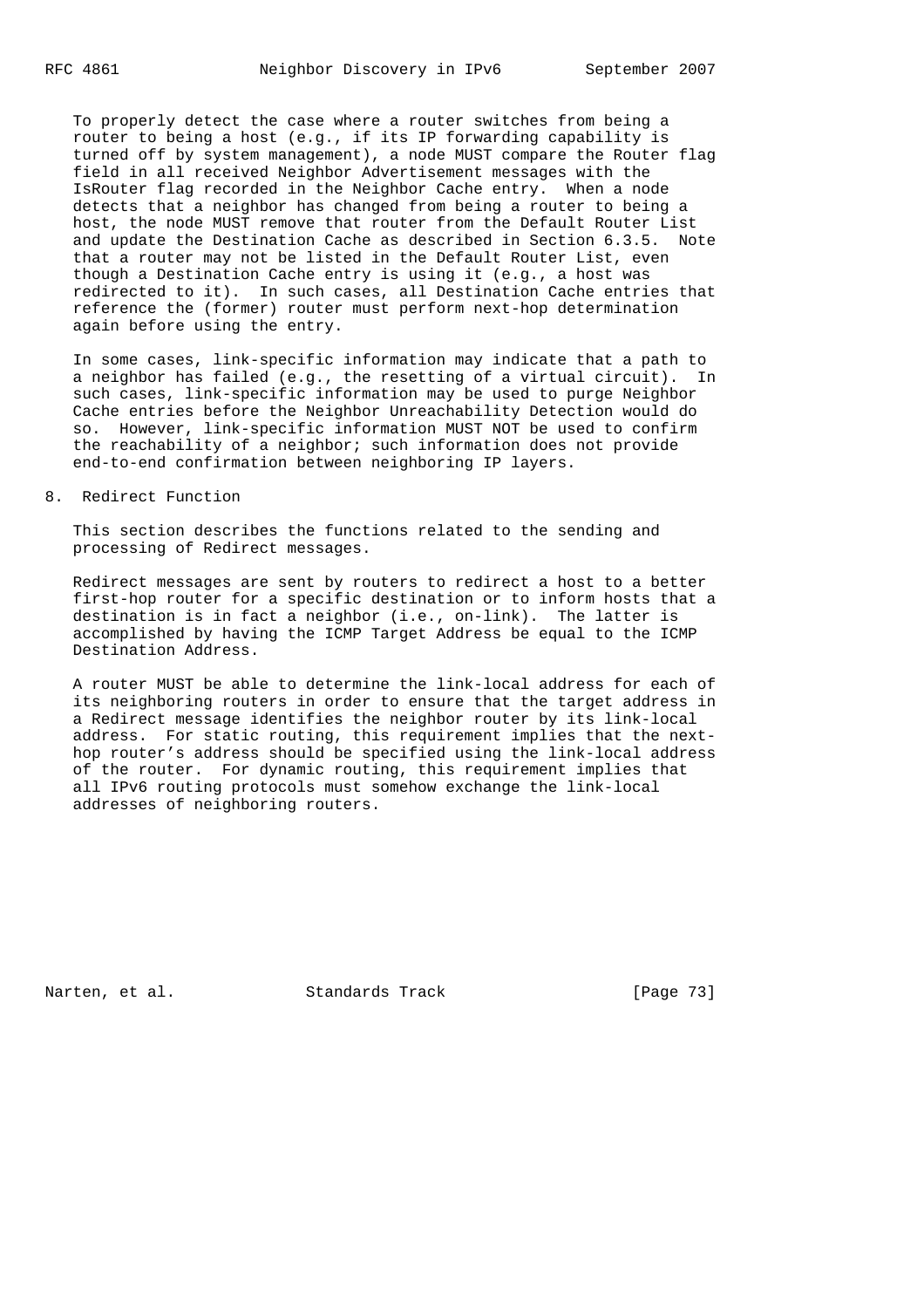### 8.1. Validation of Redirect Messages

 A host MUST silently discard any received Redirect message that does not satisfy all of the following validity checks:

- IP Source Address is a link-local address. Routers must use their link-local address as the source for Router Advertisement and Redirect messages so that hosts can uniquely identify routers.
- The IP Hop Limit field has a value of 255, i.e., the packet could not possibly have been forwarded by a router.
- ICMP Checksum is valid.
- ICMP Code is 0.
- ICMP length (derived from the IP length) is 40 or more octets.
- The IP source address of the Redirect is the same as the current first-hop router for the specified ICMP Destination Address.
- The ICMP Destination Address field in the redirect message does not contain a multicast address.
- The ICMP Target Address is either a link-local address (when redirected to a router) or the same as the ICMP Destination Address (when redirected to the on-link destination).
- All included options have a length that is greater than zero.

 The contents of the Reserved field, and of any unrecognized options, MUST be ignored. Future, backward-compatible changes to the protocol may specify the contents of the Reserved field or add new options; backward-incompatible changes may use different Code values.

 The contents of any defined options that are not specified to be used with Redirect messages MUST be ignored and the packet processed as normal. The only defined options that may appear are the Target Link-Layer Address option and the Redirected Header option.

 A host MUST NOT consider a redirect invalid just because the Target Address of the redirect is not covered under one of the link's prefixes. Part of the semantics of the Redirect message is that the Target Address is on-link.

 A redirect that passes the validity checks is called a "valid redirect".

Narten, et al. Standards Track [Page 74]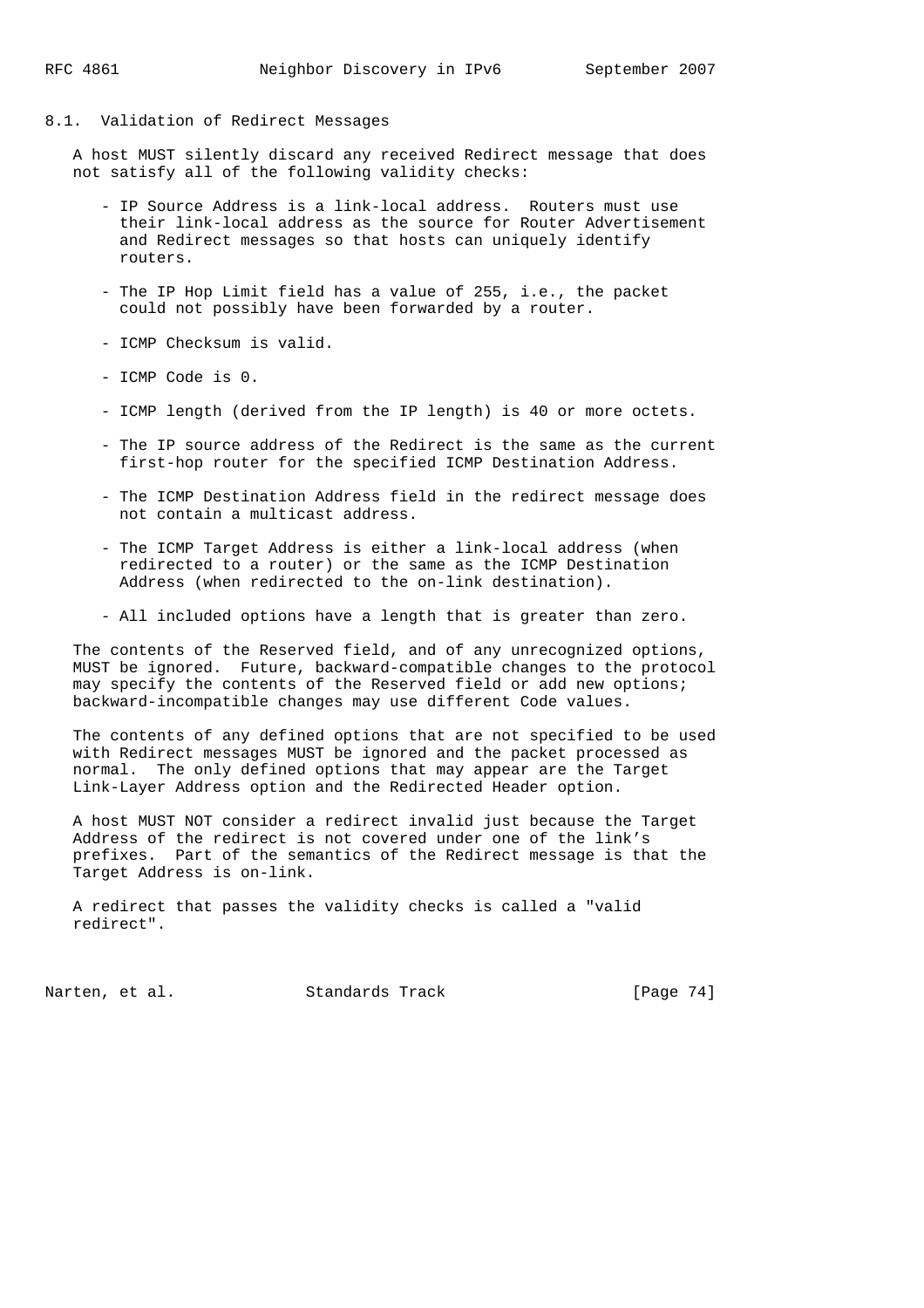8.2. Router Specification

 A router SHOULD send a redirect message, subject to rate limiting, whenever it forwards a packet that is not explicitly addressed to itself (i.e., a packet that is not source routed through the router) in which:

- the Source Address field of the packet identifies a neighbor, and
- the router determines (by means outside the scope of this specification) that a better first-hop node resides on the same link as the sending node for the Destination Address of the packet being forwarded, and
- the Destination Address of the packet is not a multicast address.

 The transmitted redirect packet contains, consistent with the message format given in Section 4.5:

- In the Target Address field: the address to which subsequent packets for the destination should be sent. If the target is a router, that router's link-local address MUST be used. If the target is a host, the target address field MUST be set to the same value as the Destination Address field.
- In the Destination Address field: the destination address of the invoking IP packet.
- In the options:
	- o Target Link-Layer Address option: link-layer address of the target, if known.
	- o Redirected Header: as much of the forwarded packet as can fit without the redirect packet exceeding the minimum MTU required to support IPv6 as specified in [IPv6].

 A router MUST limit the rate at which Redirect messages are sent, in order to limit the bandwidth and processing costs incurred by the Redirect messages when the source does not correctly respond to the Redirects, or the source chooses to ignore unauthenticated Redirect messages. More details on the rate-limiting of ICMP error messages can be found in [ICMPv6].

 A router MUST NOT update its routing tables upon receipt of a Redirect.

Narten, et al. Standards Track [Page 75]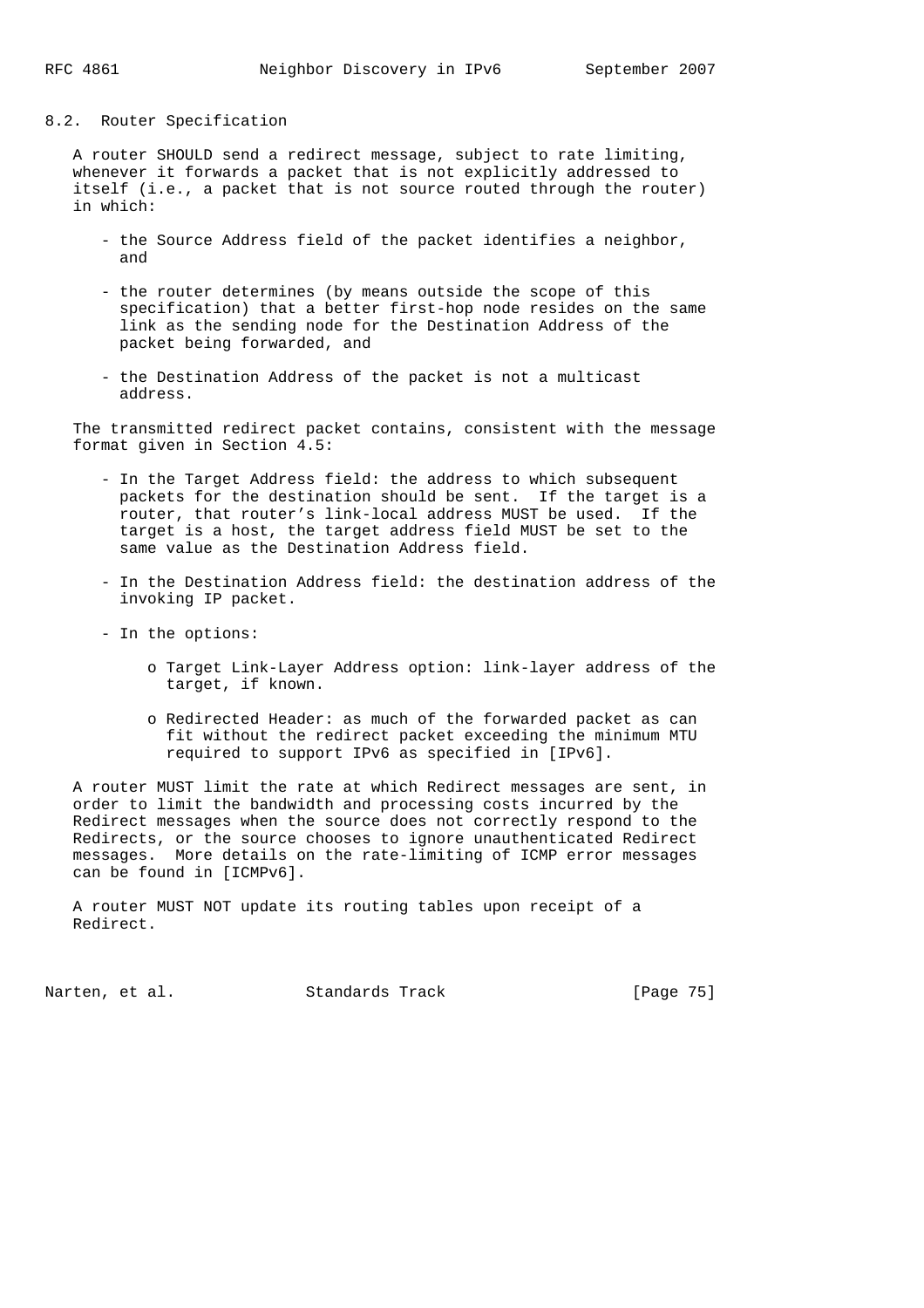# 8.3. Host Specification

 A host receiving a valid redirect SHOULD update its Destination Cache accordingly so that subsequent traffic goes to the specified target. If no Destination Cache entry exists for the destination, an implementation SHOULD create such an entry.

 If the redirect contains a Target Link-Layer Address option, the host either creates or updates the Neighbor Cache entry for the target. In both cases, the cached link-layer address is copied from the Target Link-Layer Address option. If a Neighbor Cache entry is created for the target, its reachability state MUST be set to STALE as specified in Section 7.3.3. If a cache entry already existed and it is updated with a different link-layer address, its reachability state MUST also be set to STALE. If the link-layer address is the same as that already in the cache, the cache entry's state remains unchanged.

 If the Target and Destination Addresses are the same, the host MUST treat the Target as on-link. If the Target Address is not the same as the Destination Address, the host MUST set IsRouter to TRUE for the target. If the Target and Destination Addresses are the same, however, one cannot reliably determine whether the Target Address is a router. Consequently, newly created Neighbor Cache entries should set the IsRouter flag to FALSE, while existing cache entries should leave the flag unchanged. If the Target is a router, subsequent Neighbor Advertisement or Router Advertisement messages will update IsRouter accordingly.

 Redirect messages apply to all flows that are being sent to a given destination. That is, upon receipt of a Redirect for a Destination Address, all Destination Cache entries to that address should be updated to use the specified next-hop, regardless of the contents of the Flow Label field that appears in the Redirected Header option.

A host MUST NOT send Redirect messages.

9. Extensibility - Option Processing

 Options provide a mechanism for encoding variable length fields, fields that may appear multiple times in the same packet, or information that may not appear in all packets. Options can also be used to add additional functionality to future versions of ND.

 In order to ensure that future extensions properly coexist with current implementations, all nodes MUST silently ignore any options they do not recognize in received ND packets and continue processing the packet. All options specified in this document MUST be

Narten, et al. Standards Track [Page 76]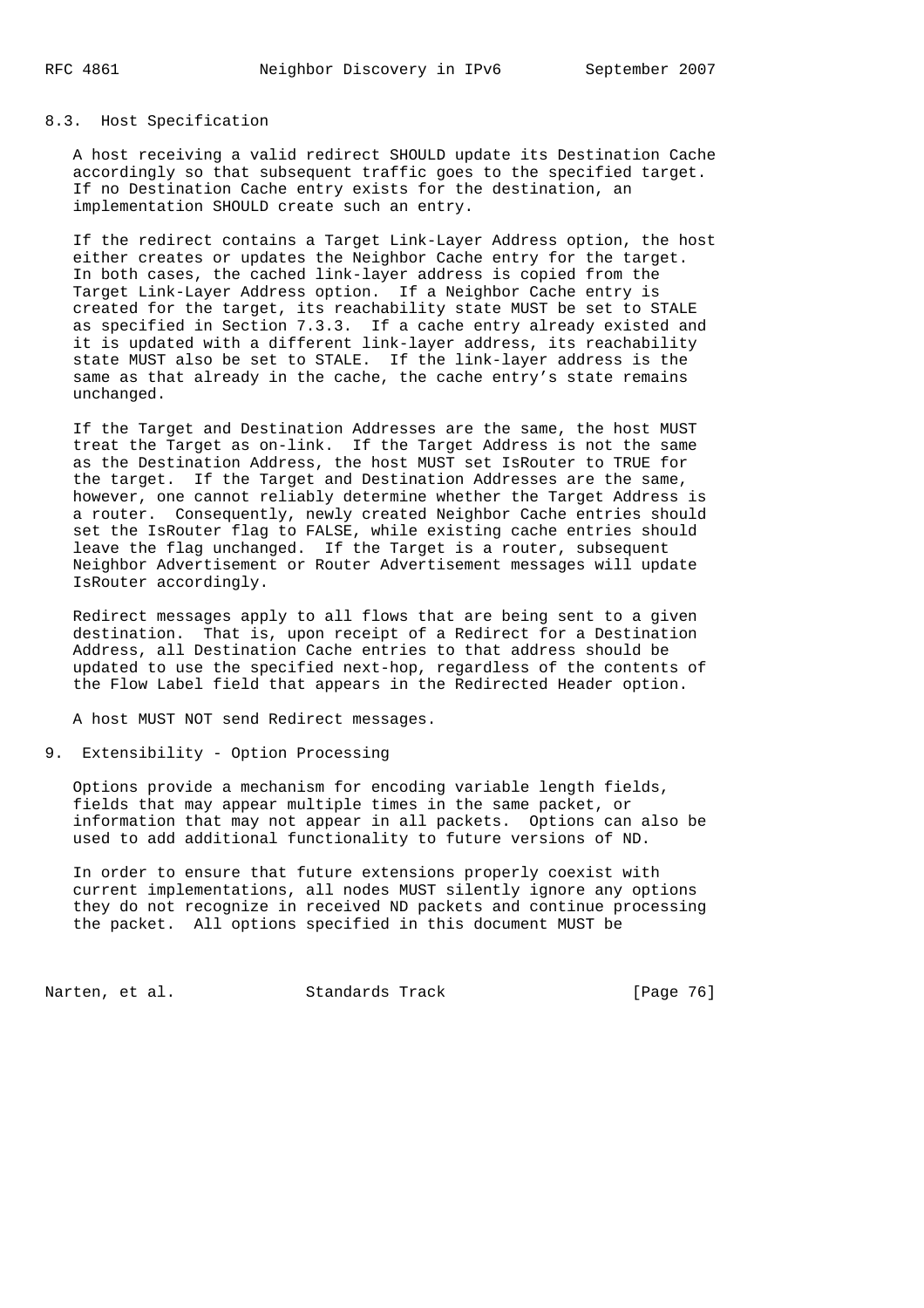recognized. A node MUST NOT ignore valid options just because the ND message contains unrecognized ones.

 The current set of options is defined in such a way that receivers can process multiple options in the same packet independently of each other. In order to maintain these properties, future options SHOULD follow the simple rule:

 The option MUST NOT depend on the presence or absence of any other options. The semantics of an option should depend only on the information in the fixed part of the ND packet and on the information contained in the option itself.

Adhering to the above rule has the following benefits:

- 1) Receivers can process options independently of one another. For example, an implementation can choose to process the Prefix Information option contained in a Router Advertisement message in a user-space process while the link-layer address option in the same message is processed by routines in the kernel.
- 2) Should the number of options cause a packet to exceed a link's MTU, multiple packets can carry subsets of the options without any change in semantics.
- 3) Senders MAY send a subset of options in different packets. For instance, if a prefix's Valid and Preferred Lifetime are high enough, it might not be necessary to include the Prefix Information option in every Router Advertisement. In addition, different routers might send different sets of options. Thus, a receiver MUST NOT associate any action with the absence of an option in a particular packet. This protocol specifies that receivers should only act on the expiration of timers and on the information that is received in the packets.

 Options in Neighbor Discovery packets can appear in any order; receivers MUST be prepared to process them independently of their order. There can also be multiple instances of the same option in a message (e.g., Prefix Information options).

 If the number of included options in a Router Advertisement causes the advertisement's size to exceed the link MTU, the router can send multiple separate advertisements, each containing a subset of the options.

 The amount of data to include in the Redirected Header option MUST be limited so that the entire redirect packet does not exceed the minimum MTU required to support IPv6 as specified in [IPv6].

Narten, et al. Standards Track [Page 77]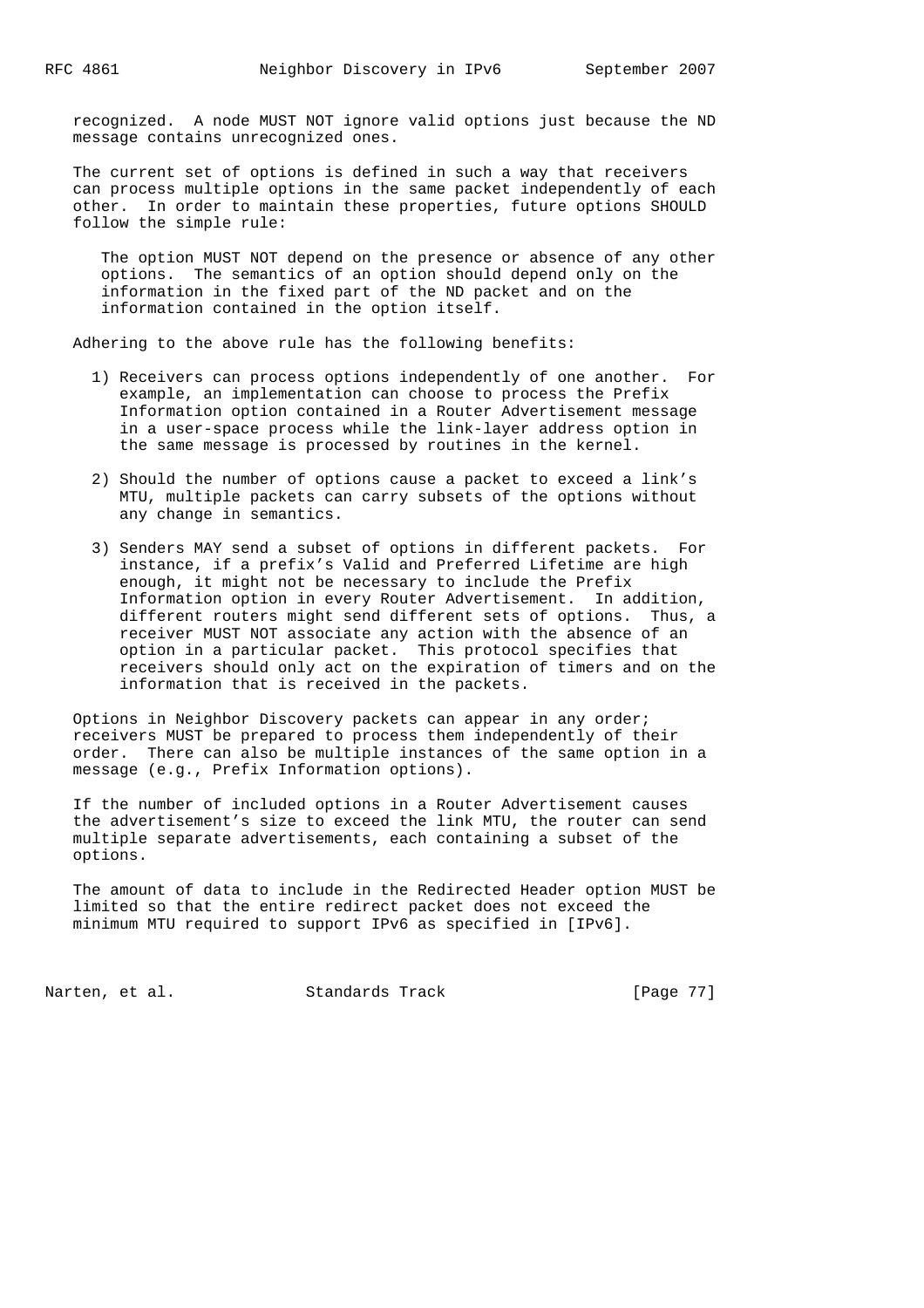All options are a multiple of 8 octets of length, ensuring appropriate alignment without any "pad" options. The fields in the options (as well as the fields in ND packets) are defined to align on their natural boundaries (e.g., a 16-bit field is aligned on a 16-bit boundary) with the exception of the 128-bit IP addresses/prefixes, which are aligned on a 64-bit boundary. The link-layer address field contains an uninterpreted octet string; it is aligned on an 8-bit boundary.

 The size of an ND packet including the IP header is limited to the link MTU. When adding options to an ND packet, a node MUST NOT exceed the link MTU.

 Future versions of this protocol may define new option types. Receivers MUST silently ignore any options they do not recognize and continue processing the message.

10. Protocol Constants

Router constants:

|                 | MAX INITIAL RTR ADVERT INTERVAL 16 seconds |                 |  |  |
|-----------------|--------------------------------------------|-----------------|--|--|
|                 | MAX INITIAL RTR ADVERTISEMENTS             | 3 transmissions |  |  |
|                 | MAX FINAL RTR ADVERTISEMENTS               | 3 transmissions |  |  |
|                 | MIN DELAY BETWEEN RAS                      | 3 seconds       |  |  |
|                 | MAX RA DELAY TIME                          | .5 seconds      |  |  |
| Host constants: |                                            |                 |  |  |
|                 | MAX RTR SOLICITATION DELAY                 | 1 second        |  |  |
|                 | RTR SOLICITATION INTERVAL                  | 4 seconds       |  |  |
|                 |                                            |                 |  |  |

Node constants:

| MAX MULTICAST SOLICIT      | 3 transmissions |
|----------------------------|-----------------|
| MAX UNICAST SOLICIT        | 3 transmissions |
| MAX ANYCAST DELAY TIME     | 1 second        |
| MAX NEIGHBOR ADVERTISEMENT | 3 transmissions |

MAX\_RTR\_SOLICITATIONS 3 transmissions

Narten, et al. Standards Track [Page 78]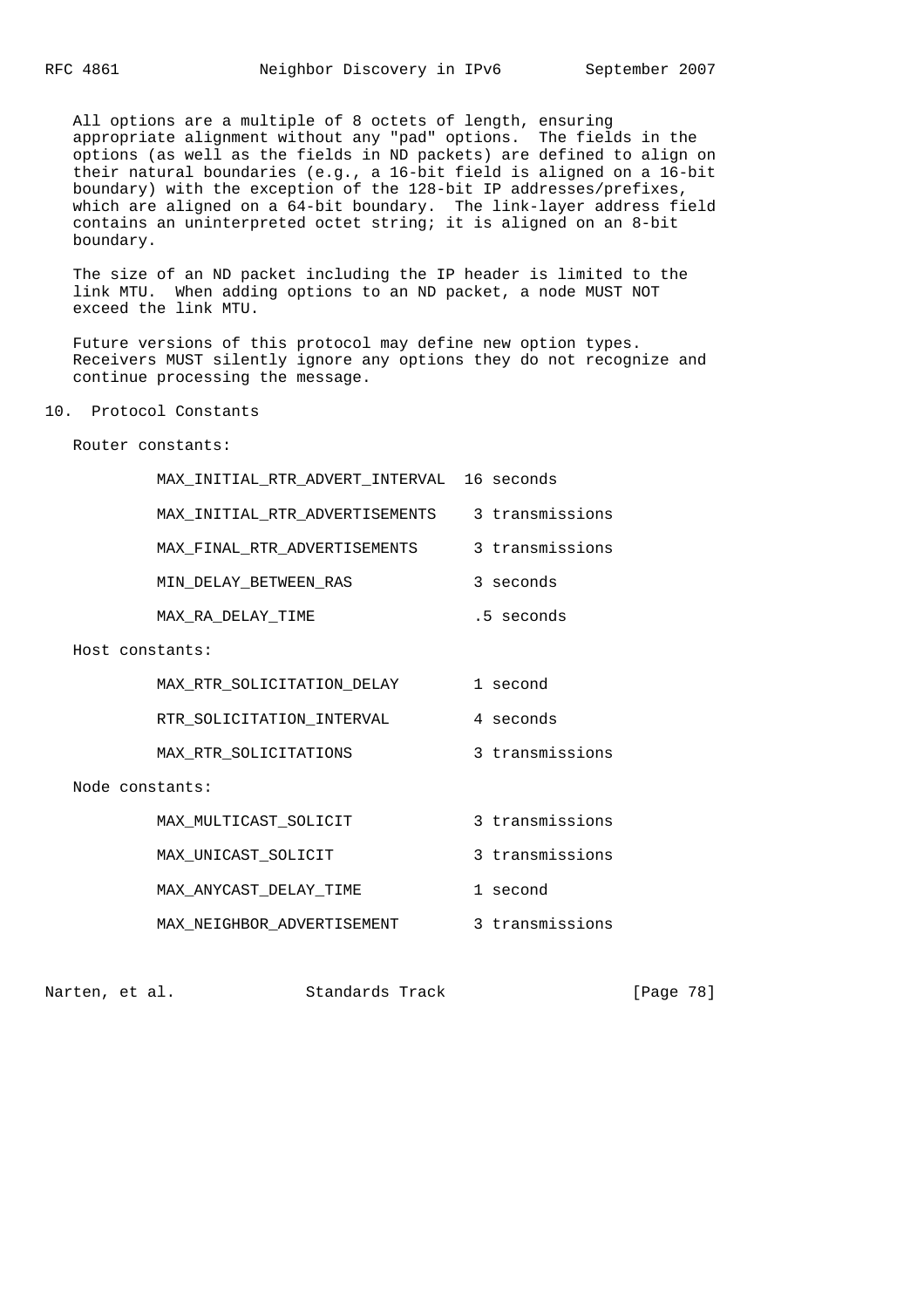| REACHABLE TIME         |     | 30,000 milliseconds |
|------------------------|-----|---------------------|
| RETRANS TIMER          |     | 1,000 milliseconds  |
| DELAY FIRST PROBE TIME |     | 5 seconds           |
| MIN RANDOM FACTOR      | . 5 |                     |
| MAX RANDOM FACTOR      |     | 1.5                 |

 Additional protocol constants are defined with the message formats in Section 4.

 All protocol constants are subject to change in future revisions of the protocol.

 The constants in this specification may be overridden by specific documents that describe how IPv6 operates over different link layers. This rule allows Neighbor Discovery to operate over links with widely varying performance characteristics.

11. Security Considerations

 Neighbor Discovery is subject to attacks that cause IP packets to flow to unexpected places. Such attacks can be used to cause denial of service but also allow nodes to intercept and optionally modify packets destined for other nodes. This section deals with the main threats related to Neighbor Discovery messages and possible security mechanisms that can mitigate these threats.

11.1. Threat Analysis

 This section discusses the main threats associated with Neighbor Discovery. A more detailed analysis can be found in [PSREQ]. The main vulnerabilities of the protocol fall under three categories:

- Denial-of-Service (DoS) attacks.
- Address spoofing attacks.
- Router spoofing attacks.

 An example of denial of service attacks is that a node on the link that can send packets with an arbitrary IP source address can both advertise itself as a default router and also send "forged" Router Advertisement messages that immediately time out all other default routers as well as all on-link prefixes. An intruder can achieve this by sending out multiple Router Advertisements, one for each legitimate router, with the source address set to the address of another router, the Router Lifetime field set to zero, and the

Narten, et al. Standards Track [Page 79]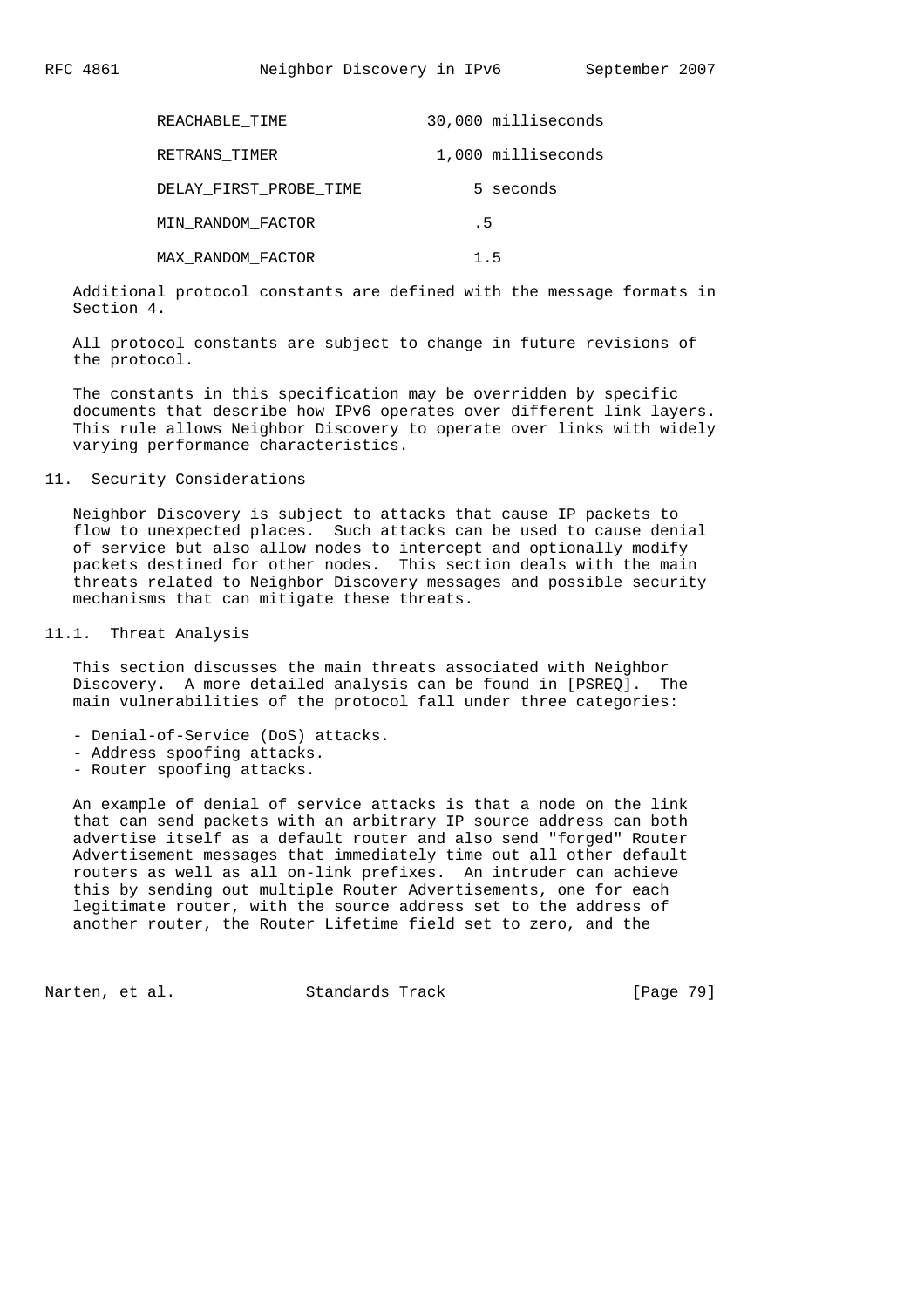Preferred and Valid lifetimes set to zero for all the prefixes. Such an attack would cause all packets, for both on-link and off-link destinations, to go to the rogue router. That router can then selectively examine, modify, or drop all packets sent on the link. The Neighbor Unreachability Detection (NUD) will not detect such a black hole as long as the rogue router politely answers the NUD probes with a Neighbor Advertisement with the R-bit set.

 It is also possible for any host to launch a DoS attack on another host by preventing it from configuring an address using [ADDRCONF]. The protocol does not allow hosts to verify whether the sender of a Neighbor Advertisement is the true owner of the IP address included in the message.

 Redirect attacks can also be achieved by any host in order to flood a victim or steal its traffic. A host can send a Neighbor Advertisement (in response to a solicitation) that contains its IP address and a victim's link-layer address in order to flood the victim with unwanted traffic. Alternatively, the host can send a Neighbor Advertisement that includes a victim's IP address and its own link-layer address to overwrite an existing entry in the sender's destination cache, thereby forcing the sender to forward all of the victim's traffic to itself.

 The trust model for redirects is the same as in IPv4. A redirect is accepted only if received from the same router that is currently being used for that destination. If a host has been redirected to another node (i.e., the destination is on-link), there is no way to prevent the target from issuing another redirect to some other destination. However, this exposure is no worse than it was before being redirected; the target host, once subverted, could always act as a hidden router to forward traffic elsewhere.

 The protocol contains no mechanism to determine which neighbors are authorized to send a particular type of message (e.g., Router Advertisements); any neighbor, presumably even in the presence of authentication, can send Router Advertisement messages thereby being able to cause denial of service. Furthermore, any neighbor can send proxy Neighbor Advertisements as well as unsolicited Neighbor Advertisements as a potential denial-of-service attack.

 Many link layers are also subject to different denial-of-service attacks such as continuously occupying the link in CSMA/CD (Carrier Sense Multiple Access with Collision Detection) networks (e.g., by sending packets closely back-to-back or asserting the collision signal on the link), or originating packets with somebody else's source MAC address to confuse, e.g., Ethernet switches. On the other hand, many of the threats discussed in this section are less

Narten, et al. Standards Track [Page 80]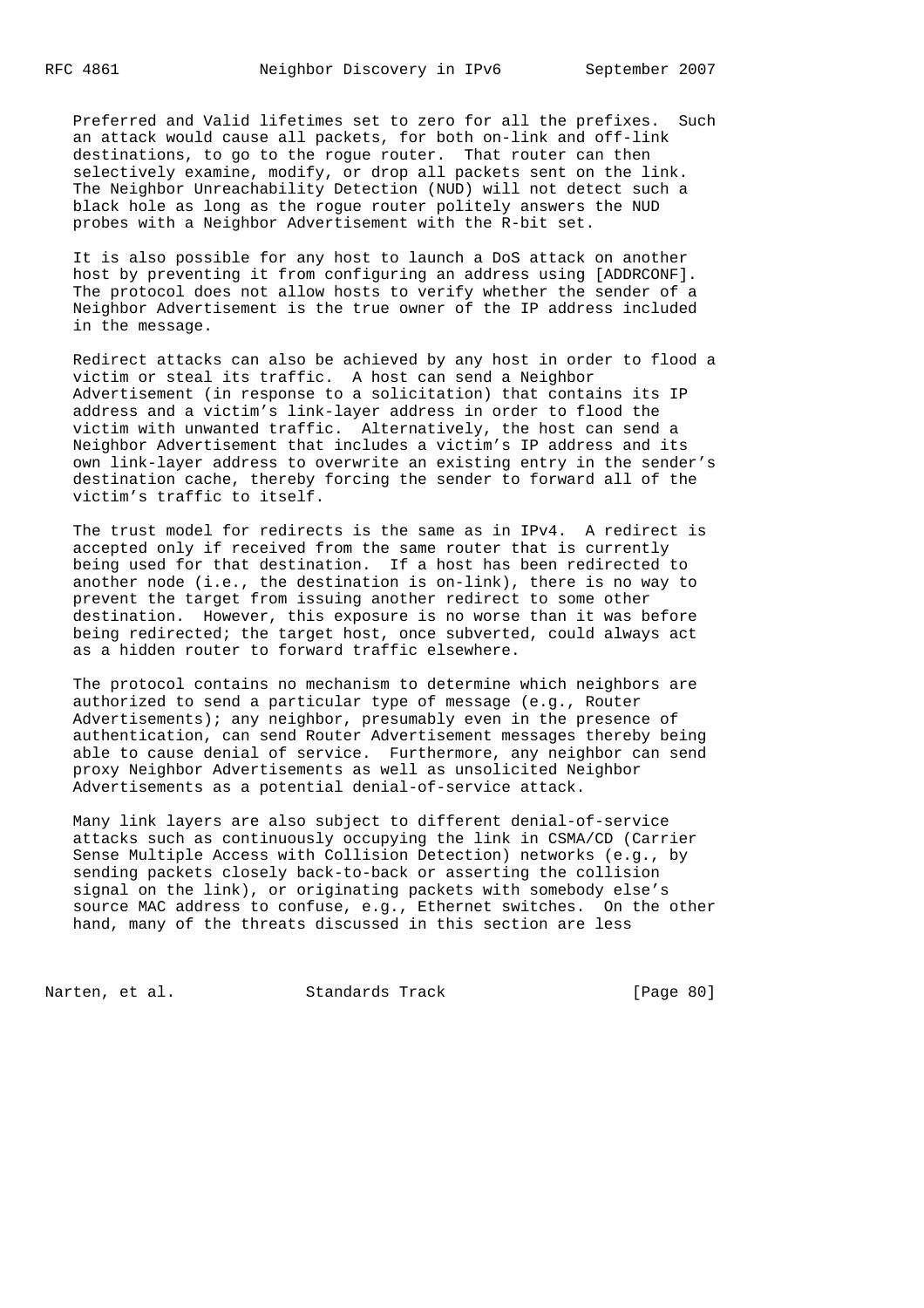effective, or non-existent, on point-to-point links, or cellular links where a host shares a link with only one neighbor, i.e., the default router.

## 11.2. Securing Neighbor Discovery Messages

 The protocol reduces the exposure to the above threats in the absence of authentication by ignoring ND packets received from off-link senders. The Hop Limit field of all received packets is verified to contain 255, the maximum legal value. Because routers decrement the Hop Limit on all packets they forward, received packets containing a Hop Limit of 255 must have originated from a neighbor.

 Cryptographic security mechanisms for Neighbor Discovery are outside the scope of this document and are defined in [SEND]. Alternatively, IPsec can be used for IP layer authentication [IPv6-SA]. The use of the Internet Key Exchange (IKE) is not suited for creating dynamic security associations that can be used to secure address resolution or neighbor solicitation messages as documented in [ICMPIKE].

 In some cases, it may be acceptable to use statically configured security associations with either [IPv6-AUTH] or [IPv6-ESP] to secure Neighbor Discovery messages. However, it is important to note that statically configured security associations are not scalable (especially when considering multicast links) and are therefore limited to small networks with known hosts. In any case, if either [IPv6-AUTH] or [IPv6-ESP] is used, ND packets MUST be verified for the purpose of authentication. Packets that fail authentication checks MUST be silently discarded.

## 12. Renumbering Considerations

 The Neighbor Discovery protocol together with IPv6 Address Autoconfiguration [ADDRCONF] provides mechanisms to aid in renumbering -- new prefixes and addresses can be introduced and old ones can be deprecated and removed.

 The robustness of these mechanisms is based on all the nodes on the link receiving the Router Advertisement messages in a timely manner. However, a host might be turned off or be unreachable for an extended period of time (i.e., a machine is powered down for months after a project terminates). It is possible to preserve robust renumbering in such cases, but it does place some constraints on how long prefixes must be advertised.

 Consider the following example in which a prefix is initially advertised with a lifetime of 2 months, but on August 1st it is determined that the prefix needs to be deprecated and removed due to

Narten, et al. Standards Track [Page 81]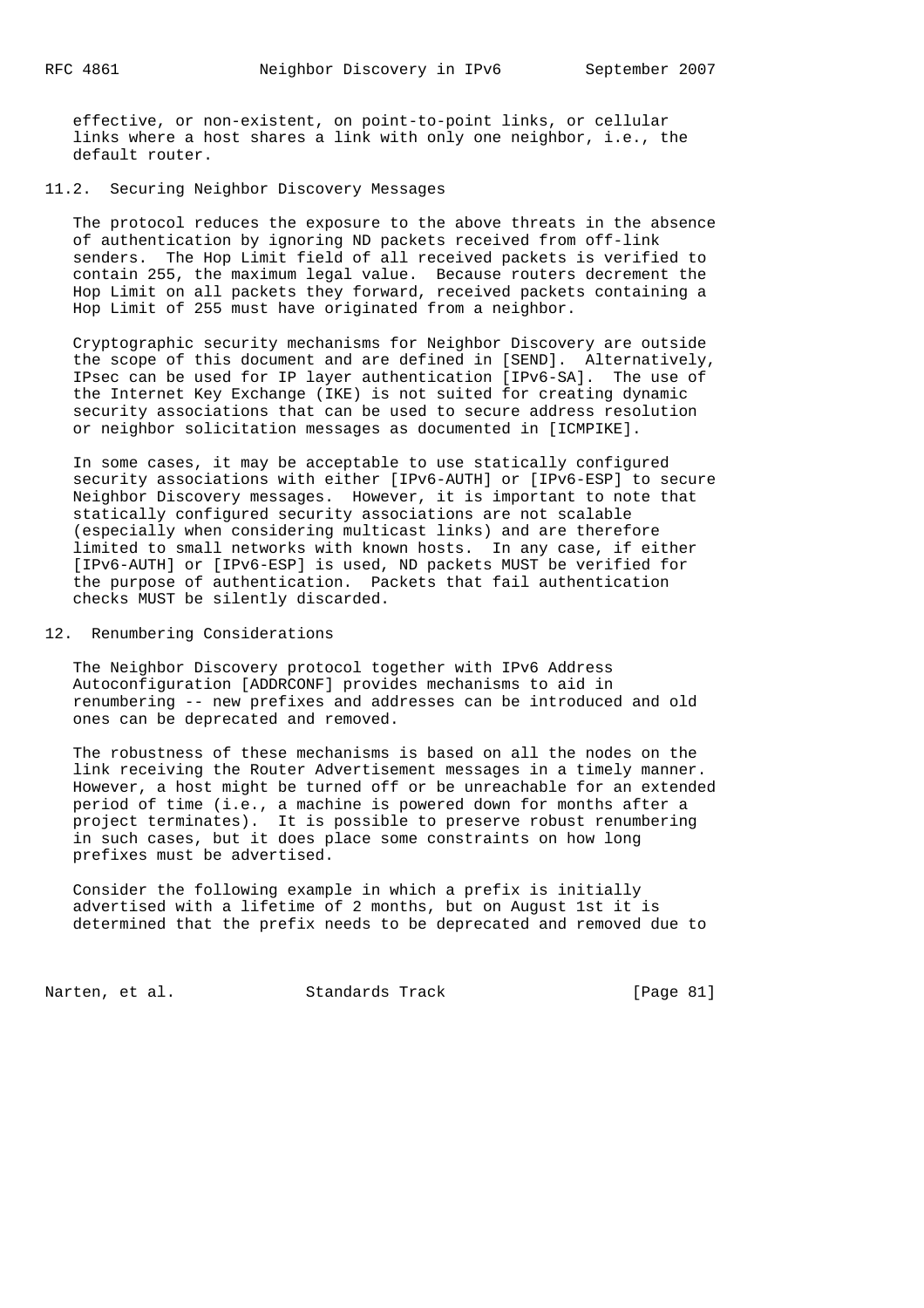renumbering by September 1st. This can be done by reducing the advertised lifetime to 1 week starting on August 1st, and as the cutoff gets closer, the lifetimes can be made shorter until by September 1st the prefix is advertised with a lifetime of 0. The point is that, if one or more nodes were unplugged from the link prior to September 1st, they might still think that the prefix is valid since the last lifetime they received was 2 months. Thus, if a node was unplugged on July 31st, it thinks the prefix is valid until September 30th. If that node is plugged back in prior to September 30th, it may continue to use the old prefix. The only way to force a node to stop using a prefix that was previously advertised with a long lifetime is to have that node receive an advertisement for that prefix that changes the lifetime downward. The solution in this example is simple: continue advertising the prefix with a lifetime of 0 from September 1st until October 1st.

 In general, in order to be robust against nodes that might be unplugged from the link, it is important to track the furthest into the future that a particular prefix can be viewed as valid by any node on the link. The prefix must then be advertised with a 0 lifetime until that point in the future. This "furthest into the future" time is simply the maximum, over all Router Advertisements, of the time the advertisement was sent, plus the prefix's lifetime contained in the advertisement.

 The above has an important implication on using infinite lifetimes. If a prefix is advertised with an infinite lifetime, and that prefix later needs to be renumbered, it is undesirable to continue advertising that prefix with a zero lifetime forever. Thus, either infinite lifetimes should be avoided or there must be a limit on how long of a time a node can be unplugged from the link before it is plugged back in again. However, it is unclear how the network administrator can enforce a limit on how long time hosts such as laptops can be unplugged from the link.

 Network administrators should give serious consideration to using relatively short lifetimes (i.e., no more than a few weeks). While it might appear that using long lifetimes would help ensure robustness, in reality, a host will be unable to communicate in the absence of properly functioning routers. Such routers will be sending Router Advertisements that contain appropriate (and current) prefixes. A host connected to a network that has no functioning routers is likely to have more serious problems than just a lack of a valid prefix and address.

Narten, et al. Standards Track [Page 82]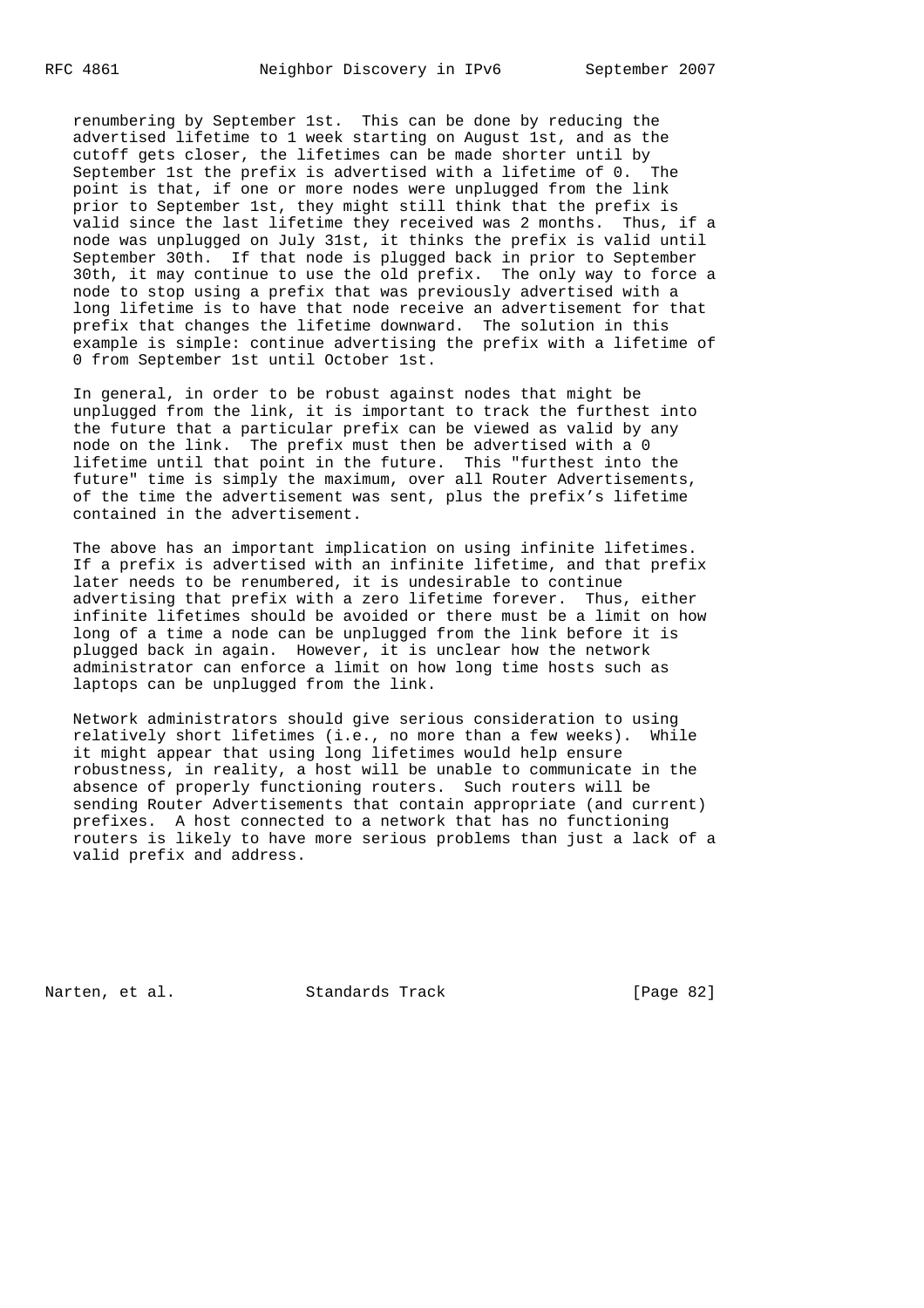The above discussion does not distinguish between the preferred and valid lifetimes. For all practical purposes, it is probably sufficient to track the valid lifetime since the preferred lifetime will not exceed the valid lifetime.

# 13. IANA Considerations

 This document does not require any new ICMPv6 types or codes to be allocated. However, existing ICMPv6 types have been updated to point to this document instead of RFC 2461. The procedure for the assignment of ICMPv6 types/codes is described in Section 6 of [ICMPv6].

 This document continues to use the following ICMPv6 message types introduced in RFC 2461 and already assigned by IANA:

| Message name           | ICMPv6 Type |
|------------------------|-------------|
| Router Solicitation    | 133         |
| Router Advertisement   | 134         |
| Neighbor Solicitation  | 135         |
| Neighbor Advertisement | 136         |
| Redirect               | 137         |

 This document continues to use the following Neighbor Discovery option types introduced in RFC 2461 and already assigned by IANA:

| Option Name               | Type |
|---------------------------|------|
| Source Link-Layer Address |      |
| Target Link-Layer Address |      |
| Prefix Information        | 2    |
| Redirected Header         |      |
|                           | ᄃ    |

 Neighbor Discovery option types are allocated using the following procedure:

 1. The IANA should allocate and permanently register new option types from IETF RFC publication. This is for all RFC types including standards track, informational, and experimental status that originate from the IETF and have been approved by the IESG for publication.

 2. IETF working groups with working group consensus and area director approval can request reclaimable Neighbor Discovery option type assignments from the IANA. The IANA will tag the values as "reclaimable in future".

Narten, et al. Standards Track [Page 83]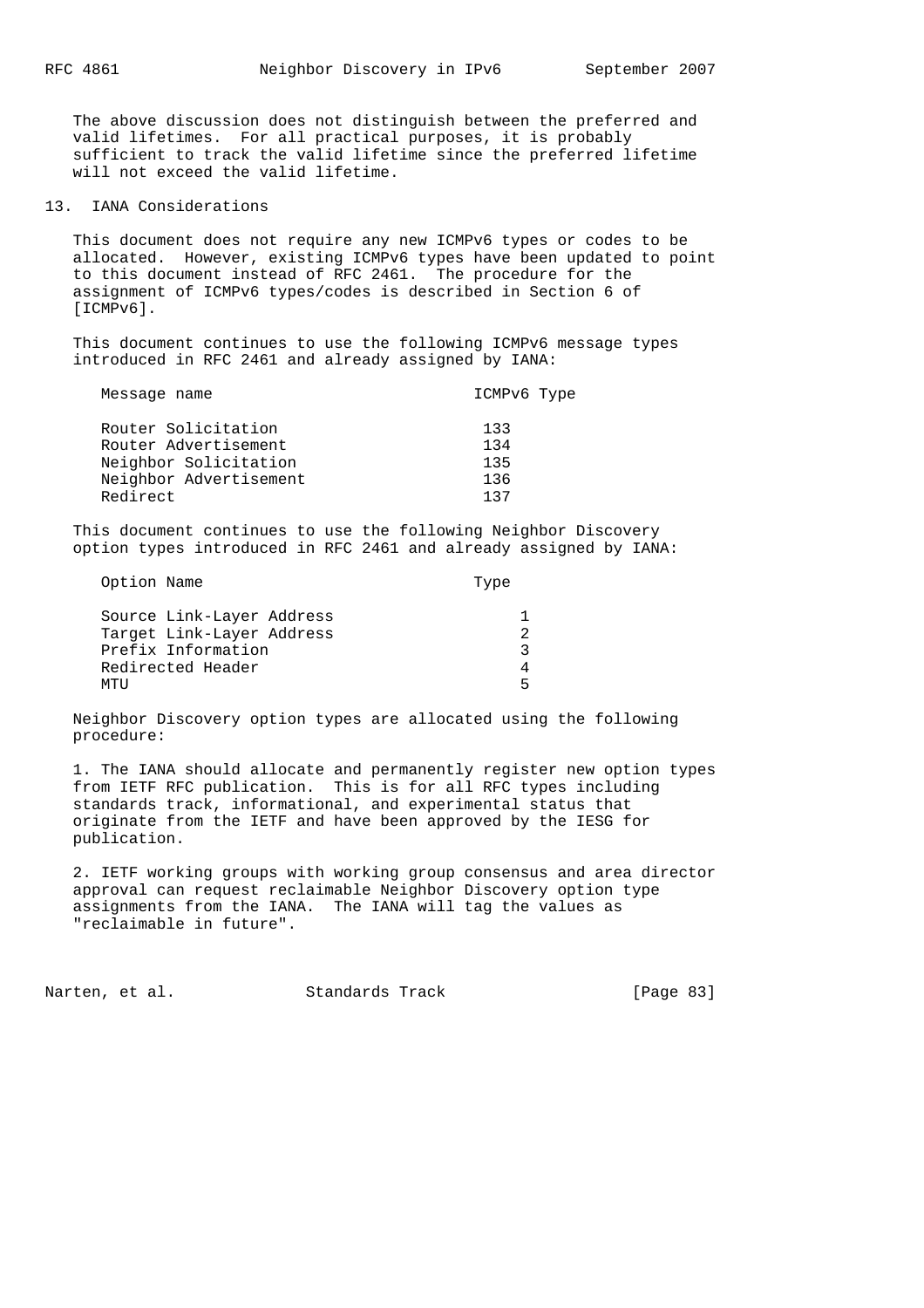The "reclaimable in the future" tag will be removed when an RFC is published documenting the protocol as defined in 1). This will make the assignment permanent and update the reference on the IANA Web pages.

 At the point where the option type values are 85% assigned, the IETF will review the assignments tagged "reclaimable in the future" and inform the IANA which ones should be reclaimed and reassigned.

 3. Requests for new option type value assignments from outside the IETF are only made through the publication of an IETF document, per 1) above. Note also that documents published as "RFC Editor contributions" [RFC3667] are not considered to be IETF documents.

## 14. References

- 14.1. Normative References
	- [ADDR-ARCH] Hinden, R. and S. Deering, "IP Version 6 Addressing Architecture", RFC 4291, February 2006.
	- [ICMPv6] Conta, A., Deering, S., and M. Gupta, Ed., "Internet Control Message Protocol (ICMPv6) for the Internet Protocol Version 6 (IPv6) Specification", RFC 4443, March 2006.
	- [IPv6] Deering, S. and R. Hinden, "Internet Protocol, Version 6 (IPv6) Specification", RFC 2460, December 1998.
	- [KEYWORDS] Bradner, S., "Key words for use in RFCs to Indicate Requirement Levels", BCP 14, RFC 2119, March 1997.

### 14.2. Informative References

- [ADDRCONF] Thomson, S., Narten, T., and T. Jinmei, "IPv6 Stateless Address Autoconfiguration", RFC 4862, September 2007.
- [ADDR-SEL] Draves, R., "Default Address Selection for Internet Protocol version 6 (IPv6)", RFC 3484, February 2003.
- [ARP] Plummer, D., "Ethernet Address Resolution Protocol: Or Converting Network Protocol Addresses to 48.bit Ethernet Address for Transmission on Ethernet Hardware", STD 37, RFC 826, November 1982.
- [ASSIGNED] Reynolds, J., Ed., "Assigned Numbers: RFC 1700 is Replaced by an On-line Database", RFC 3232, January 2002.

Narten, et al. Standards Track [Page 84]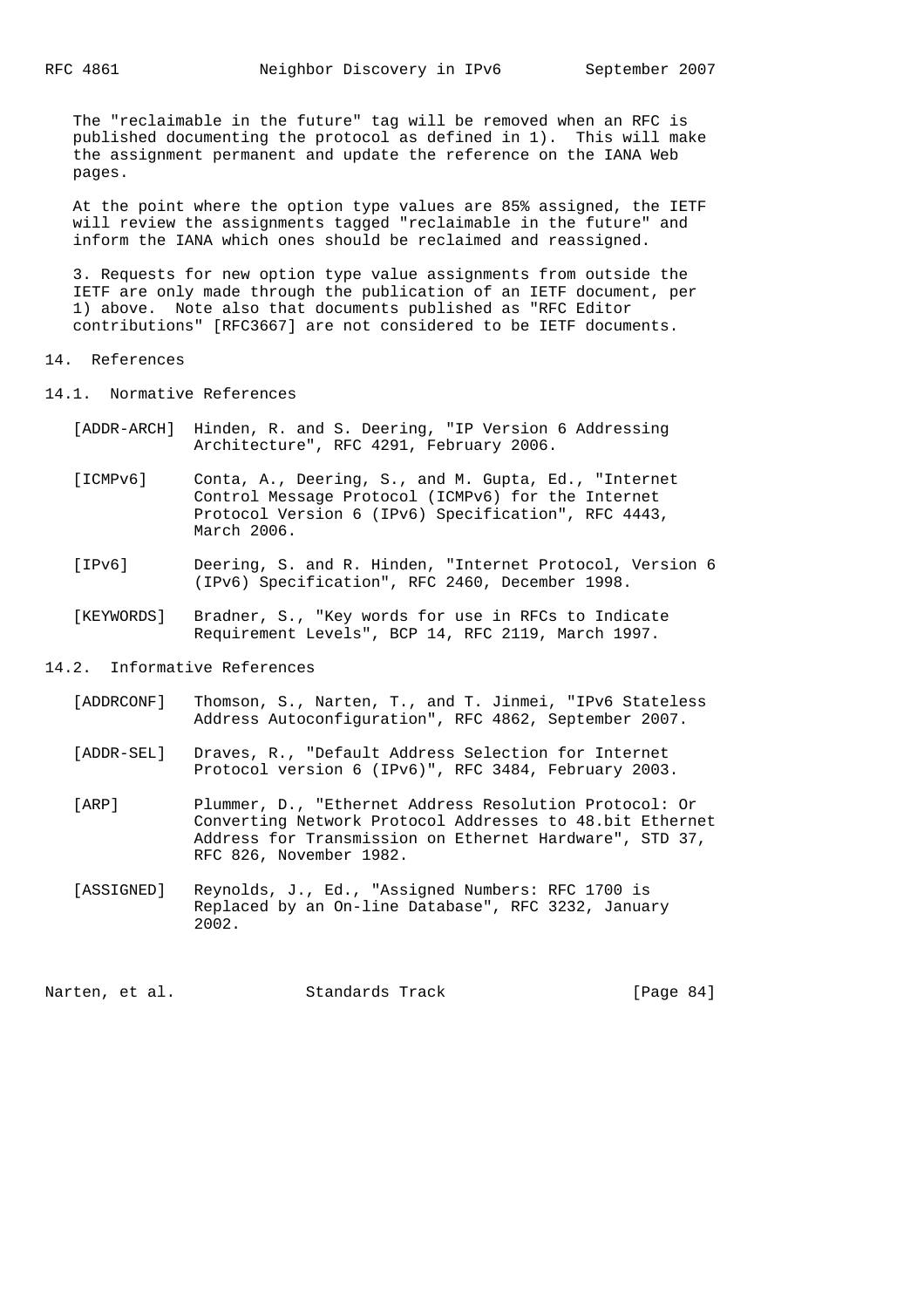- [DHCPv6] Droms, R., Ed., Bound, J., Volz, B., Lemon, T., Perkins, C., and M. Carney, "Dynamic Host Configuration Protocol for IPv6 (DHCPv6)", RFC 3315, July 2003.
	- [HR-CL] Braden, R., Ed., "Requirements for Internet Hosts Communication Layers", STD 3, RFC 1122, October 1989.
	- [ICMPIKE] Arkko, J., "Effects of ICMPv6 on IKE", Work in Progress, March 2003.
	- [ICMPv4] Postel, J., "Internet Control Message Protocol", STD 5, RFC 792, September 1981.
	- [IPv6-3GPP] Wasserman, M., Ed., "Recommendations for IPv6 in Third Generation Partnership Project (3GPP) Standards", RFC 3314, September 2002.
	- [IPv6-CELL] Arkko, J., Kuijpers, G., Soliman, H., Loughney, J., and J. Wiljakka, "Internet Protocol Version 6 (IPv6) for Some Second and Third Generation Cellular Hosts", RFC 3316, April 2003.
	- [IPv6-ETHER] Crawford, M., "Transmission of IPv6 Packets over Ethernet Networks", RFC 2464, December 1998.
	- [IPv6-SA] Kent, S. and K. Seo, "Security Architecture for the Internet Protocol", RFC 4301, December 2005.
	- [IPv6-AUTH] Kent, S., "IP Authentication Header", RFC 4302, December 2005.
	- [IPv6-ESP] Kent, S., "IP Encapsulating Security Payload (ESP)", RFC 4303, December 2005.
	- [IPv6-NBMA] Armitage, G., Schulter, P., Jork, M., and G. Harter, "IPv6 over Non-Broadcast Multiple Access (NBMA) networks", RFC 2491, January 1999.
	- [LD-SHRE] Hinden, R. and D. Thaler, "IPv6 Host-to-Router Load Sharing", RFC 4311, November 2005.
	- [MIPv6] Johnson, D., Perkins, C., and J. Arkko, "Mobility Support in IPv6", RFC 3775, June 2004.
	- [MLD] Deering, S., Fenner, W., and B. Haberman, "Multicast Listener Discovery (MLD) for IPv6", RFC 2710, October 1999.

Narten, et al. Standards Track [Page 85]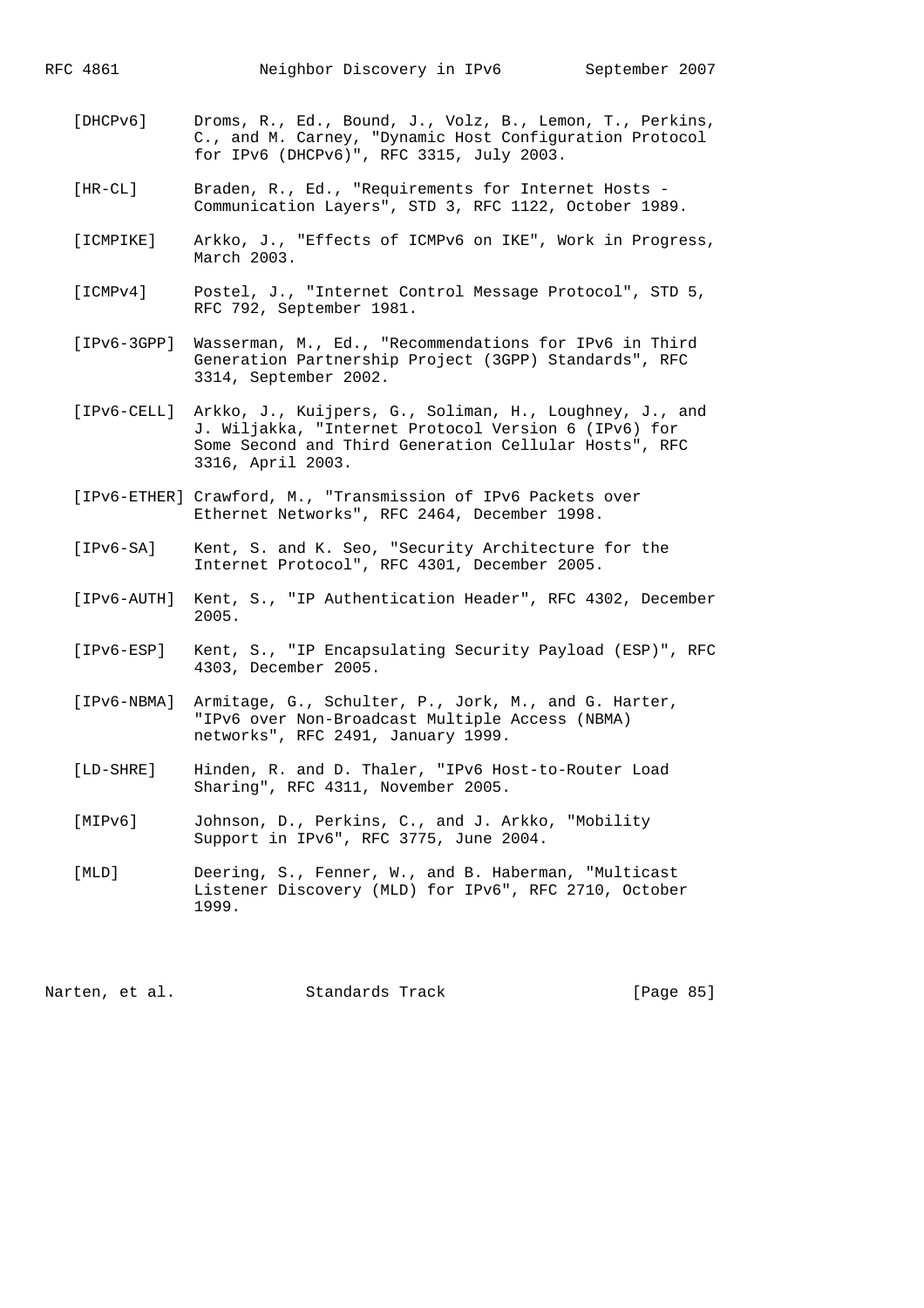| RFC 4861   | Neighbor Discovery in IPv6<br>September 2007                                                                                                                               |
|------------|----------------------------------------------------------------------------------------------------------------------------------------------------------------------------|
| [MLDv2]    | Vida, R., Ed., and L. Costa, Ed., "Multicast Listener<br>Discovery Version 2 (MLDv2) for IPv6", RFC 3810, June<br>2004.                                                    |
| [PSREQ]    | Nikander, P., Ed., Kempf, J., and E. Nordmark, "IPv6<br>Neighbor Discovery (ND) Trust Models and Threats", RFC<br>3756, May 2004.                                          |
| [RAND]     | Eastlake, D., 3rd, Schiller, J., and S. Crocker,<br>"Randomness Requirements for Security", BCP 106, RFC<br>4086, June 2005.                                               |
| [RDISC]    | Deering, S., Ed., "ICMP Router Discovery Messages", RFC<br>1256, September 1991.                                                                                           |
| [RFC3667]  | Bradner, S., "IETF Rights in Contributions", RFC 3667,<br>February 2004.                                                                                                   |
| [RTSEL]    | Draves, R. and D. Thaler, "Default Router Preferences<br>and More-Specific Routes", RFC 4191, November 2005.                                                               |
| [SH-MEDIA] | Braden, B., Postel, J., and Y. Rekhter, "Internet<br>Architecture Extensions for Shared Media", RFC 1620, May<br>1994.                                                     |
| [SEND]     | Arkko, J., Ed., Kempf, J., Zill, B., and P. Nikander,<br>"SEcure Neighbor Discovery (SEND)", RFC 3971, March<br>2005.                                                      |
| [SYNC]     | S. Floyd, V. Jacobson, "The Synchronization of Periodic<br>Routing Messages", IEEE/ACM Transactions on Networking,<br>April 1994. ftp://ftp.ee.lbl.gov/papers/sync_94.ps.Z |

Narten, et al. Standards Track [Page 86]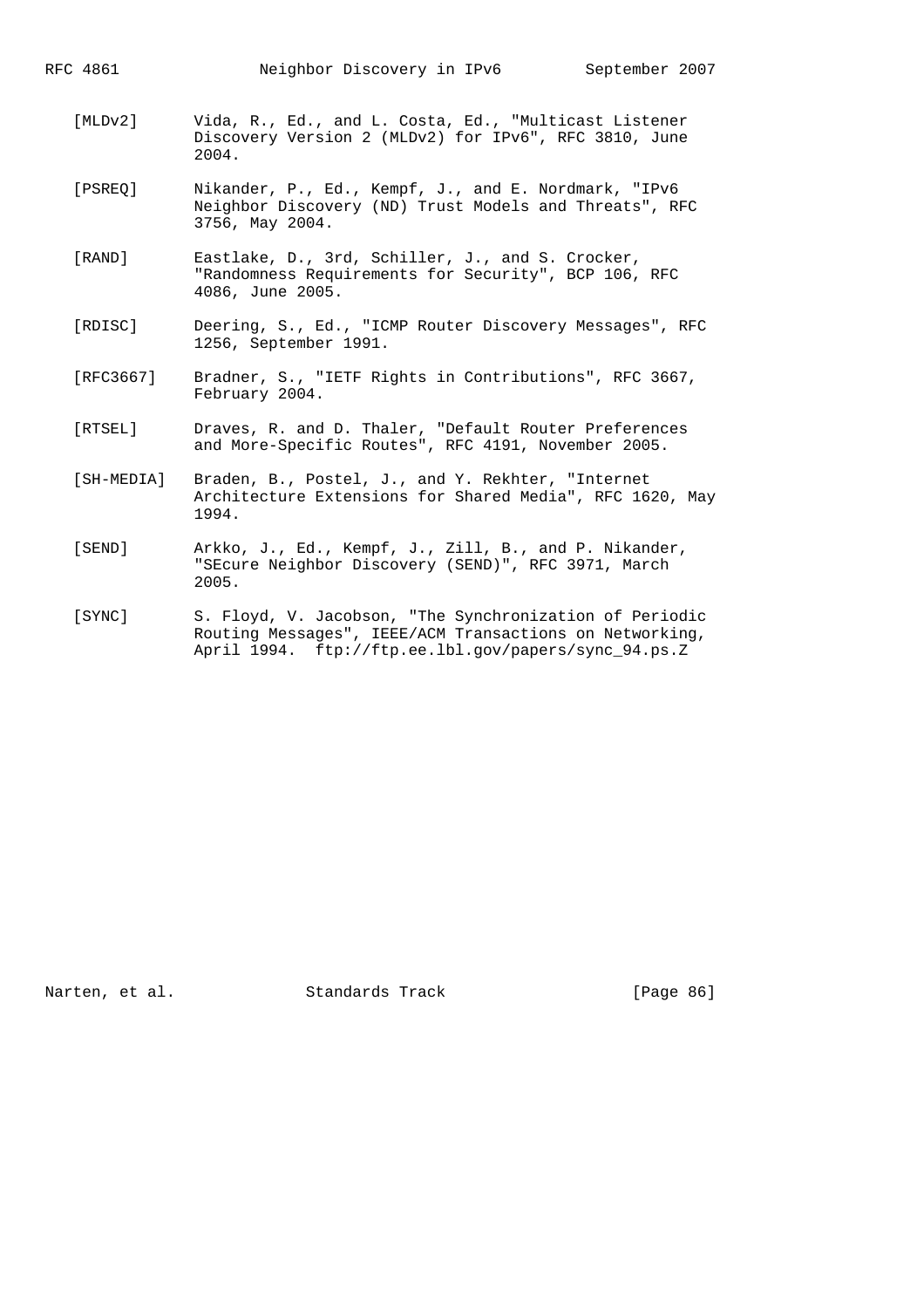### Appendix A: Multihomed Hosts

 There are a number of complicating issues that arise when Neighbor Discovery is used by hosts that have multiple interfaces. This section does not attempt to define the proper operation of multihomed hosts with regard to Neighbor Discovery. Rather, it identifies issues that require further study. Implementors are encouraged to experiment with various approaches to making Neighbor Discovery work on multihomed hosts and to report their experiences. Further work related to this problem can be found in [RTSEL].

 If a multihomed host receives Router Advertisements on all of its interfaces, it will (probably) have learned on-link prefixes for the addresses residing on each link. When a packet must be sent through a router, however, selecting the "wrong" router can result in a suboptimal or non-functioning path. There are number of issues to consider:

- 1) In order for a router to send a redirect, it must determine that the packet it is forwarding originates from a neighbor. The standard test for this case is to compare the source address of the packet to the list of on-link prefixes associated with the interface on which the packet was received. If the originating host is multihomed, however, the source address it uses may belong to an interface other than the interface from which it was sent. In such cases, a router will not send redirects, and suboptimal routing is likely. In order to be redirected, the sending host must always send packets out the interface corresponding to the outgoing packet's source address. Note that this issue never arises with non-multihomed hosts; they only have one interface. Additional discussion on this topic can be found in RFC 1122 under Section 3.3.4.2.
	- 2) If the selected first-hop router does not have a route at all for the destination, it will be unable to deliver the packet. However, the destination may be reachable through a router on one of the other interfaces. Neighbor Discovery does not address this scenario; it does not arise in the non-multihomed case.
	- 3) Even if the first-hop router does have a route for a destination, there may be a better route via another interface. No mechanism exists for the multihomed host to detect this situation.

 If a multihomed host fails to receive Router Advertisements on one or more of its interfaces, it will not know (in the absence of configured information) which destinations are on-link on the

Narten, et al. Standards Track [Page 87]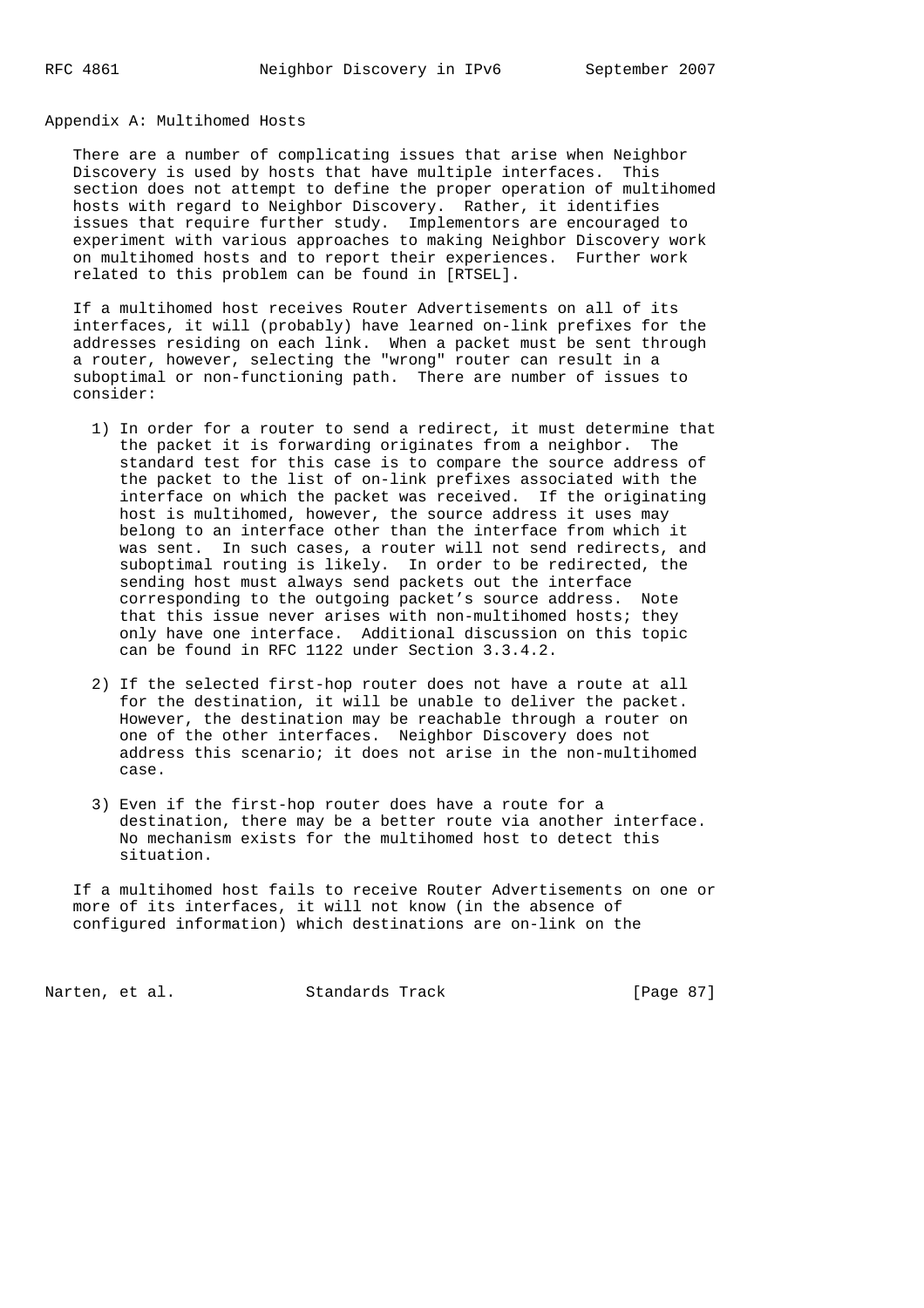affected interface(s). This leads to the following problem: If Router Advertisements are received on some, but not all, interfaces, a multihomed host could choose to only send packets out on the interfaces on which it has received Router Advertisements. A key assumption made here, however, is that routers on those other interfaces will be able to route packets to the ultimate destination, even when those destinations reside on the subnet to which the sender connects, but has no on-link prefix information. Should the assumption be FALSE, communication would fail. Even if the assumption holds, packets will traverse a suboptimal path.

#### Appendix B: Future Extensions

Possible extensions for future study are:

- o Using dynamic timers to be able to adapt to links with widely varying delay. Measuring round-trip times, however, requires acknowledgments and sequence numbers in order to match received Neighbor Advertisements with the actual Neighbor Solicitation that triggered the advertisement. Implementors wishing to experiment with such a facility could do so in a backwards-compatible way by defining a new option carrying the necessary information. Nodes not understanding the option would simply ignore it.
- o Adding capabilities to facilitate the operation over links that currently require hosts to register with an address resolution server. This could, for instance, enable routers to ask hosts to send them periodic unsolicited advertisements. Once again, this can be added using a new option sent in the Router Advertisements.
- o Adding additional procedures for links where asymmetric and non transitive reachability is part of normal operations. Such procedures might allow hosts and routers to find usable paths on, e.g., radio links.

Narten, et al. Standards Track [Page 88]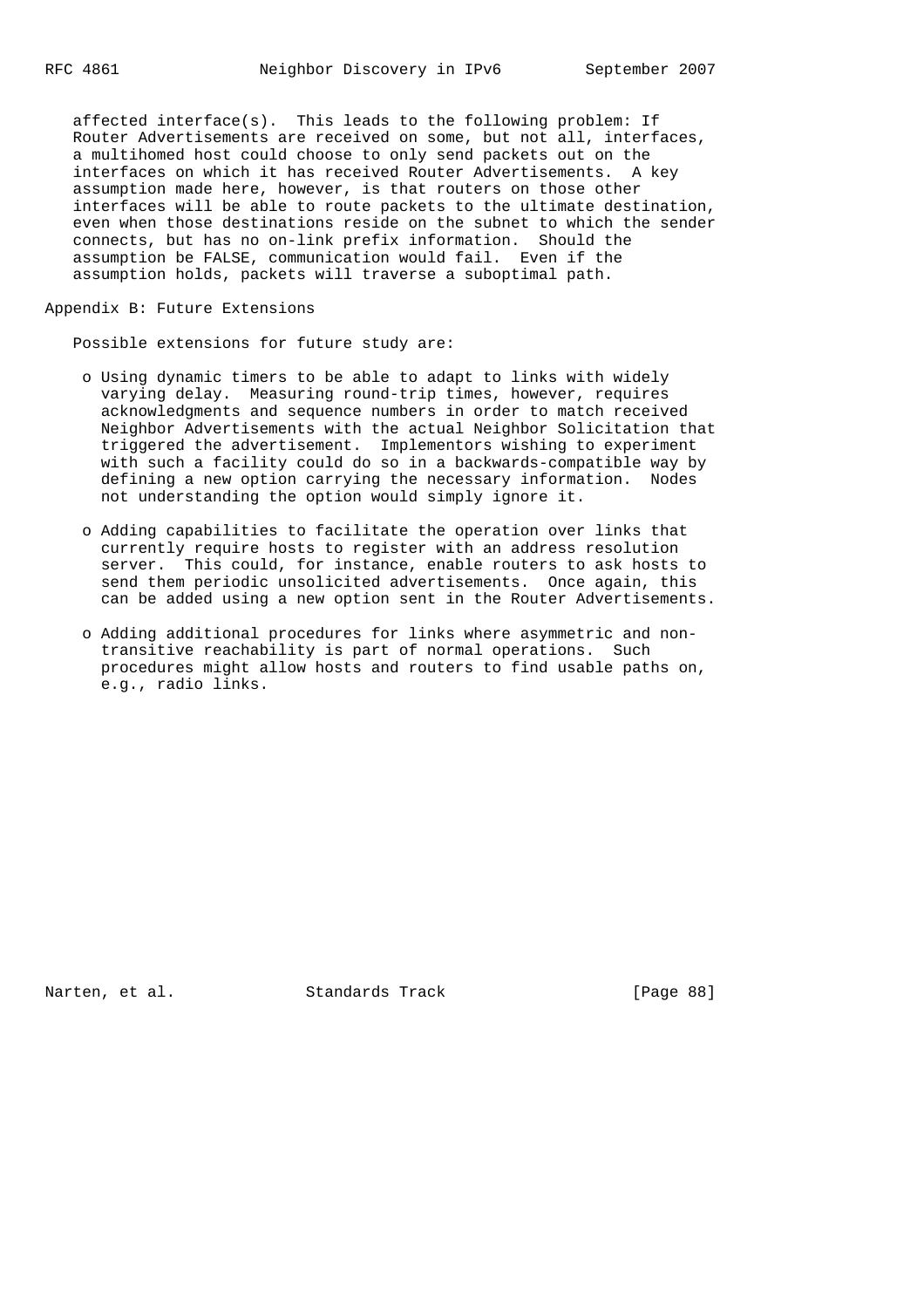Appendix C: State Machine for the Reachability State

 This appendix contains a summary of the rules specified in Sections 7.2 and 7.3. This document does not mandate that implementations adhere to this model as long as their external behavior is consistent with that described in this document.

 When performing address resolution and Neighbor Unreachability Detection the following state transitions apply using the conceptual model:

| State        | Event                                                                   | Action                                                        | New state        |
|--------------|-------------------------------------------------------------------------|---------------------------------------------------------------|------------------|
|              | Packet to send.                                                         | Create entry.<br>Send multicast NS.<br>Start retransmit timer | INCOMPLETE       |
| INCOMPLETE   | Retransmit timeout,<br>less than N<br>retransmissions.                  | Retransmit NS<br>Start retransmit<br>timer                    | INCOMPLETE       |
| INCOMPLETE   | Retransmit timeout,<br>N or more<br>retransmissions.                    | Discard entry<br>Send ICMP error                              |                  |
| INCOMPLETE   | NA, Solicited=0,<br>Override=any                                        | Record link-layer<br>address. Send queued<br>packets.         | STALE            |
| INCOMPLETE   | NA, Solicited=1,<br>Override=any                                        | Record link-layer<br>address. Send queued<br>packets.         | REACHABLE        |
| INCOMPLETE   | NA, Solicited=any,<br>Override=any, No<br>Link-layer address            | Update content of<br>IsRouter flag                            | unchanged        |
|              | NS, RS, Redirect<br>No link-layer address                               |                                                               |                  |
| ! INCOMPLETE | NA, Solicited=1,<br>Override=0<br>Same link-layer<br>address as cached. |                                                               | <b>REACHABLE</b> |
| ! INCOMPLETE | NA, Solicited=any,<br>Override=any, No<br>link-layer address            | Update content of<br>IsRouter flag.                           | unchanged        |
|              |                                                                         |                                                               |                  |

Narten, et al. Standards Track [Page 89]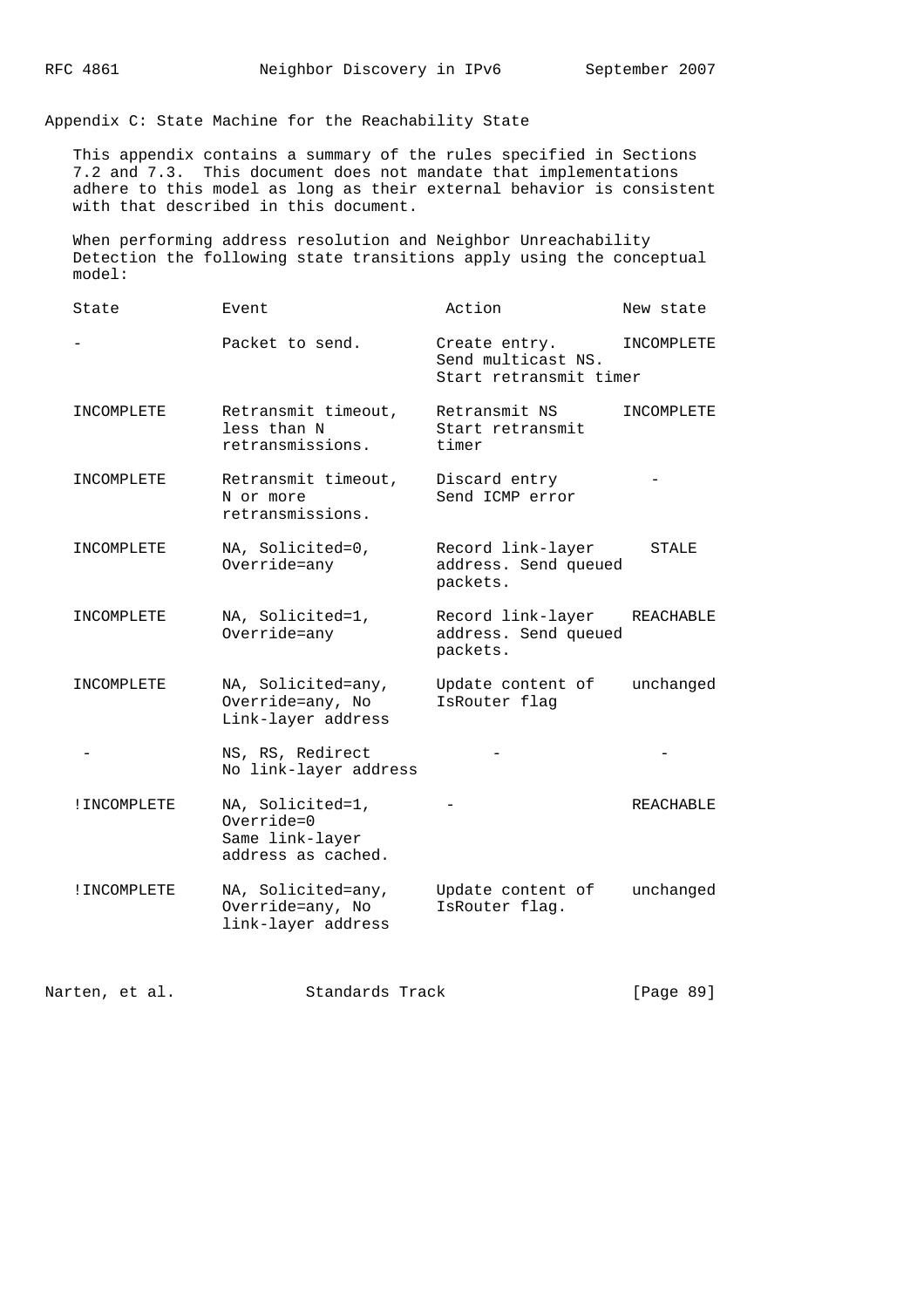| RFC 4861                 | Neighbor Discovery in IPv6                                                     |                                                       | September 2007 |
|--------------------------|--------------------------------------------------------------------------------|-------------------------------------------------------|----------------|
| REACHABLE                | NA, Solicited=1,<br>Override=0<br>Different link-layer<br>address than cached. |                                                       | STALE          |
| STALE, PROBE<br>Or DELAY | NA, Solicited=1,<br>Override=0<br>Different link-layer<br>address than cached. |                                                       | unchanged      |
| ! INCOMPLETE             | NA, Solicited=1,<br>Override=1                                                 | Record link-layer<br>address (if<br>different).       | REACHABLE      |
| ! INCOMPLETE             | NA, Solicited=0,<br>Override=0                                                 |                                                       | unchanged      |
| ! INCOMPLETE             | NA, Solicited=0,<br>$Override=1$<br>Same link-layer<br>address as cached.      |                                                       | unchanged      |
| ! INCOMPLETE             | NA, Solicited=0,<br>Override=1<br>Different link-layer<br>address than cached. | Record link-layer<br>address.                         | STALE          |
| ! INCOMPLETE             | upper-layer reachability -<br>confirmation                                     |                                                       | REACHABLE      |
| REACHABLE                | timeout, more than<br>N seconds since<br>reachability confirm.                 |                                                       | STALE          |
| STALE                    | Sending packet                                                                 | Start delay timer                                     | DELAY          |
| DELAY                    | Delay timeout                                                                  | Send unicast NS probe PROBE<br>Start retransmit timer |                |
| PROBE                    | Retransmit timeout, Retransmit NS<br>less than N<br>retransmissions.           |                                                       | PROBE          |
| PROBE                    | Retransmit timeout, Discard entry<br>N or more<br>retransmissions.             |                                                       |                |

Narten, et al. Standards Track [Page 90]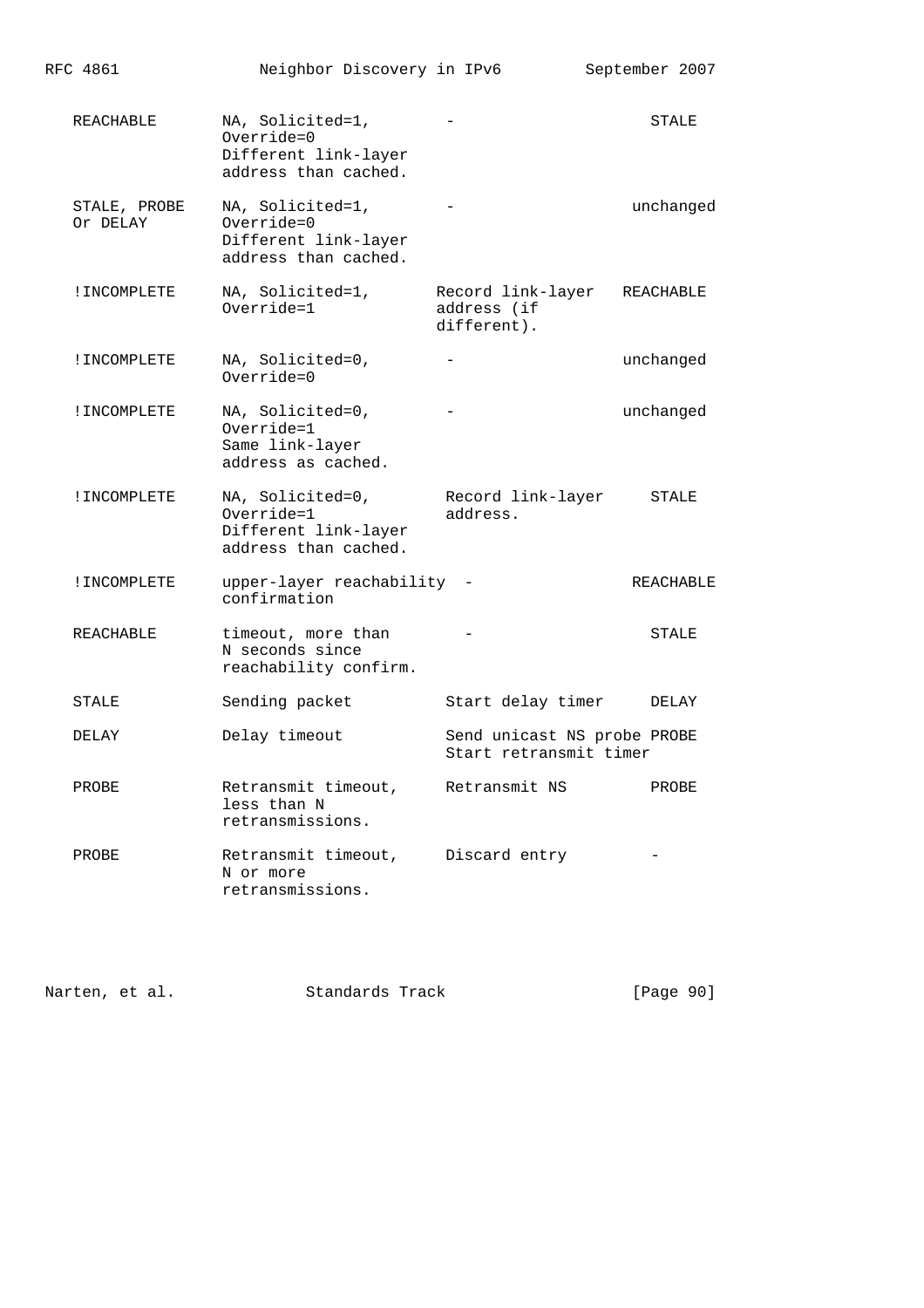The state transitions for receiving unsolicited information other than Neighbor Advertisement messages apply to either the source of the packet (for Neighbor Solicitation, Router Solicitation, and Router Advertisement messages) or the target address (for Redirect messages) as follows:

| State        | Event                                                                | Action                                                | New state |
|--------------|----------------------------------------------------------------------|-------------------------------------------------------|-----------|
|              | NS, RS, RA, Redirect                                                 | Create entry.                                         | STALE     |
| INCOMPLETE   | NS, RS, RA, Redirect                                                 | Record link-layer<br>address. Send queued<br>packets. | STALE     |
| ! INCOMPLETE | NS, RS, RA, Redirect<br>Different link-layer<br>address than cached. | Update link-layer<br>address                          | STALE     |
| INCOMPLETE   | NS, RS No link-layer<br>address                                      |                                                       | unchanged |
| ! INCOMPLETE | NS, RS, RA, Redirect<br>Same link-layer<br>address as cached.        |                                                       | unchanged |

Appendix D: Summary of IsRouter Rules

 This appendix presents a summary of the rules for maintaining the IsRouter flag as specified in this document.

 The background for these rules is that the ND messages contain, either implicitly or explicitly, information that indicates whether or not the sender (or Target Address) is a host or a router. The following assumptions are used:

- The sender of a Router Advertisement is implicitly assumed to be a router.
- Neighbor Solicitation messages do not contain either an implicit or explicit indication about the sender. Both hosts and routers send such messages.
- Neighbor Advertisement messages contain an explicit "IsRouter flag", the R-bit.

Narten, et al. Standards Track [Page 91]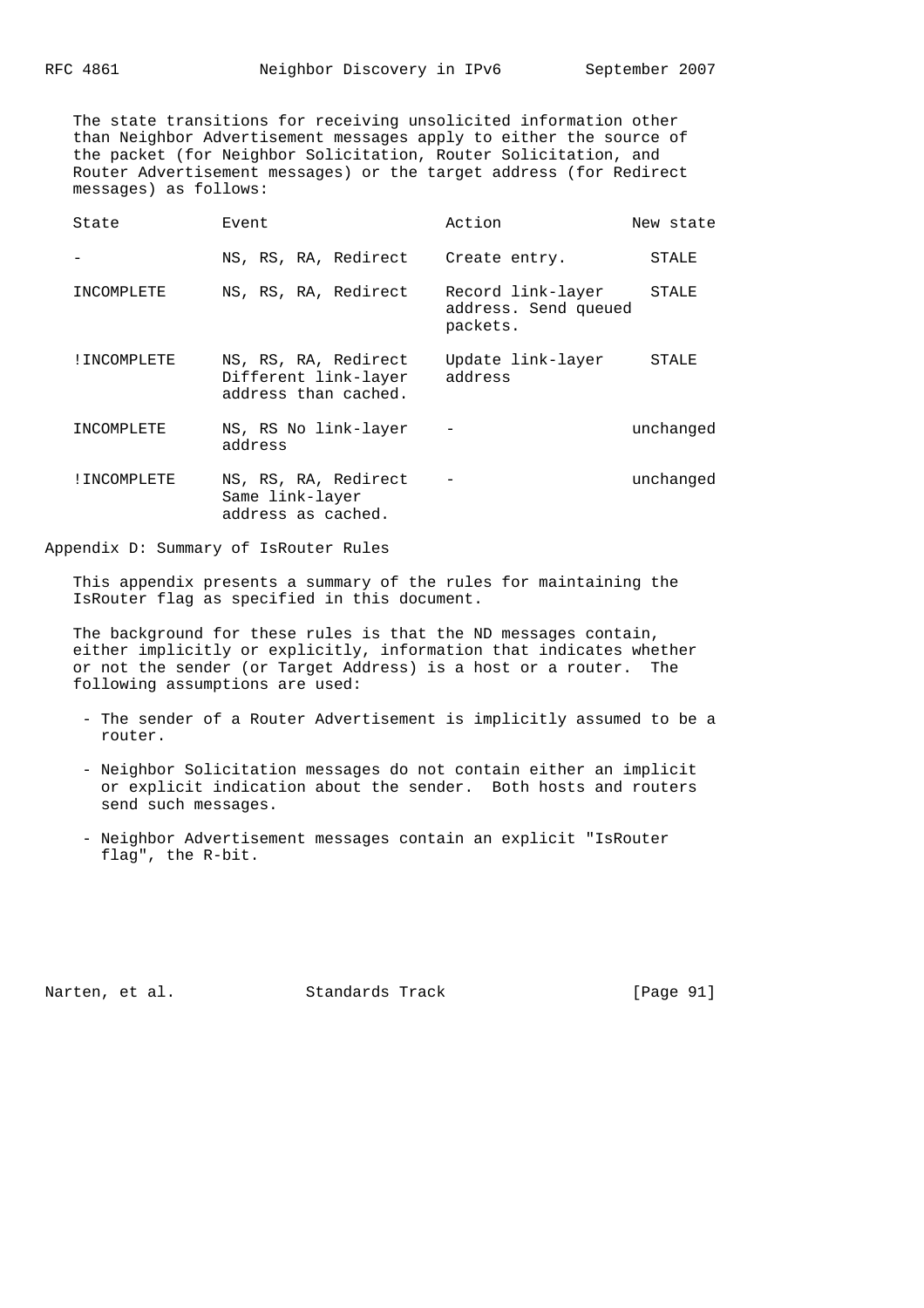- The target of the redirect, when the target differs from the destination address in the packet being redirected, is implicitly assumed to be a router. This is a natural assumption since that node is expected to be able to forward the packets towards the destination.
- The target of the redirect, when the target is the same as the destination, does not carry any host vs. router information. All that is known is that the destination (i.e., target) is on-link but it could be either a host or a router.

 The rules for setting the IsRouter flag are based on the information content above. If an ND message contains explicit or implicit information, the receipt of the message will cause the IsRouter flag to be updated. But when there is no host vs. router information in the ND message, the receipt of the message MUST NOT cause a change to the IsRouter state. When the receipt of such a message causes a Neighbor Cache entry to be created, this document specifies that the IsRouter flag be set to FALSE. There is greater potential for mischief when a node incorrectly thinks a host is a router, than the other way around. In these cases, a subsequent Neighbor Advertisement or Router Advertisement message will set the correct IsRouter value.

#### Appendix E: Implementation Issues

E.1. Reachability Confirmations

 Neighbor Unreachability Detection requires explicit confirmation that a forward-path is functioning properly. To avoid the need for Neighbor Solicitation probe messages, upper-layer protocols should provide such an indication when the cost of doing so is small. Reliable connection-oriented protocols such as TCP are generally aware when the forward-path is working. When TCP sends (or receives) data, for instance, it updates its window sequence numbers, sets and cancels retransmit timers, etc. Specific scenarios that usually indicate a properly functioning forward-path include:

- Receipt of an acknowledgment that covers a sequence number (e.g., data) not previously acknowledged indicates that the forward path was working at the time the data was sent.
- Completion of the initial three-way handshake is a special case of the previous rule; although no data is sent during the handshake, the SYN flags are counted as data from the sequence number perspective. This applies to both the SYN+ACK for the active open and the ACK of that packet on the passively opening peer.

Narten, et al. Standards Track [Page 92]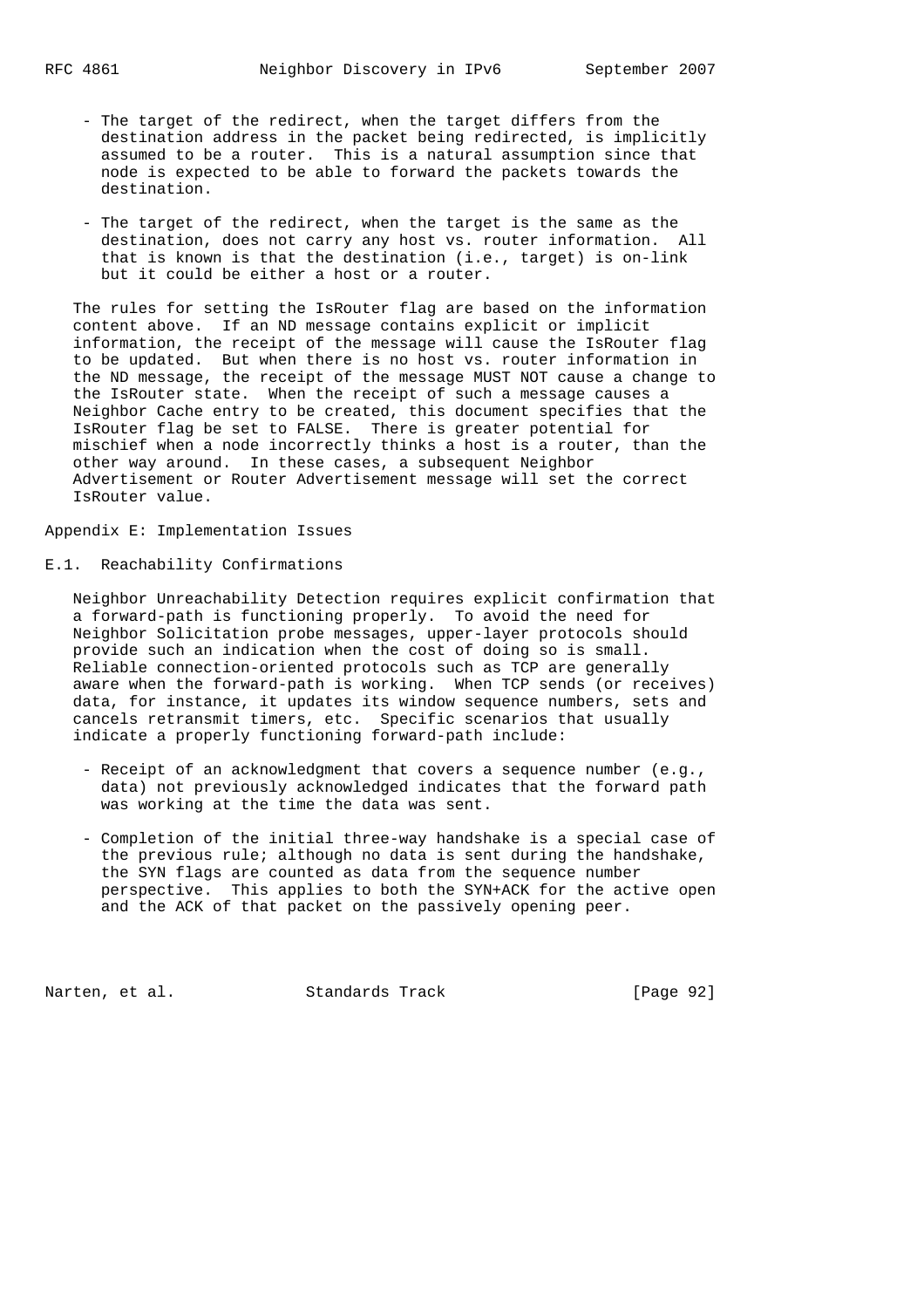- Receipt of new data (i.e., data not previously received) indicates that the forward-path was working at the time an acknowledgment was sent that advanced the peer's send window that allowed the new data to be sent.

 To minimize the cost of communicating reachability information between the TCP and IP layers, an implementation may wish to rate limit the reachability confirmations its sends IP. One possibility is to process reachability only every few packets. For example, one might update reachability information once per round-trip time, if an implementation only has one round-trip timer per connection. For those implementations that cache Destination Cache entries within control blocks, it may be possible to update the Neighbor Cache entry directly (i.e., without an expensive lookup) once the TCP packet has been demultiplexed to its corresponding control block. For other implementations, it may be possible to piggyback the reachability confirmation on the next packet submitted to IP assuming that the implementation guards against the piggybacked confirmation becoming stale when no packets are sent to IP for an extended period of time.

 TCP must also guard against thinking "stale" information indicates current reachability. For example, new data received 30 minutes after a window has opened up does not constitute a confirmation that the path is currently working; it merely indicates that 30 minutes ago the window update reached the peer, i.e., the path was working at that point in time. An implementation must also take into account TCP zero-window probes that are sent even if the path is broken and the window update did not reach the peer.

 For UDP-based applications (Remote Procedure Call (RPC), DNS), it is relatively simple to make the client send reachability confirmations when the response packet is received. It is more difficult and in some cases impossible for the server to generate such confirmations since there is no flow control, i.e., the server cannot determine whether a received request indicates that a previous response reached the client.

 Note that an implementation cannot use negative upper-layer advice as a replacement for the Neighbor Unreachability Detection algorithm. Negative advice (e.g., from TCP when there are excessive retransmissions) could serve as a hint that the forward path from the sender of the data might not be working. But it would fail to detect when the path from the receiver of the data is not functioning, causing none of the acknowledgment packets to reach the sender.

Narten, et al. Standards Track [Page 93]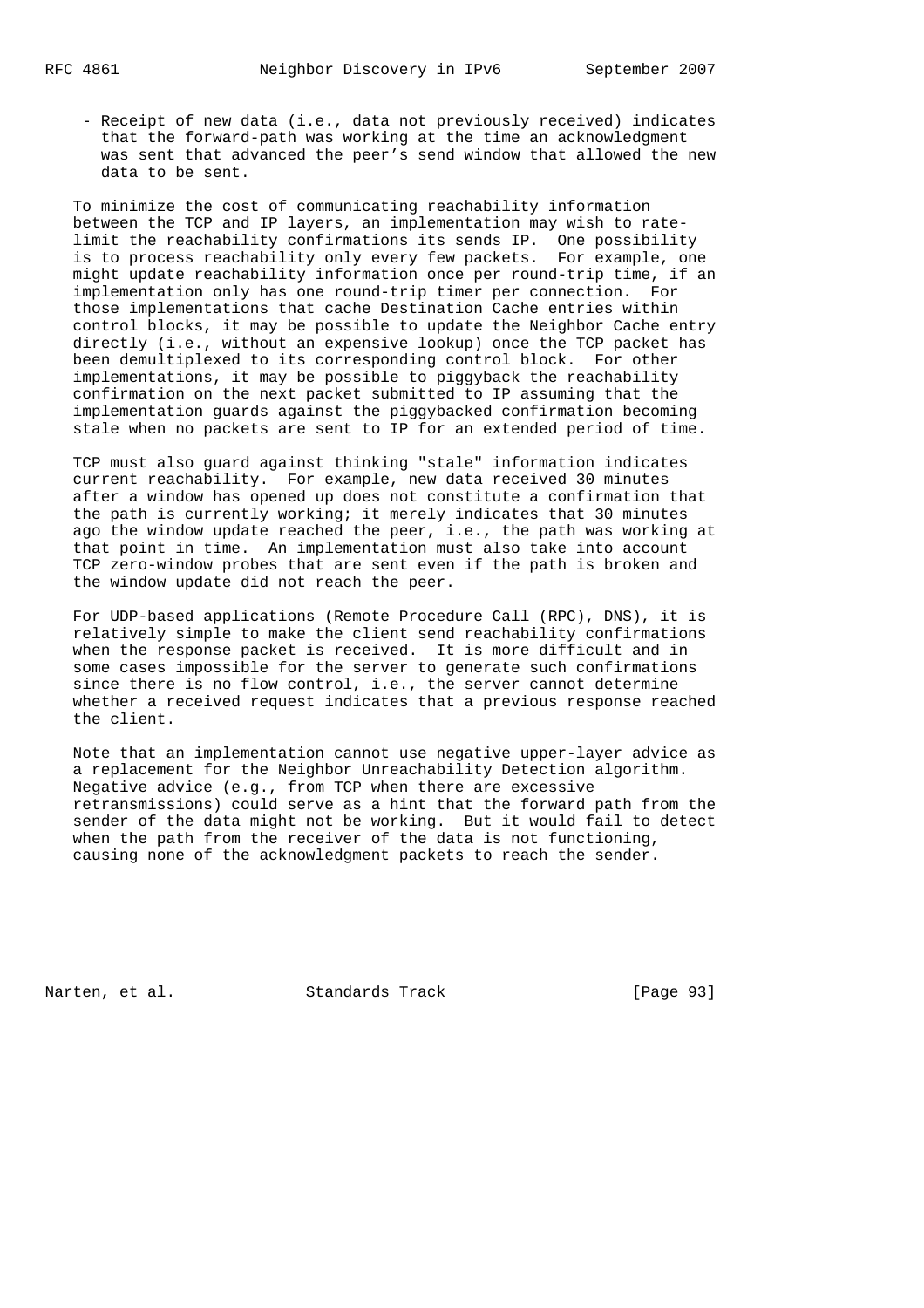Appendix F: Changes from RFC 2461

- o Removed references to IPsec AH and ESP for securing messages or as part of validating the received message.
- o Added Section 3.3.
- o Updated Section 11 to include more detailed discussion on threats, IPsec limitations, and use of SEND.
- o Removed the on-link assumption in Section 5.2 based on RFC 4942, "IPv6 Neighbor Discovery On-Link Assumption Considered Harmful".
- o Clarified the definition of the Router Lifetime field in Section 4.2.
- o Updated the text in Sections 4.6.2 and 6.2.1 to indicate that the preferred lifetime must not be larger than valid lifetime.
- o Removed the reference to stateful configuration and added reference for DHCPv6 instead.
- o Added the IsRouter flag definition to Section 6.2.1 to allow for mixed host/router behavior.
- o Allowed mobile nodes to be exempt from adding random delays before sending an RS during a handover.
- o Updated the definition of the prefix length in the prefix option.
- o Updated the applicability to NBMA links in the introduction and added references to 3GPP RFCs.
- o Clarified that support for load balancing is limited to routers.
- o Clarified router behavior when receiving a Router Solicitation without Source Link-Layer Address Option (SLLAO).
- o Clarified that inconsistency checks for CurHopLimit are done for non-zero values only.
- o Rearranged Section 7.2.5 for clarity, and described the processing when receiving the NA in INCOMPLETE state.
- o Added clarifications in Section 7.2 on how a node should react upon receiving a message without SLLAO.
- o Added new IANA section.

Narten, et al. Standards Track [Page 94]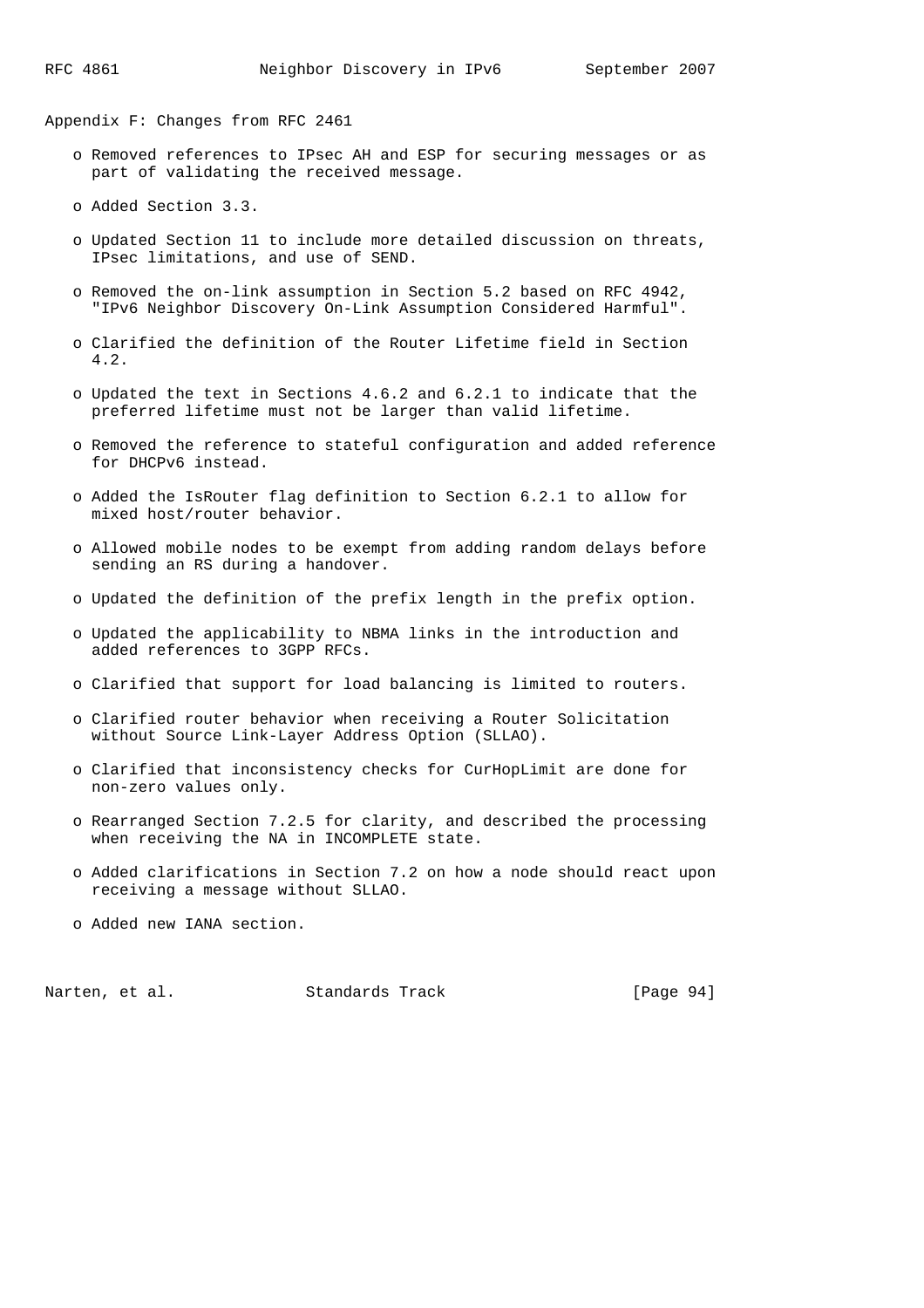o Miscellaneous editorials.

# Acknowledgments

 The authors of RFC 2461 would like to acknowledge the contributions of the IPV6 working group and, in particular, (in alphabetical order) Ran Atkinson, Jim Bound, Scott Bradner, Alex Conta, Stephen Deering, Richard Draves, Francis Dupont, Robert Elz, Robert Gilligan, Robert Hinden, Tatuya Jinmei, Allison Mankin, Dan McDonald, Charles Perkins, Matt Thomas, and Susan Thomson.

 The editor of this document (Hesham Soliman) would like to thank the IPV6 working group for the numerous contributions to this revision - in particular (in alphabetical order), Greg Daley, Elwyn Davies, Ralph Droms, Brian Haberman, Bob Hinden, Tatuya Jinmei, Pekka Savola, Fred Templin, and Christian Vogt.

Narten, et al. Standards Track [Page 95]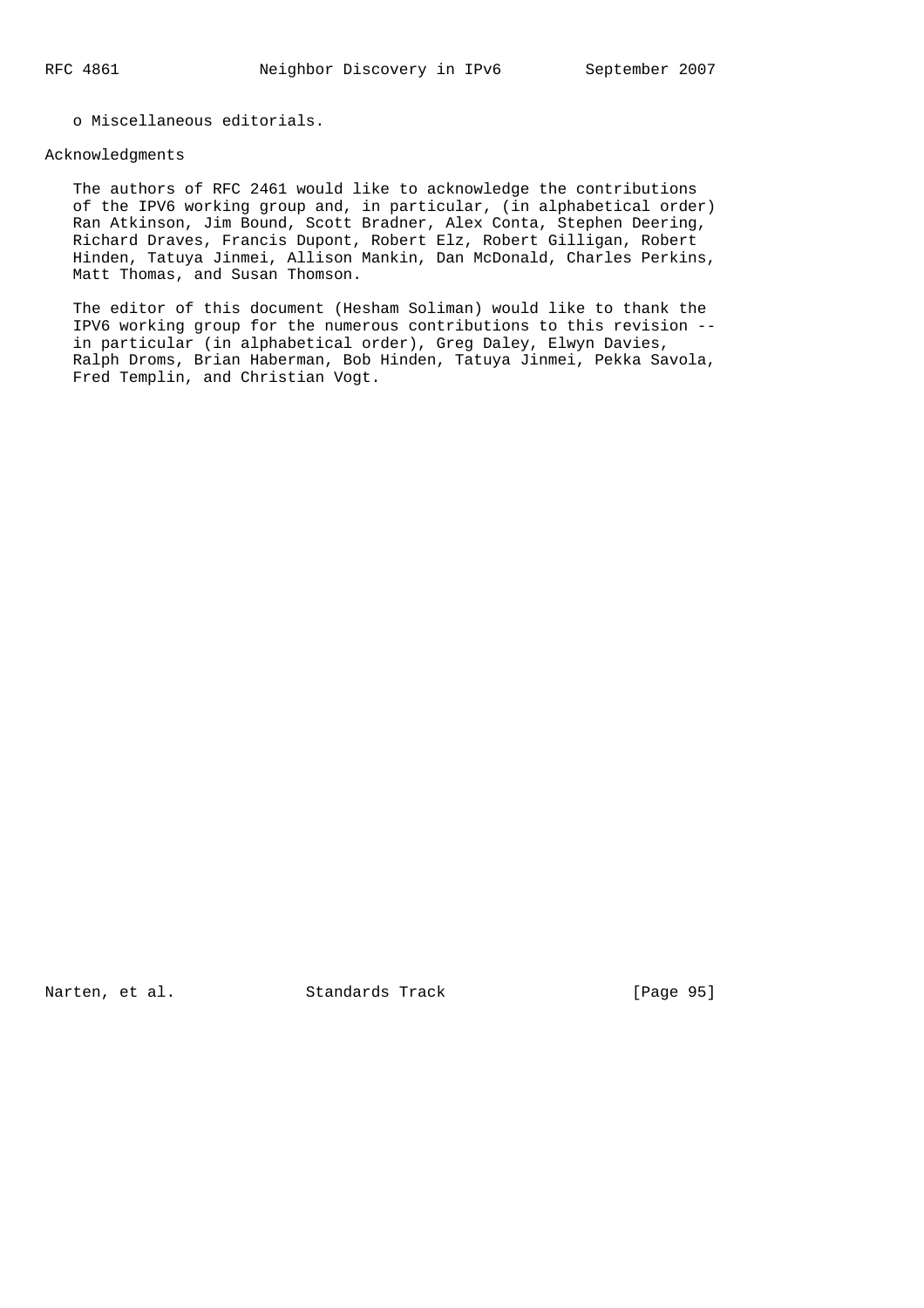Authors' Addresses

 Thomas Narten IBM Corporation P.O. Box 12195 Research Triangle Park, NC 27709-2195 USA

 Phone: +1 919 254 7798 EMail: narten@us.ibm.com

 Erik Nordmark Sun Microsystems, Inc. 17 Network Circle Menlo Park, CA 94025 USA

 Phone: +1 650 786 2921 Fax: +1 650 786 5896 EMail: erik.nordmark@sun.com

 William Allen Simpson Daydreamer Computer Systems Consulting Services 1384 Fontaine Madison Heights, Michigan 48071 USA

EMail: william.allen.simpson@gmail.com

 Hesham Soliman Elevate Technologies

EMail: hesham@elevatemobile.com

Narten, et al. Standards Track [Page 96]